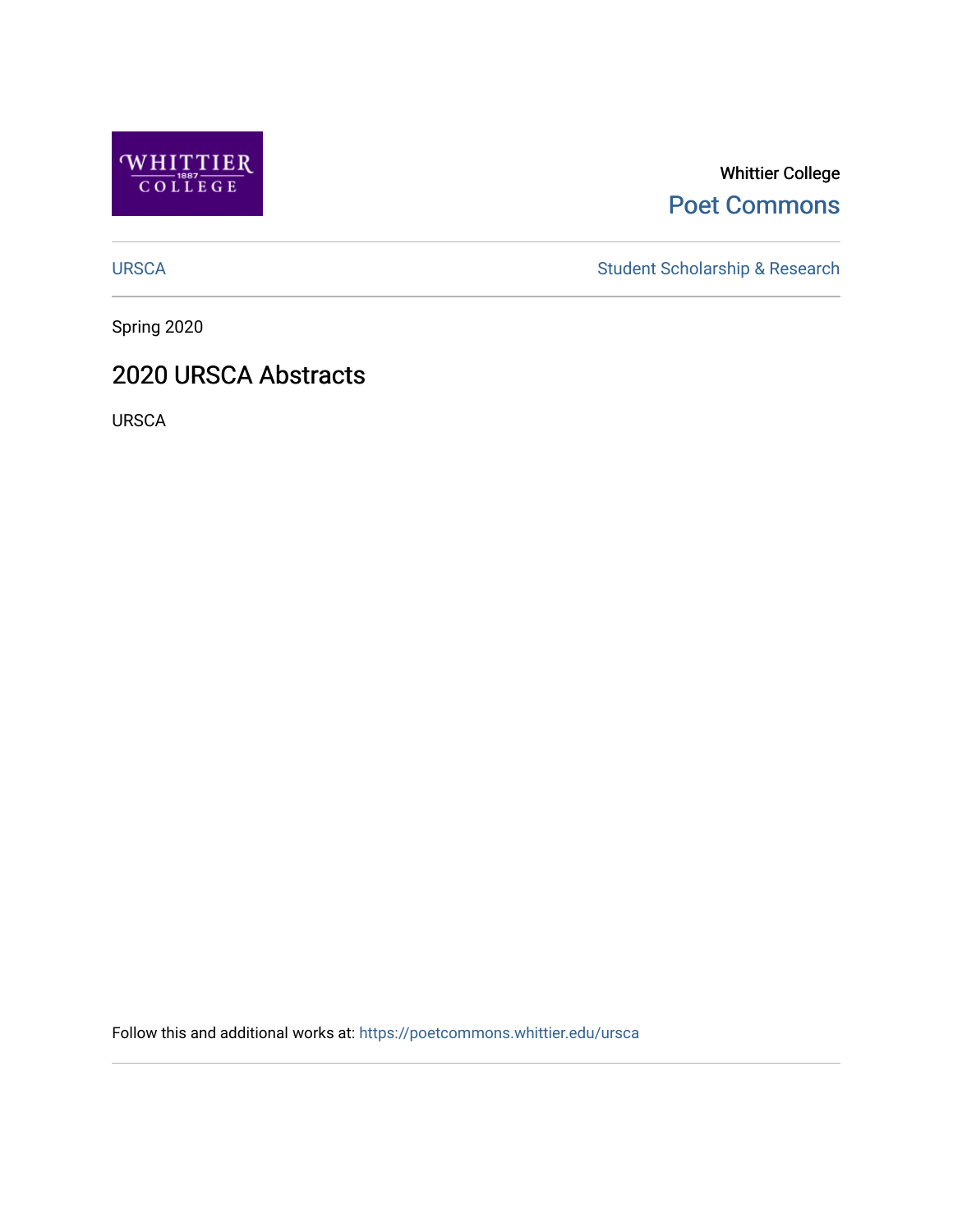## **2020 URSCA Abstracts**

# **Shannon Aguiar**

## Faculty Mentor: Sara Angevine

Artificial Intelligence and It's Potential to Aid Fair and Efficient Representation

In American political research, studies show an apparent link between the way humans rationalize moral dilemmas and the ability of artificial intelligence to aid humans in the decision-making process (Rhim, J., Lee, G., & Lee, J-H., 2020). Thus, one may expect that artificial intelligence can increase the ability of representatives to accurately represent their constituents in a fair representative democracy. However, scholars have not yet examined if artificial intelligence has the potential to improve fair democratic representation in the United States. Could a representation model aided by artificial intelligence help to improve fair democratic representation?

I hypothesize that the assistance of AI representatives will help to improve fair democratic representation with greater speed and accuracy. To test this theory, I compare the data from studies on autonomous vehicles and AI medical diagnostics to create a theoretical AI representative model. I compare the decisions made by individuals from the 2016 ANES data set and how they compare to theoretical AI outcomes. I also compare the voter turn-out to the results of a moral machine to evaluate the state of democratic representation with and without AI assistance. I find that AI has the potential to change the way representatives make decisions when they face moral dilemmas. These findings help us better understand the impact and importance of efficient and accurate democratic representation and how it can be improved using modern technology. With major global problems rapidly affecting the daily lives of individuals everywhere, representatives must act with greater accuracy and speed. With the untapped potential of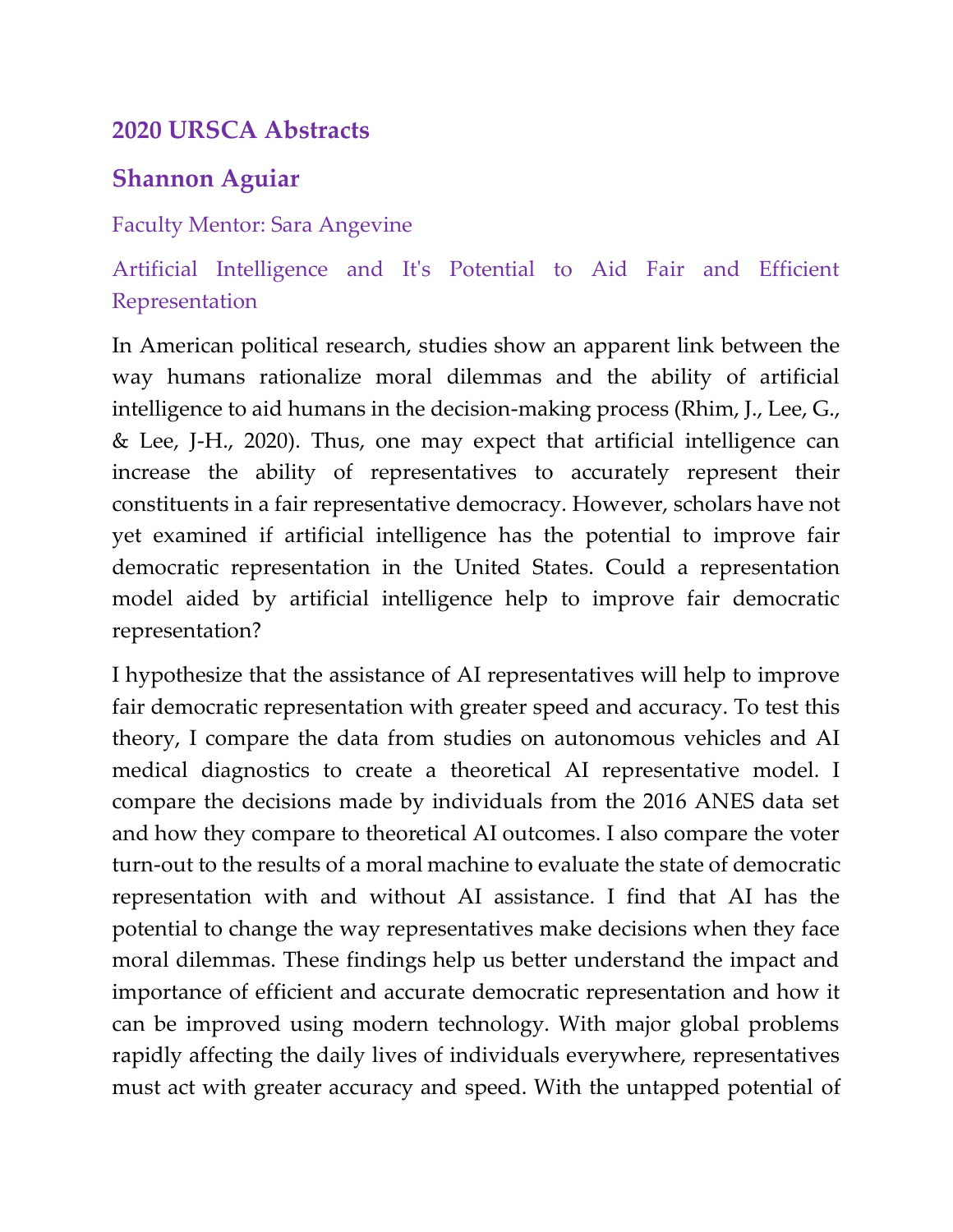artificial intelligence and its integration into systems where legislation is slow, representatives may be able to take on some of the more daunting and time-sensitive issues humanity faces in this new decade.

# **Kyle Aguilar**

## Faculty Mentor: Roger White

## A Crime Against Humanity: Analysis of Human Conflict on Child Welfare

Employing a multivariate regression model, we examine the impacts of civil conflict in Côte d'Ivoire on children's health. This objective is accomplished through the examination of data from household surveys that were collected before, during, and after the civil conflict known as the first Ivorian civil war. The surveys provide the location, dates of conflicts, and health scores of the children located in Côte d'Ivoire. These health scores, also known as z-scores, are a measure of a child's health relative to the health of the reference population, determined by the WHO. Merging the health service data (zscores) with the conflict data shows the effects of both conflict intensity and conflict duration on child health. The results yield that children in areas or provinces that were highly affected by conflict have significantly lower health scores relative to comparable counterparts who were less exposed to conflict. This suggests that, all else held constant, violence and conflict have a large negative influence on child health.

# **Angel Alcantar**

### Faculty Mentor: Jonathan Burton

### Challenging the Canon: Young Adult Fiction in the Classrooms

In the last decade there has been a substantial growth within the young adult fiction genre with increasing numbers of publications and changes in the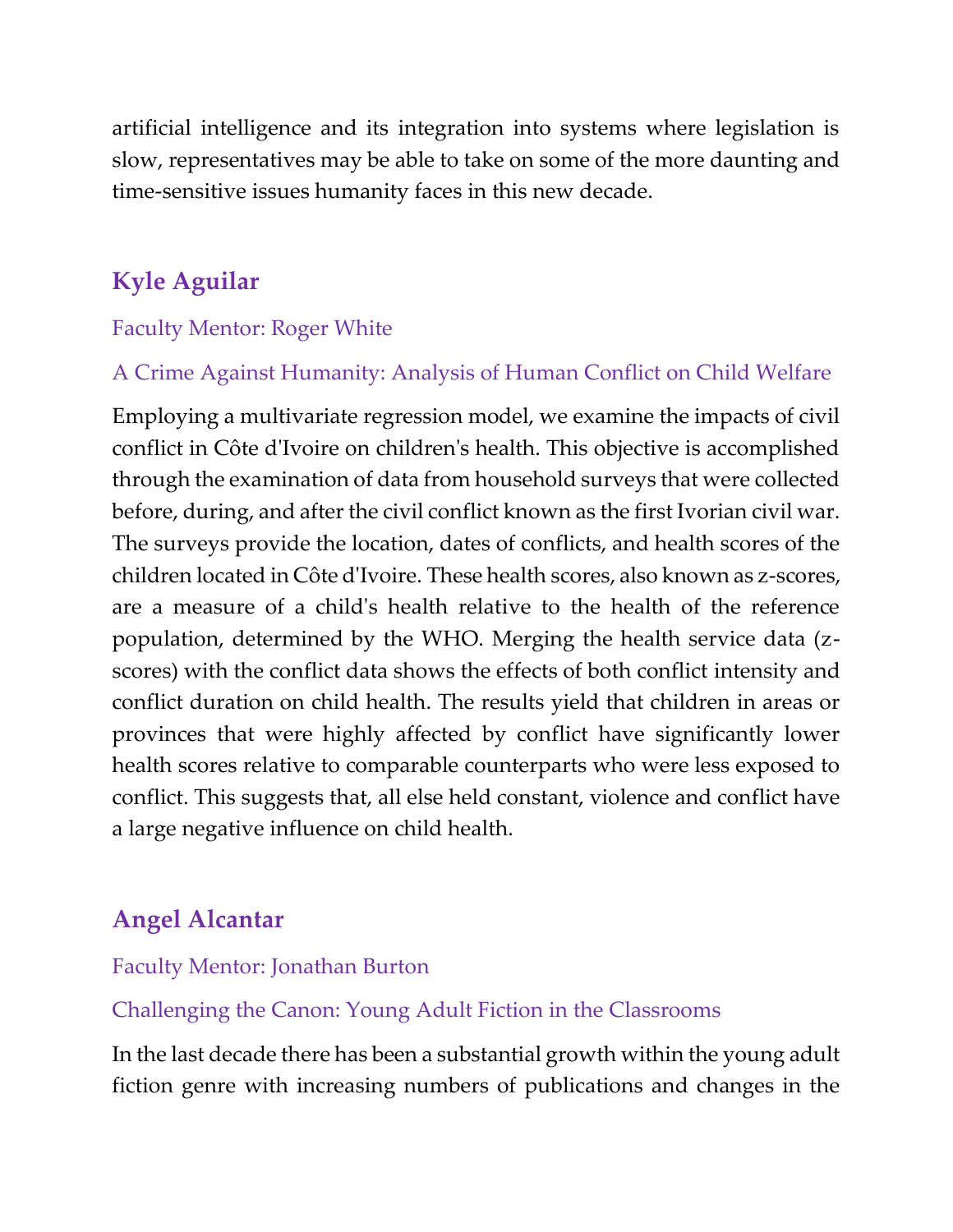style of writing implemented. However, many don't see this genre as holding any literary merit to make it worthy of inclusion in schools or any efferent reading. It has been delineated to pleasure reading, commercial fiction. But contrary to these beliefs, the genre in fact holds significant literary merit by using new techniques to increase complexity without the need of increasing difficulty, techniques like formal experimentation, diverse experiences, and complex political narratives informed by literary theory, such as Marxism, Gender Studies, and Sexuality Studies. This project will use surveys of a range of young adult fiction novels out through literary analysis to demonstrate the literary merit within the genre that makes young adult literature be as equally worthy of inclusion in classrooms as canonical text, and sometimes offering more within a single novel to meet Common Core State Standards.

## **Megan Alvarez**

#### Faculty Mentor: Nora Obregon

#### Social Anxiety Disorder: Effects on Adolescent Development

This literature review discusses the psychopathology of adolescence, specifically focusing on social anxiety disorder (SAD), otherwise known as social phobia (SP), and the effects it has on adolescents' development. The research studies explain the effects the mental health disorder has on the overall development in adolescence. This literature review intends to examine how social anxiety disorder affects adolescents (12 - 18 years of age) specifically their social, emotional, and cognitive development. This paper (a) analyzes the literature within the field of child development, focusing on adolescents that have social anxiety disorder and (b) pinpoints the areas of development that are affected by the mental disorder. This study is imperative because anxiety disorders are more common throughout the adolescent years, with a 10%-20% frequency, and the effects of having a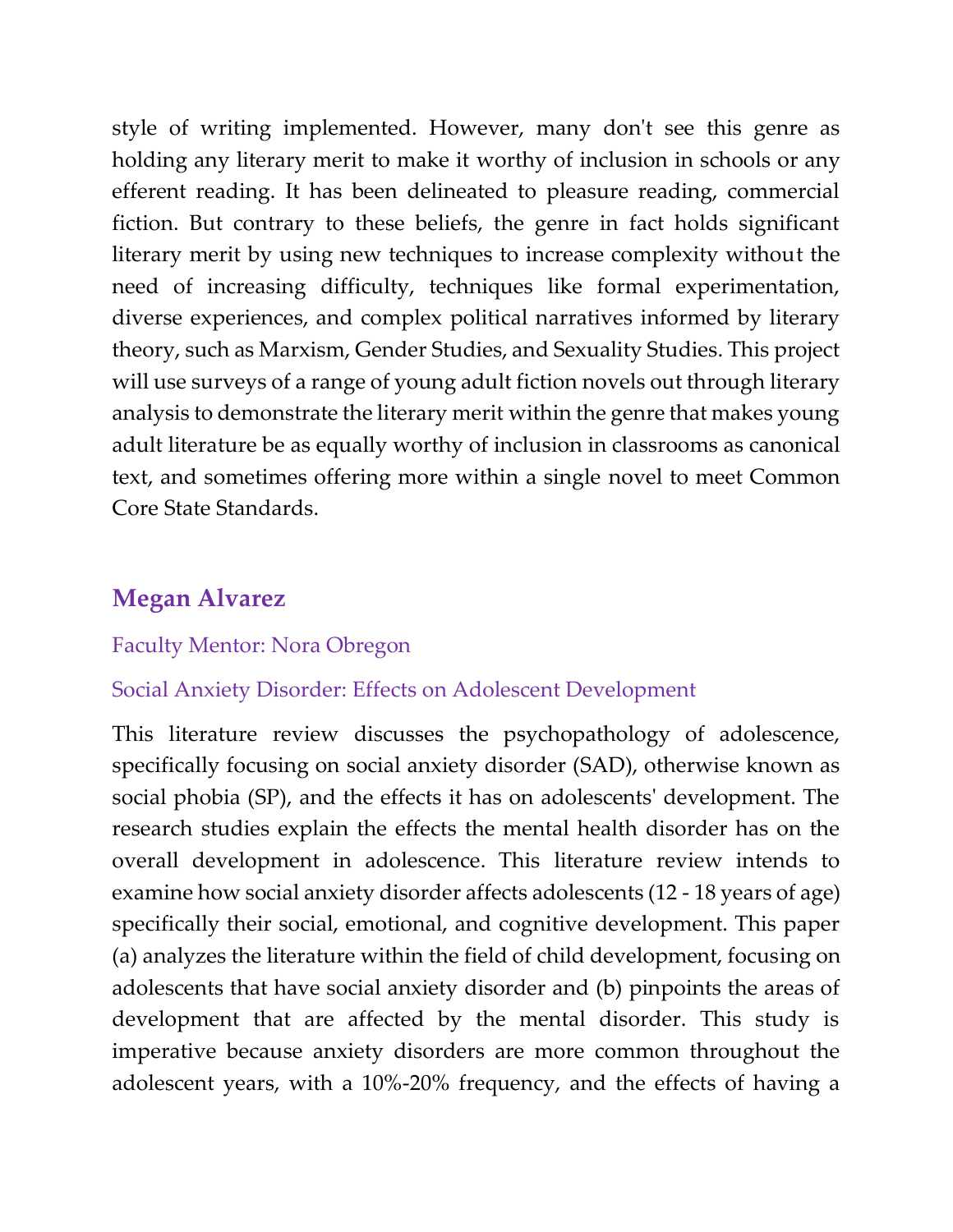disorder at this age can be catastrophic. Research shows that social anxiety disorder and the hindrances in adolescence include but are not limited to restricted socialization among peers and victimization. Research also demonstrates that females have a higher frequency of anxiety and experience it differently than their male counterparts. Limitations of the research suggest that self-reporting could alter the results from the study and implications of the studies indicate there may be a correlation between adolescence and adult anxiety disorders. Furthermore, future research should consider studying the effects of anxiety in males as opposed to what is known about females.

## **Aidan Anderson**

### Faculty Mentor: Marie-Magdeleine Chirol Hill

### Pour la Meillure et Pour le Pire (For Better and For Worse)

This presentation analyzes how Cannes Jury Prize winning, Senegalese Filmmaker, Mati Diop uses the main character, Ada, to exemplify how life decisions regarding marriage and love are similar among young women of similar economic backgrounds, and to show the struggles these women face when their families are pushing them one way, but their heart is pulling them another. First, I study the decisions faced by Ada and the way in which a choice of the heart and a choice of a good future combat one another. This comparison allows me to consider the use of duality (i.e., in society, in relationships, in the economy) through Ada and those around her. Finally, I explore how the idea of compromise resolved the conflicts due to Ada's decisions. All three of these aspects contribute to the reality of for better and for worse. This visual presentation will be conducted in French.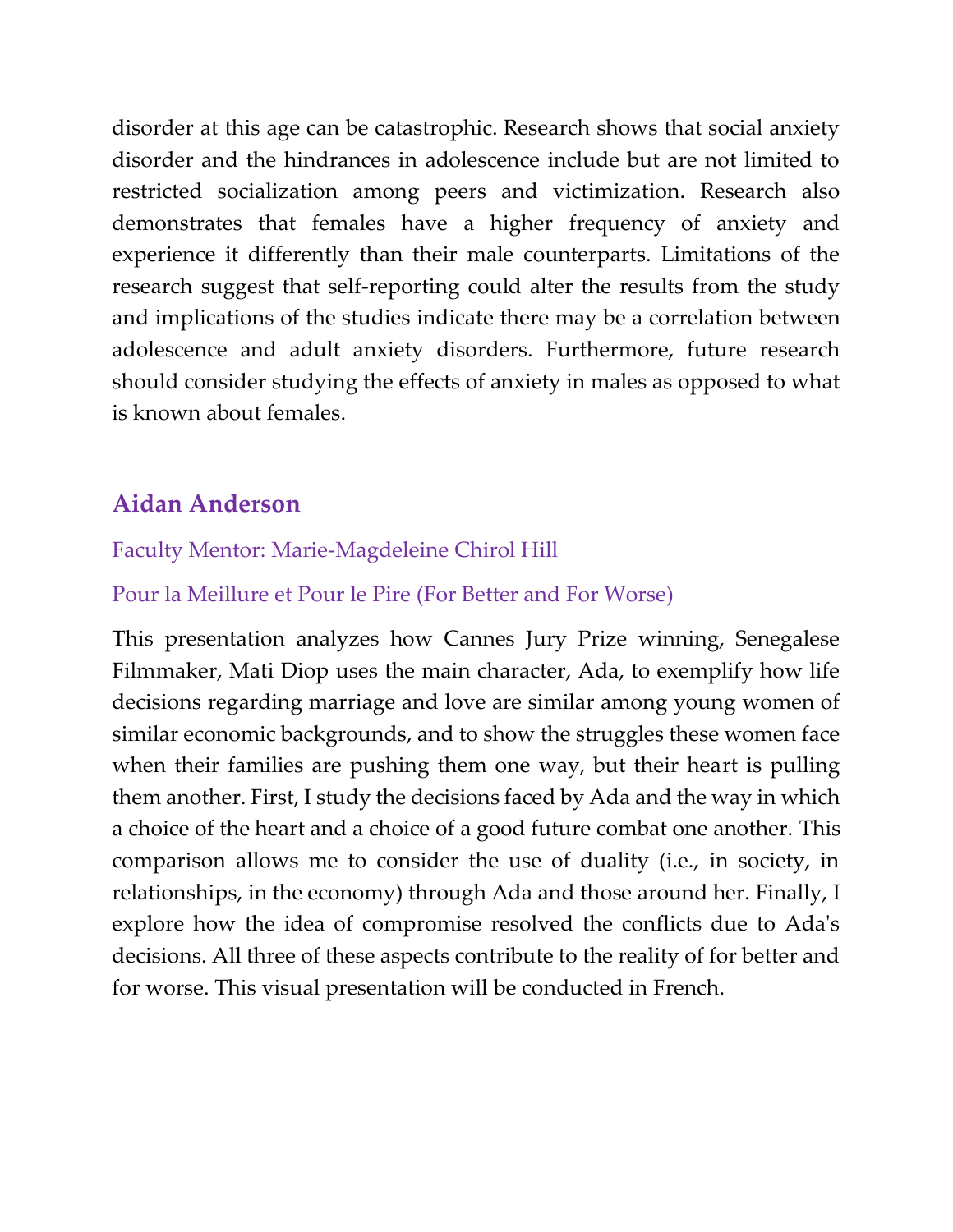# **Diego Aranda**

## Faculty Mentor: Kateyn Zempel

Co-author: Ashley Garcia

A Comparison of Colored Antioxidants in Hibiscus Flowers to Common Fruits and Vegetables

Hibiscus flowers have been shown in previous studies to contain antioxidants that can aid in health and nutrition. Specifically, this study refers to the antioxidants known as anthocyanins. Anthocyanins provide the reddish-blue coloration that is found in flowers, such as hibiscus, and fruits and vegetables like cranberries and red cabbage. We hypothesize that the amount of anthocyanins we extract from hibiscus flowers will be similar to the anthocyanin content that can be found in colored fruits and vegetables. To determine the amount of anthocyanins present in hibiscus flowers, we have used controls of fruits and vegetables and a well-established analytical method for measuring anthocyanin content in fruit juices. Hibiscus flowers are a common ingredient in teas or used as colorants in our food. With increased anthocyanin content, hibiscus flower extracts or teas may not only taste good but provide important nutritional benefits.

# **Audrey Armienta**

Co-author: Kat Garrison

Faculty Mentor: Gary Gold

Law and Culture: Age Discrimination in Japan and United States

This research project undertakes a comparative assessment of the contours of workplace age discrimination in the United States and Japan. We will be exploring laws and procedures to compare the ways to which these countries promote and deal with inequalities in employment. The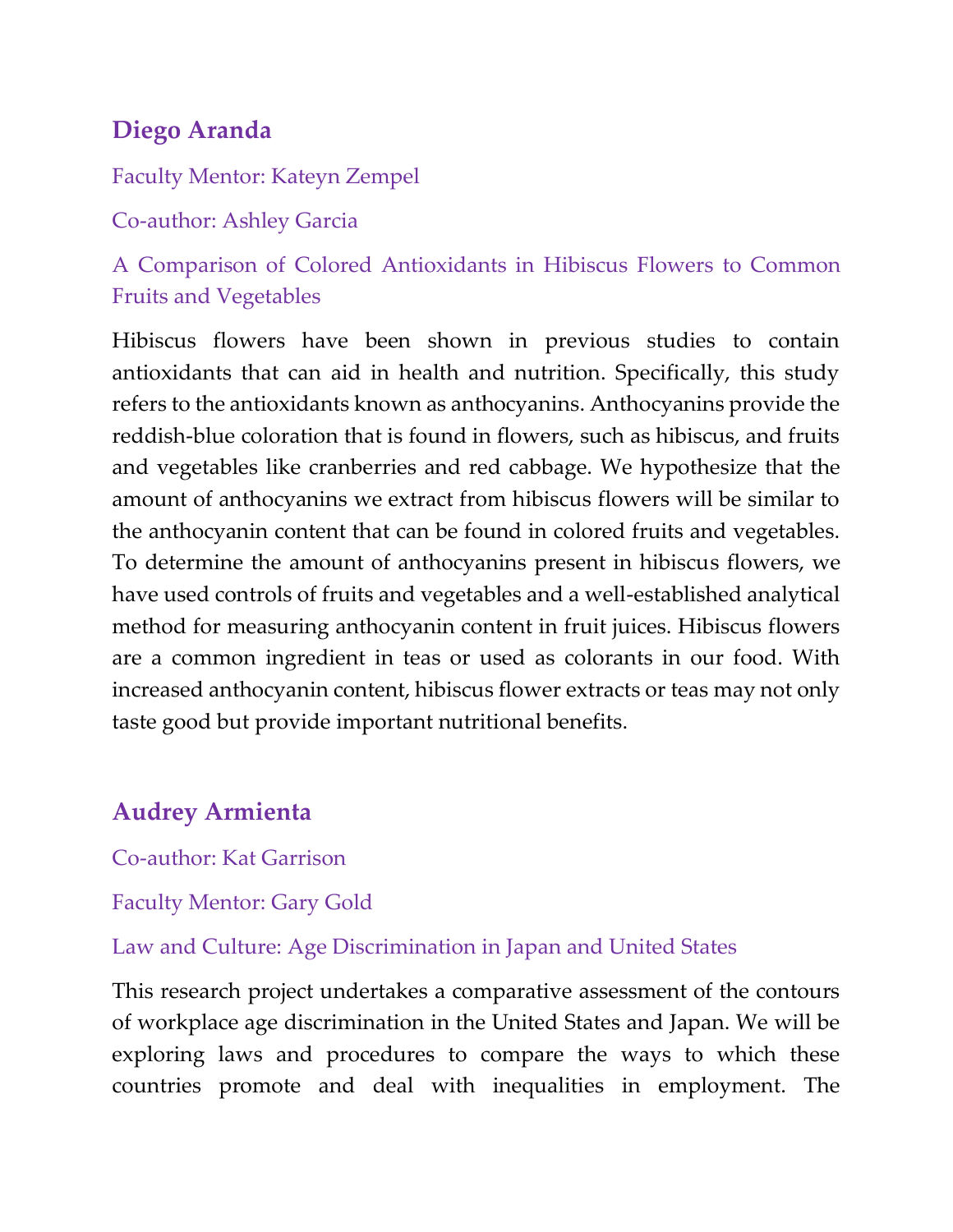exploration will have a limited focus on examining age discrimination through the legal framework set in the United States court of law and the standards that Japan holds that inherently promote or hinder age discrimination. We found it essential to investigate two fundamentally different countries to gain a broader sense of employment law and the improvements that can be made for future employment and social welfare. In the United States, there are protections against age discrimination for those over the age 40; whereas, in Japan, there are no regulations for age discrimination, making it difficult for those over 30 seeking to find employment. When dealing with an increasingly older workforce in the United States and Japan, it is important to understand the measure of which the law is able to protect older workers from being discriminated against and work towards social acceptance. We will be exploring each country's history of addressing inequalities through cultural norms, societal standards, and legal proceedings. The research was conducted through an empirical approach, using both qualitative and quantitative data. Statistical records, literary criticisms, and interviews will be used to gain a greater sense of the need for equal employment protections for older workers. Through the data, we were able to find that societal standards limited the progress in expanding legal protections. In conclusion, we found that the social conditions reaffirm international business theories, primarily Hofstede's Dimensions of National Culture and Social Structures, that help to define different social operations and explain the complications in establishing comprehensive legal protections. Our comparative study concludes with a final assessment summarizing some of the significant commonalities and dissimilarities between these two countries and identifying prospective age focused developments that might foster continuous improvements for employment equality.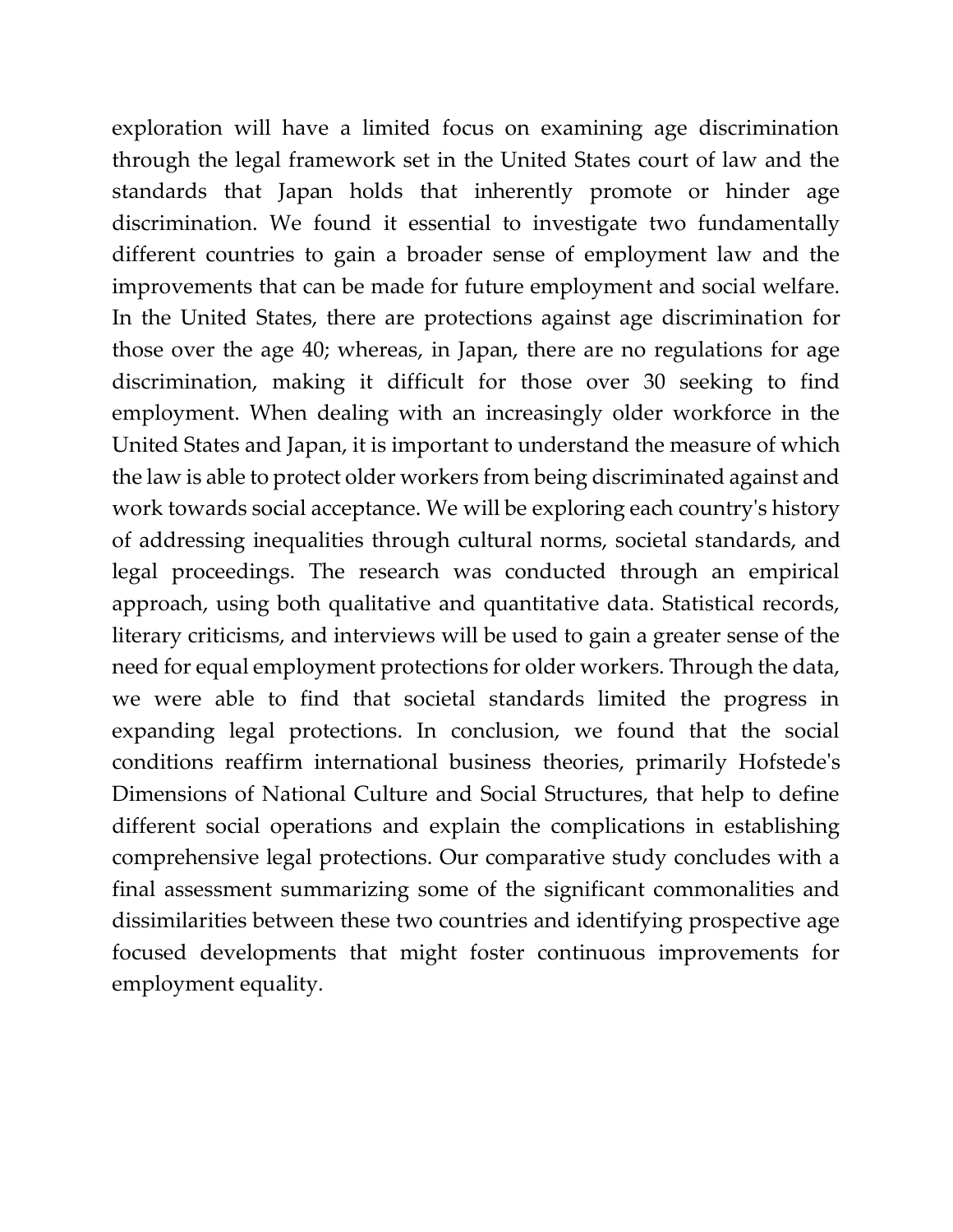# **Alyssa Ascencio**

### Faculty Mentor: Roger White

Price Disparity: Examining Gender-based Price Discrimination in the United **States** 

Using the most recent data available, for the year 2018 from the Consumer Expenditure Survey (CES), we examine the effects of price discrimination in the consumer market of the United States and whether these differences provide a premium for a targeted male consumer base and a penalty to a target ed female consumer base, all else held equal. We employ statistical ttesting to examine whether there is price discrimination to such a degree that concluding a pink tax exists is warranted. To check the validity of the findings, robustness tests were performed on the outcomes of all nine product categories found to indicate significant differences in prices paid.

# **Lillian Ashby**

### Faculty Mentor: Rebecca Overmyer-Velázquez

### The Vegan Movement: A Case Study of Activism

Through this study, I demonstrate why individuals become involved in activism by utilizing the vegan movement as a case study. My findings provide insight on what motivates people to become voices for a particular social movement and offer ways to increase rates of involvement – such as strengthening and promoting like-minded community spaces. This is a key part of what drives society forward and why activism is so important; it not only provides these individuals – who share common beliefs – with a place to flourish within society, it empowers them to inform the rest of the population about new or changing social issues. As vegan activism is a new social movement, it affords more insights on how movements gain traction in today's society than can examination of past movements. Previous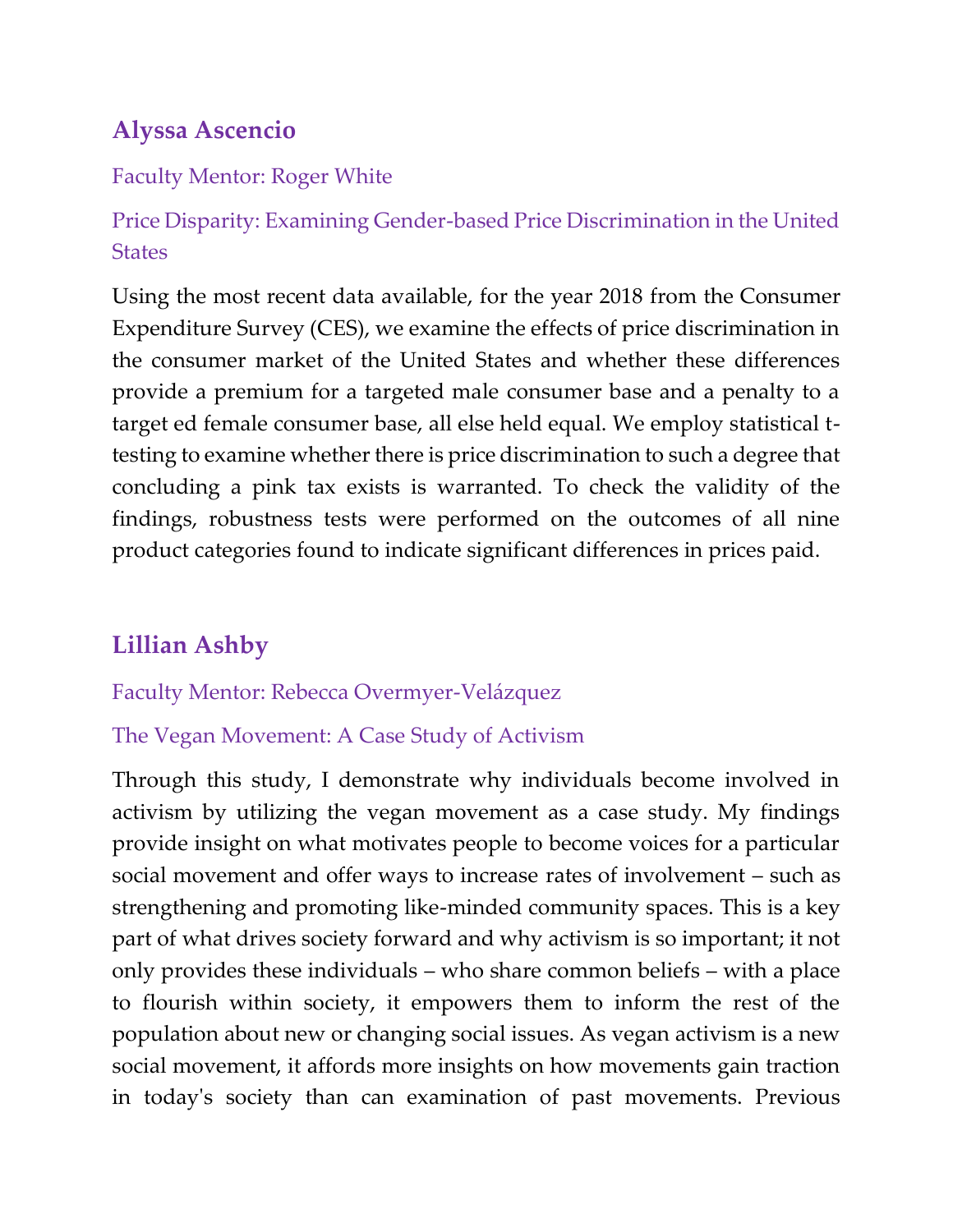research on activism involvement has touched upon the importance of community values, but I argue that being around like-minded individuals is not the only driving force. Concerning my research on vegan activism, one major finding is that these individuals discuss their activism as something inherent – they are compelled to use their voices for those who cannot. In my literature review, I discuss variables already known to have an impact on rates of involvement in vegan activism, including perceived privilege and exclusion associated with the vegan movement, the community values it promotes, and the social stigma associated with joining it. My results were obtained by conducting interviews with individuals of varying ages and racial and ethnic backgrounds. These individuals follow a vegan lifestyle and promote it through attendance of activist-driven events, or other forms of demonstration--such as postings on their social media pages. I conducted observational data on social media outlets such as Instagram, and I also conducted field notes at several vigils--events aimed at bearing witness to the suffering of animals. Through the events and interviews, I talked with roughly 25 individuals to discern why they became activists. The data I have collected and analyzed will apply to the study of activism within other movements, and the results will help delineate ways to increase involvement within them.

## **Martha Avila-Zavala**

Faculty Mentor: Sylvia Vetrone

Co-authors: Dr. Molly Jud and Dr. Bruce Bowerman

A Forward Genetic Screen to Identify Genes Required for Morphogenesis Using Caenorhabditis elegans

Morphogenesis is an aspect of development whereby cells change their shape and/or migrate to form tissues, essential for shaping organs and the body of all multicellular organisms. This process is important for proper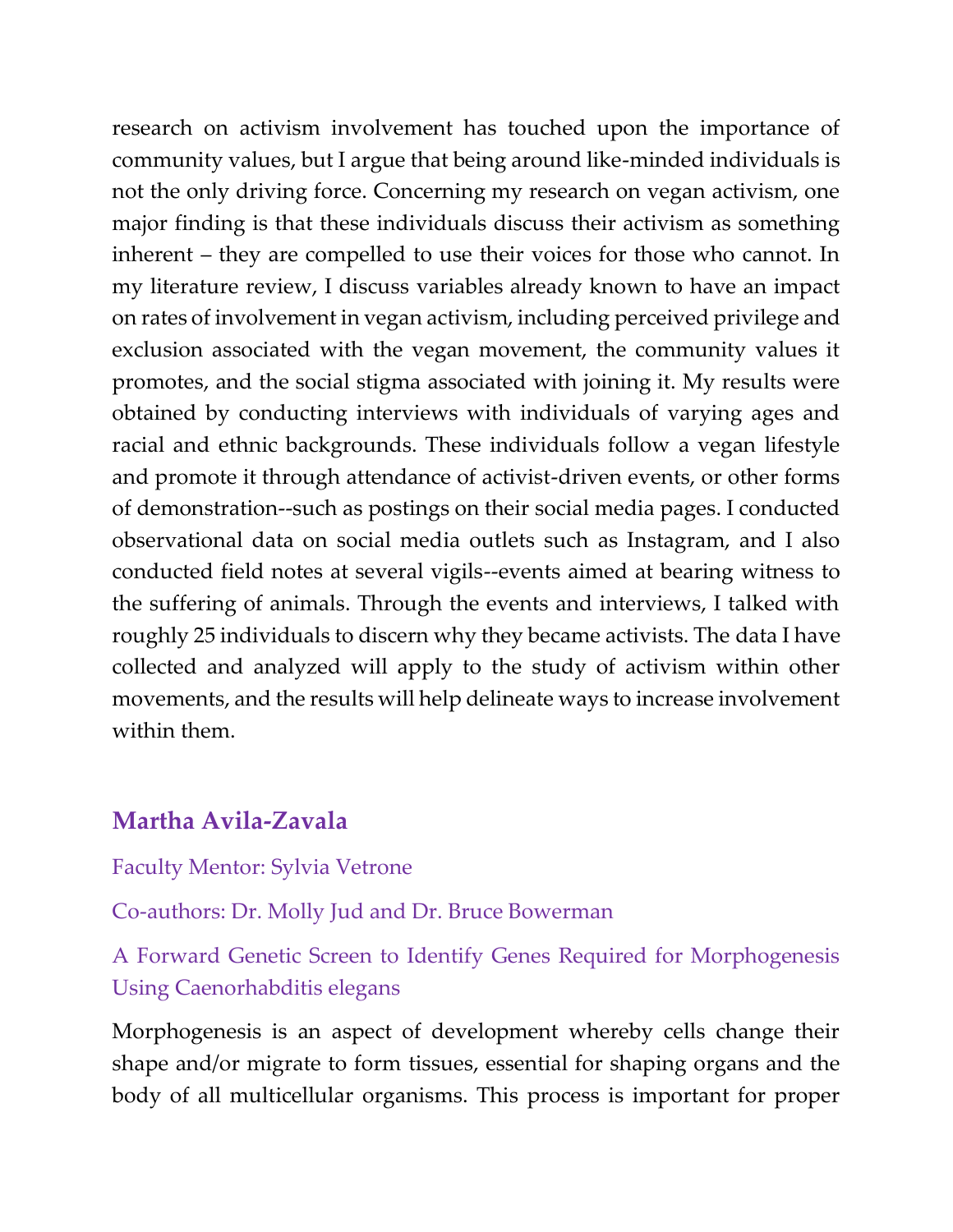tissue function. However, the genetic mechanisms that regulate morphogenesis remain incompletely understood. To further investigate morphogenesis, a forward genetic screen was done to identify genes required for it using Caenorhabditis elegans. It has historically been difficult to study morphogenesis with tools available: (1) Null mutants and (2) RNAi. The Bowerman lab generated a collection of about 1,000 temperaturesensitive, embryonic lethal (TS-EL) mutants that can bypass earlier requirements for genes. From these TS-EL mutants, about 200 have normal early cell division and thus are more likely to have mid-embryonic morphogenesis defects. To identify morphogenesis defects during the process of body elongation, TS-EL mutant embryos are collected and upshifted from a permissive temperature (15°C) to a restrictive temperature (26°C) just before bean stage, right before elongation occurs, allowing for circumvention of earlier developmental requirements, including cell division and cell fate specification, to focus on morphogenesis requirements. Currently, we have identified 14 penetrant elongation-defective mutants (≥70% of embryos exhibit a single elongation arrest phenotype). To identify recessive, Mendelian inherited (single) mutants to study loss of function genes in isolation, we genetically characterize the penetrant mutants. The alleles or1002, or1192, or1404, and or1766 are recessive, single mutants. To determine the causative mutations within genes, whole genome sequencing and complementation tests are done. Finally, we are characterizing the cell shape defects during elongation of the penetrant mutants using antibodies to an epidermal cell membrane marker, DLG-1. After upshift before the bean stage, the epidermal cells of the bean-stage mutant or1002 are indistinguishable from wild-type, indicating the upshift is not causing defects in cell division or cell fate patterning. We hope to confirm the or1002 mutant has direct morphogenesis defects during elongation by testing if the cells are misshapen or disorganized at later stages after an upshift before the bean stage. Our studies provide insight into human diseases, such as congenital birth defects, and help to model wound closure and cancer.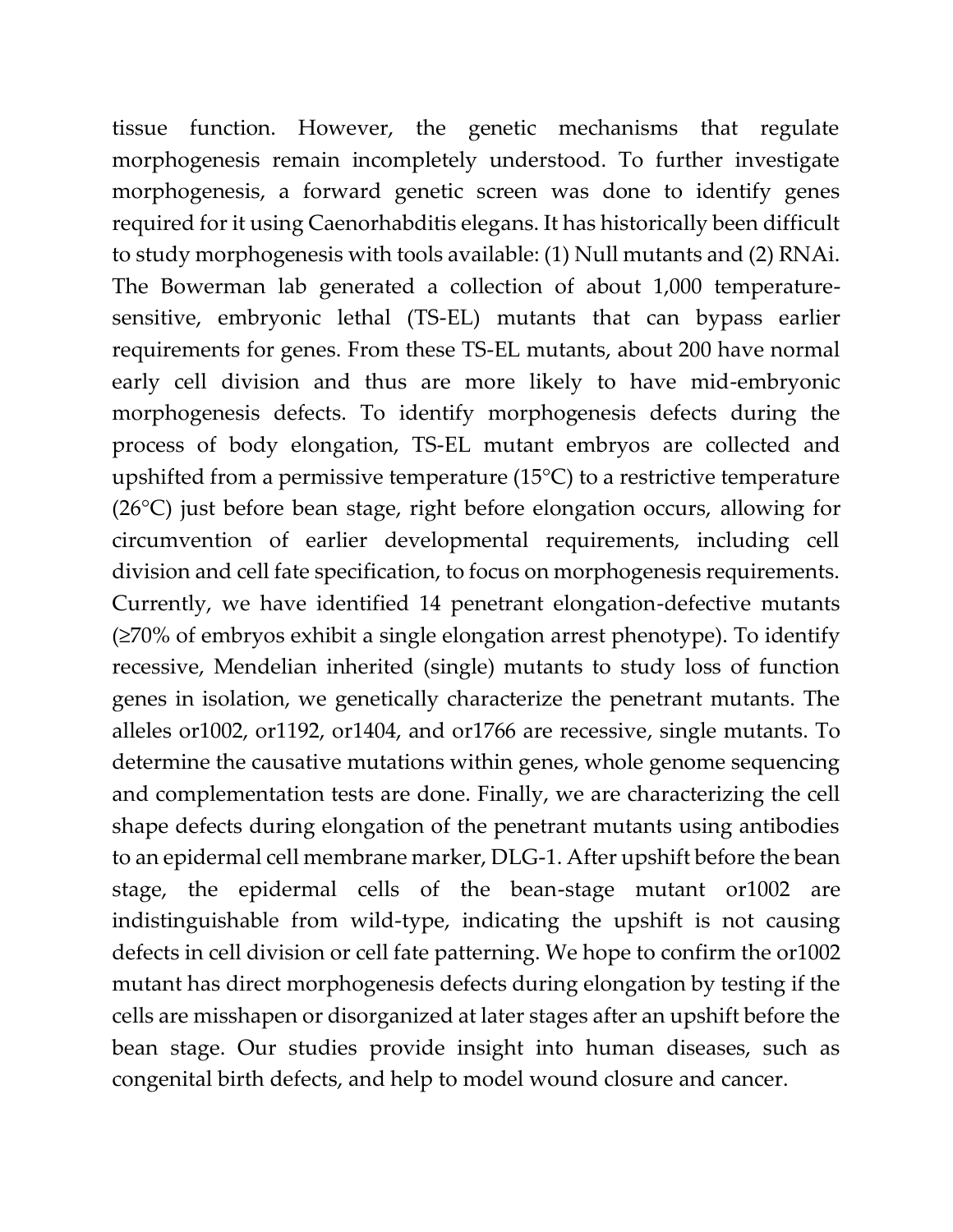## **Nicolas Bakken-French**

#### Faculty Mentor: Cheryl Swift

## How Plant Physiological Characteristics can be used to Better Manage Wildfires

Fires in California are becoming not only more severe, but also more frequent, and a vital tool will be models that better predict fuel flammability. Increasing annual temperatures and reduced annual precipitation result in plant stress, potentially decreasing water potential and relative water content, which in turn may increase fuel loads. Currently, fuel loads are estimated by taking the ratio of wet to dry mass; however, the relationship of physiological water stress to fuel loads is not well understood. Conventional fire management policy assumes that older stands of vegetation have increased fuel loads, but again, the role of plant water stress is not well understood. This study addresses questions: 1) To what extent are measures of plant moisture content correlated with water potential? 2) Does plant water stress increase with time since fire and does this in turn decrease plant moisture content? We sampled three different aged burns in the Angeles National Forest and Los Padres National Forest in southern California and three different aged burns in the Stanislaus National Forest and Sierra National Forest in the Sierra Nevada. We chose burns of similar age in each location and controlled for elevation. At each location in southern California, we marked individuals of scrub oak (Quercus sp) and manzanita (Arctostaphylos sp.) In the Sierra Nevada sites, we also marked individuals of Ceanothus sp. Mean Leaf Moisture Content, Relative Water Content, and Stem Water Content increased with increased pre-dawn water potential suggesting that water stress plays a factor in fuel moisture content. Surprisingly samples from more recent burns had lower pre-dawn and midday water potentials, and slightly lower measures of plant water content. Our results suggest that, at least in chaparral, plant water stress is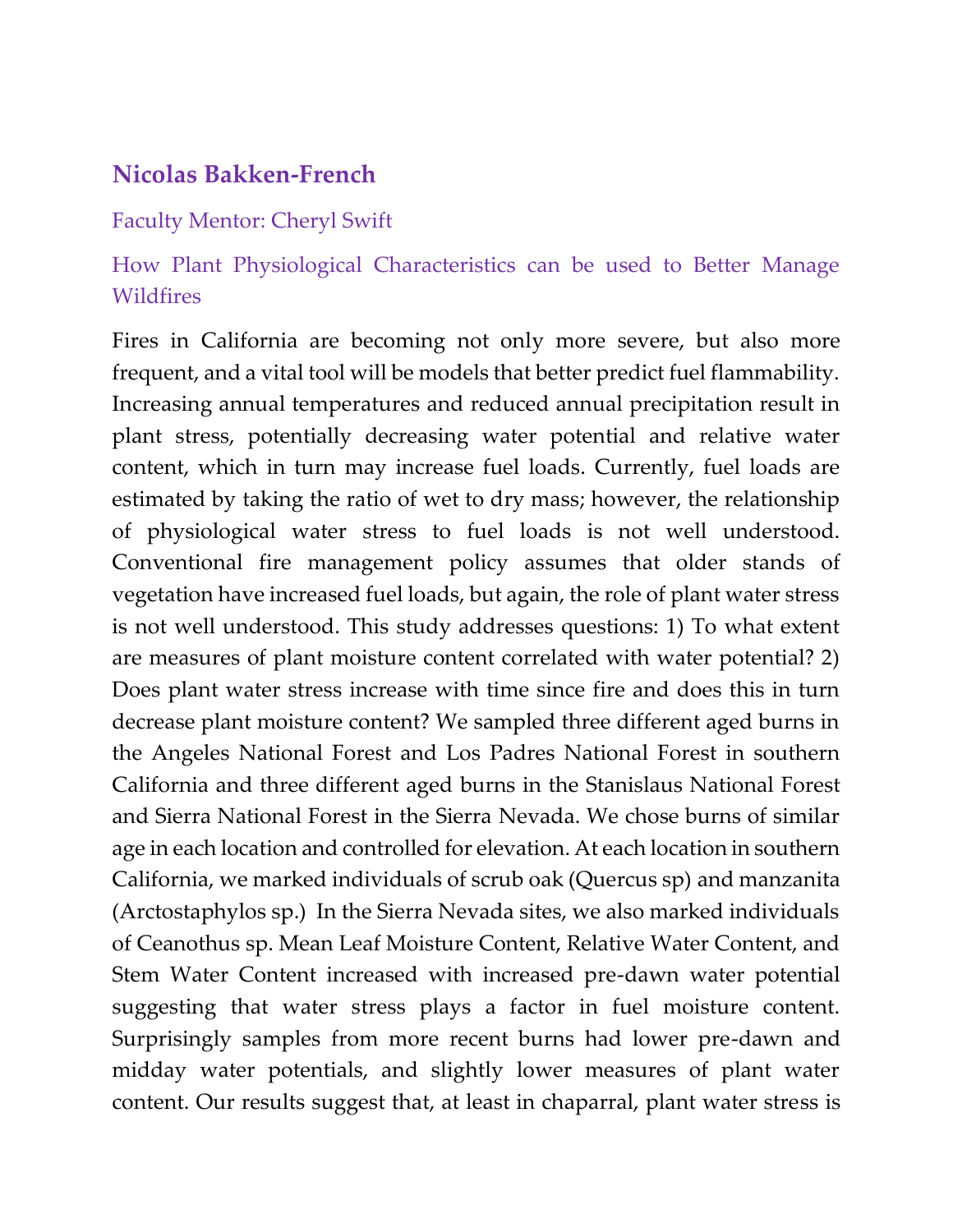related to plant moisture content, but that time since fire did not increase water stress or reduce plant water content. There are several possible explanations for our results. First, ten years since the fire was our oldest burns, so perhaps more time is needed for post-fire water stress and accompanying fuel increases to develop. It is also possible that micro-climate unrelated to elevation plays an important role in water stress. Regardless, our results suggest that a focus on time since fire as a way of predicting fuel loads may not be an accurate way of predicting fire risk.

### **Isai Barocio**

#### Faculty Mentor: Roger White

### Mega-sporting Events: Are they Worth the Cost?

When it comes to hosting a mega-sporting event, countries will often invest billions of dollars in their infrastructure simply to be a candidate to host the event. Countries partake in this investment with the hope of boosting their economic prosperity and recognition. Though these countries do experience economic growth in the short run, in the long run, many host countries are negatively impacted by the aftermath of these mega-sporting events. I analyze several factors, such as a country's exports, its imports, the level of employment, and the size of its capital stock, to better understand the investment necessary to host a mega-sporting event that increases that country's GDP. A positive relationship is expected between investment and these factors in the short run for developing countries; however, there is also an expected negative impact for these developing countries in the long run. In analyzing multiple countries that have hosted or haven't hosted a megasporting event, we better understand which countries are more likely to be economically prosperous in the long run and whether hosting a megasporting event is worth the investment.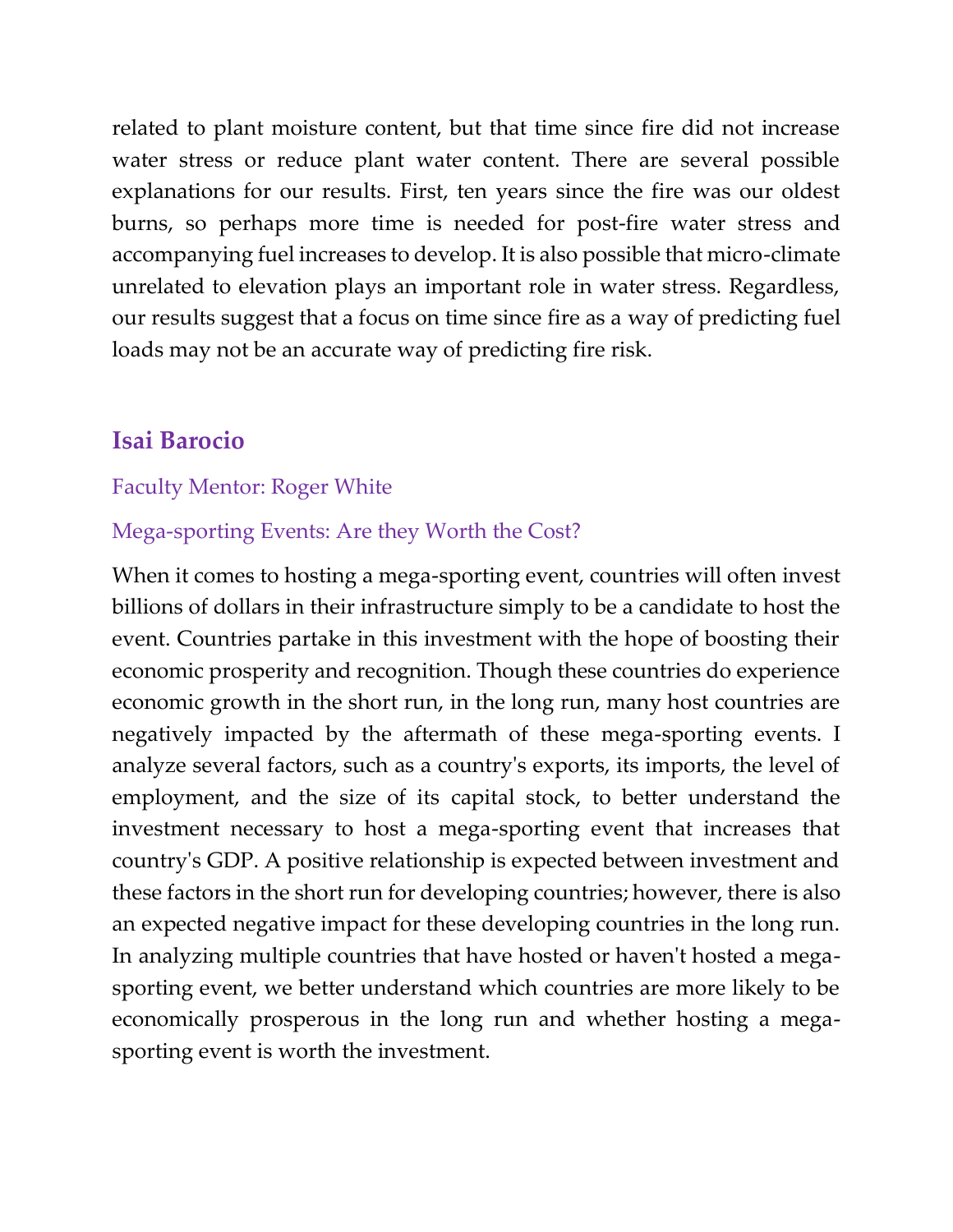# **Taylor Beckwith**

### Faculty Mentor: Lori Camparo

### HIV-Related Stigma: A Negative & Intersecting Life Experience

In 2016, the Human Immunodeficiency Virus (HIV) affected over 1.1 million people in the United States. Antiretroviral therapy (ART) medications have allowed HIV-positive individuals to live longer and better lives, but this has meant greater risk and exposure to HIV-related stigma that could affect their overall quality of life. This literature review examines how HIV exists as a chronic disease and how HIV-related stigma contributes to an overall negative life experience. The concept of intersectionality is used to analyze the overlapping identities of (a) gay, bisexual men, (b) women, (c) and youth and adolescents. Even though individuals may be managing their HIV diagnosis through ARTs or other treatments, added life stress, stigma, and maladaptive coping mechanisms can lead to further negative health outcomes. In gay or bisexual men, the combination of racism, homophobia, and HIV-related stigma contributed to problems with disclosure, societal rejection, increased sexual risk, and worse physical and mental health outcomes. Women, another stigmatized group, faced the fear of disclosure and negative mental health, while older HIV-positive women experienced more shame and self-isolation because of layered stigma. Youth and adolescents were found to have more internalized and psychological symptoms and some faced stigma by association because of their mother's HIV diagnosis. Specific identity and culturally tailored intervention and education programs through churches or other avenues are also explored. In summary, this literature review reveals the importance of understanding intersectional identities surrounding HIV-related stigma and individuals' experiences in the larger, macro societal environment.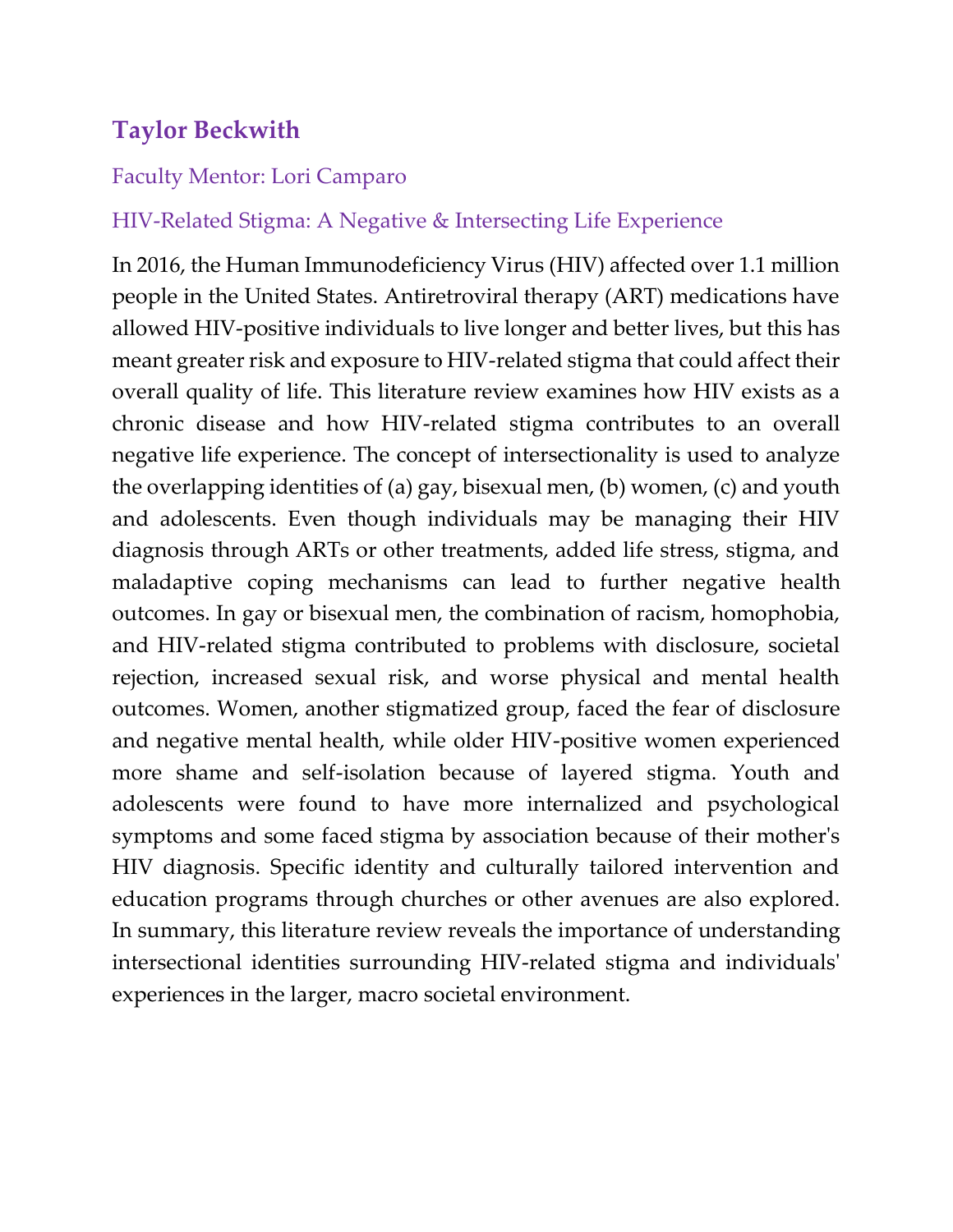# **Amelia Bell**

### Faculty Mentor: Rebecca Overmyer-Velázquez

### Deconstructing the Anti-Vaccination Movement and Its Unseen Factors

Despite the success of vaccinations and the near eradication of several diseases, vaccinations are still met with resistance today. Why voluntary vaccinations succeed or fail, may be attributed to certain factors. Current research tells us that those factors are political identity, peer influence, mass media and psychological influences. All play a role in one's decision to vaccinate. Specifically, conservatives are found to have higher levels of mistrust towards the government and fear government regulation. Furthermore, certain forms of cognitive thinking are identified as contributing factors when one is deciding to vaccinate. However, this study examines how online communities strengthen the resistance to not vaccinate. A survey was distributed through a Facebook organization and over 200 international responses were collected. The examination of antivaccination networks on Facebook is important because of how accessible Facebook is. Simultaneously, Facebook fosters a "small world" mentality as strangers share personal experiences and videos regarding vaccinations. This mentality makes the movement more durable as it can heighten peer influence. Furthermore, Facebook currently stands as the most popular social networking site with the largest user base.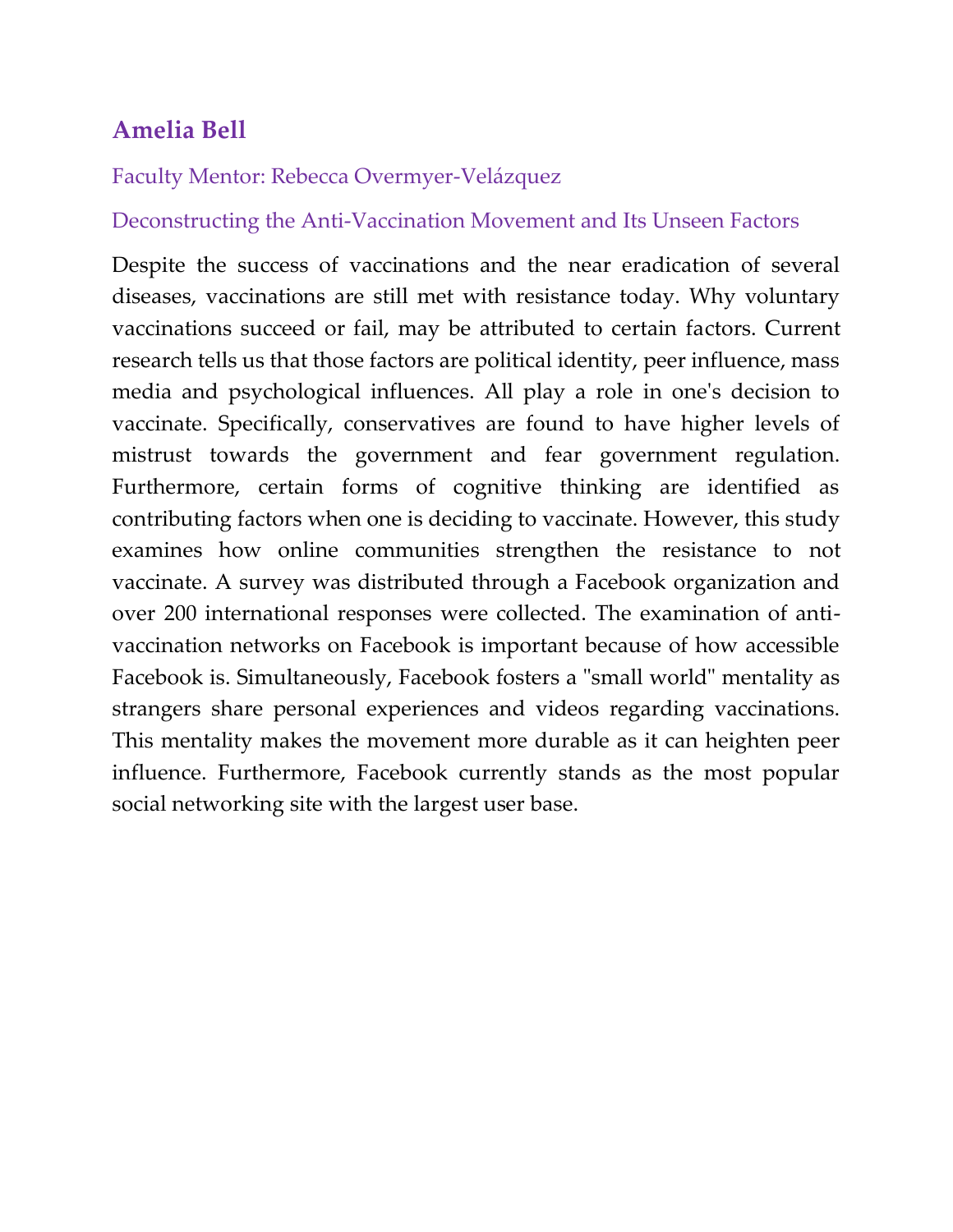# **Sawyer Belville**

#### Faculty Mentor: Alvin Alejandrino

Variation of Dissolved Oxygen Contents in Tide Pools Containing Predominantly Red (Rhodophyta) or Brown (Phaeophyta) Algae and Effects on Species Richness

Climate change and nutrient pollution considerably alter the structure of ecosystems, and primary producers, such as algae, are of the utmost importance to study since their production of oxygen supports the longevity, reproduction, and respiration of many organisms. The objective of this study is to determine the role of the dissolved oxygen content in respect to different macroalgae, red and brown, and their effect on the species inhabiting algal tide pools located in Cabrillo Beach, San Pedro, CA. With this objective and previous studies in mind, it was hypothesized that brown algae will produce more oxygen than red algae, making the dissolved oxygen contents of these tide pools higher and effectively increasing the species richness. The number of species and the dissolved oxygen content of tide pools containing these two macroalgae at Cabrillo Beach in San Pedro, California was measured. In the Fall of 2018, brown algae tide pools had a lower mean dissolved oxygen content (142%) than red algae (157%), yet was not significant as the p-value was 0.3. Brown algae also had a lower mean level of species richness (1.7) compared to red algae (1.8) and were not found to be statistically significant with a p-value of 0.7. In conclusion, the data collected in the Fall of 2018 suggests that red algae produced more oxygen, as seen by its higher means of species richness and dissolved oxygen concentrations, yet the data was not statistically significant. The same measurements have been taken three times within Spring 2020 to compare the results and see if there was any change in statistical significance.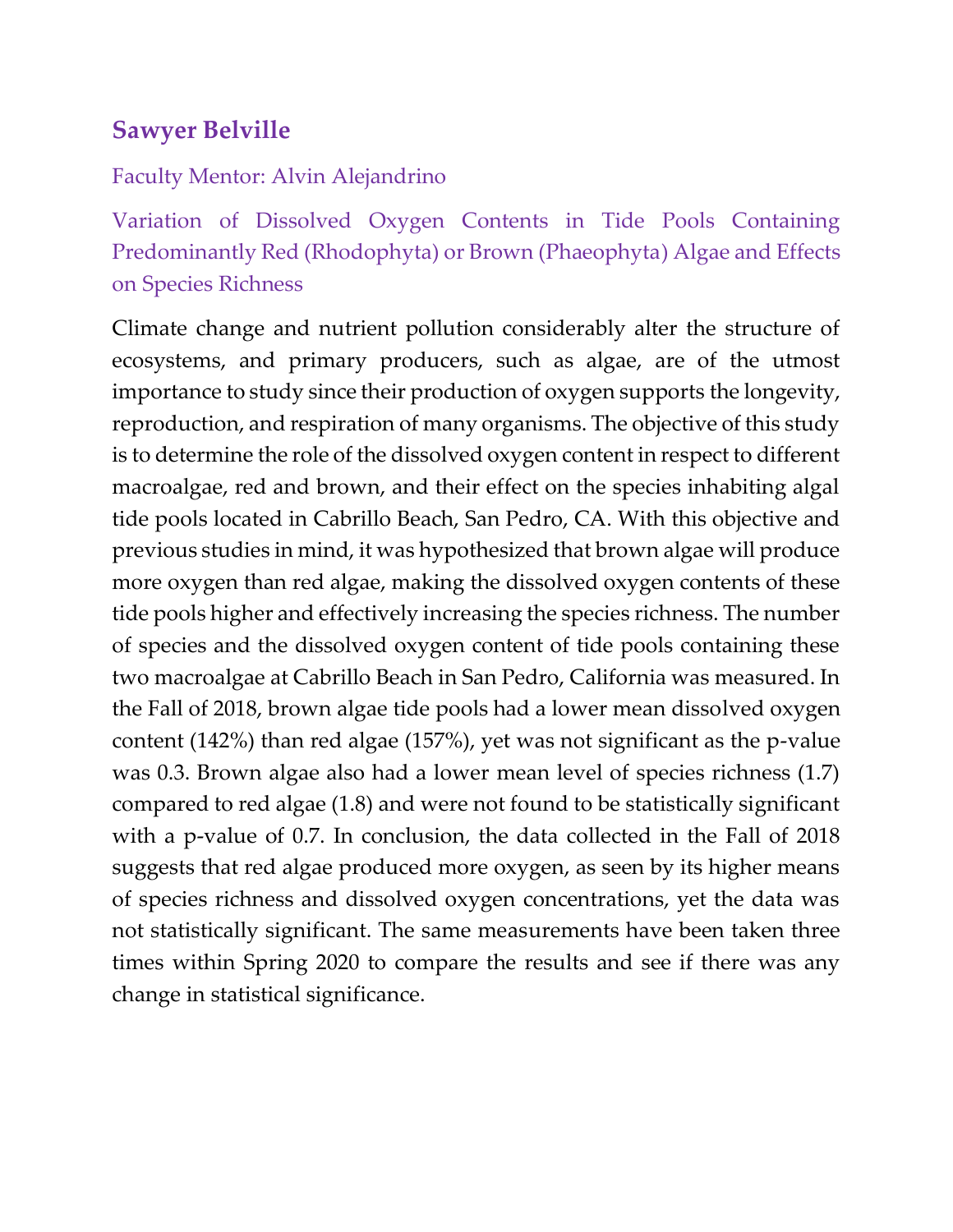# **Sumitra Ariel Bernardo**

#### Faculty Mentor: Sara Angevine

# The Squad and Social Media: Utilizing Social Media as a Political Tool Among Freshman Congresswomen

During political campaigns, female candidates receive less media coverage than their male counterparts (McGregor, Mourão, 2016). Although the 2018 midterm election produced a record of 36 freshman Congresswomen, most of these women credit social media for their success. Within this, the rise of The Squad occurred, consisting of House Representatives Alexandria Ocasio-Cortez, Rashida Talib, Ayanna Pressley, and Ilhan Omar. These women have used social media continuously throughout their campaign cycles and the current term in Congress. Why is The Squad so effective on social media? How are they utilizing social media platforms differently from the other freshman Congresswomen? I hypothesize that The Squad is so effective due to the way that they frame their posts, which are more interpersonal. To test this theory, I compare these four freshman congresswomen to four of the remaining 32 other freshman congresswomen and measure their effectiveness by linking the framing of their posts and language used to their analytics of likes and views. The findings open a gateway and understanding that contributes to a new way of approaching political participation through social media. As time progresses, technology is ever-changing and there is hardly any research on the integration of social media within politics. By researching the effectiveness of social media usage among these Congresswomen, this study allows for a further understanding of the importance of a new style of political communication.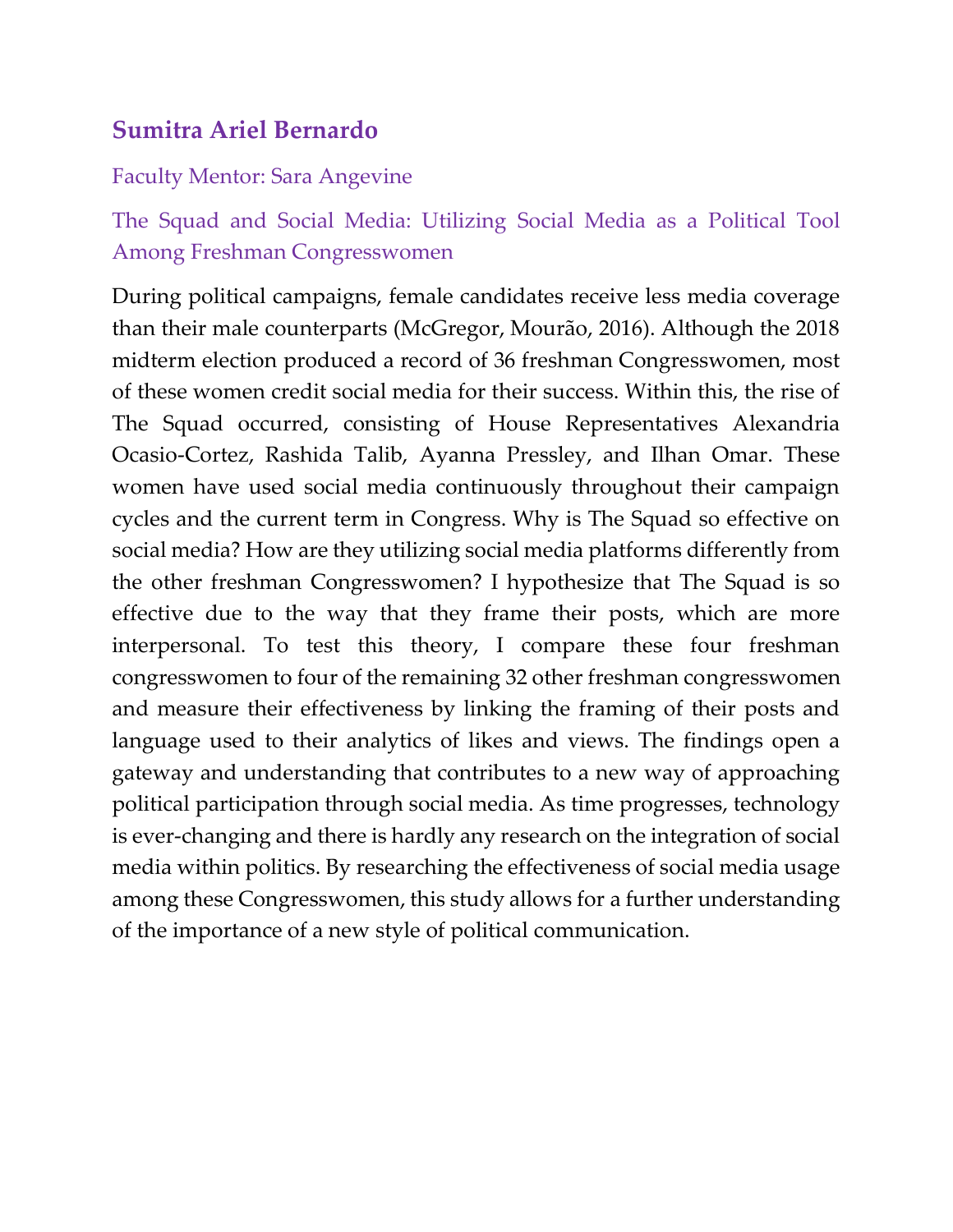## **Eliza Bower**

#### Faculty Mentor: Jason Carbine

### Religious Identity within an Interfaith Community

The religious diversity of Southern California is deep and complex, even as highlighted in a visual way by my recent work on religious communities in the region (Bower et. al 2010-2020, REL student mapping project.) Situated against that backdrop, this study explores a part of that diversity. Through a participant-researcher role I have studied individuals with distinct religious identities who regularly participate in interfaith dialogue. I sought to look for interfaith efforts in a region of dense religious diversity. The study seeks to explain the relationship between religious identity and interfaith dialogue participation. Seven in-depth interviews and survey data from 38 respondents point to interfaith dialogue as an extension of religious identity that challenges the participants' view of the religious "other." The relationship between religious identity and interfaith dialogue weaves individual religious convictions with bridge-building conversation with others that create curiosity and respect towards the religious other. Findings show that the participants' experiences in interfaith dialogue grow knowledge about other religions through friendship, community building, and open conversations. Many of the participants were knowledgeable of Christianity prior to interfaith dialogue which then provided knowledge of Islam and Judaism, reflecting the high density of Christian establishments in Southern California compared to the number of Islamic and Jewish establishments. My research points to interfaith dialogue creating space for people of distinct religious identities to feel comfortable asking questions and thus becoming educated about other religions. Further, my research highlights the implications of interfaith dialogue in solving issues of Islamophobia and other religious ignorance that can be eased or prevented through interfaith practice.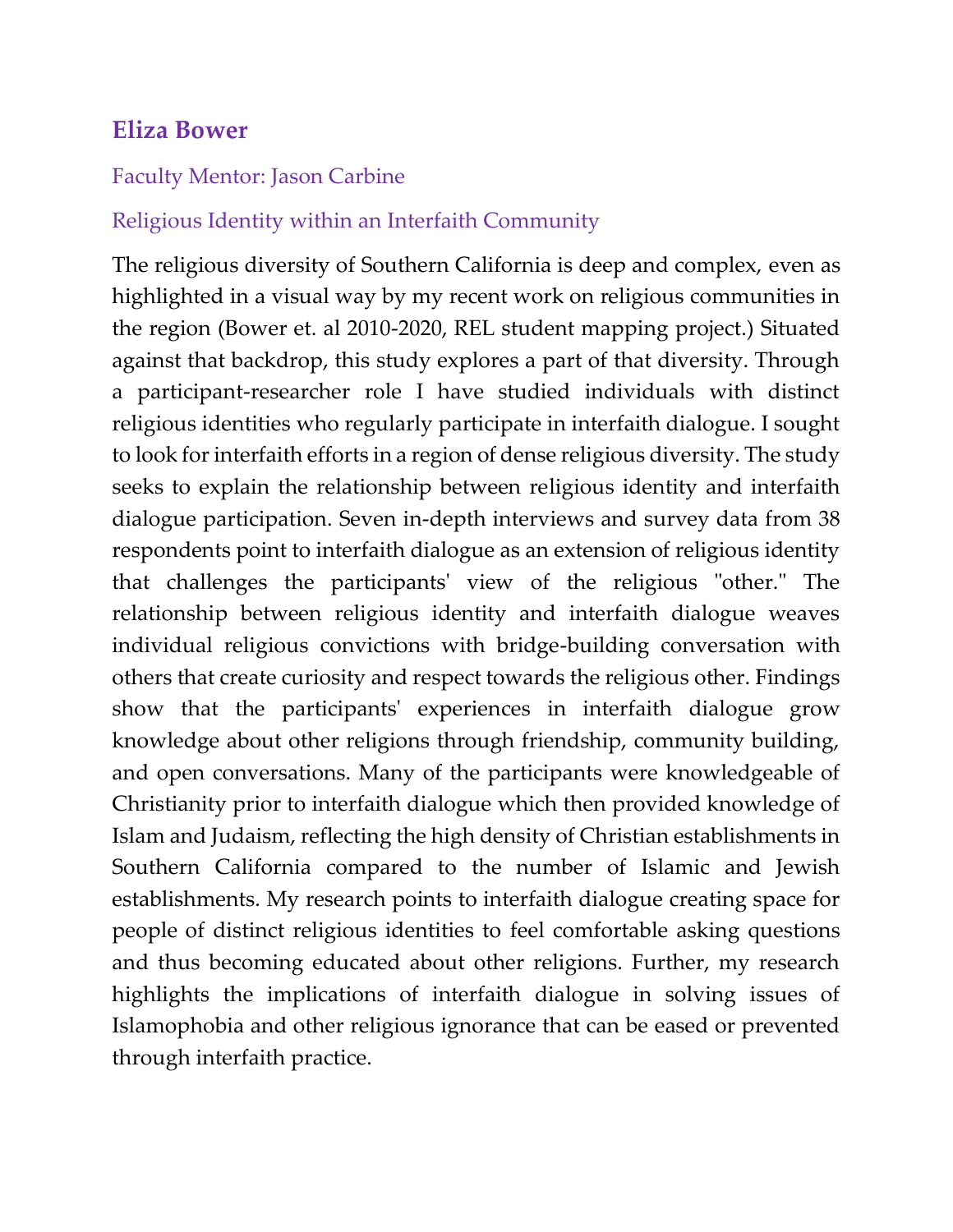## **Eliza Bower**

Faculty Mentor**:** Rebecca Overmyer-Velázquez

Nones and Dones: Identifying the Causes of Religious Disaffiliation and Non-affiliation.

Research on religious disaffiliation highlights the significant social and political implications of religious disaffiliation in the US as individuals leave religious institutions, specifically Christianity, and become independent in practice or evade any sort of religious belief system. This study examines a sample of those who are either Christian or nonreligious in the attempt to elucidate the factors of Christian disaffiliation and nonaffiliation. Eleven interviews and survey data from 124 respondents point to individual experience, upbringing, politics, and social reasons as factors affecting the decision one makes to leave Christianity or to not ever affiliate with it at any point in life. The issues of focus are why former members of Christianity are disaffiliating and why many choose to not affiliate at all while also examining reasons active Christians choose to remain in practice. I address this issue through mainly examining the factors pushing individuals from Christianity however, I also analyze the factors that pull individuals into remaining affiliated with Christianity. Preliminary findings show that most participants raised in Catholicism and Christianity left due to socio-political reasons such as the church's exclusion of LGBTQ members and issues of abortion. Participants were also pushed from church due to familial reasons such as feeling forced to attend weekly church services and Mass. Participants who were not raised in religion and chose not to ever affiliate cite faith in human goodness and the non-need for religious belief or religious community support as reasons for not participating in institutional religion. Participants who are active Christians continue to feel pulled towards affiliation through attending church, praying, and volunteering with their community. The study seeks to compare the push and pull factors in light of the participants' experiences.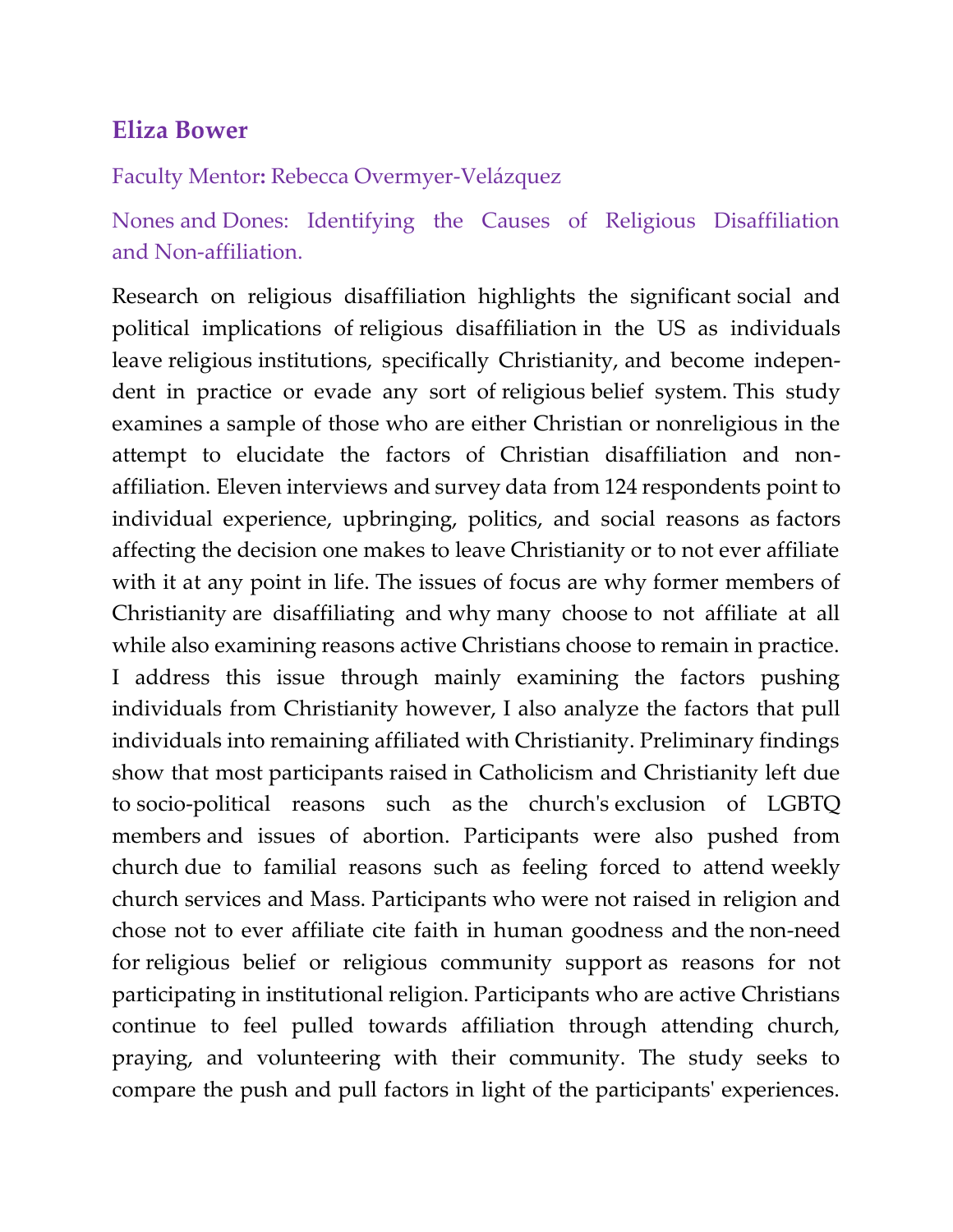Findings show that although many choose to not participate in the institutional aspects of Christianity such as attending church, they still have their own beliefs, faiths, and practices.

# **Kendall Brauer**

Faculty Mentor: Marie-Magdeleine Chirol Hill

Les Produits de Beauté Yves Rocher aux Etats-Unis / Yves Rocher Beauty Expanding into the United States

As a French and Business Administration double major, I have a great passion for the international business world. A second great passion of mine is the beauty industry. As I was considering these two passions, I decided to research more into France's beauty industry and to delve into Yves Rocher, a French cosmetics brand, and their expansion into online selling in the United States. I focus on the possibility of an expansion into a brick-andmortar store in the U.S., and I project the possibility of their success as well as how they might attempt such an expansion. I use other French cosmetic companies who have made this expansion as comparisons. This paper will be presented in French.

# **Daniel Brown**

### Faculty Mentor: Roger White

## Observing the Determinants of Health Care Spending in OECD Economies

To understand price fluctuations in health care expenditures per capita, in nations that are members or possible candidates of the Organization for Economic Co-Cooperation and Development (OCED), theorists have proposed a set of factors that influence both consumer and producer spending on health care. Studies published between 1987 and 2014 find the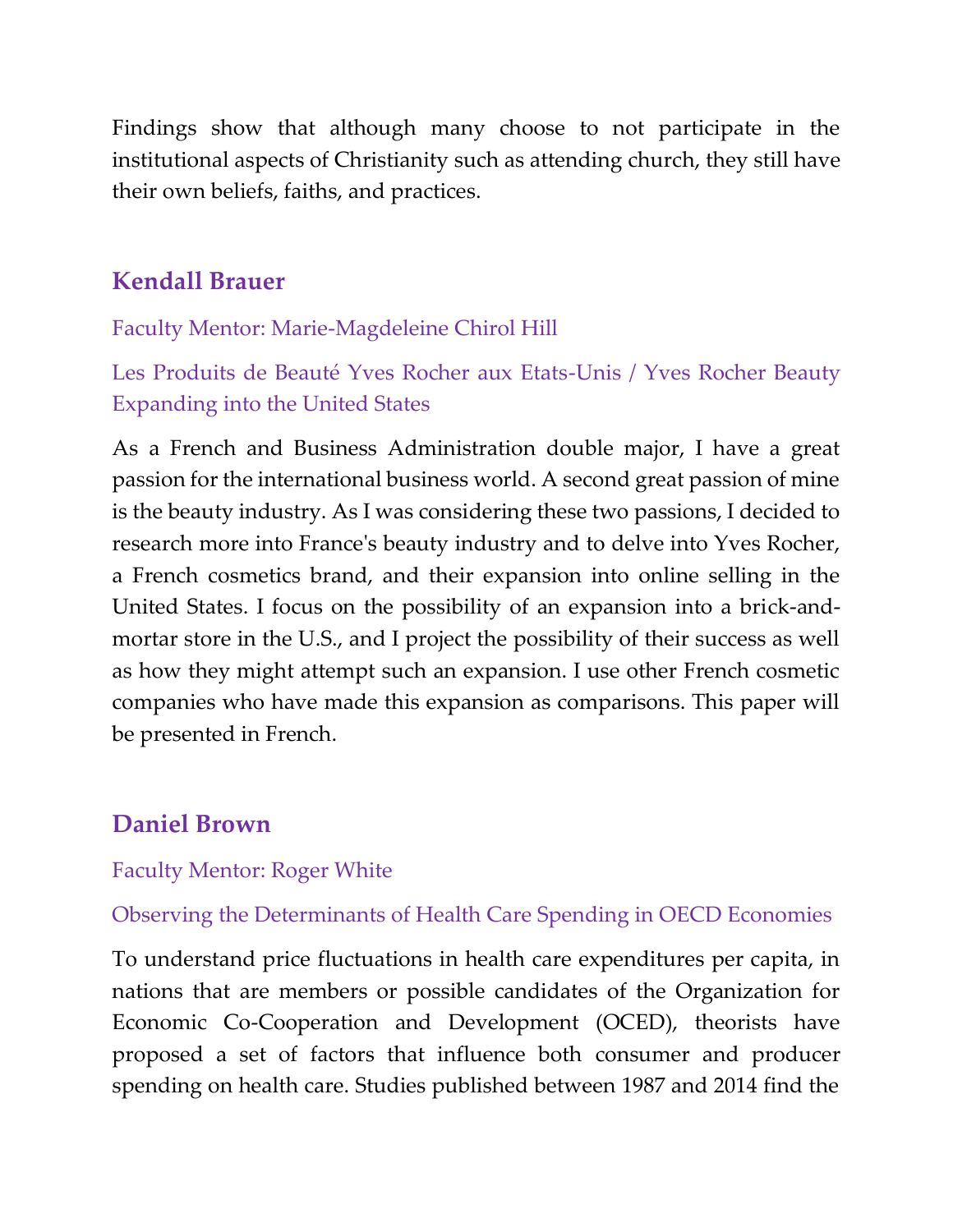relationship between the private sector and public sector (total) coverage, burden of disease indicators, annual growth of household income, the share of the population accounted for by those 65 years old and older, the population share of those 15 years of age and below, hospital beds per capita, increased technological advances, crude death rates (per 100,000), life expectancy, and physicians per capita all contribute to OECD member's total health care expenditures per capita. The expectation is that these identified determinants have a linear relationship to OECD member's total health care expenditures per capita. This paper tests the theory from the literature regarding the empirical models that indicate the influencing factors of OECD spending fluctuations on health care. The existing literature suggests that the relationship between income and health care spending is positive. Certain groups are more prone to health care spending due to higher risk of disease among higher-risk populations. The population above 65 years of age tend to have increased expenditures due to declining health. The population under 15 years of age tend to have increased expenditures due to their weaker immune systems. The majority of health care expenditures in OECD countries come from insurance or government-funded health care coverage providers. Thus, a positive linear relationship is expected between health care coverage and increasing health care costs. In OECD countries, higher death rates may also correlate with increased spending because patients spend more on health care in their last stages of life. More physicians in OECD countries result in higher competition among physicians, which may lower the cost of health care. The increase in medical technology should result in higher health care costs due to the high costs of producing medical equipment. Like technology, necessary hospital equipment, such as beds, increase supply-side expenditures for both hospitals and consumers.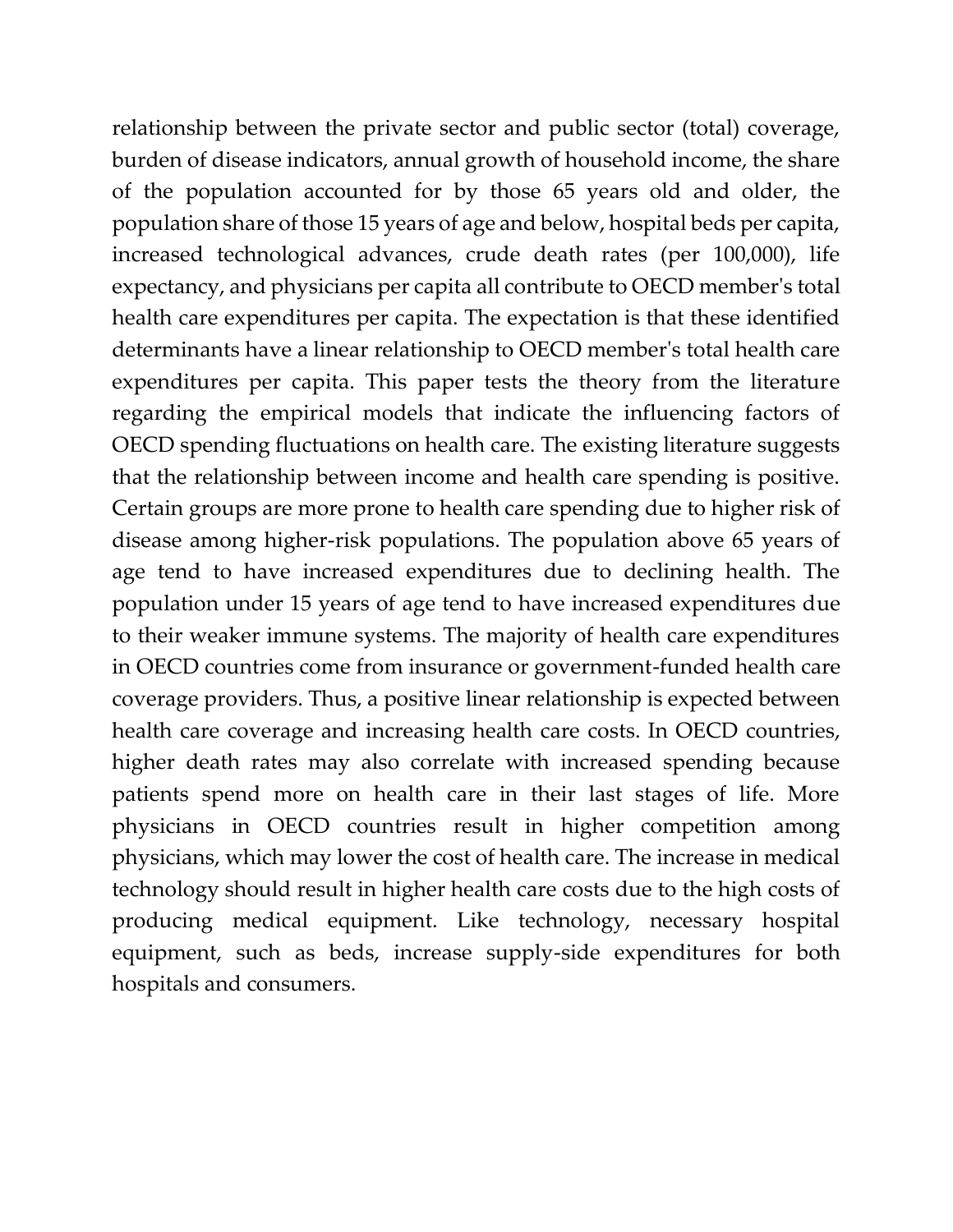# **Hannah Brozowski**

### Faculty Mentor: Sylvia Vetrone

# Vitamin B6 and Tryptophan's Effect on Discontinuation Symptoms in Zebrafish (Danio Rerio)

Depression is a worldwide disease that affects millions of individuals by inhibiting mood regulation. To restore the normal function of the moodregulators, selective serotonin reuptake inhibitors (SSRIs), which increase the levels of the neurotransmitters serotonin, also known as antidepressants, are often prescribed; yet once the medication regime ends, so does a patient's relief. Many individuals experience debilitating discontinuation symptoms in physical and psychological forms and unfortunately a patient's susceptibility to these symptoms is hard to predict and mitigate. Further research is needed to understand the behavioral impacts caused by discontinuation symptoms and other alternatives to mood regulation may help to lower the anxiety formed after discontinuing antidepressants. Tryptophan and Vitamin B6 (VB6) aid in the regulation of serotonin and researchers believe VB6 may reduce discontinuation symptoms. This study investigates Tryptophan and VB6's ability to reduce the discontinuation symptoms associated with serotonin withdrawal in Danio rerio (zebrafish). 16 zebrafish were treated with 0.001mg/mL of the SSRI Sertraline daily for 28 days and stopped treatment for two weeks to reflect a withdrawal period. Three groups (n=4) were dosed with 0.001mg/mL of tryptophan, VB6, a combination of both, and the final group was the control. All groups were behaviorally assessed using the Novel Tank Dive and the Novel Lig.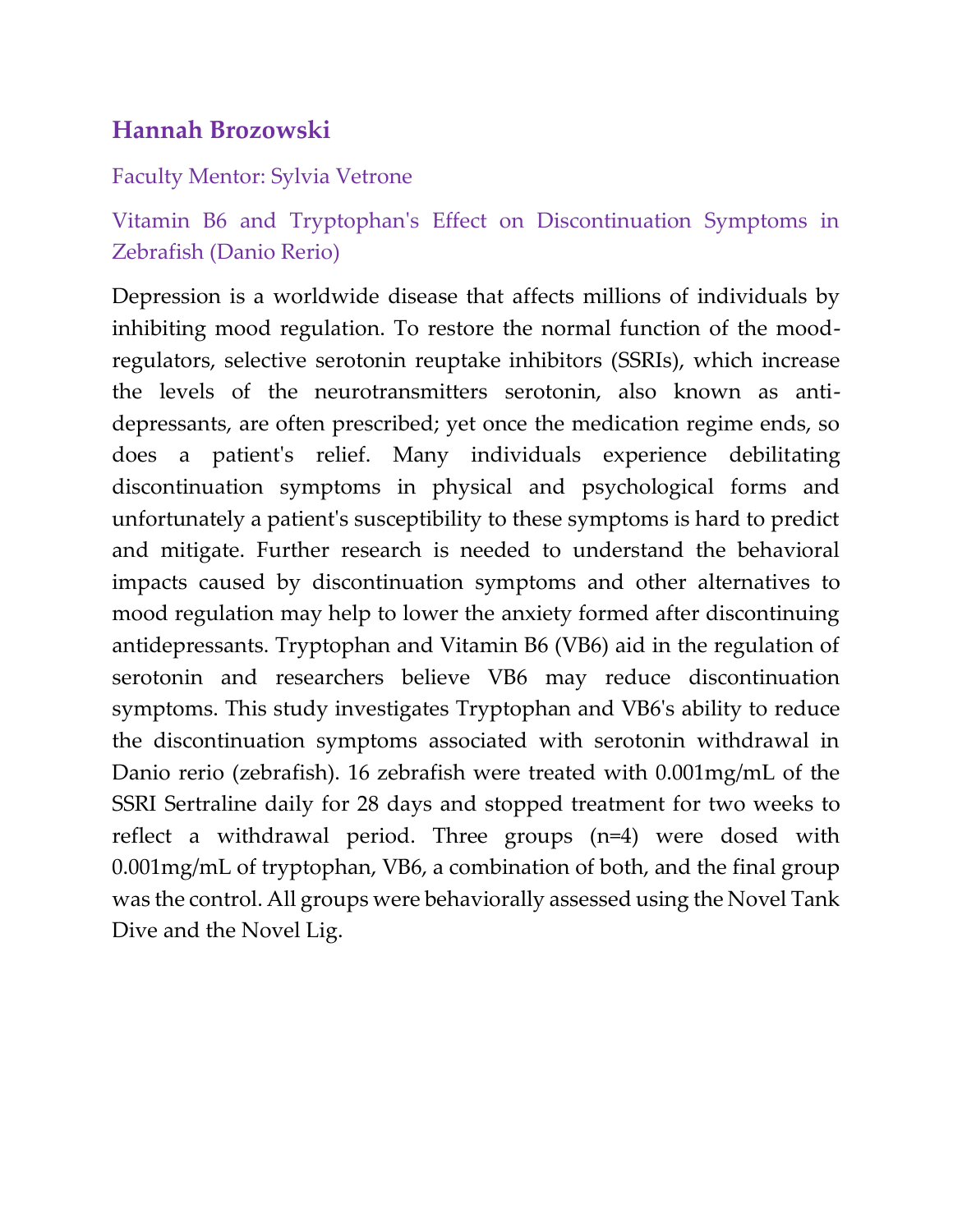# **Lauren Burney**

Co-authors: Michelle Nguyen, Joshua Kotani, and Dillon Gutierrez

### Faculty Mentor: Devin Iimoto

### Isolating Fibrolase from Cotton Mouth Venom

Multiple enzymes that can influence blood coagulation in the body can be found in snake venom. One fibrinolytic enzyme has been purified from the venom of Agkistrodon piscivorus conanti. Fibrolase is a zinc metalloproteinase that functions to degrade fibrin clots. In this project, we purify fibrolase from snake venom for possible uses in thrombolytic therapy. The goal is that this purified enzyme can then be used for the targeted treatment of thrombotic events. Initial purification was done via a HIC HPLC column. This gave us three peaks of activity which were pooled together: fractions 16 through 28, 38 through 54, and 72 through 94. These samples were further purified via a HAP HPLC column. A Bradford assay was performed to determine protein concentration in each fraction. Enzymatic activity was assessed on the fractions by a fibrin plate assay. We found fractions 7, 34, and 39 were able to degrade the fibrin clot. The purity of the samples that were shown to have fibrolase activity was assessed via SDS-PAGE. We found fractions 33 and 34 contained our protein of interest in a high level of purity. These bands were very light, though, indicating the protein was dilute. We can conclude that we were able to purify fibrolase from snake venom in small quantities. We plan to continue by developing a quantitative assay for this enzyme which would allow us to determine the concentration of fibrolase obtained. This will help us prepare the sample for testing in thrombolytic therapy.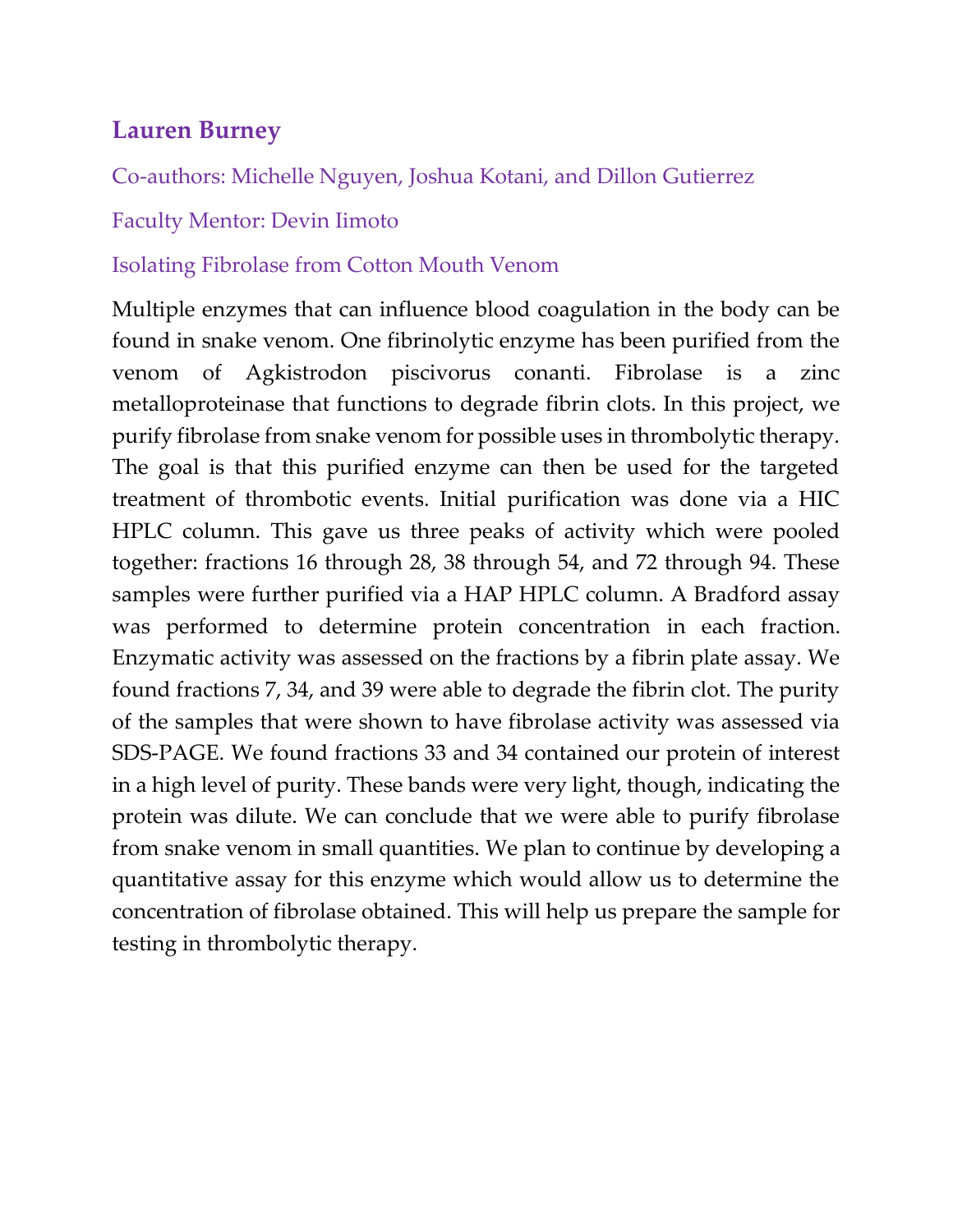## **Samantha Casanas**

#### Faculty Mentor: Rebecca Overmyer-Velázquez

#### The Female Athlete Experience: A Multigenerational Examination

This study uses qualitative methods to conduct a multigenerational analysis of the female athlete experience. While the female athlete experience has been studied, this work offers a unique contribution in that it analyzes this experience from a multigenerational perspective. The research shows that the female athlete experience remains at a deficit in comparison to the male athlete experience. Although there are more women involved in sports today, female athletes face societal challenges associated with the male hegemony of sport including issues of identity, media coverage, fan support, and opportunities such as in the job market of coaching and broadcasting (Pacheco et al., 2012). The primary goal of this project is to discover whether or not resources for female athletes have improved since the incipient stages of women's inclusion in sports. This project brings awareness and highlights the extreme discrepancies between men's and women's sports. The research question this study is focused on is: "Has the female athlete experience improved in its accessibility of resources, across generations?" The research method employed for this study was interviewing. Ten interviews were conducted with women between the ages of 20-63 who have played a variety of sports, with a combination of face-to-face and email interviews. Respondents played a variety of sports, at a variety of competitive levels. Key findings show that although resources for female athletes have improved across generations, there are still many discrepancies between the multitude of resources provided for male athletes versus the lack of resources for female athletes. The findings also suggest that resources for female athletes have improved but have not become equal to male athlete resources. The study is limited in that it only includes the experience of ten women and does not account for the experiences of current and former female athletes from all over the world.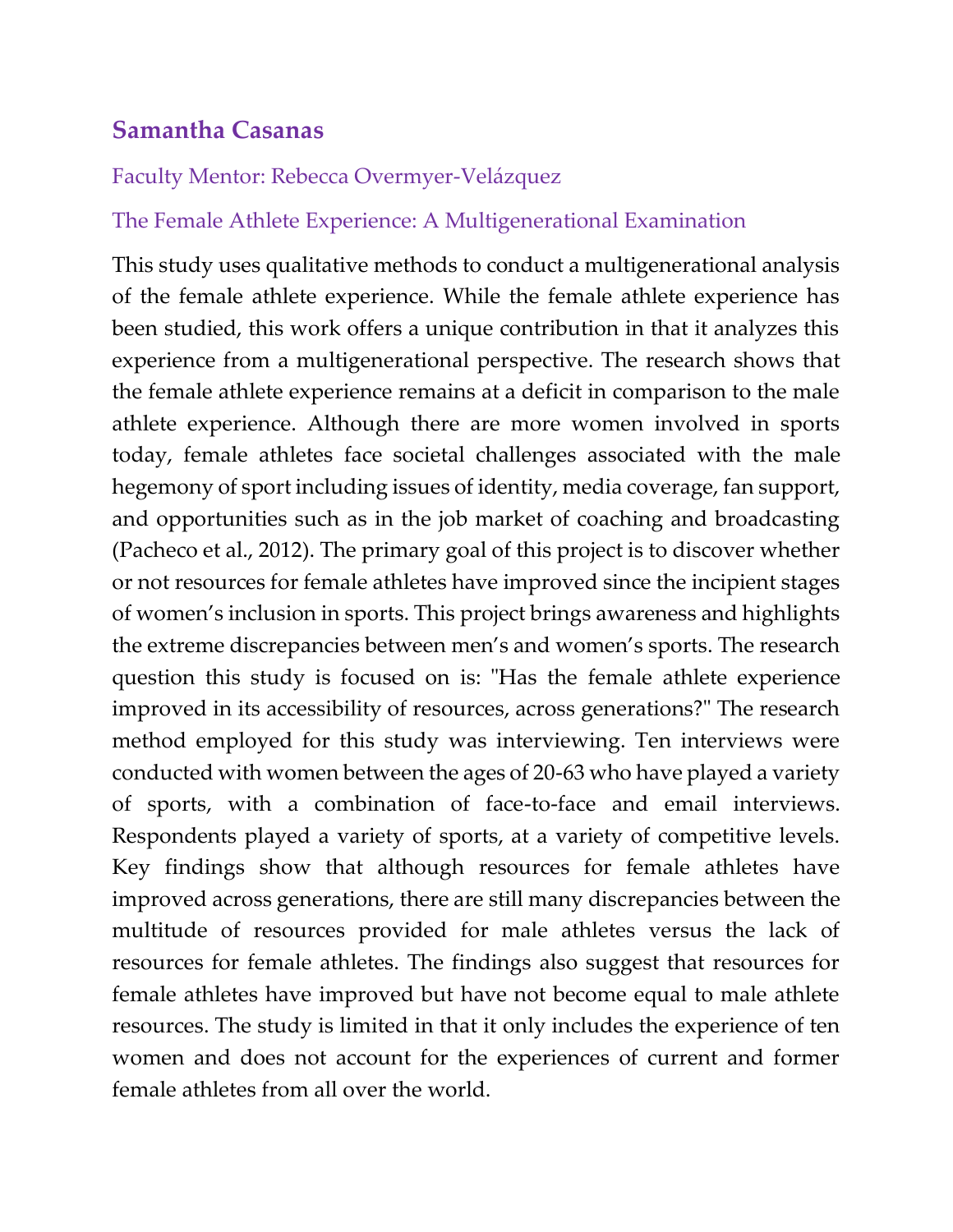## **Isa Castillo**

#### Faculty Mentor: Jose Flores

# Generational Healing Through Poetry: Yesika Salgado's Writing as an Act of Decolonial Resistance

U.S. gender roles, racial stereotypes, and beauty standards have all contributed to the formation of a hegemonic idea and expectation of what the Latina body can and should look like. These expectations were accepted by mainstream culture and served as a tool of oppression meant to subdue Latinas into believing that their worth as humans rested solely upon what their bodies looked like and could provide to men. Over the years, Latina authors began to use their writing to reject these standards and reclaim authority over their bodies to create a space of healing for themselves and their readers. An example of a contemporary writer that is doing just that is the Salvadoran American poet Yesika Salgado. In my research, I assert that Yesika Salgado's body-positive discourse and sexuality challenge U.S. social constructs imposed onto the Latina body through her reclamation of the word fat, how she asserts her sexuality, and by her rejection of common expectations, such as motherhood, that have been imposed onto Latina bodies. I explain how American society has tokenized a specific image of how a Latina body should exist in terms of both aesthetics and functionality to highlight how Salgado is actively deviating from said expectations. Salgado's writing does not try to simply create a more inclusive idea of what the Latina body can look like, but rather her work ruptures the confinements associated with the Latina body to attest to the notion that embodying a Latina body is a personal and individual experience. Salgado is finding liberation by embracing her definition of what it means to navigate the world in her Latina body-or as she describes, in her "fat, fly, brown" body.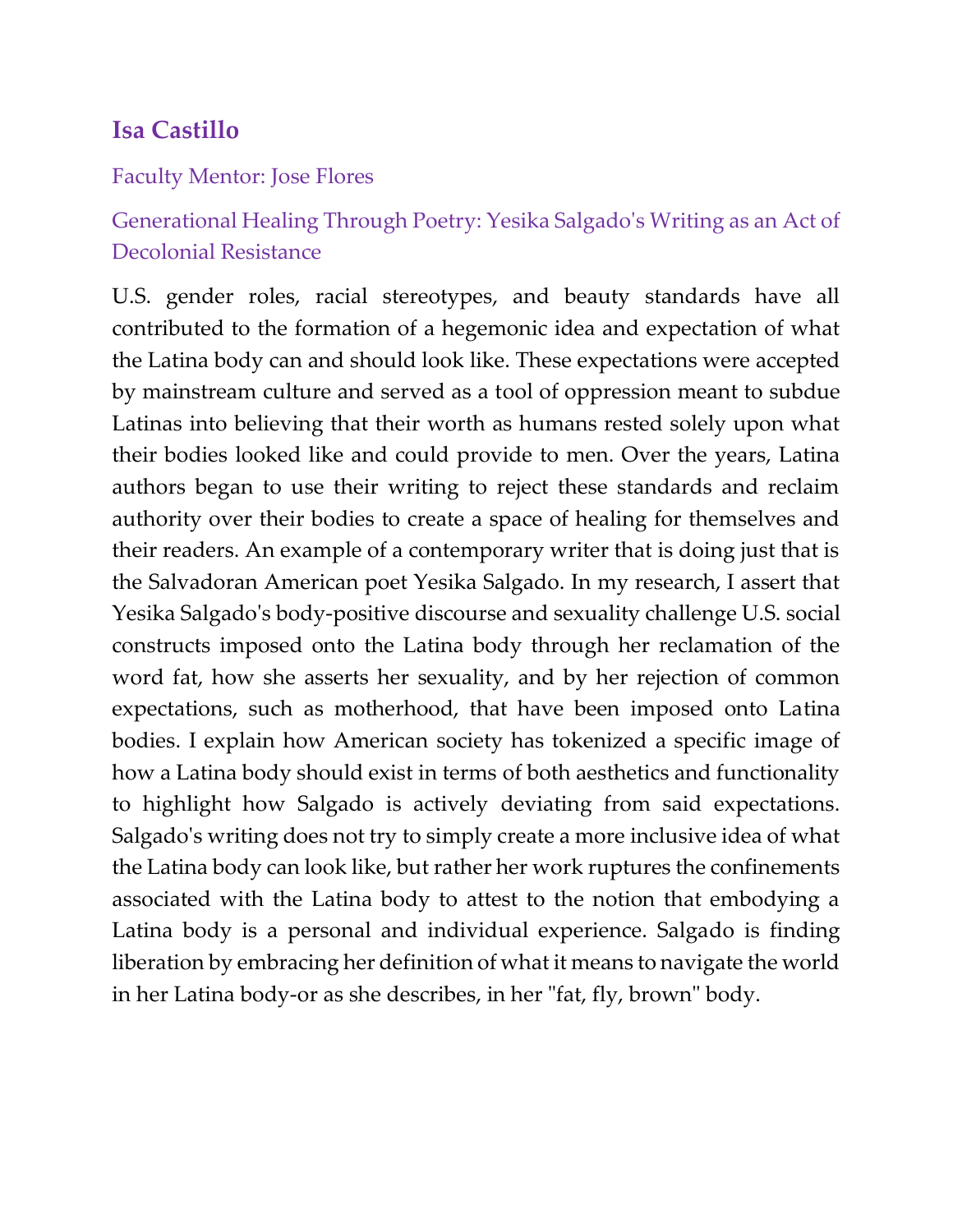# **Esai Cervantes**

#### Faculty Mentor: David Mbora

#### Co-authors: Brandon Mai and Jorge Orozco

#### Increased Onion Root Length Among Soil, Water, and Control Groups

One day, one of our research members came across an onion with grown roots and a stem on the floor. This raised several questions, such as how was the onion able to grow without any water or soil? We soon found that onions or Allium cepa are geophytes, thus its bulb is made up of stem tissue that contain plenty of carbohydrates and water. Thus, giving it the ability to grow under very scarce conditions. Previous studies found that environmental temperature is more responsible for onion growth in comparison to water and nutrients. What we do not know is the difference in primary growth between onions with favorable and unfavorable conditions (nutrients and water). A finding that can help us better understand its productivity is very important because our current agricultural practices has depleted available nutrient and water availability. Since most of the energy for primary growth comes from the onion's bulb, we hypothesize that the majority of an onion's growth, such as its roots reach a determinate length, regardless of substrates. We predicted that root length among onions in both abundant and scarce environments is similar. In our experiment, we measured the root length of our onion samples in three different environmental conditions, including control (by itself), water only, and soil with water. After measuring the root lengths over a two-week period, we ran a statistical Analysis of Variance (ANOVA) to determine a relationship among our three types of onions for both weeks. The p-value for the second week was 9\*10-4, which was much lower than the 0.05 range or is very statistically significant. Thus, our data did not support our hypothesis and was the opposite to our prediction. On the contrary, the roots grew more efficiently with water and they grew the most efficiently with soil and water. Despite not having our hypothesis supported we can observe how well this hardy geophyte took advantage of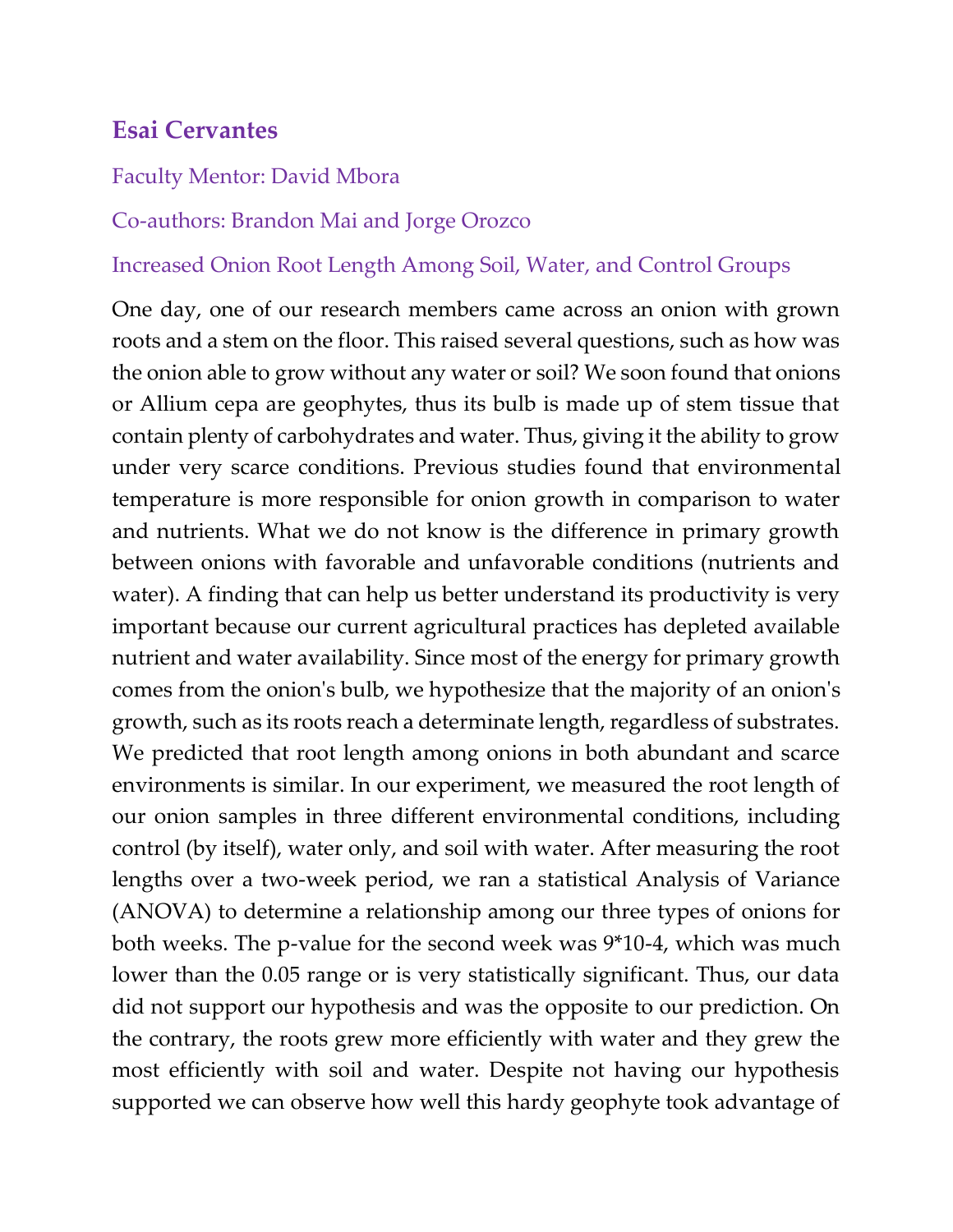plentiful resources to achieve optimal growth. Although measuring stem length was not included in our study due to limited time, a few from the control and water only group achieved significant growth in length. For future our goals, we would conduct a second experiment with more samples, more available time, and more different observations in onions, especially in stem growth. It is important continue this type of research to improve our effort in increasing the efficiency sufficient enough to support our growing population.

## **Esai Cervantes**

### Faculty Mentor: David Mbora

### Co-author: Ricardo Mendoza

### Studying Aquatic Insect Species Diversity in Still and Non-still Streams

Most natural disturbances that have been documented have been large forces like wildfires, storms and earthquakes, but there is lack of studies of disturbances on a smaller scale. This is why in our study we aim to focus on the effect of different current flows to aquatic insect species diversity in streams. From what is known, water flow influences the availability of nutrients in a stream. Algae levels are high in low currents and vice versa. Thus, our first hypothesis in this experiment is that streams of higher productivity support greater levels of biodiversity in comparison to environments of lower productivity. We predicted that streams with higher algae bloom will have a higher number of species of insects in comparison to streams with lower algae bloom because algae is an important source of nutrients to many organisms, including insects. However, the overabundance of algae leads to eutrophication or the excessive buildup of algae leads to the mass depletion of oxygen, resulting in the death of many organisms. That is why our second hypothesis is that median disturbed streams have the greatest capability to support optimal levels of species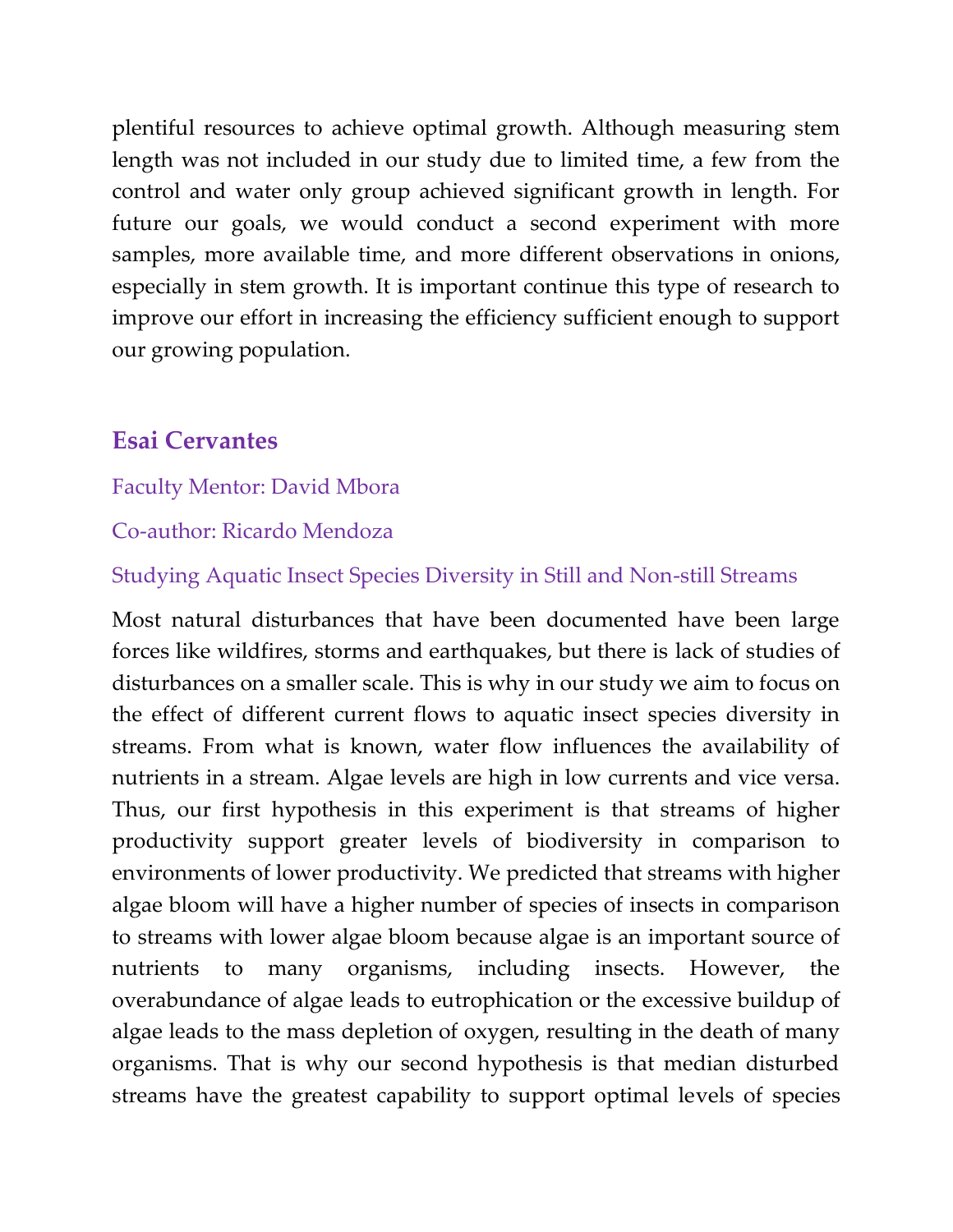diversity. We predicted that streams with medium levels of water flow will have highest levels of species diversity, which was supported through the intermediate disturbance hypothesis. In Dwarsberg, South Africa where we collected our samples from six different streams in a river. We collected algae samples, measurements for the steam power of stream flow, and we collected aquatic insects for each stream. We documented, graphed, and ran our statistical analyses of our data on excel. The scatter plot for testing our first hypothesis had an insignificant rise and its R value was 0.164 or is statistically insignificant. In the distribution curve to test our second hypothesis, there is a higher number of species in more inactive streams while species diversity was lower in more active streams. Surprisingly, the stream with the lowest species diversity is the stream with the median level of steam power. The R value for this figure was 0.557 or is slightly significant. Our data did not support our firsthand second hypothesis. On the contrary, our results ended up the opposite to what we originally predicted. More research would be necessary to further explain this surprise and if given the chance we would revisit this study with more time and samples.

# **Cooper Champagne**

## Poverty: A Longitudinal Analysis on Social, Emotional, and Cognitive Development

The purpose of this literature review is to analyze the effects that [growing up in] poverty has on child social, emotional, and cognitive development in order to determine common themes that carry over into the later phases of child development. In particular, this review seeks to answer this question: Why is it that poverty generally serves as a detriment to these specific spheres of development and why does this carry over into the later phases of growth? To achieve this specific purpose, this paper will examine the literature surrounding poverty and its effects on a) social/emotional development, b) cognitive development, and c) latent effects that may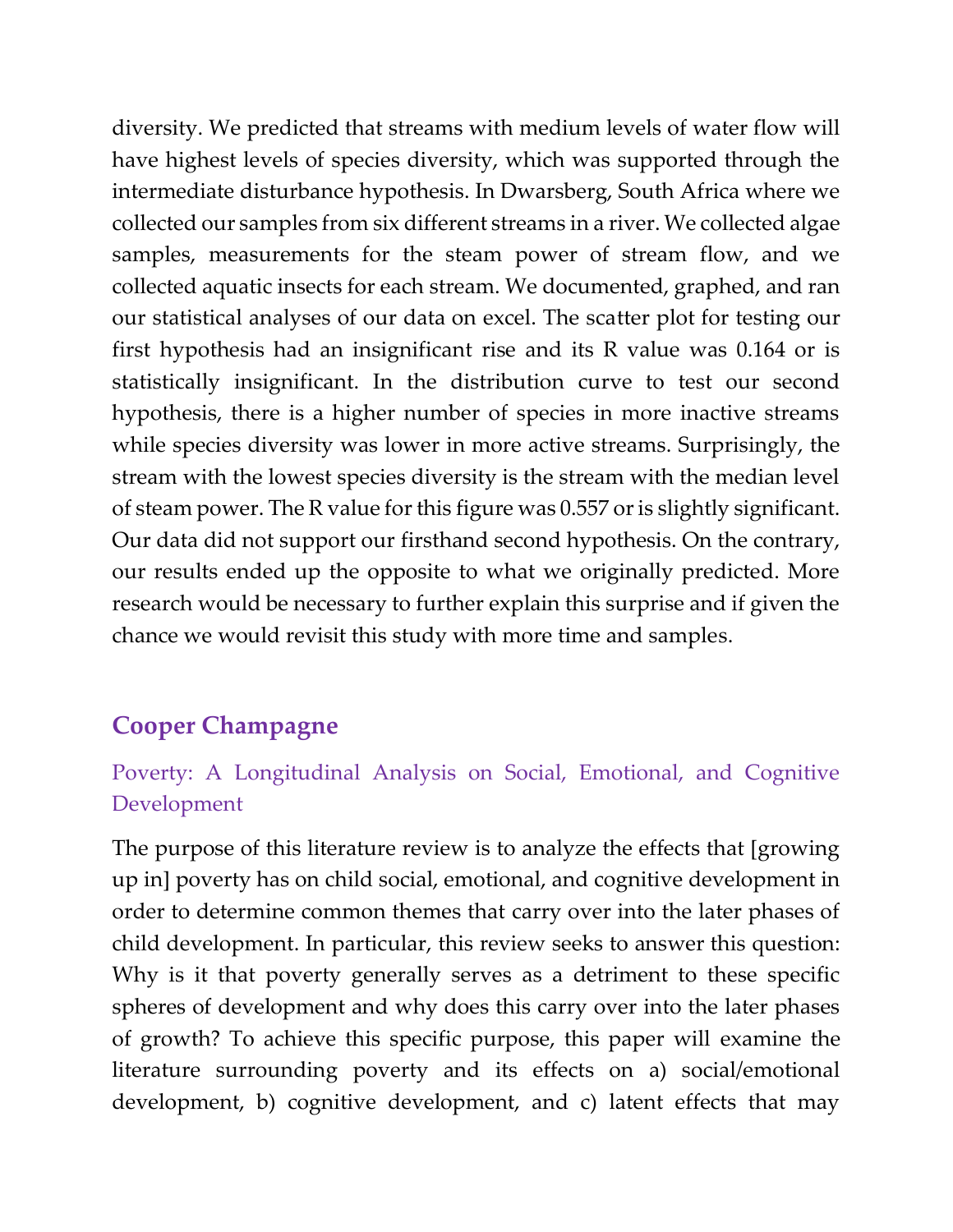transpire into middle childhood and adolescence from these disparities in overall development. In all literature, there was an inverse effect found in relation to children and poverty when it comes to development; poverty contributes to a harsher home environment in terms of parenting tactics and affection and causes this association between poverty and deficits in social and emotional development in the form of internalizing/ externalizing psychological issues, violence, depression, or anxiety. According to the national center for child poverty, 15 million children (or 21% of all children) live in families that are below the federal poverty line; however, it has been shown that this number (the federal poverty line) vastly underestimates the amount that income that is needed to make ends meet. Keeping this in mind, the actual percentage of children living in poverty in the United States is really somewhere around 43%. With just under half of the United States' children growing up and living in poverty, it is imperative that there is more research done in order to identify potential developmental issues that can come about as an effect of poverty and implement early intervention strategies at the federal level in order to ensure typical development of all children and not just those that have grown up with better means.

## **Vivian Chan**

Faculty Mentor: Ralph Isovitsch

Co-author: Ralph Isovitsch

In-vitro Evaluation of Anti-inflammatory Activity and Membranestabilization of Medicinal Plants

Herbal alternatives have traditionally been used to treat inflammatory disorders and diseases. Inflammation is triggered by the release of chemical mediators that bind to specific receptors that prompt pain. Therefore, the healing process involved with inflammation is often painful, increases protein denaturation, and alters cell membrane structures. Protein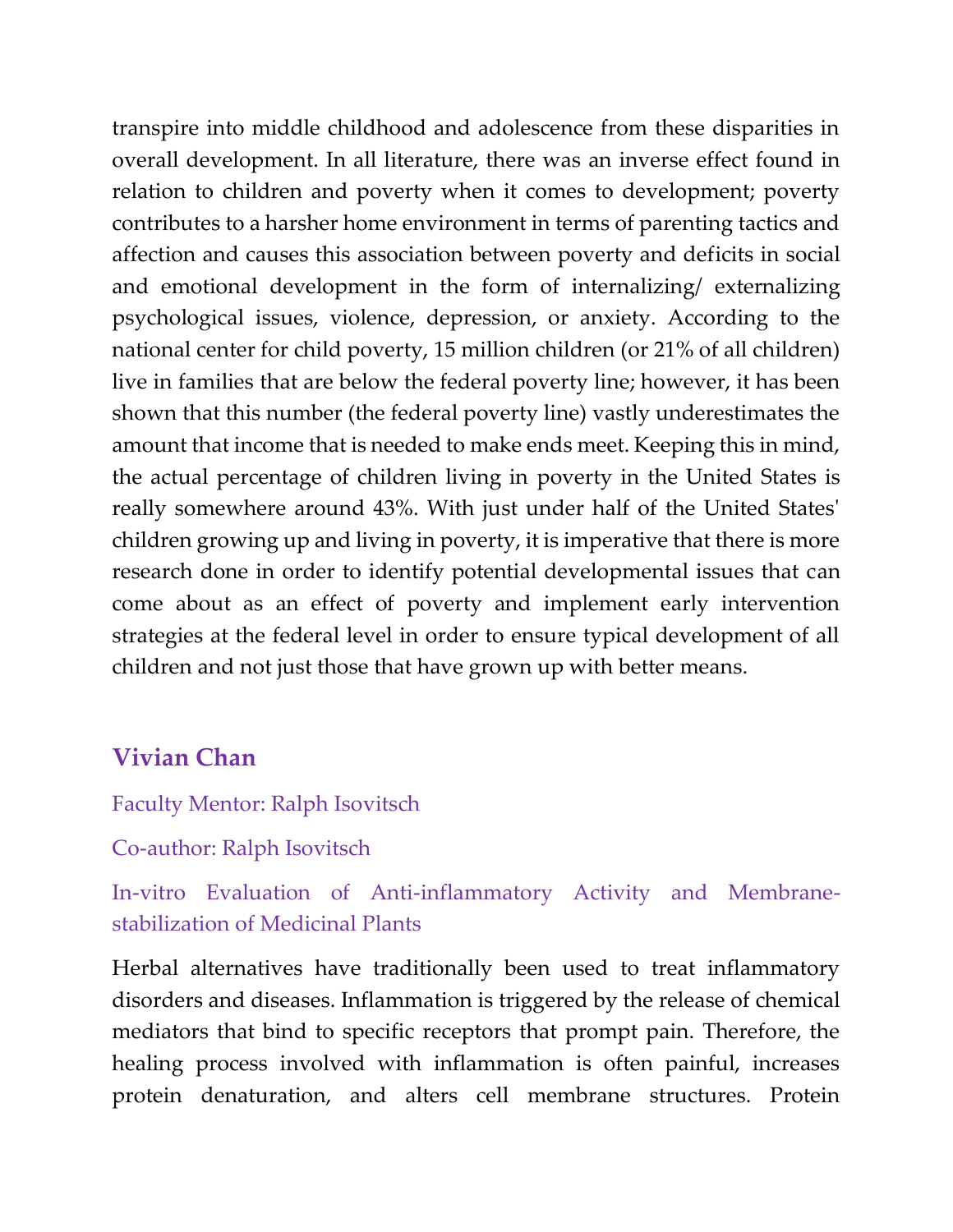denaturation occurs when proteins fail to uphold their structures due to external causes. The structure of proteins correlates to their function and thus when the structure of proteins is altered, the function of the protein is no longer efficient. Previous studies have established that denatured proteins are a major cause of inflammation. The goal of this study is to use herbal medicine and evaluate anti-inflammatory activity in terms of protein denaturation and membrane stabilization as opposed to traditional antiinflammatory drugs that may have adverse side effects. Herbs (glycyrrhiza glabra, prunella vulgans, and Coriolus versicolor) were chosen based on their anti-inflammatory and anti-oxidative properties. To test for effectiveness, the three herbs were ground, extracted, and isolated with solvents ethanol and methylcyclohexane. Ibuprofen was used as a control and stimulated with the same conditions as the three herbs listed. The herbs were then combined into an egg albumin sodium phosphate buffer to test protein denaturation. To stimulate protein denaturation, the herb mixtures were incubated at 37 degrees Celsius followed by 60 degree Celsius water bath. Then, the solutions were cooled and tested using ultraviolet-visible spectrophotometry (UV-Vis) at the wavelength of 660 nm to determine the percentage inhibition of protein denaturation. The absorbance was analyzed with the UV-Vis at 660 nm. With the data gathered, there was an inhibition of denaturation, which was tested by the use of egg albumin. The percent inhibition calculated portrayed an inhibitory effect in solutions with herbal extracts. After evaluation, the data gathered concludes that herbal medicine contains anti-inflammatory activity. A natural alternative with antiinflammatory agents is of great importance because anti-inflammatory drugs may have side effects that limit the proficiency of healing in inflammatory disorders. Therefore, there is potential in finding and isolating desirable anti-inflammatory properties that may allow resistance to protein denaturation and stabilization of the cell membrane.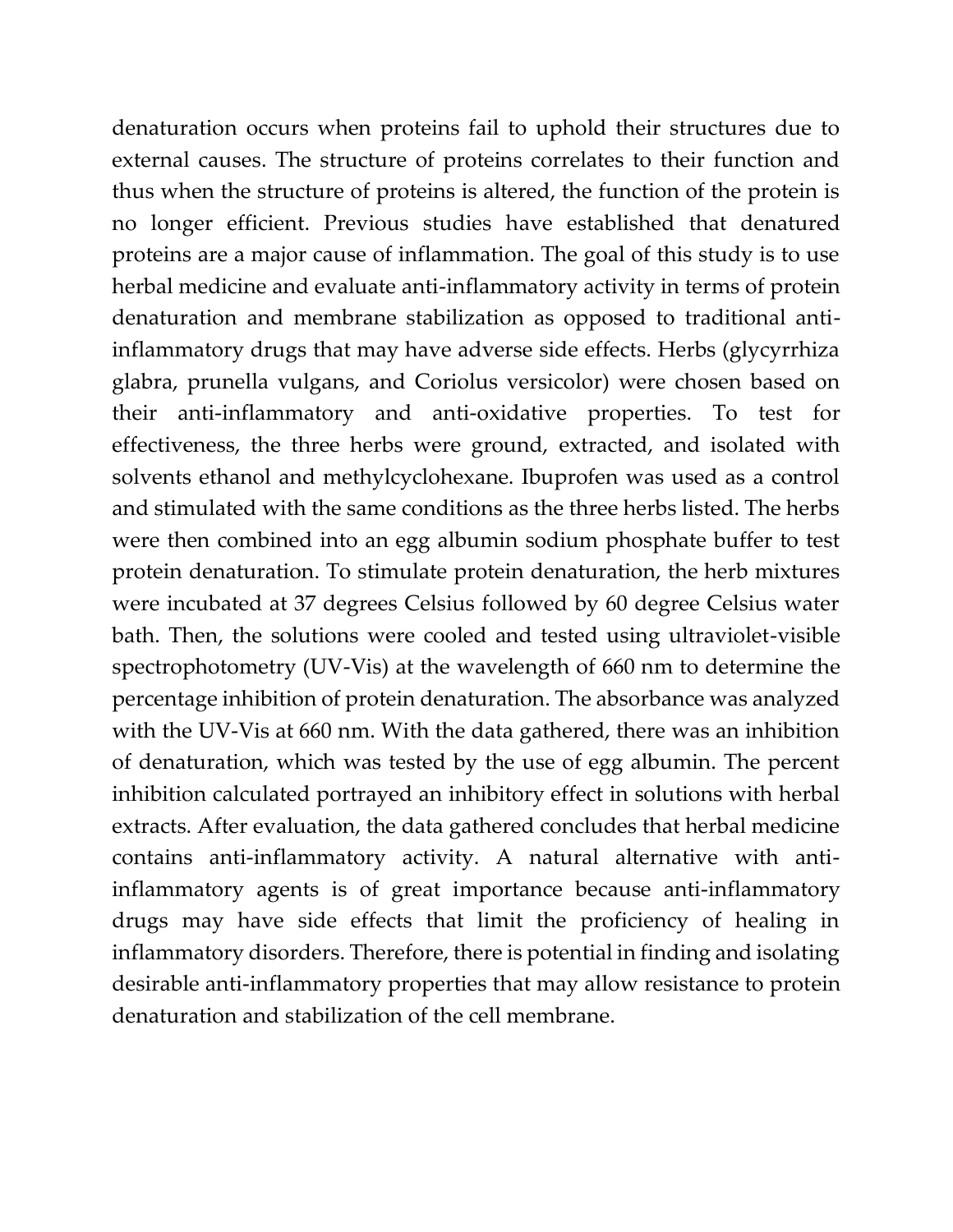# **Dynette Chavez**

### Faculty Mentor: Ann Kakaliouras

Repatriation Among Native Americans and the Revitalization of Spirituality within the Southwest

For centuries Native Americans have endured genocide, massacres, and misguided policies by the U.S. government. Throughout the historical battles and conflicts between the government and Native Americans, many objects of cultural patrimony were taken without consent. This project involves describing how repatriation reconstructs the identities of Native American people. Repatriation is the return of artifacts or human remains to different Native communities. The goal is how repatriation revitalizes spirituality within Native American communities. The project focuses specifically on the aspect of spirituality because the returning of an object may heal Native communities and allow the culture to flourish. The Native American Graves Protection Act enacted on November 16, 1990, assists in helping bring about the return of sacred and ceremonial objects to the tribes and nations. By using NAGPRA and repatriation cases from various Native American tribes throughout the Southwest, this research specifically centers on how spirituality contributes to the process of repatriation. This research will also highlight how important spiritual identity is to Native American people and how it impacts their communities.

# **Andrew Christopherson**

Co-author: Chuck Hill

### Faculty Mentor: Chuck Hill

Correlates of Intellectually & Physically Disabled College Students

Correlates of disability were explored using data from a Multiple Identities Questionnaire at an ethnically diverse small liberal arts college in a suburb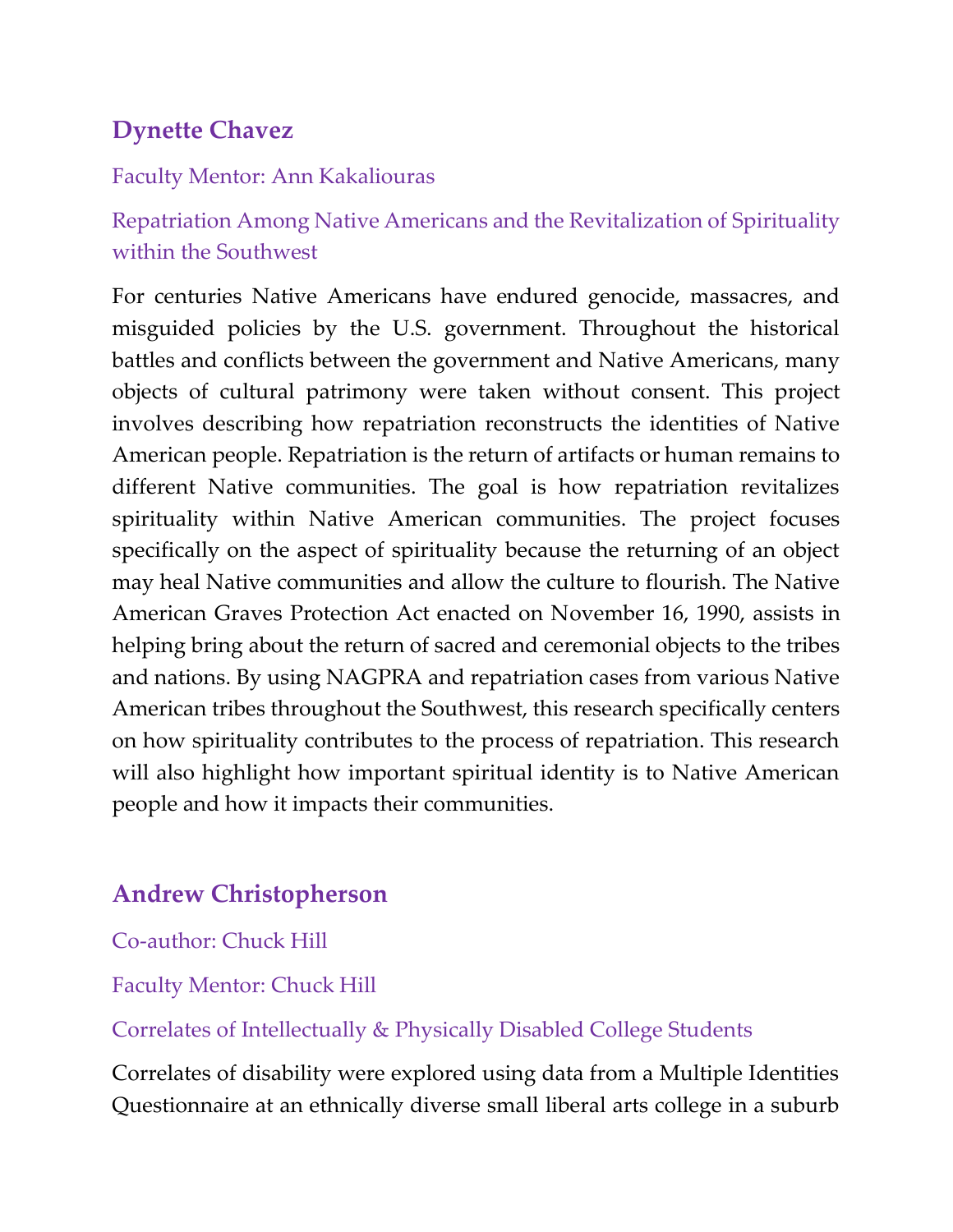of Los Angeles. The questionnaire was completed for extra-credit by students in Introductory Psychology. Data for these analyses were available from 4273 women and 2501 men over eighteen years. Disability was measured using two eight-item scales, with responses ranging from not at all to completely, for physical for and intellectual disabilities. The results suggest, men and women with physical or intellectual disabilities tended to have lower self-esteem, greater depression and anxiety, while also having lower levels of happiness and life satisfaction. They also tended to feel that they were less attractive, intelligent, and athletic while feeling less satisfied with themselves and having lower self-confidence, while feeling more lonely, pessimistic, and insecure. They also reported feeling that their parents were colder, more hostile, controlling, indifferent, rejecting, and less of a role model and tended to be threatened or intimidated and hit by males and females who were older, younger and age equivalent. They tended to be more likely to be sexually coerced into sexual activities with gifts, alcohol, threats, force, and reported feeling they were raped. They also tended to feel prejudiced and discriminated against for their athletic ability, academic ability, attractiveness, disability, height and weight. Overall, they felt more bullied, teased, disrespected, disliked and would change their disability if they could.

# **Daniel Cortez Jr.**

### Faculty Mentor: David Mbora

## Influence of Urban Landscape on Arthropod Richness, Abundance, and Body Size

Urban landscapes consist of an urban gradient, which plays an important role in influencing arthropod richness, abundance, and body size. An urban gradient type refers to an environmental gradient with less developed natural or agricultural areas at one extreme and highly developed areas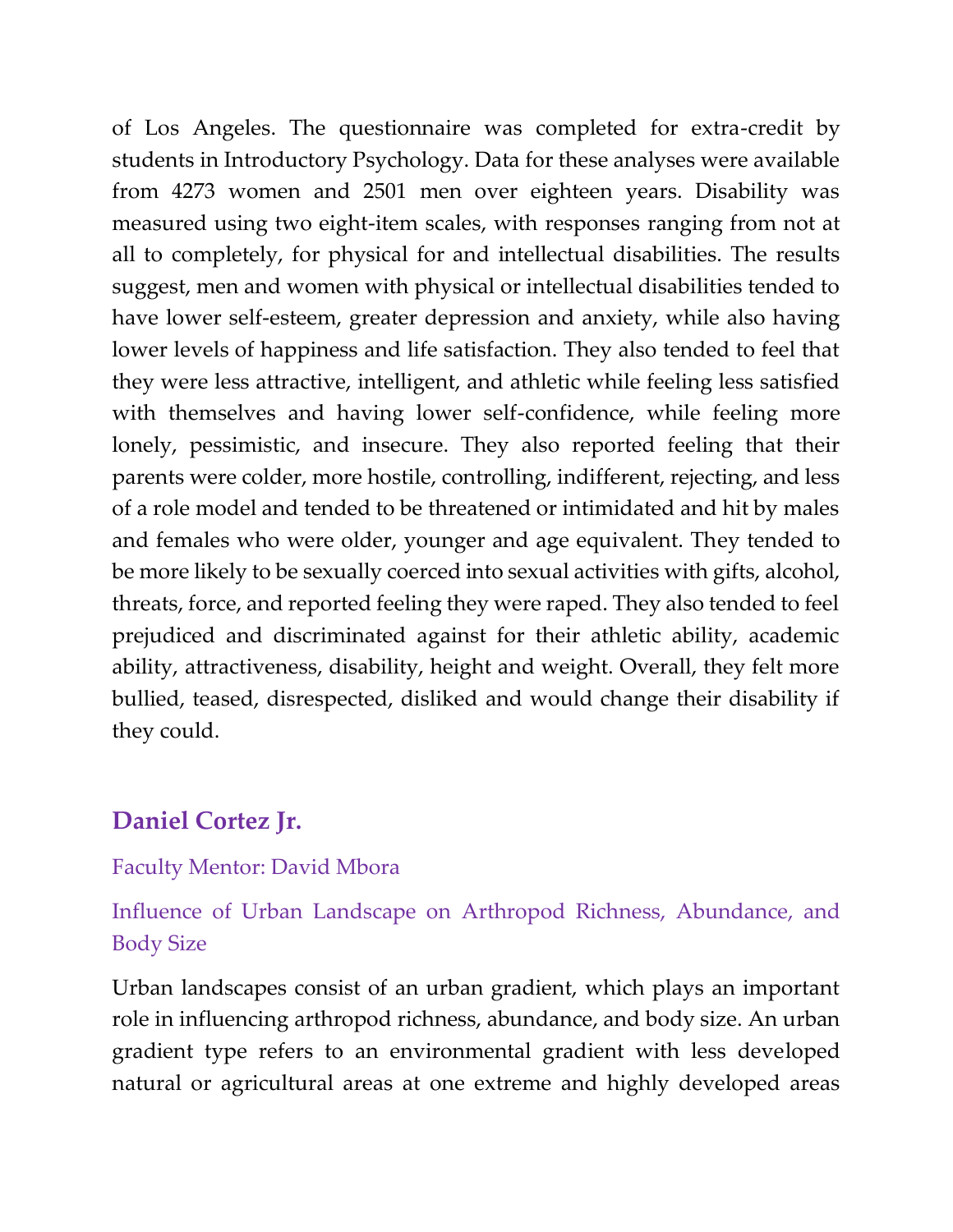dominated by anthropogenic structures and inputs at the other extreme. Further understanding of human-modified landscapes influence on arthropods is necessary to improve diversity and efficiency of existing arthropod communities. In this study, I investigated how an urban landscape has influenced the arthropod community within the Whittier College campus in Southern California. Specifically, five areas around the campus were sampled using pitfalls traps to be representative of the arthropod communities in these areas. The five areas sampled included a i) recreational grassy area, ii) coffee farm, iii) urban garden, iiii) restored urban area, and iiiii) native vegetation. The arthropods collected were then identified using a dichotomous key as well as online sources to identify down to the species level. The body size of Dipteran and Hymenopteran species were measured to determine variability between sampled areas. Statistical analysis consisted of an ANOVA that compared shannon-wiener index (H) values from sampled areas. The ANOVA concluded that there was no statistical difference between the sampled areas (p-value of 0.14). It was expected that within the five sampling areas an increased amount of arthropod communities and larger arthropods would be in areas that experience a minimal amount of human interaction. While areas that endure more human interaction would contain smaller arthropods and less arthropod communities. My study intends to demonstrate the influence that different types of landscapes have on arthropod size and communities.

# **Ryan Crawford**

### Faculty Mentor: Roger White

### The Benefits of Being Raised by Biological Parents

With a decline in the percentage of children being raised by their biological parents from birth, it is important to test the effects this will have on various outcomes. We have conducted an econometric analysis to determine the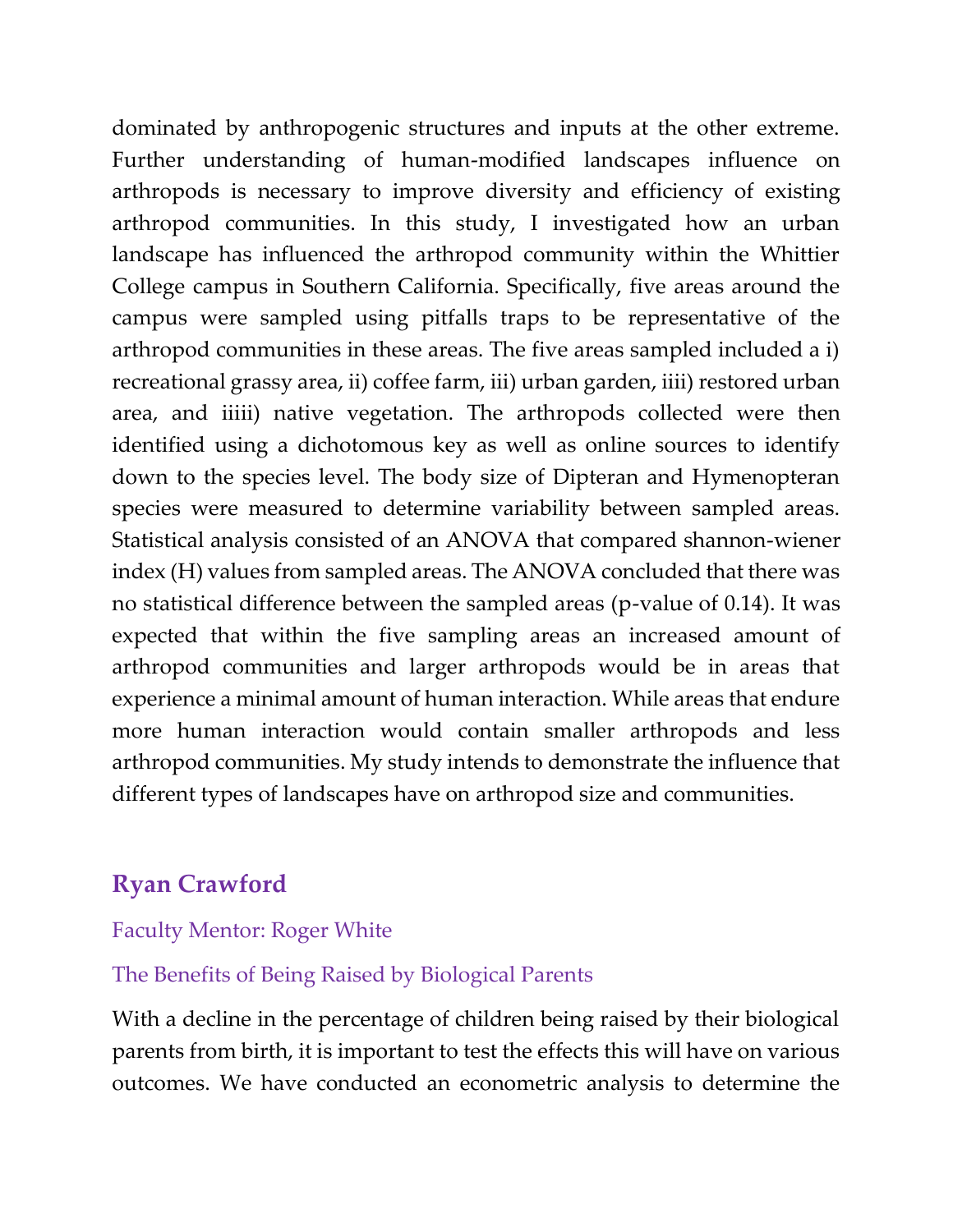effect on income when a child is raised by their biological parents as opposed to another parental structure. Our research shows that being raised by biological parents does have a significant effect on increasing overall future income. Additionally, we found that the number of years living with biological parents has a positive effect on ASVAB scores representing vocational skill and the highest grade level completed (i.e., educational attainment). This means that each additional year a child lived with their biological parents, they are more likely to reach a higher grade level and more likely to get a better score on a vocational skills exam. Our research also shows that living in another parental structure has a slightly positive effect on ASVAB scores showing that another parental figure may be equal or more qualified to raise a child.

## **Dallas DeHart**

#### Faculty Mentor: Casey Johnson

### What is Monte Carlo?

Monte Carlo Methods attempt to make sense of random numbers that occur in computer generated systems and everyday life. With the assistance of Monte Carlo Methods, we can have a better understanding of the statistical significance of randomness. Monte Carlo has different applications from academia, industry, to engineering. These applications highlight the diversity of Monte Carlo, as well as it's unique qualities that allow it to continue to be relevant. As a part of this research, we attempted to define these unique qualities. This was done by investigating different applications of Monte Carlo through defining the significance of random numbers, sampling methods, and how Monte Carlo is applied.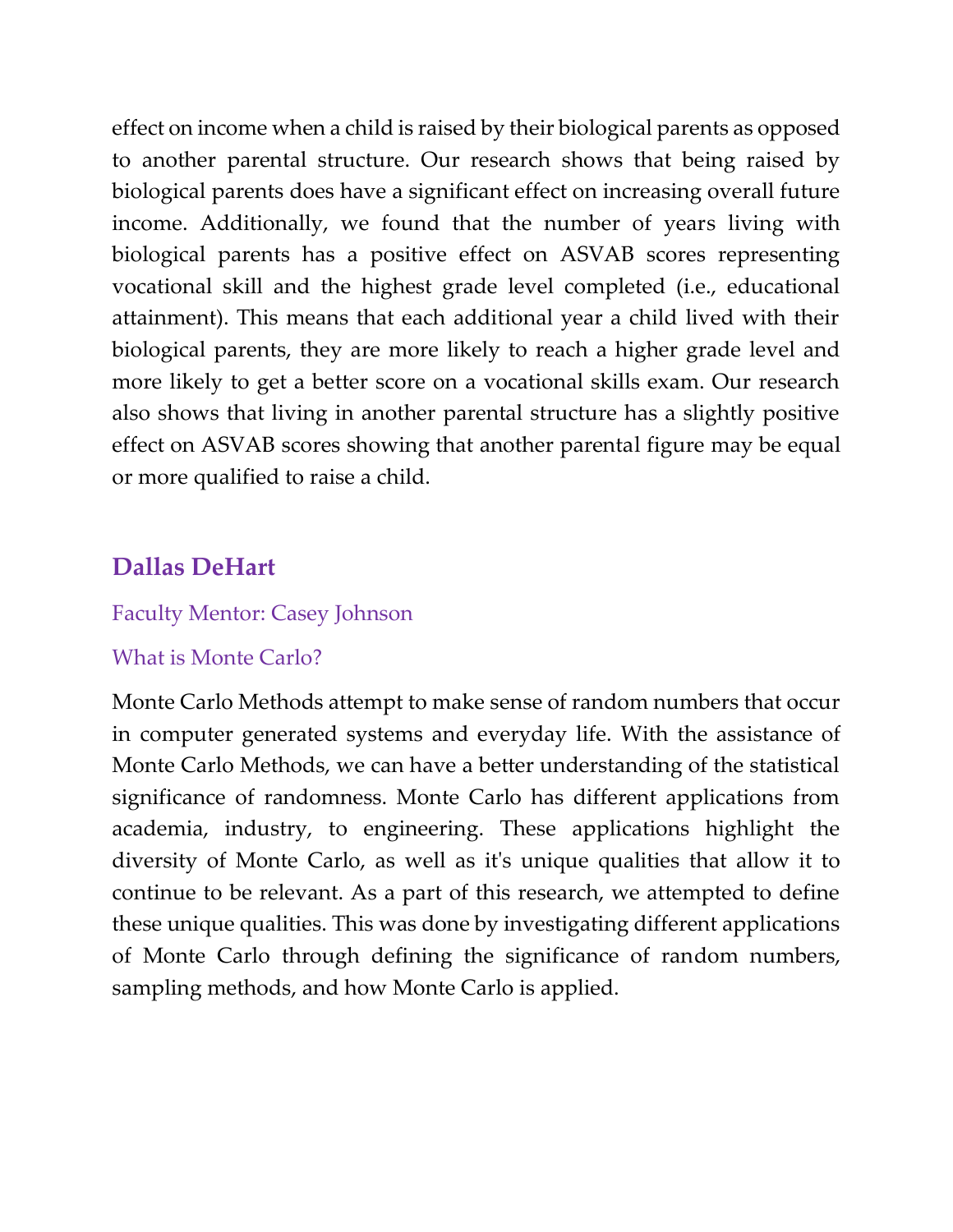# **Elvira De La Torre**

### Faculty Mentor: Rebecca Overmyer-Velázquez

"This Hipsters Don't Seem to Understand": How Gentrification Reduces Community Trust in Search of Safety

Before Echo Park became a tourist location and a home to various artists, it was a neighborhood that was inhabited by bodies labeled as deviant: lowincome people of color. Gentrification in Echo Park has played a crucial role in not only transforming the physical space of the community by implementing urban renewal and increasing the cost of living, but it has also established new social relationships among young men of color and community members. This research aims to understand how gentrification changes community relationships as well as how definitions of crime change as the community's social context changes. Most literature on gentrification focuses on the visible and physical transformation of space but not on the impacts of gentrification on long time relationships community residents have with one another. To capture the perceptions of community residents, business owners, and gang members about gentrification, 12 interviews, 1 focus group with 3 people, and fieldnotes were conducted. Although residents recall having stronger collective efficacy, neighborhood trust that supports community cohesion, with their neighbors before gentrification commenced, they recognize the value that whiteness, which fixes social and economic values in communities, has in the displacement of folks who participate in the local gang thus making the community safer. They also call for an increase in police presence in the community even though the gang has become more private than in the earlier 2000s. For their part, gang members perceived a loss in community trust and unity since new upper and middle class residents avoid having any interaction with the men who take up public space. Future research should include interviews that can be conducted with incoming residents and business owners to grasp a holistic perspective about crime and the community.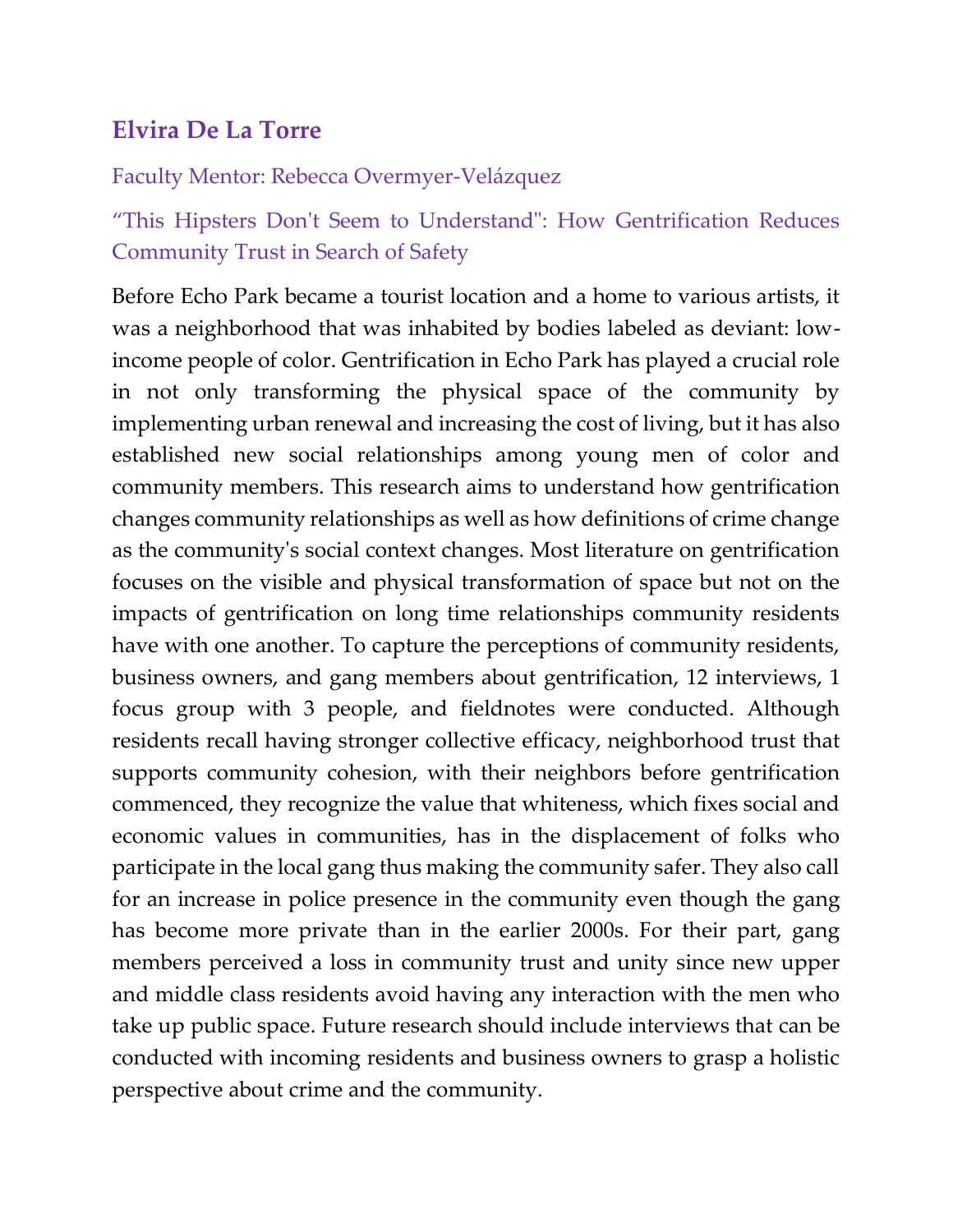# **Felicia Delgadillo**

#### Faculty Mentor: Christina Baeur

Co-authors: Rachel Lazerson, Yuliana Chavez, Helen Mendez, Alyjah Perez, and Omaia Olivas

#### Discovering Chemistry with Color

There is a lot more to color than what meets the eye, both figuratively and literally. How do scientists know so much about the atoms and molecules we study if we can't actually observe them? Well, in a way, we simply look at them, but not always directly. Our eyes don't tell us everything, so we use instrumentation to separate out the information for us to graphically 'see' the details of the colors that our eyes cannot perceive. This often involves using light microscopes and electron microscopes, as well as spectrometers. In particular, spectrometers separate out the light, whether it be visible colors, infrared, microwave, x-rays, etc. The light that hits molecules can be absorbed or reflected, and it can also be converted into different colors. 1.) First, we used self-discovery to determine the relationship between measured and observed color, beginning with simple food colors. Upon examining the absorption spectra from red dye, we saw green absorption; yellow dye absorbed violet; blue absorbed orange. However, green did not absorb red only; rather, every color but green was absorbed, meaning this was not a pure solution, but rather a mixture of blue and yellow dyes. 2.) We then extended this work to a selection and a selection of fruits and vegetables (lettuce, spinach, tomato, orange, strawberry). Yet, we did not always observe what we expected. For example, the extracted juice from an orange absorbed UV light only, not blue as expected. This was also dependent upon what solvent was used to extract the dye. Therefore, the environment around a molecule is particularly influential on color. Further, when molecules are close together, they can appear a different color then when separated. 3.) We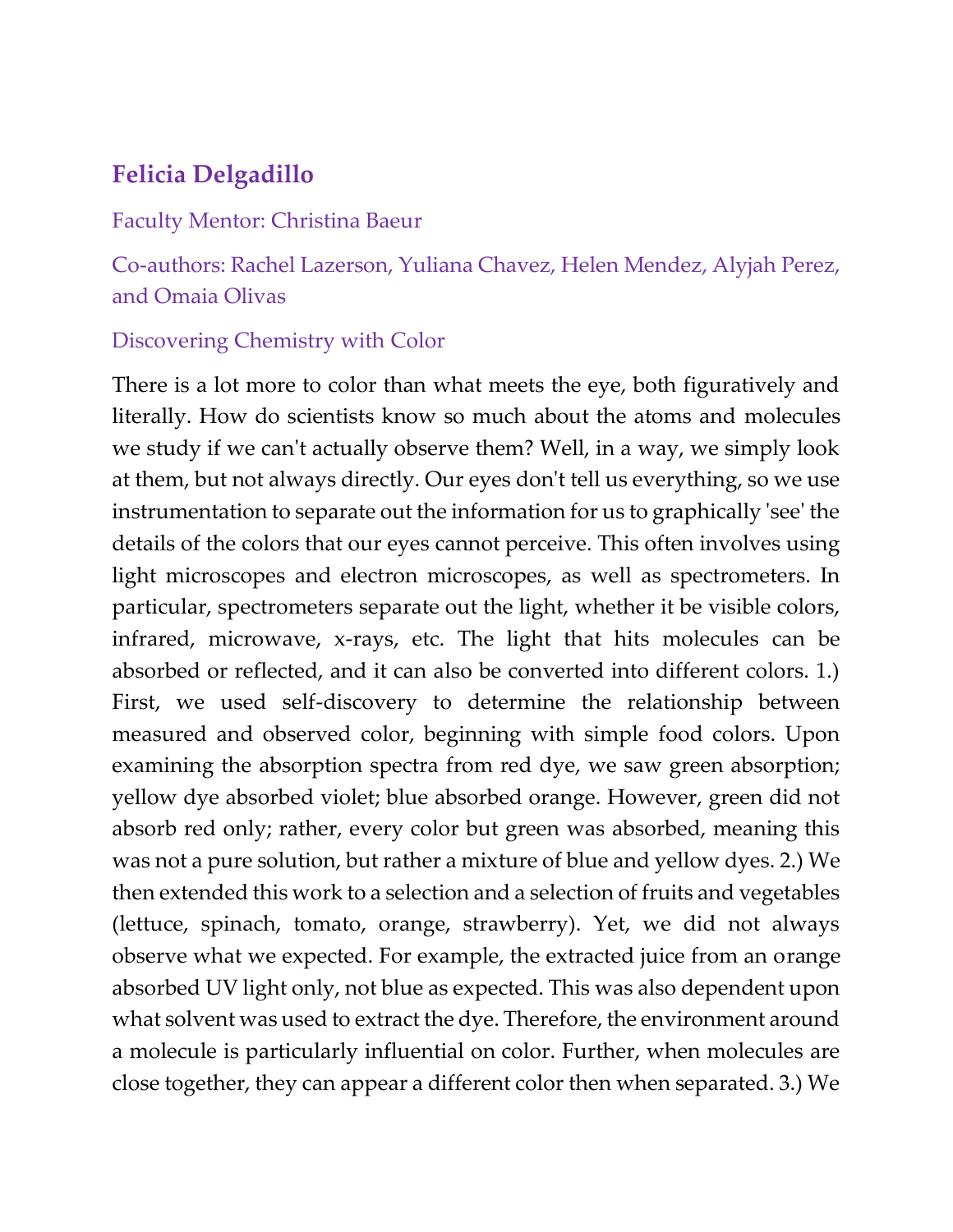then used the difference in absorption intensity (i.e., absorbance) vs. concentration to discover how we cannot only identify, but also quantify the molecules present. 4.) Finally, we observed that a molecule called fluorescence appears green and absorbs green. This surprise led us to discover the phenomenon of fluorescence. In addition, we realized that chlorophyll emits a bright red light when exposed to UV light, which can be detected even when extremely dilute and nearly colorless, uncovering a new technique.

# **Felicia Delgadillo**

#### Faculty Mentor: David Mbora

From Bed Bugs to Dead Bugs: Exploring Natural Alternatives to Eliminate Bed Bugs, Cimex lectularius with Essential Oils

Due to the countless unverified claims on natural bed bug remedies on the internet, the purpose of this research was to determine if four natural remedies - essential oil treatments of rosemary, lavender, eucalyptus, and an essential oil mixture of all three oils- would be effective in eliminating bed bugs, Cimex lectularius. I predicted that the essential oil mixture treatment would be the most efficient in eliminating the bed bugs because of its antimicrobial properties, and this was the most efficient treatment in eliminating bed bugs in my previous research. I tested my hypothesis by comparing the elimination efficiency on an equal number of bed bugs under five treatments: rosemary essential oil treatment, lavender essential oil treatment, eucalyptus essential oil treatment, essential oil mixture treatment, and a deionized water control. Each treatment had four replications of five separate jars, each containing 22 subjects. The males and females were mixed in this experiment. Before treatment started, the subjects were given 7 days to acclimate along with one blood meal. After acclimation, the bed bugs were sprayed three times with their respective treatment once a day until the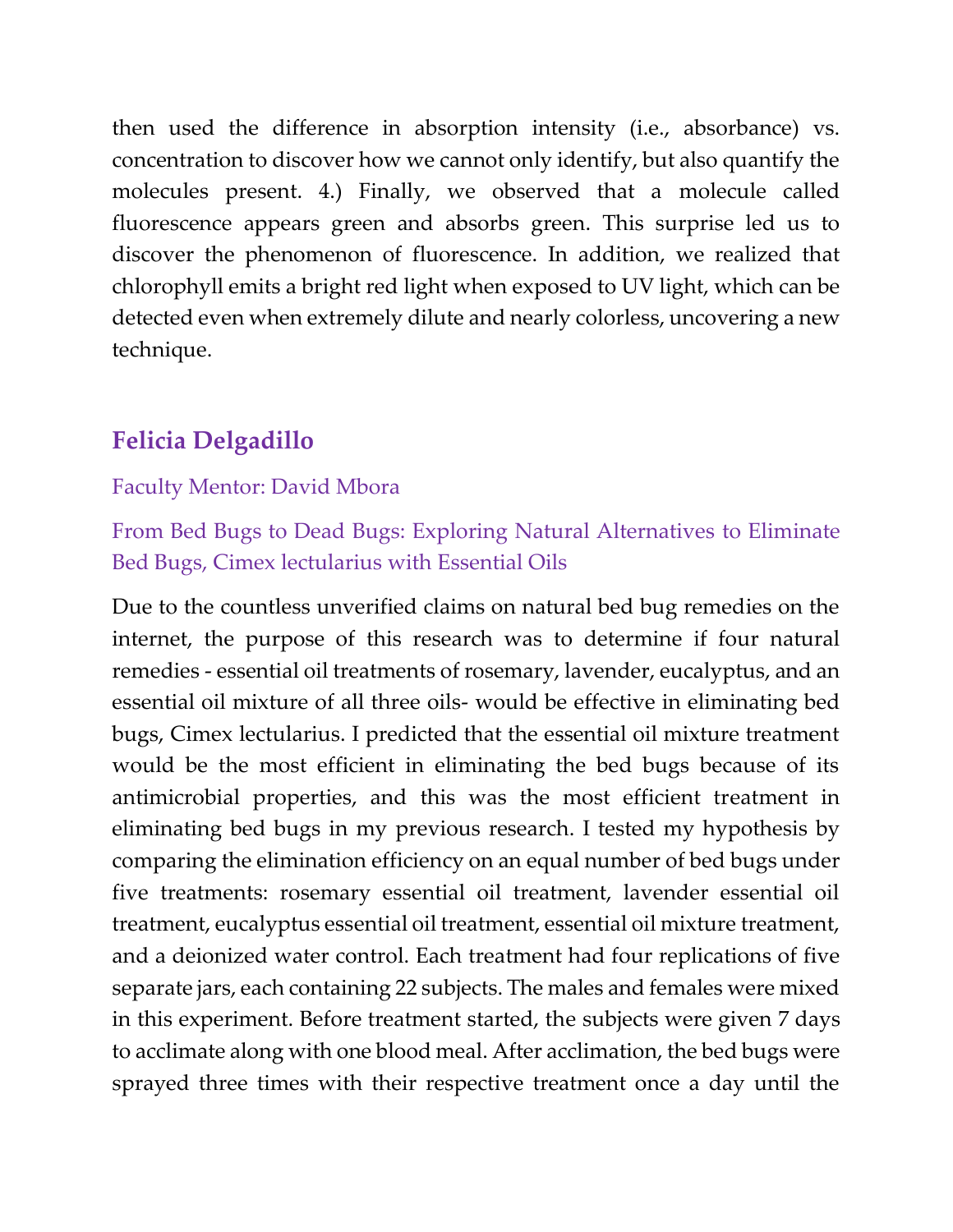population was dead. The effectiveness of the treatments was then measured by counting the amount of bed bugs that were still alive every day of the experiment. The main findings were that all the natural remedies were effective in eliminating bed bugs. The eucalyptus essential oil proved to be the most efficient in eliminating bed bugs. After the first spraying session, three out of the four populations for the eucalyptus treatment were all eliminated with only six left alive in the remaining population. After a second spraying session, all the bed bugs for the eucalyptus treatment were eliminated while it took several spraying sessions to eliminate the bed bug populations for the remaining three treatments.

# **Carlos Espinoza**

## Faculty Mentor: Julie Collins-Dogrul

How has Public Policy on Homelessness Affected Homeless Outreach Services and Programs?

After our first visit to our community partners, we all discussed issues that have affected the community. As the discussion continued, we came to an agreement that homelessness has become one of the biggest issues today not only in the city of Whittier but in the county as a whole. There have been many policies that have hindered the homeless population, with the unintended consequence of not letting these individuals excel or have the same resources as others.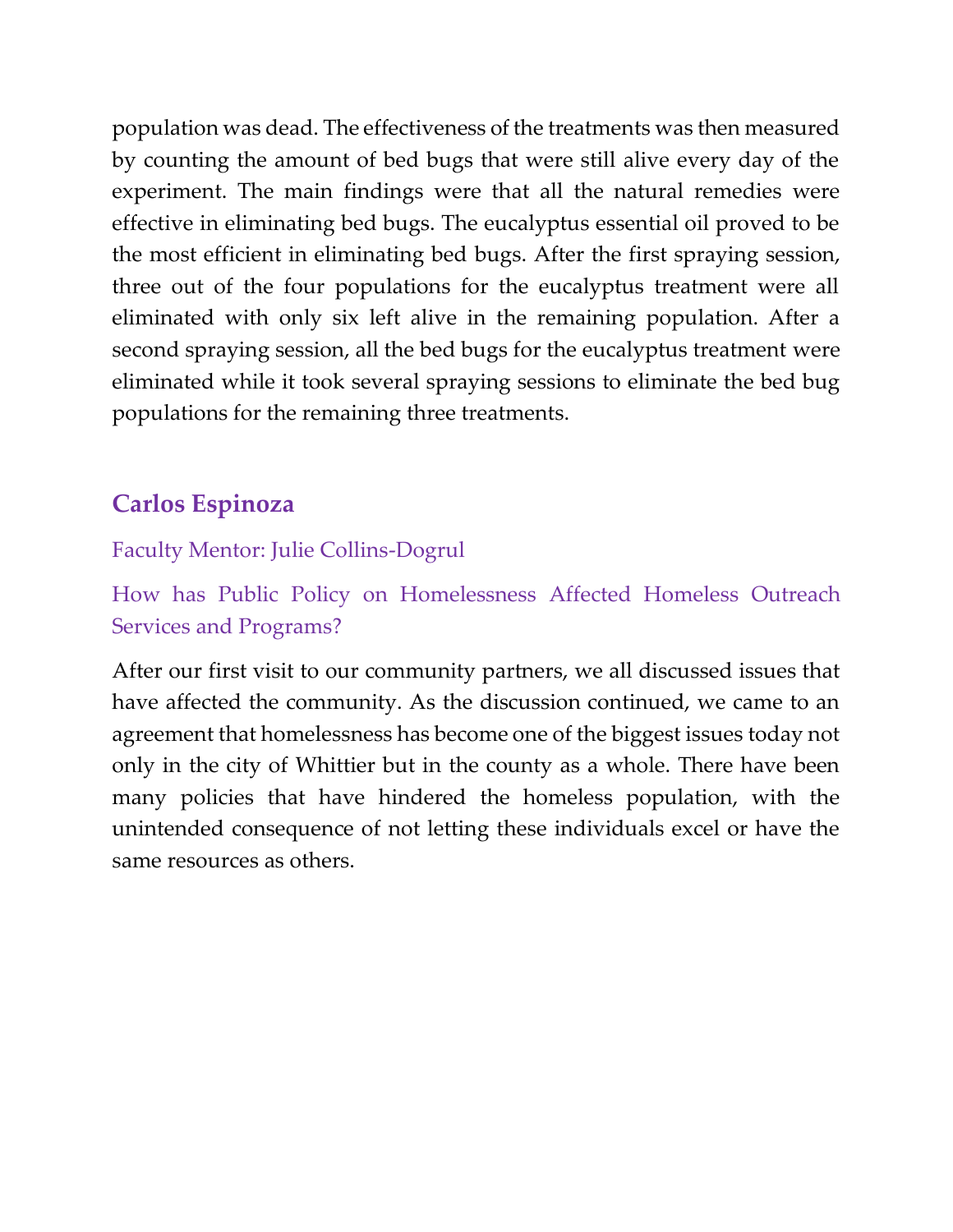# **Evalyn Espitia**

## Faculty Mentor: Nora Obregon

Bullying and Victimization: The Social-Emotional Development of Middle School Children

The purpose of this literature review is to examine the effects that bullying and victimization have on the social-emotional development of children in grades 6 through 8. Specifically focusing on how bullying affects the day-today social life of victims, such as the inability to make positive peer relationships and the development of deviant behaviors. The ability for children to develop positive peer relationships is a crucial part of their development which is why it is important to study what happens when they are unable to do so. Studies show that about 80% of middle school students have reported some form of bullying or victimization at school. Some common trends in the literature include the need for prevention programs enforced in schools to make it a safe environment for the students. Peer victimization is a significant risk factor for a range of negative outcomes during middle childhood, including depression and anxiety. It is important to study this topic because bullying is very relevant in middle schools today and it can lead to many long term social and emotional effects on a child.

# **Michael Gislason**

Faculty Mentor: David Claveau

Co-authors: Jake Householder

## Human Rage Detection with an Interactive Robot

Human-robot interaction is an important area of research that makes it possible for humans and robots to work together. In this project, a small humanoid robot infers the emotional state of a human to guide its behavior in response to the human. The goal is for the robot to provide an appropriate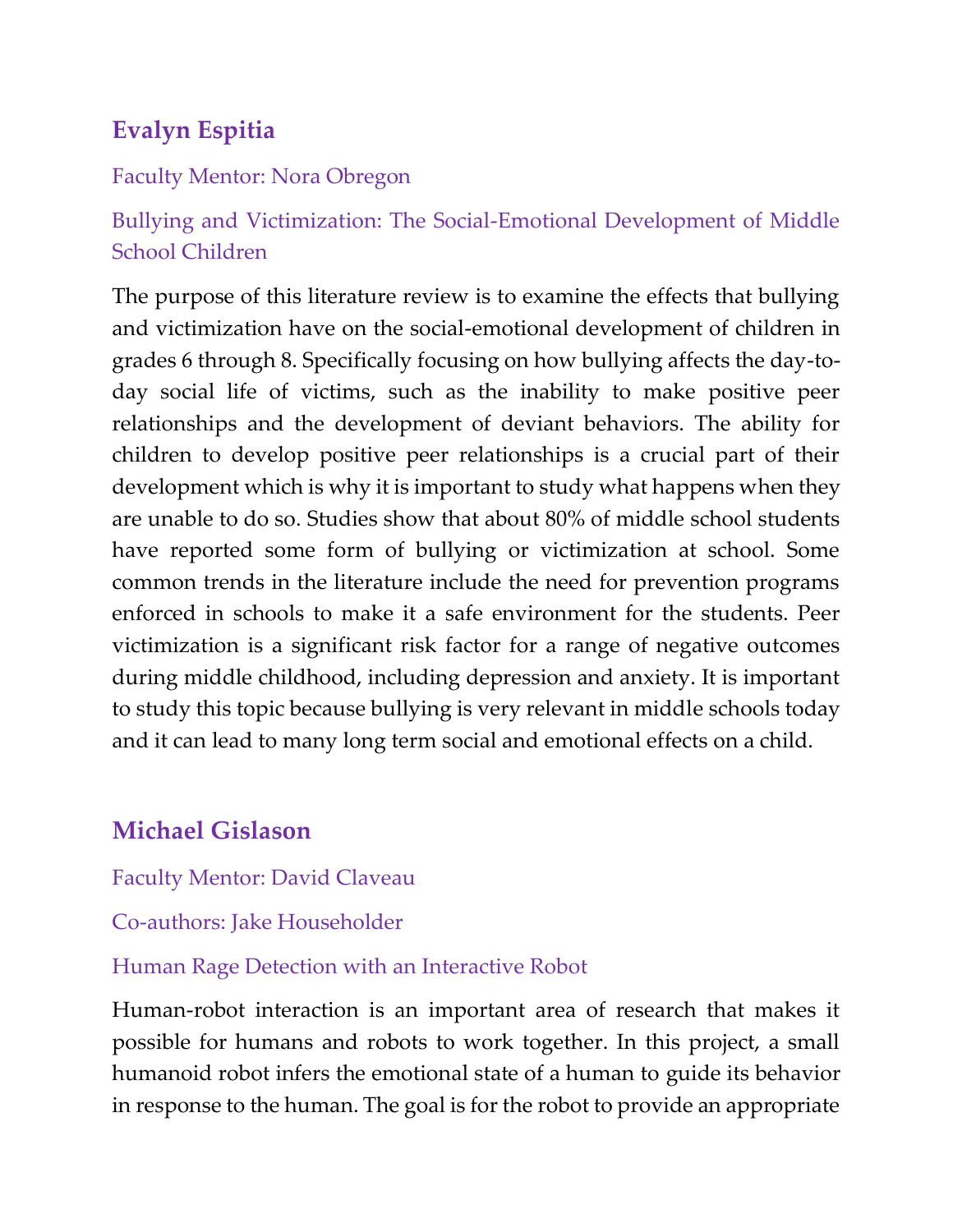reaction to a human who is speaking and gesturing in the usual manner, but may be expressing extreme joy or extreme anger. The robot makes use of vision, hearing, and artificial intelligence-based techniques to infer the human's emotional state and map this to the appropriate actions by the robot. The project involves the use of artificial neural networks, machine learning, and humanoid robotics.

# **John Paul Gomez-Reed**

### Co-author: Jordan Hanson

#### Faculty Mentor: Jordan Hanson

Communications Between an Onboard FPGA and Microcontroller System for Antarctic Neutrino Research

The Antarctic Ross Ice Shelf Antenna Neutrino Array (ARIANNA) is an array of autonomous stations designed to detect ultra-high energy (UHE) neutrinos via radio frequency (RF) pulses. Each station utilizes a fieldprogrammable gate array (FPGA) on the motherboard to both communicate between different motherboard components, and to define a digital logic trigger that initiates data readout from the RF channels. An MBED 32-bit Cortex-M3 microcontroller is used to process and save the data to an SD card, and to send the data out via a satellite modem. The winds and manmade activities in Antarctica affect the RF trigger rate of the stations both by creating RF pulses that resemble those of neutrinos and by changing the RF noise environment in general. Currently, the properties of the ARIANNA digital trigger are set manually and have to be reconfigured via satellite modem. Automating this process would maximize system efficiency and minimize false-positive triggers. We have developed an FPGA firmware component called the Multi-Mode Frequency Counter (MMFC) designed to calculate the RF trigger rate at the motherboard layer before the microcontroller saves the data to the SD card. This gives the motherboard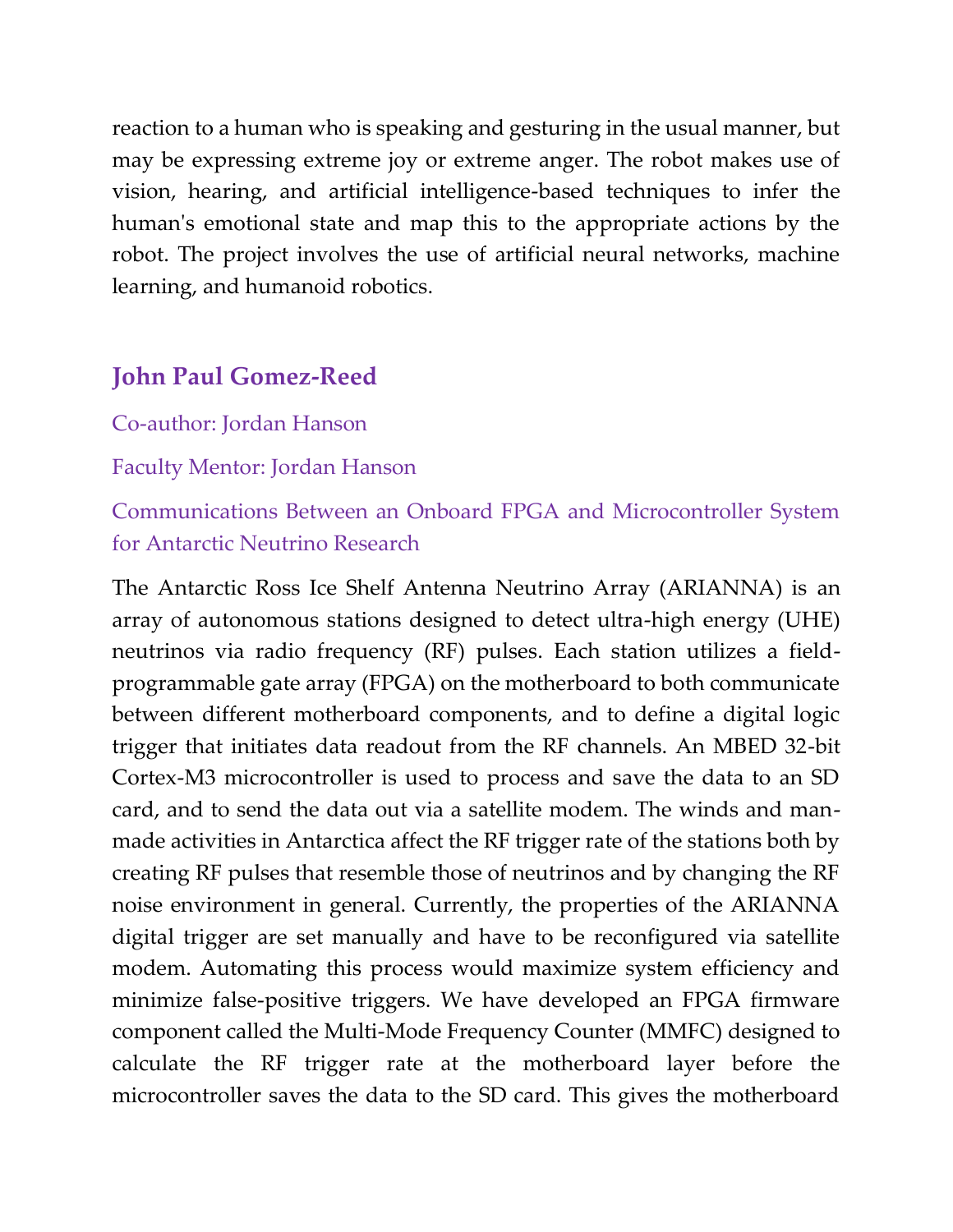the ability to optimize its threshold. We have successfully integrated the MMFC into the firmware and added code to the microcontroller software to receive the MMFC data via SPI protocol. The FPGA now measures RF trigger rates with ~5% fractional error across a range of 100 Hz to 25 MHz, and the results are captured and used by the microcontroller.

# **Natalie Graf**

## Faculty Mentor: Rebecca Overmyer-Velázquez

## Educación Sexual de Madres Mexicanas Urbanas

Present-day females continue to experience less sexual pleasure and tenacity than males. Despite recent shifts around sexual liberation and feminism, statistics show orgasms, sexual self-esteem, sexual communication, and recognition of arousal are significantly less for women. Sexual education in schools is measured to decrease rates of pregnancy and sexually transmitted diseases. In addition, children's behaviors often align with that of their parents. I study how sexual education received from family influences how a cisgender mother chooses to sexually educate her children. What sexual values remain constant, which are left behind, and what new information is added? Participants include ten female mothers, born and raised in various states of Mexico, currently all living in urban environments, differing in socioeconomic status, ranging from 27 to 83 years old. The data reveals that these mothers consistently received less sexual education than they provided for their children. Refraining from promiscuity remains a central part of sexual education for these Mexican women, as well as attaching sex to feminine value and romantic partnership. Sexual pleasure and the specifics of female anatomy were ignored by the majority of participants.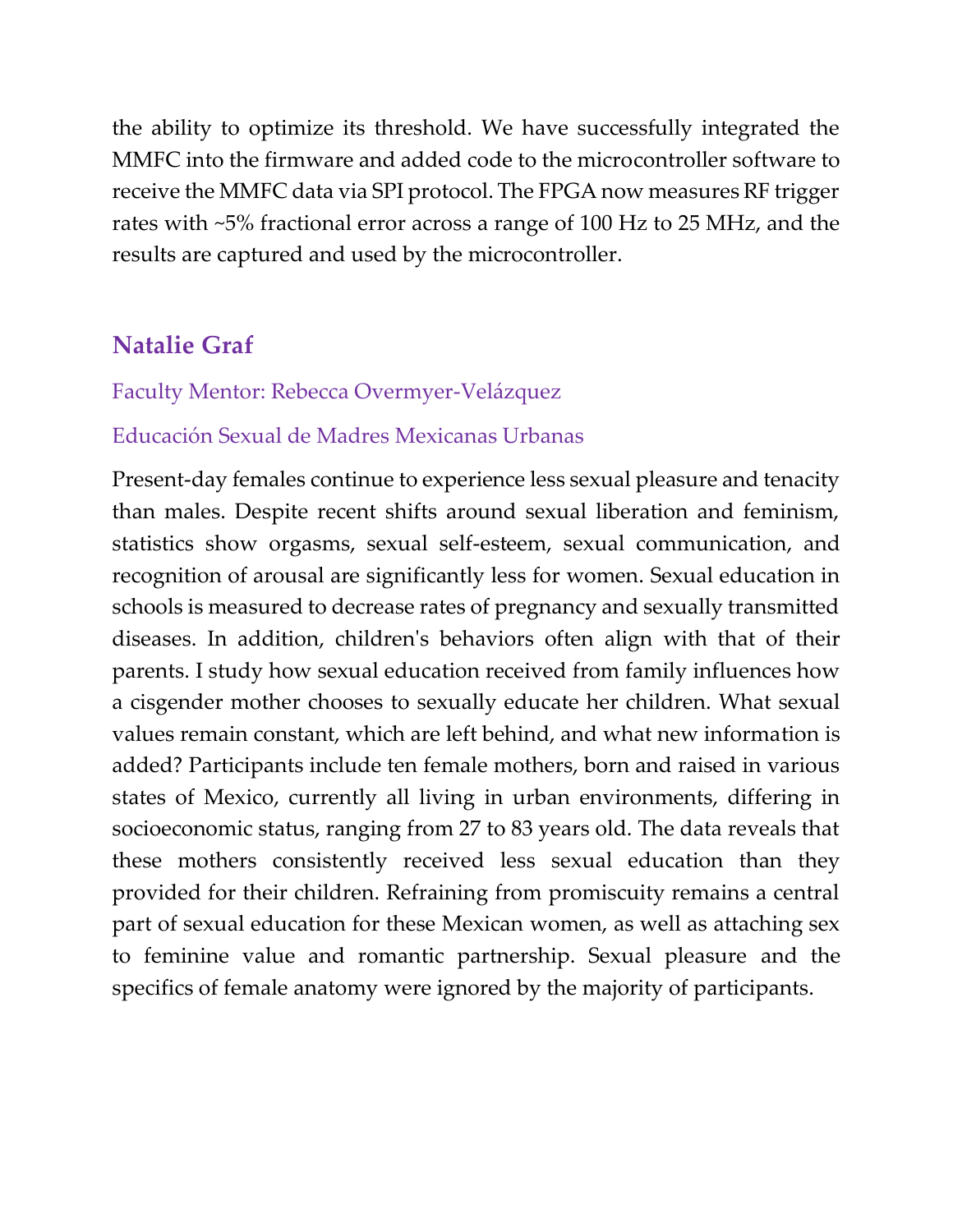# **Amelia Gregorio**

## Faculty Mentor: Laura McEnaney

# The Role of Fallout Shelters and Civil Defense in Public Education (1949- 1965)

Scholars have researched and written on the Cold War and civil defense, however not many have focused in on the subtopic of education. While not as prominent in the corpus of historical work on civil defense, the government's use of education as a proponent of nuclear preparedness was a huge undertaking in the late 1940s and throughout the 1950s. Those who have written on the subject all appear to agree that the government was using public education as a way to efficiently disseminate civil defense 'propaganda' to its civilians. The historiographical portion of my research examines the different historical works and utilizes them to create an argument about how objects symbolizing nuclear readiness, like the fallout shelter, found their way into America's public schools. The second portion of my project contains the analysis of my primary sources regarding this topic and some background context is essential in order to understand the documents that I have pulled from. The Cold War was a political arms race between the Soviet Union and the United States from 1947-1991. While the tension lasted for over 40 years, the period where anxiety appeared the most apparent was from 1949, when the Soviets successfully developed the atomic bomb, until the mid 1960s, after the Cuban Missile Crisis. In order to combat this fear, the government started to implement a tactic they branded as civil defense. Civil defense promoted alertness and mobility among all Americans, however the Federal Civil Defense Administration (FCDA) focused their attention and resources on the public education system. The government utilized public schools as a way to implement civil defense, because schools were an easy way to reach a large, captive, and malleable population. Sources including government reports, school board plans, articles in periodicals such as The Elementary School Journal, government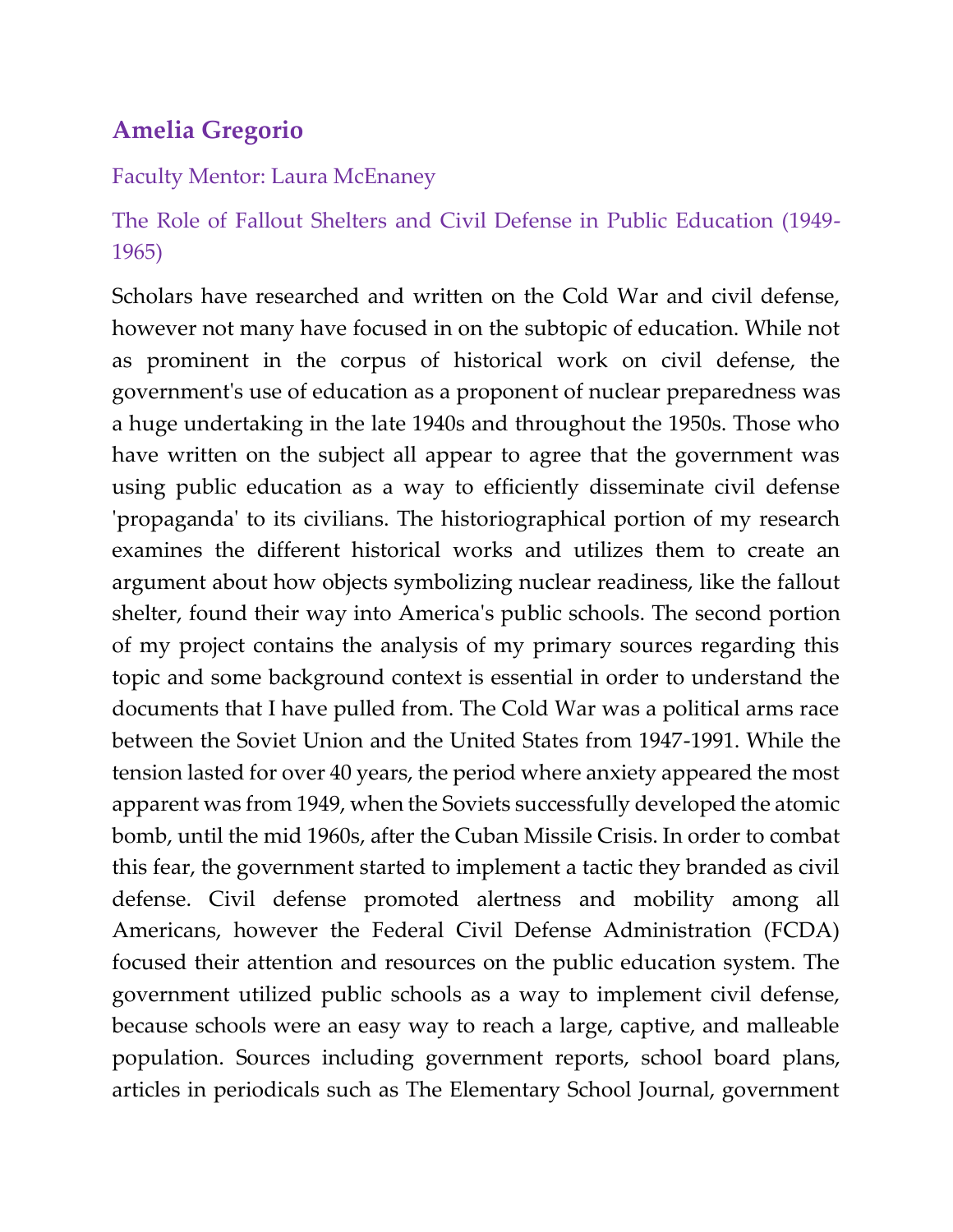promoted films, and public opinion polls, confirm the government's intentional use of schools as an agent in promoting national preparedness. These documents paired with the historiography on civil defense education in public schools, advance the argument that the government saw schools as an important and cooperative entity that contained an easily accessible, captive audience. Through this audience, the FCDA and the Office of Civil Defense were able to implement large scale civil defense practices nationally.

# **Anthony Gutierrez**

## Faculty Mentor: Sean Morris

### The One

Creating myths and worlds has been a long passion of mine ever since I could write or draw. I decided to create a creation myth that explains how everything came into being utilizing my short fiction skills. In an abstract but understandable way, this creation myth explains how the multiverse or 'creation' came into being and the many entities that reside in it. This creation myth was inspired by the creation myths seen in the Norse, Greek, Lovecraft, and Tolkien's Silmarillion mythologies. It's important because new creation myths that are utilized in stories not only remix and renew old mythologies but can also inspire others to create new worlds to add to the mythologies of the modern era for future generations.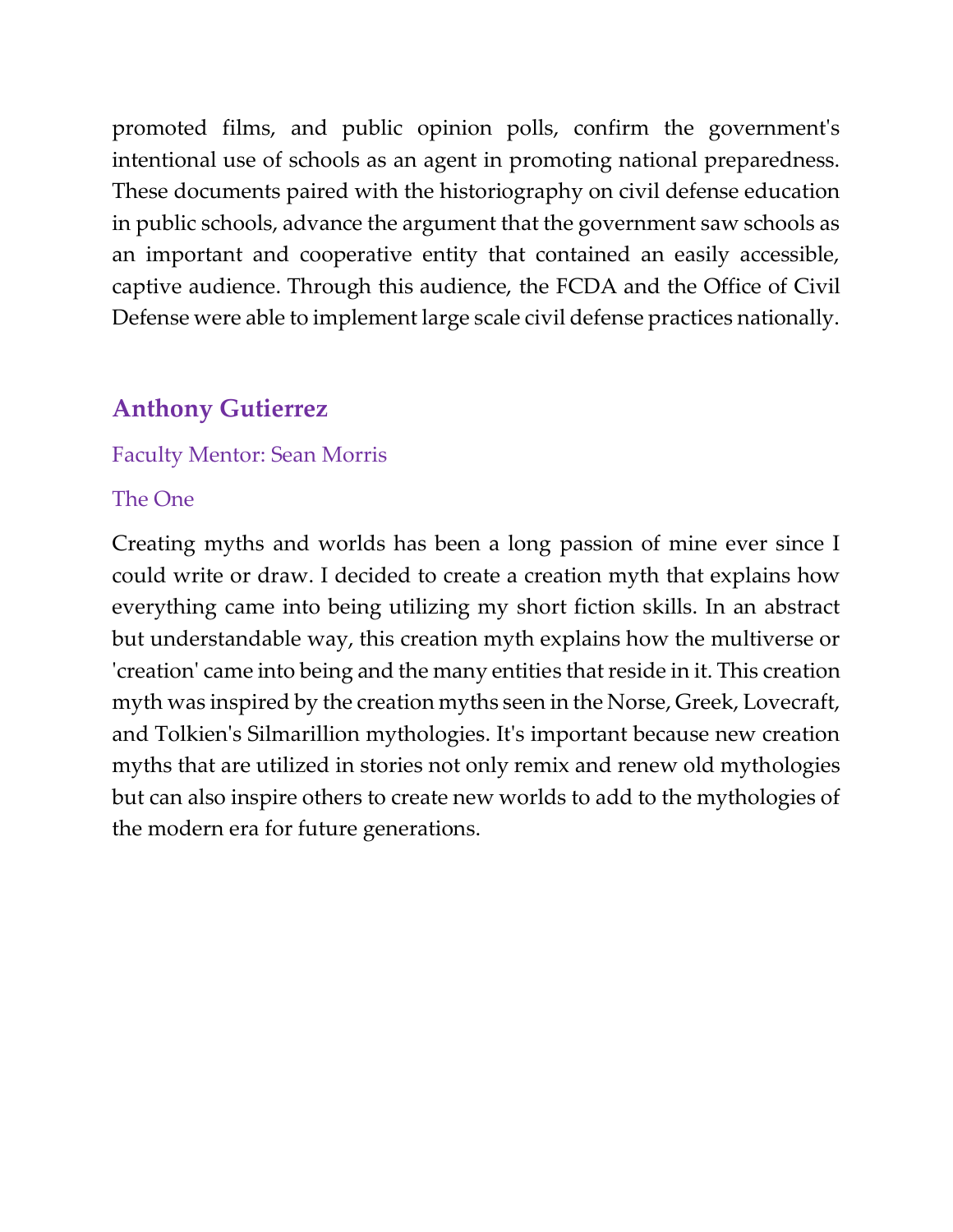# **Danielle Gutierrez**

## Faculty Mentor: Nora Obregon

A Review of Theory of Mind and its Impact on Communication in Children Ages 0-5 who are Diagnosed with Autism Spectrum Disorder (ASD)

Communication skills are significantly impaired in children with autism spectrum disorder (ASD). Those who are diagnosed with ASD tend to shy away from interaction and therefore miss out on critical cognitive and social exercises that could improve communication skills. According to Autism Speaks, 1 in 59 children is diagnosed with an ASD. In a world that relies heavily on communication, it is imperative that all children have the opportunity to develop language skills. The purpose of this literature review is to examine the impact of theory of mind (ToM) development on communication in children of ages 0-5. Specifically, this paper will (a) provide an extensive overview of ToM related to ASD accompanied by communication impairment, (b) examine how the development of ToM is influenced by social interaction, and (c) discuss the importance of developing adequate communication skills early on to promote long term success of children who are diagnosed with ASD. This review contributes towards the need for research on ToM development and communication in children who are diagnosed with a variation of ASD.

# **Christopher Harras**

## Faculty Mentor: Sara Angevine

## Radicalization and Polarization in the U.S. Congress

There appears to be a growing trend in polarization in the American Political system. This will likely lead to an increase in radicalization of representatives. There has been some research into congressional radicalization, but it needs to be given a more recent evaluation. Will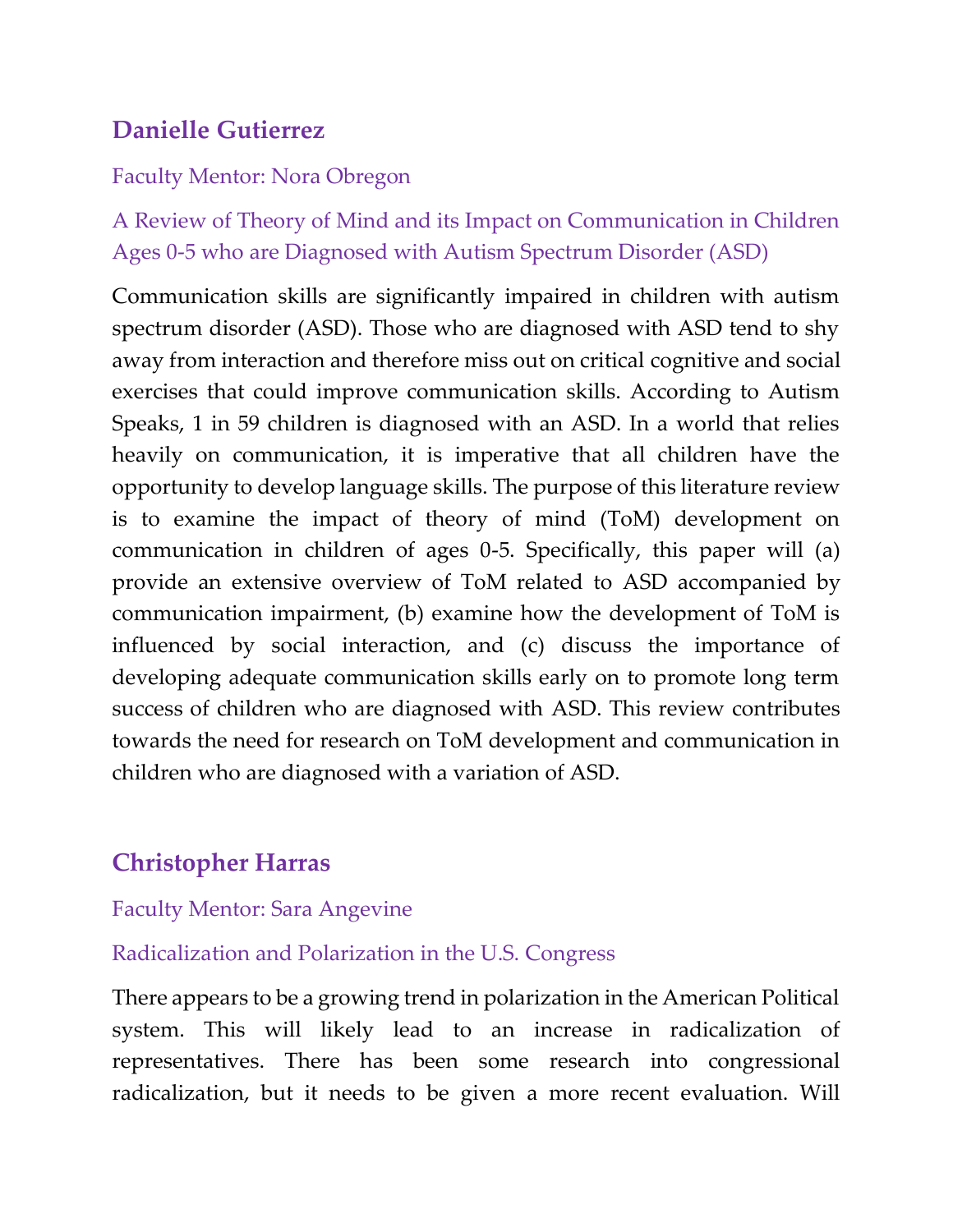representatives show a trend of increasing radicalization since the 1980's? My hypothesis is that the trend is not only present but has increased since it's last observation. I will test this hypothesis by monitoring the statements of 20 U.S. senators regarding legislature, 10 republicans and 10 democrats, with as much diversity in race and gender as possible. I will gauge the language that each senator utilizes over time and determine if their language has gotten more inflammatory over time by weighing their words on an ordinal scale ranking from 0 to 5, with 0 being least and 5 being most inflammatory. I will also utilize the dynamically weighted nominal threestep estimation (DW-NOMINATE) procedure to weigh the roll call voting trends of the selected representatives over time. I look to find an increase in inflammatory language in Senator testimonies regarding legislature and State of the Union responses, as well as an increase in polarization on the DW-NOMINATE scale. These finding will better allow us to see the trends and or attitudes of congressional representatives over time. The U.S. senate in particular has a huge impact on passing national policy. If congress is indeed becoming more radical, it will have a massive impact on how legislation and how they represent their voters in Washington.

# **Alyssa Hayne**

## Faculty Mentor: Nora Obregon

## Anxiety and Depression: How Does It Affect Middle Childhood?

This literature review focuses on how anxiety and depression affect social, emotional, and cognitive development in middle childhood that can have lasting effects all the way into adulthood. Within social development, we will focus on family interactions, friendships, and peer rejections. Using Murray Bowen's family systems theory to find correlations with family interactions and social development. Within cognitive development how academics, memory, information processing, and problem solving are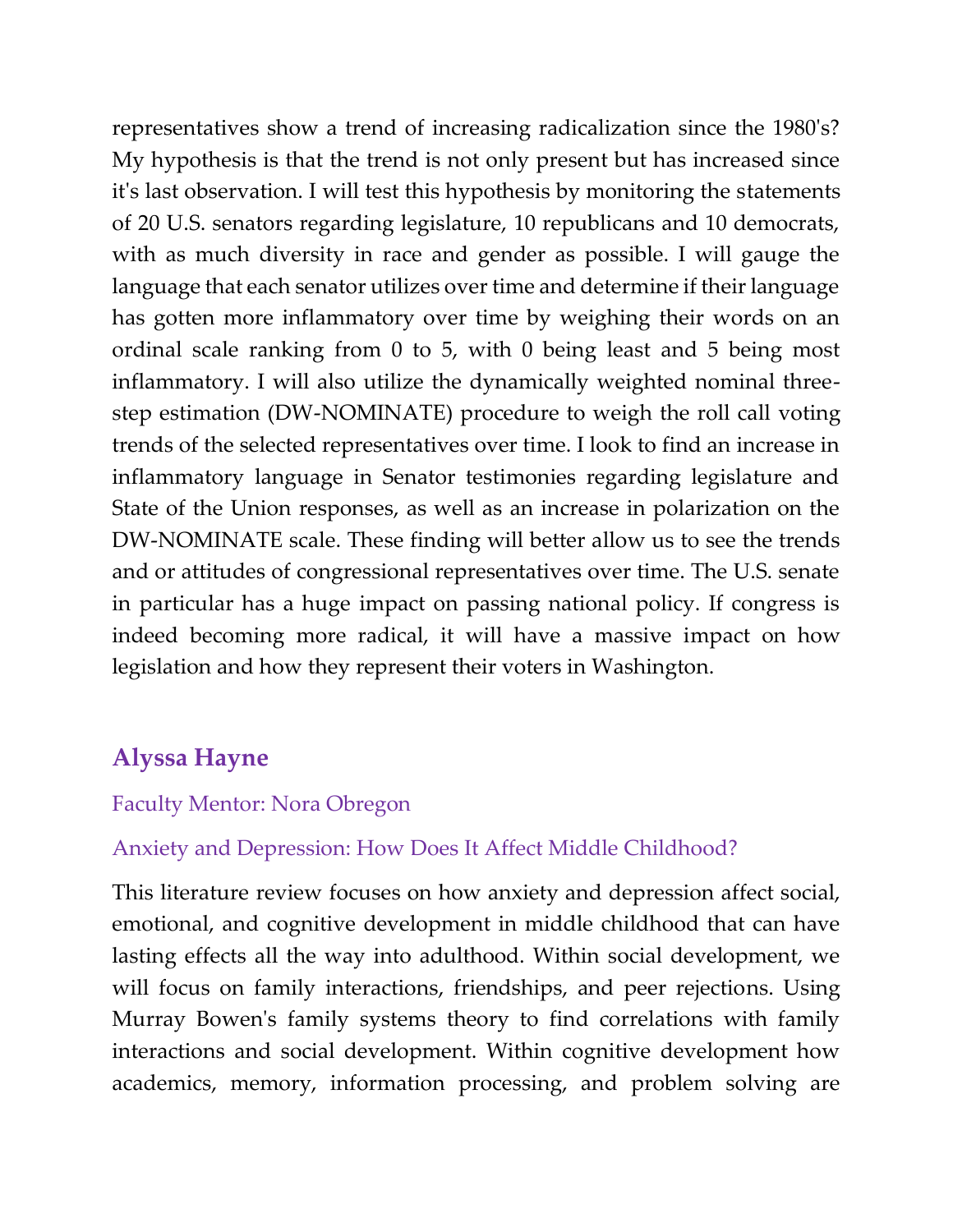affected by anxiety and depression. Emotional development can be affected by anxiety and depression, including emotional regulation and the child's expression. Associations have been shown when considering Erik Erikson's stages of psychosocial development. In middle childhood, roughly 2% of all children are diagnosed with clinical depression and 6.5% are diagnosed with an anxiety disorder. Reviewing the literature, one major trend is family dynamics, such as attachment and dysfunction are an important variable in both a child's social development and their emotional regulation that can lead to the child developing anxiety and depression in middle childhood. Another trend is that anxiety and depression affect cognitive error, memory, and judgement in middle childhood. My rational for doing this paper is due to the prevalence of mental health in middle childhood. I wanted to research this so that teachers can better understand anxiety and depression overall and know the symptoms to look for in their students so their students can get any help or resources they need. This is an implication for further study.

# **Elizabeth Hernandez**

## Faculty Mentor: Peter Peterson

## Monitoring of NO2 using MAX-DOAS in Whittier California

Air pollution and its lasting effects on the Earth, such as its contribution to climate change and respiratory problems for humans with long-term exposure, have been a concern and have been monitored for many years. Monitoring air quality allows the government to create standards for the concentration of air pollution components and propose limits on anthropogenic sources for human safety. NO2, a known compound contributing to air pollution, is emitted mainly by fossil fuel combustion and can be detrimental to human health if the concentration of NO2 becomes too high. NO2 levels also play a key role in formation of tropospheric ozone. Currently, there are no available data for atmospheric trace gases in the city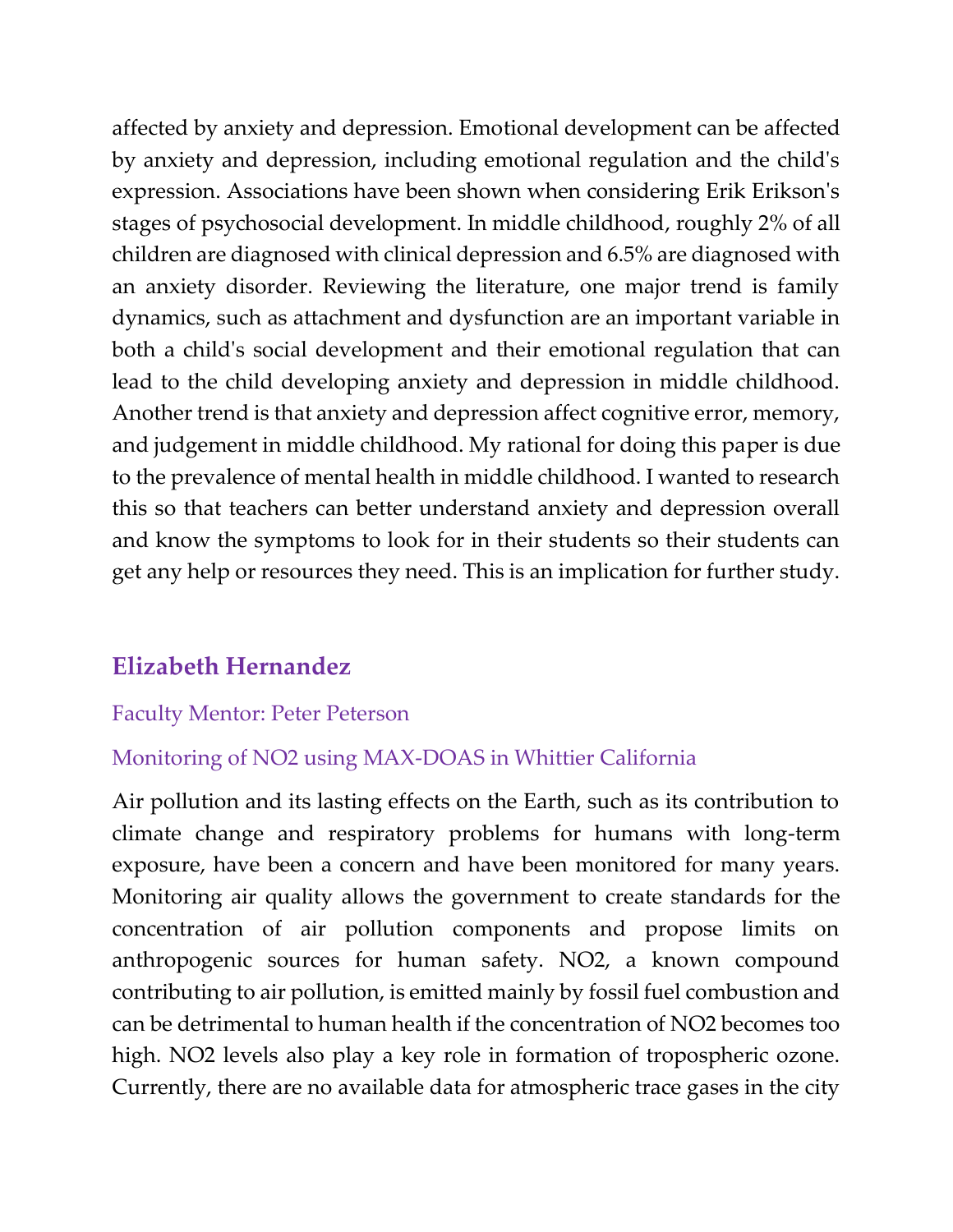of Whittier, so obtaining these data can aid in studies of Los Angeles county's air pollution. Over the summer of 2019, I have measured NO2 from the roof of Whittier College's science building using Multi-Axis Differential Optical Absorption Spectroscopy (MAX-DOAS). These data represent the first vertically resolved NO2 measurements in Whittier. The comparison of these data along with Pico Rivera NO2 data, available on the California Air Resources Board website, shows any general differences between the air quality of the nearby city as well as showing any major differences through the form of trends. It was found that, despite the close proximity of Pico Rivera to Whittier, there are significantly different trends in NO2 content. The possible causes behind this dissimilarity will continue to be explored. Also, using temperature data in Whittier, a probable correlation between NO2 and temperature is evaluated.

# **Manuel Herrera**

#### Faculty Mentor: Cinzia Fissore

Co-authors: Jenna Rosales, Mary Wright, Jennifer Vanos, and Nathan Downs

Solar Protection and Thermal Comfort Provided by Trees of Various Water Use Levels in Tempe, AZ

The City of Tempe, Arizona, located in the heart of the Sonoran Desert, lacks high-quality shade from urban trees to protect residents from ultraviolet (UV) radiation. Tempe hopes to become a more active and mobile city by providing a more comfortable commuting experience through UV shielding from trees. The city has the ambitious plan of reaching 25% urban forest tree canopy cover by 2040, simultaneously increasing the protection of its urbandwellers from UV radiation exposure. Yet the extent to which different tree species provide UV protection is not well known. Additionally, many native desert trees that have relatively lower water requirements also have sparse foliage which may decrease their UV protection potential. The overall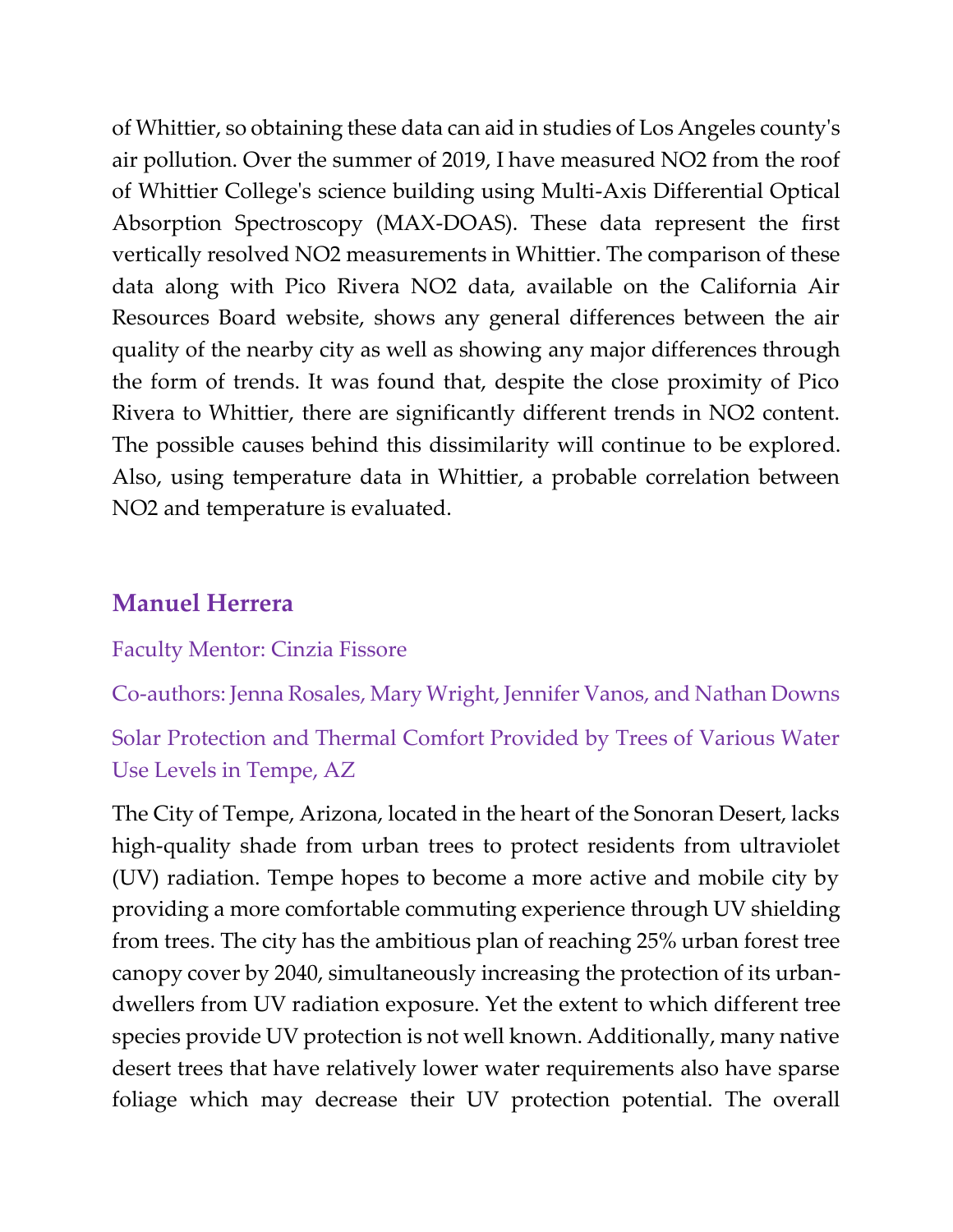objective of this project was to calculate the UV protection factor (UPF) of various trees commonly planted in the Tempe urban area and to determine if there is a link between the amount of UV protection a tree offers and its water use. A 4k resolution GoPro camera was used to capture footage under the tree canopy of various species, then the footage was analyzed using MATLAB to quantify the amount of UV that penetrates through the canopy of the tree. UV data were compared to the tree's water usage based on the tree species it was taken from. The extent to which the UPF was related to water usage varied by tree species. Seventeen differing tree specie's UV protection were found. The amount of UV protection they offered indicated significance dependent on the water use requirements of that species. With the data collected, we will be able to help the City of Tempe better assess which trees protect urban-dwellers from health concerns of thermal heat exhaustion and sunburns related to skin damage, while also making waterconscious decisions that promote both sun and heat protection while preserving water resources.

# **Dalton Hironaka**

## Faculty Mentor: Sylvia Vetrone

# Assessing the Antiproliferative Potential of Vitexin on Two Non-tumor Forming Cancer Cell Lines

Chronic myeloid leukemia (CML) and T-cell acute lymphoblastic leukemia (T-ALL) are two subtypes of leukemia which are relatively common and have significant subsets of patients who are resistant or develop resistance to commonly used anticancer treatments. Patients who are not successfully treated during the slow-progressing, chronic stage of CML inevitably progress to a lethal acute phase, while in T-ALL treatments frequently become ineffective before the disease is fully cleared. As novel molecular treatments are difficult and costly to develop, there is a growing interest in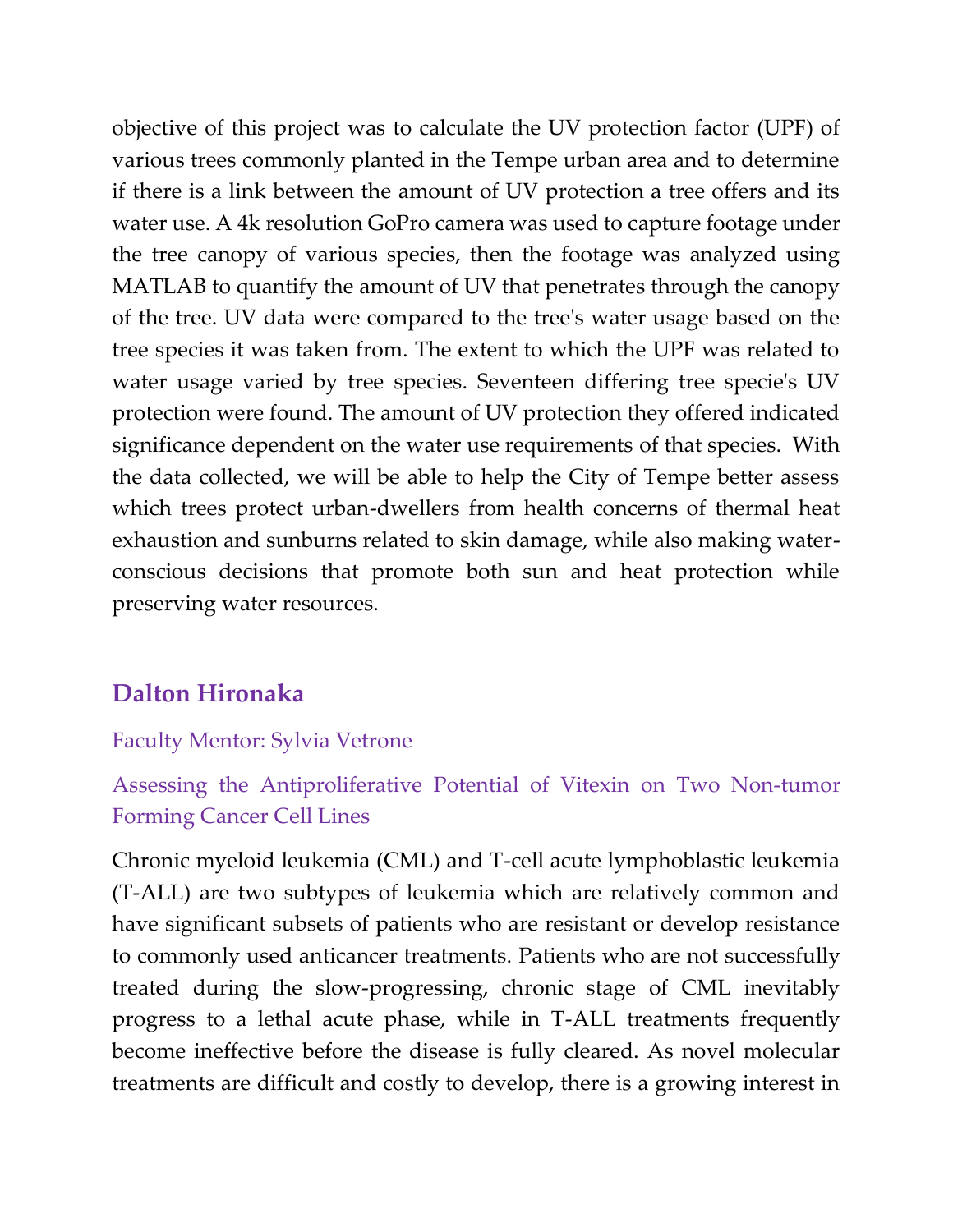natural herbs for their use as an alternative route of treatment. Vitexin in a flavonoid that is found in many traditional Chinese medicines and has demonstrated anti-proliferative capacity across multiple types of tumor forming cancers. Therefore, in this study, we aim to evaluate the effectiveness of vitexin in two types of non-tumor-forming cancers, CML, and T-ALL, using K-562 and Jurkat E6.1 cell lines respectively. Briefly, we assessed the antiproliferative capacity of vitexin at multiple concentrations using a trypan blue exclusion assay. We then assessed its effect on expression of Bcl-2 and RIP3, an anti-apoptotic and pro-necrotic gene, respectively, using RT-PCR. Our results show that vitexin had no effect on the overall total number of cells, number of live cells, number of dead cells, or percent cell viability of K-562 and Jurkat cells compared to the control when treated for 24 or 48 hours, except in one instance where percent viability decreased in K-562 cells after treatment for 48 hours. There was also no difference in the expression of apoptotic or necrotic genes Bcl-2 and RIP3 after treatment for 24 hours. Taken together, our results suggest that vitexin does not seem to have any anti-proliferative properties against non-tumor forming cancers. Future studies may look at comparing vitexin alone to vitexin-containing compounds, as vitexin is normally found in traditional Chinese medicines, which are known to contain multiple active components. It would also be pertinent to perform more trials using vitexin, as our study only utilized three trials for both the trypan blue exclusion assay and RT-PCR.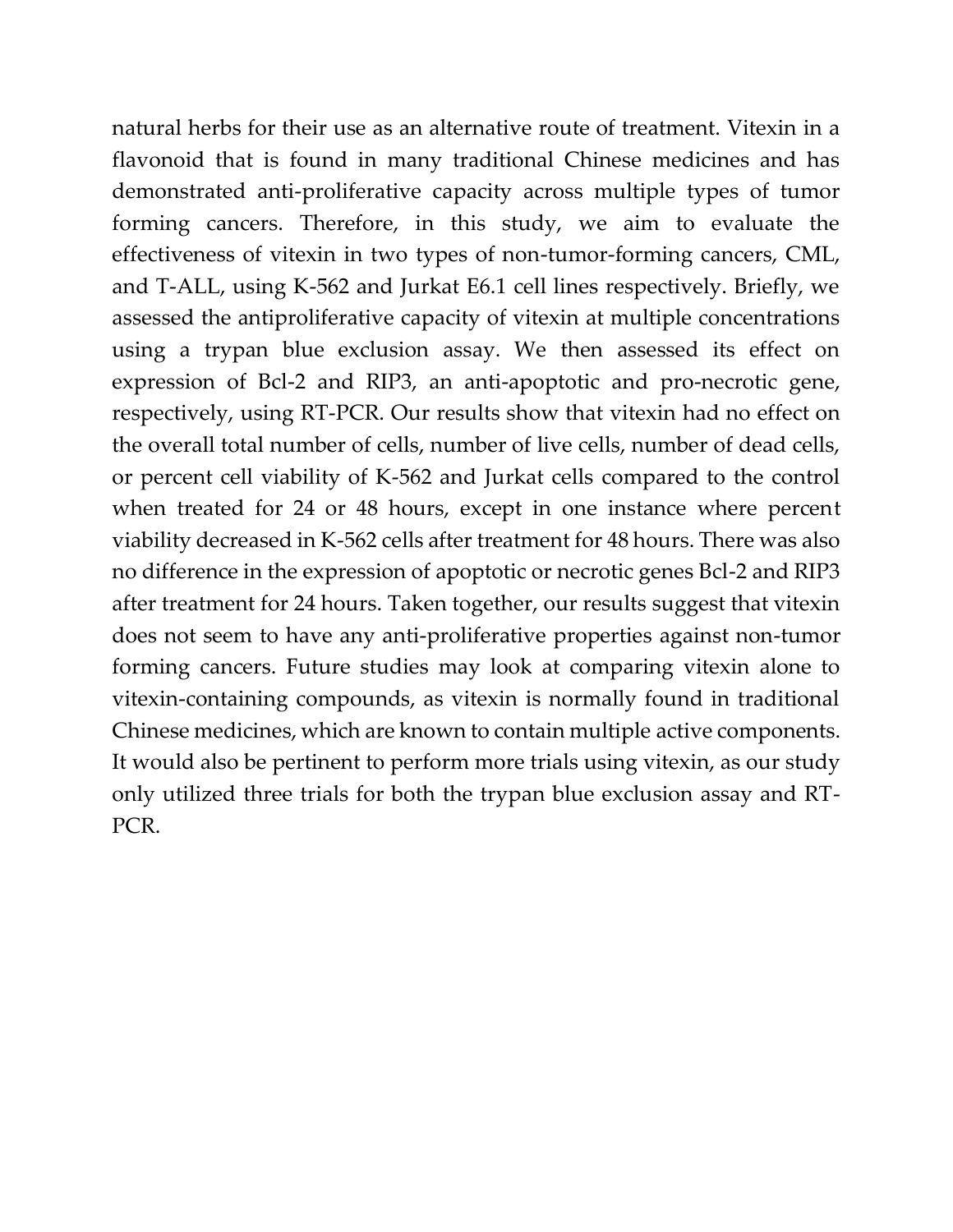# **Alec Holder**

## Faculty Mentor: Roger White

Macroeconomic Variables as Leading Indicators of Stock Market Movement in the US

This study investigates the long-term and short-term relationships between one US stock price index (Dow Jones Industrial Average) and five economic variables over the period 1960-2019. The monthly data of aggregate output (linearly interpolated), federal funds rates, consumer price index, producer price index, and unemployment rates are evaluated. The method used to find the correlation among the variables studied is multiple linear regression. Based on prior scholarly research, stock prices are expected to relate positively to aggregate output, inflation and the short-term interest rate and negatively to the long-term interest rate.

# **Jacob Householder**

Co-author: Michael Gislason

## Faculty Mentor: David Claveau

# Human Rage Detection with an Interactive Robot

Human-robot interaction is an important area of research that makes it possible for humans and robots to work together. In this project, a small humanoid robot infers the emotional state of a human to guide its behavior in response to the human. The goal is for the robot to provide an appropriate reaction to a human who is speaking and gesturing in the usual manner, but may be expressing extreme joy or extreme anger. The robot makes use of vision, hearing, and artificial intelligence-based techniques to infer the human's emotional state and map this to the appropriate actions by the robot. The project involves the use of artificial neural networks, machine learning, and humanoid robotics.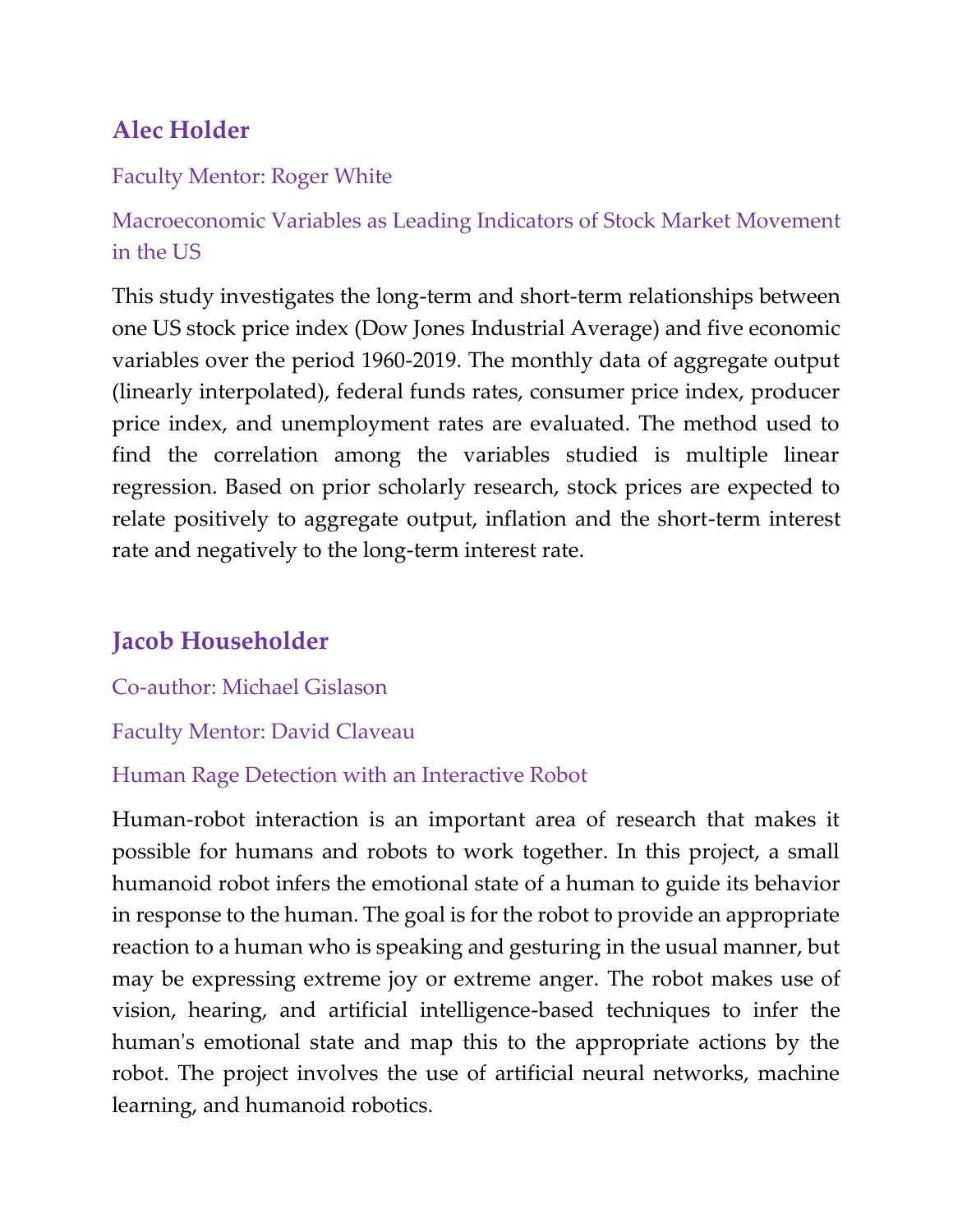# **Noah Humphrey**

## Faculty Mentor: Jason Carbine

### Holistic Care: A Comparison / A Shamanistic Research Analysis

Research on holistic care demonstrates its contribution to patient well-being (Cohen, Boni 2018; Friese 2013; Bochanski 2014; Greer, Joseph 2016). Holistic care refers to a type of healthcare that focuses on the mind, body, and soul/spirit. In a more expanded sense, holistic health refers to the use of advancements within the medical field and spirituality to provide people with new talents and skills to benefit themselves and also impact the way science is done. Building from these areas of holistic care and holistic health, my research focuses on healthcare practitioners in the Los Angeles and Whittier area and their use of holistic care. My sample size is small but focused and diverse: a shaman, indigenous healer, chiropractor, nutritionist, and athletic trainer. My research found that the health practitioners had different views on holistic care and health yet some similarities, especially in terms of the common conception of compassion in aiding patient cure or health. As a case in point, for this presentation, I focus on the work of a shaman, who exemplifies what compassion means within the vast field of "medical" practice. I ultimately suggest that the shaman helps us rethink what it means to be holistically oriented.

# **Alexander Jelloian**

#### Faculty Mentor: Roger White

#### The Fight for \$15: Is it Worth It?

We utilize a range of employment elasticities to analyze whether increases in the minimum wage will impact national employment, individual state employment, and a wide array of demographic groups including gender,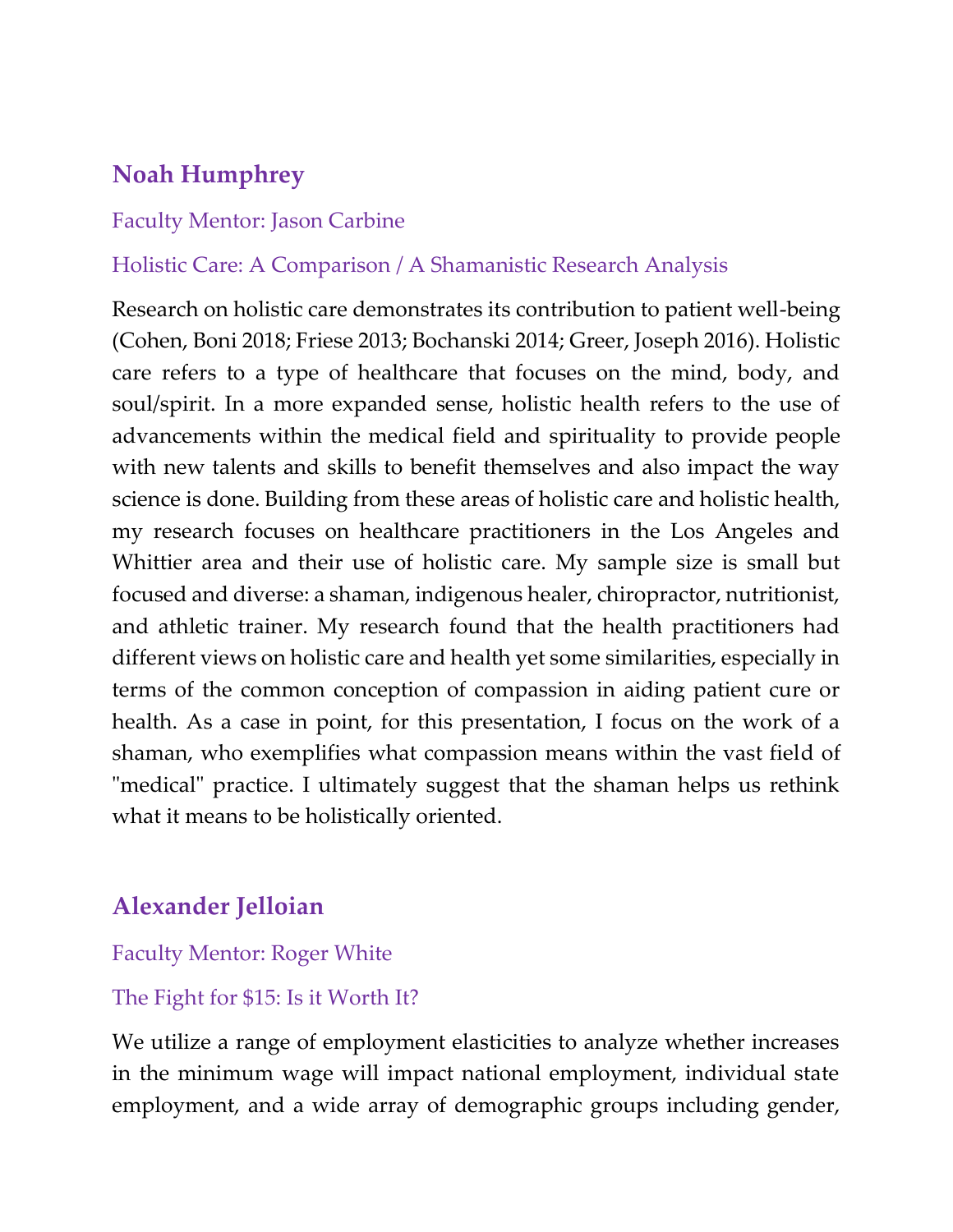race, age, educational attainment, nativity, and disability. In order to find an accurate employment elasticity, we average the estimated employment elasticity of 20 different peer-reviewed studies using various models and methodology. The range of elasticities is determined by taking the mean value plus and minus one standard deviation. We find that increases in the minimum wage will most likely lead to negative employment effects. However, it is possible that the American labor market is currently acting as a monopsony which would indicate that increasing the minimum wage may lead to slight employment increases. Furthermore, we find that increasing the minimum wage will disproportionately impact African American workers, women, and foreign-born individuals. We conclude that it would be unwise for the federal government to implement an overarching policy to increase the minimum wage. Rather, individual states should consider the "cost of living" in their own states and decide what a reasonable minimum wage is for their constituents. Finally, a detailed breakdown of low wage workers is detailed in the Appendix.

# **Sam Johnson**

## Faculty Mentor: Sylvia Vetrone

# The Effects of Allium sativum and Cynara scolymus extracts on Chronic Myeloid Leukemia and Acute T-Cell Leukemia Cell Proliferation and Death

Modern science has significantly changed the way that doctors and allied health professionals treat cancer patients over the last 50 years since the war on cancer was first started. Modern anti-cancer drugs such as chemotherapy, and other treatments, such as radiation and hormone therapy, have changed the prognosis of cancer for many individuals. Though effective, current treatments are often expensive, require hospitalization, and can often cause more harm to the body, than good. As a result, more natural approaches are currently being made in the treatment of cancer. Two specific types of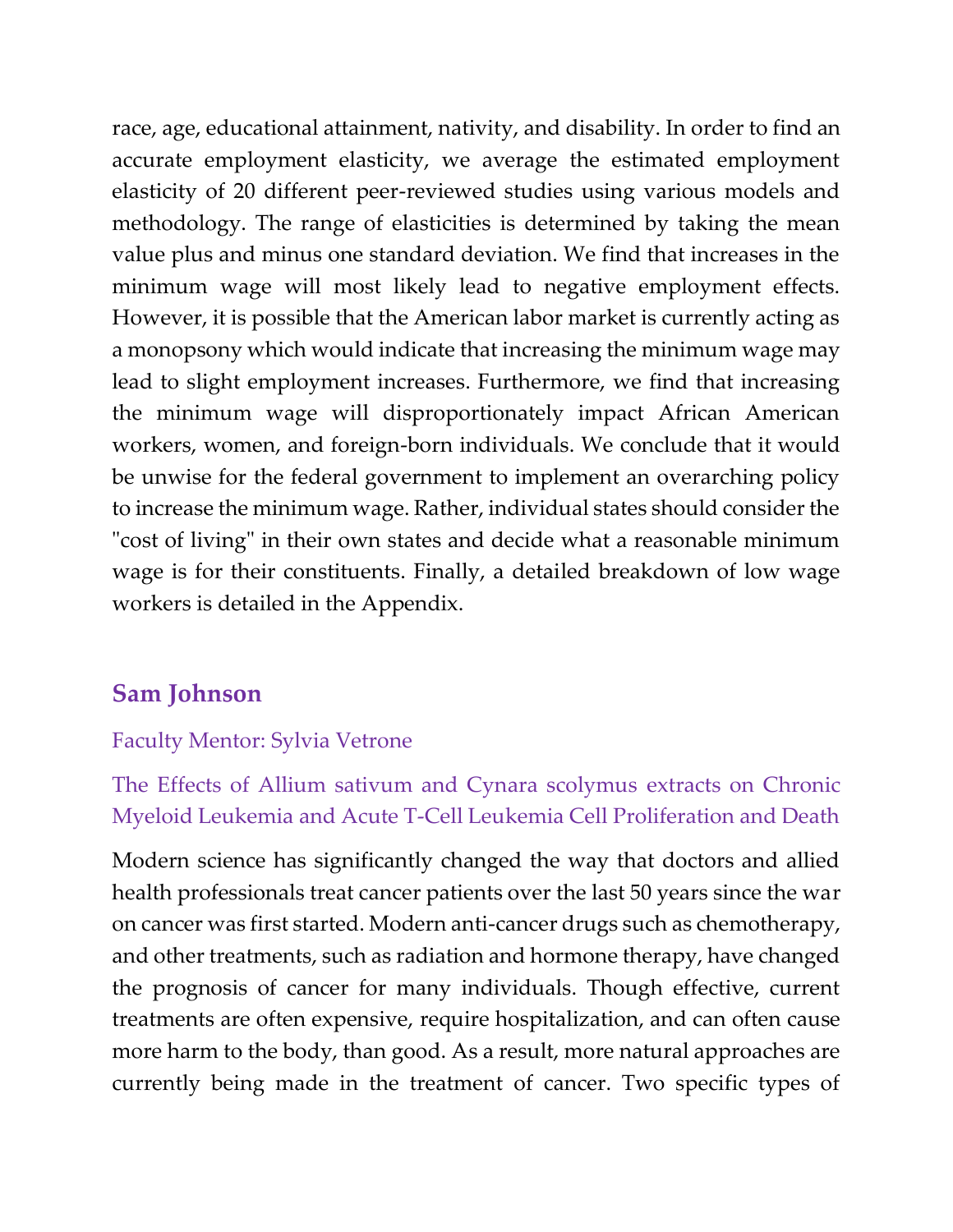cancer, Chronic Myeloid Leukemia, and Acute T-cell Leukemia are both non-adherent cancers that have current treatments, however through mutations and biological disposition, many patients have to discontinue various treatments as they are no longer effective or comfortable for the patient. As such, artichoke and garlic extracts have shown anti-cancer properties through their reduction in cell proliferation and ultimately their stoppage of the cell cycle. While many studies have focused on adherent cancers, few have focused on non-adherent cancers. For this study, we hypothesized that the anti-proliferative and subsequently apoptotic factors present in the artichoke and garlic extracts would decrease the overall cell viability of both cell lines. The results of our study do not support previous research, as cell proliferation and cell viability were unaffected in both cell lines. Continued research would include an assessment of a new cell viability assay, as samples were affected by the nature of the colorimetric assay.

# **Daewon Kwon**

Co-author: Charles T. Hill

Faculty Mentor: Chuck Hill

## Correlates of Racial Ethnic Prejudice Among College Students

Correlates of perceived racial-ethnic prejudice were explored using data from a Multiple Identities Questionnaire at an ethnically diverse small liberal arts college in a suburb of Los Angeles. The questionnaire was completed for extra credit by students in Introductory Psychology. Data for these analyses were available from 2078 women and 1240 men. Students were asked, & quot; To what extent have you felt that others have been prejudiced (had a negative attitude) against you because of your nationality, race, or ethnicity? & quot; Responses were on a scale from 0=NOT AT ALL to 8=COMPLETELY. The mean response was 3.17 for the women and 3.18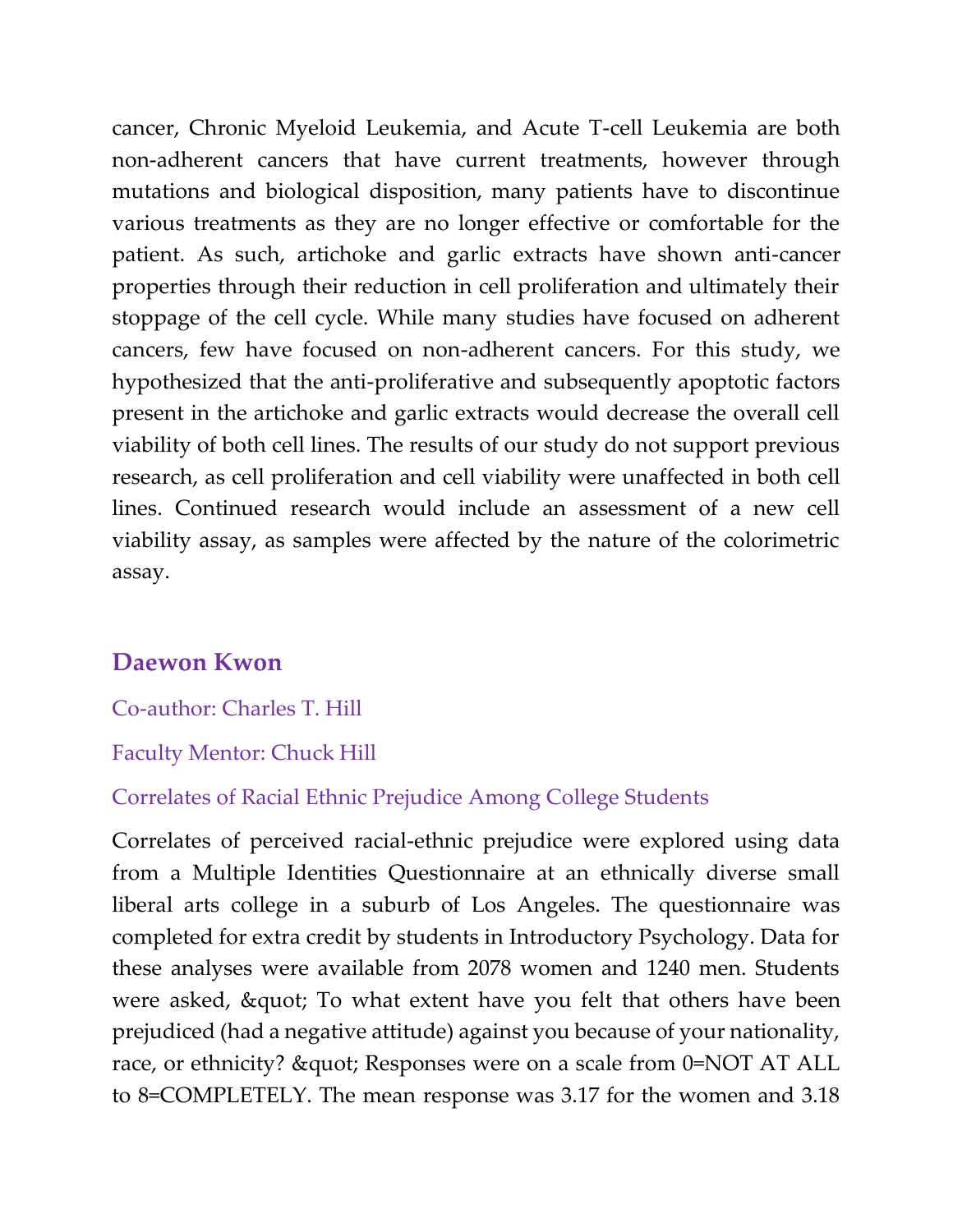for the men. Both men and women reported greater perceived prejudice if their grandparents were not born in the U.S, and if English was less likely to be used by their parents when they were growing up. They were also more likely to say that they experienced prejudice because of their social class background, religious background, political views, and gender. They reported that ethnicity had become more important for their self-concept since childhood. In general, ethnicity is less relevant until one encounters others who are different, especially if one experiences prejudice. They felt that they are more in competition with others of their gender, and they are more anxious about forming relationships with others. And they reported being more anxious in general, and less happy. If they could change who they were, they would be more likely to want to change their national, racial, or ethnic background, as well as their social class background. On the other hand, some were more likely to have developed pride in their ethnicity as a way of coping with prejudice.

# **Sydney Lawler**

## Faculty Mentor: Rebecca Overmyer-Velázquez

Courageous Conversations About Race and Practices that Disrupt the Achievement Gap

The achievement gap of Black and Hispanic/Latinx students to their White counterparts has been prevalent in the United States dating to the development of education. Educational reform has addressed the issues of the achievement gap countless times throughout history. Recent examples include the No Child Left Behind Act (2002) and the Every Child Succeeds Act (2016). Still, today in the twenty-first century, there are discrepancies between White, Black, and Latinx student achievement. My research question asks what, despite federal policies that have been enacted, are local school districts doing to improve the achievement of Black and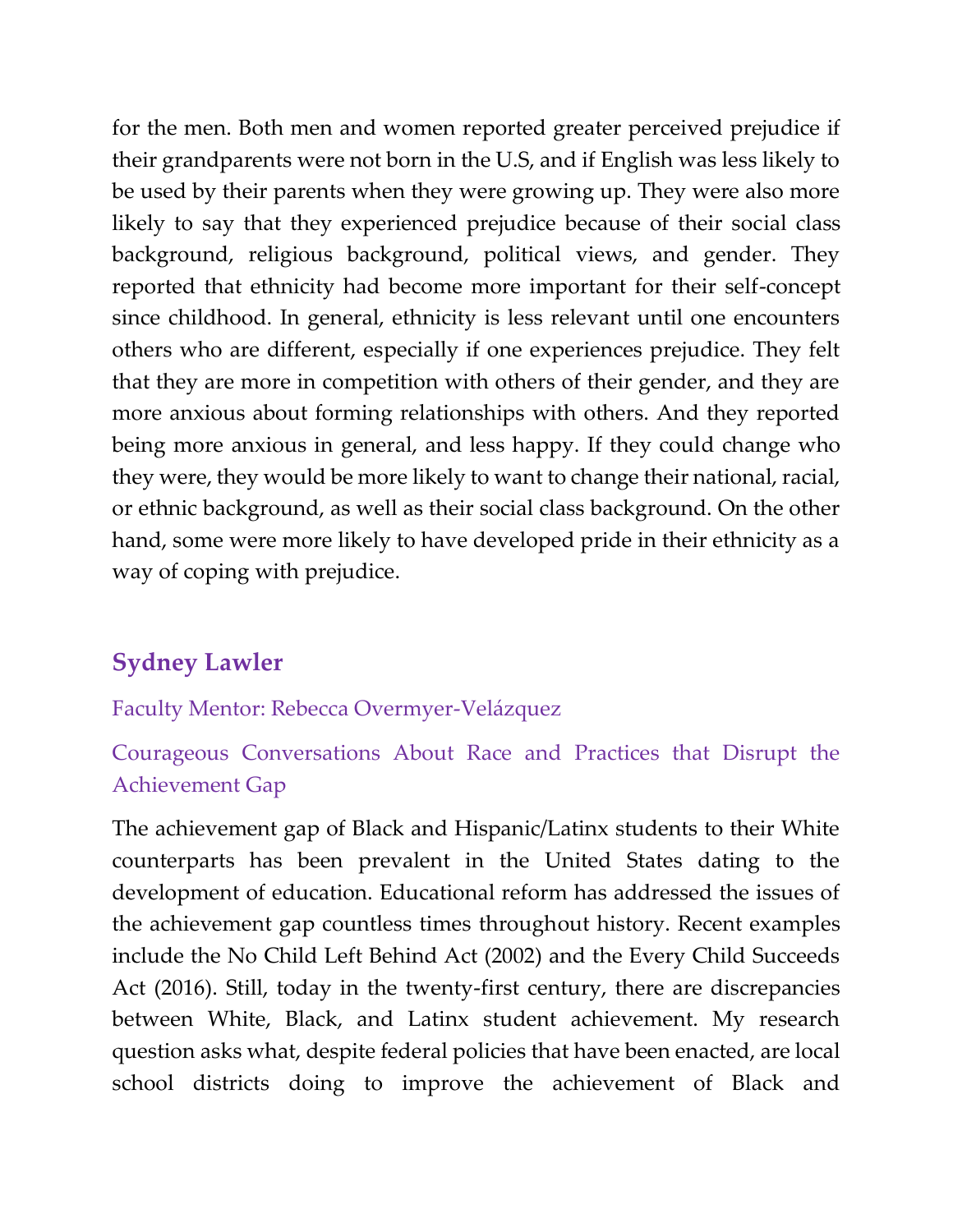Hispanic/Latinx students, and what practices are being implemented? In addition, I am asking what conversations surrounding race have local school districts had to address the achievement gap, and whether the leadership believes equitable opportunities of achievement began at combating racial inequalities. The literature does not include how discussing racial issues in educational settings is one mechanism to close the achievement gap. I examine a Southern California public school district to understand how well their policies and practices are targeting and working to close the gap within their schools. The district being examined is majority-led by teachers, staff, administrators, and district office officials who are of White descent with a diverse student population. By utilizing mixed methods, I have conducted interviews with seven members of leadership. Preliminary findings suggest that the administrators believe programs such as priority after school tutoring, 1-to-1 iPad accessibility, intervention classroom and teacher positions, AVID, and the implementation of the CSDSS have all been used to target the achievement gap that is prevalent in their district. However, a majority of participants believe that the district is not doing well enough in terms of discussing racial inequalities and how they impact minority student achievement. Quantitative preliminary findings suggest that during the school year 2018-2019 there is a clear achievement gap compared with Black, Hispanic/Latinx, and White students. 27.27% of Black or African American students met standards, while 29.22% did not meet standards and 30.52% nearly met standards. As for Black or African American achievement in mathematics, 16.34% met standards, while 44.44% did not meet standards, and 30.07 nearly met standards.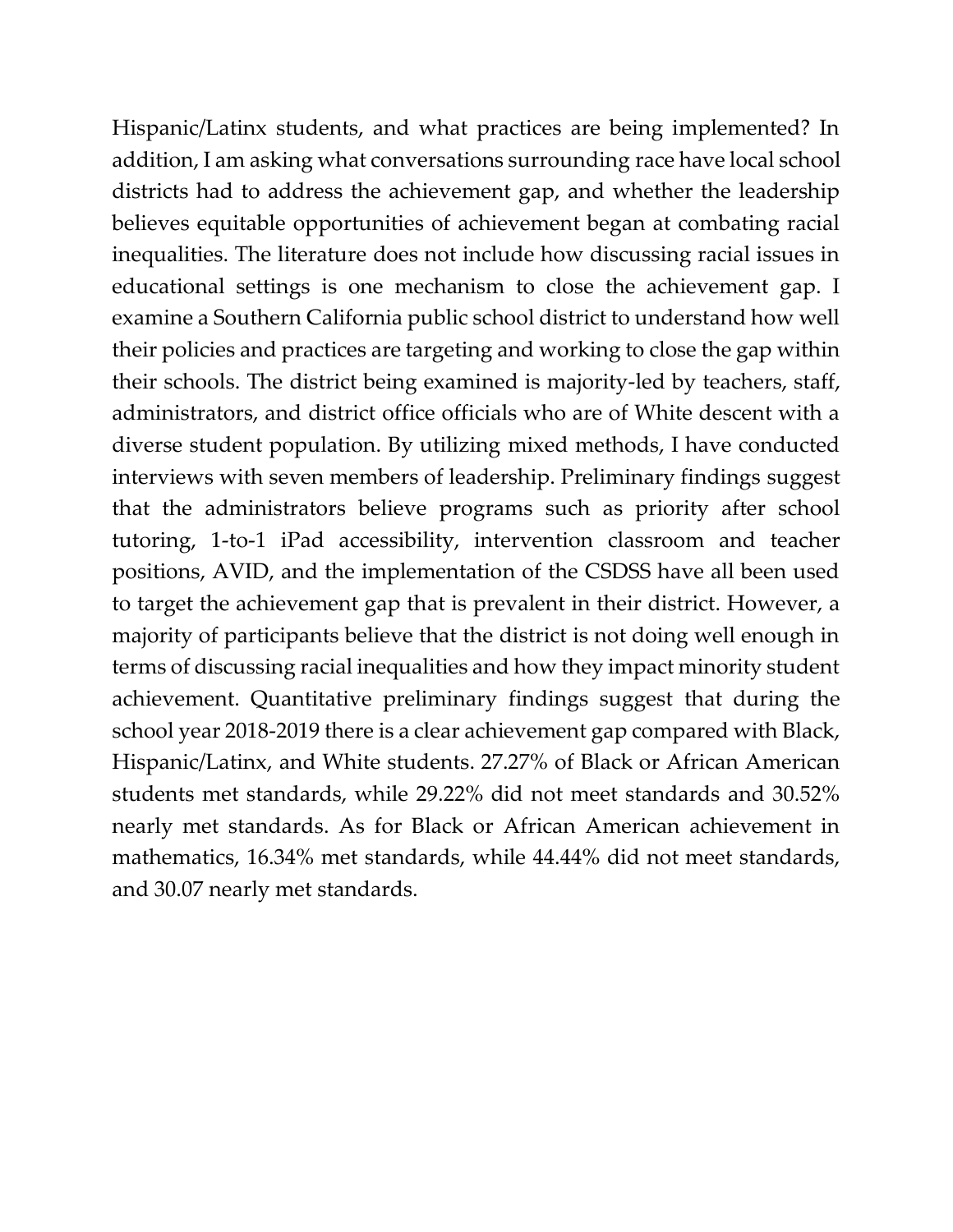# **Rachel Lazerson**

## Faculty Mentor: Christina Bauer

Co-authors: Felicia Delgado, Omaia Olivas, Alyjah Perez, Yuliana Chavez, and Helen Mendez

Chemistry and Color: Using the Principles of Spectroscopy to Investigate Solutions of Unknowns

There is a lot more to color than what meets the eye, both figuratively and literally. How do scientists know so much about the atoms and molecules we study if we can't observe them? Well, in a way, we simply look at them, but not always directly. Our eyes don't tell us everything, so we use instrumentation to separate the information for us to graphically 'see' the details of the colors that our eyes cannot perceive. Our group utilized selfdiscovery to identify the parameters that control observed colors. Afterward, we applied spectrophotometry techniques to observe and study the interaction of incident light with our samples to extract information about our unknowns, both in terms of quantity and quality. The light can be absorbed, scattered, or can be converted into different colors via emission (such as fluorescence). This depends on the identity of the individual components from which our unknowns are composed. Each student examined an unknown sample of their choice with a specific question in mind. These included: 1) What is the composition of molecules in marker ink, 2) What are the formulations that control colors in make-up, 3) What causes the change in color and transparency that occurs upon adding milk to coffee, and 4) What makes Gatorade so bright? For each sample, we looked at all modes of the interaction of light with our samples.

We quantified the components, extracted and separated individual components by chromatography, and observed fluorescence and scattering. Further, we utilized different solvents and concentrations to understand how the local environments affect the observed colors. For makeup samples,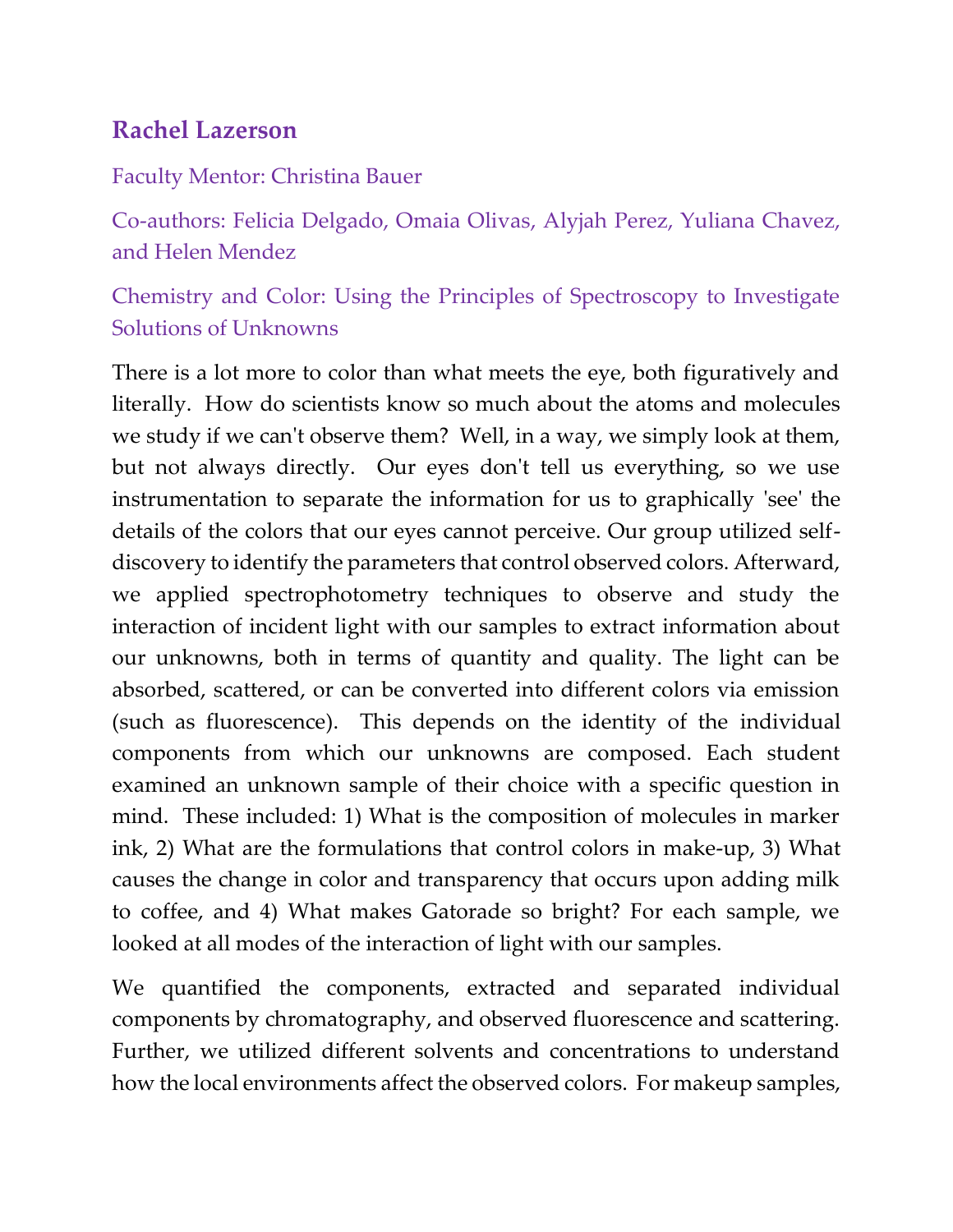the applied color does not always correlate to the color "in the bottle". The formulations are very particular and can be used to control the environment and the colored molecules. Marker ink often involves more than one color, which comes together to yield a much different color than observed in a dilute solution. Coffee and creamer combinations are a complex mixture of molecules that separate into individual components that scatter light. We separated the two parts by centrifugation to observe the components. Gatorade dyes were separated and re-dissolved in the new environment. We discovered that the electrolytes significantly change the environment around the molecules and alters the color.

# **Lindley Lee-Niegas**

## Faculty Mentor: Roger White

## Foreign Degrees and Educational Mismatches

Education is considered a fundamental ingredient in the pursuit of a professional career. Yet the foreign degrees and professional skills of immigrants are frequently devalued by domestic employers, who tend to favor native-born applicants. Furthermore, immigrants with educational degrees and higher levels of education have often experienced educational mismatches: a phenomenon in which these individuals are often overqualified for their current job(s) in their host country. In other instances, the jobs that immigrants work have no relation to their educational degree. The low returns on educational investments for these individuals contrasts sharply with the long-held belief that educational investments increase earnings and the likelihood of employment in one's field of expertise. However, it is critical to also recognize that this devaluation of foreign education does not occur among all immigrants. This paper explores how the origin country of an immigrant's degree affects their earnings and chances of an educational-occupational mismatch in their host country,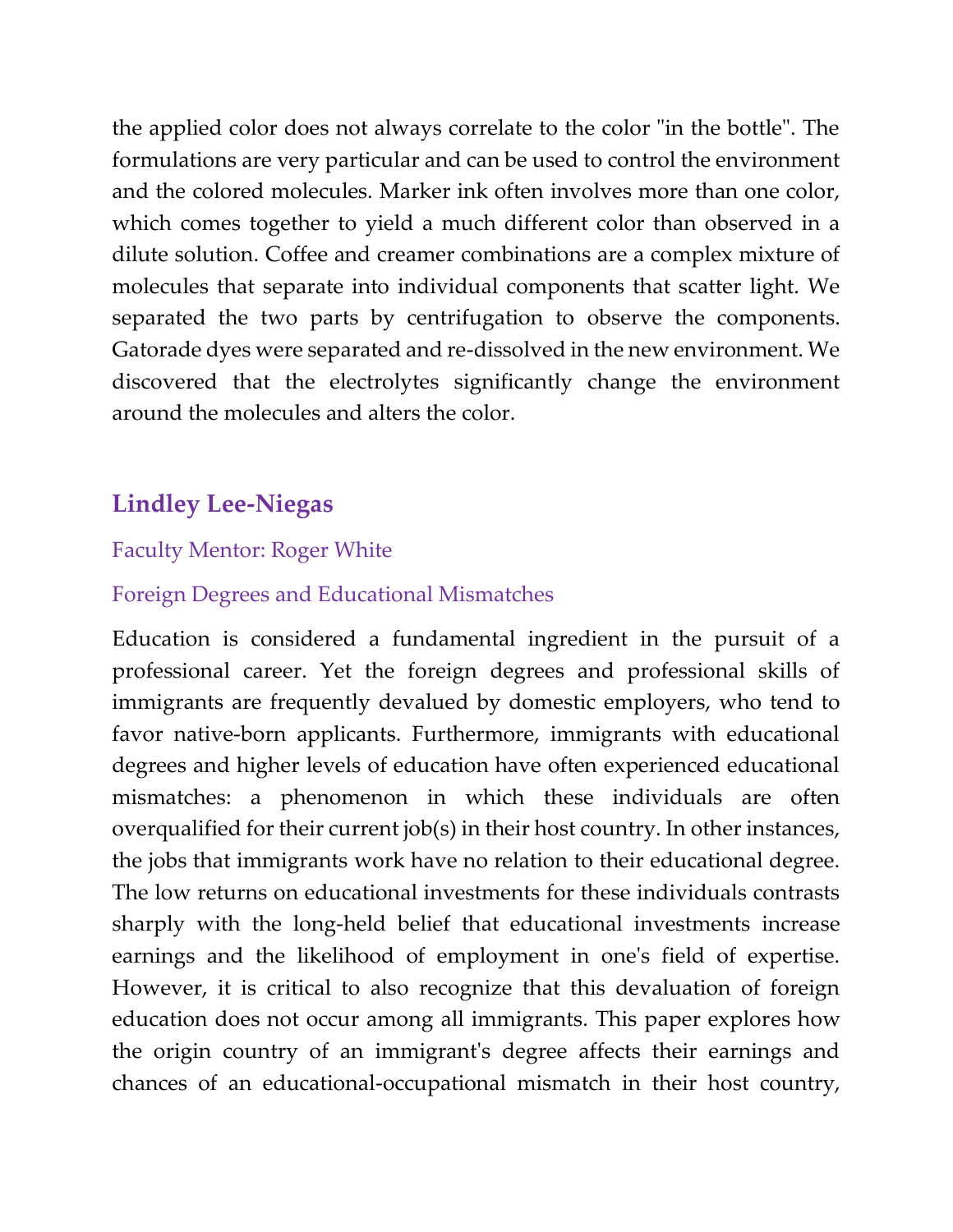especially in comparison to other immigrants and native-born individuals with degrees from the host country (the US, in this study). I also explore which countries have higher and lower likelihoods of having their degrees devalued, and the demographics specifically focusing on the ethnicity, English-language skills, and gender-of immigrants who gain the most from their investments in education from their home country. Data used for this study are from the 2018 American Community Survey.

# **Daisy Lopez**

## Faculty Mentor: Marie-Magdeleine Chirol Hill

# Épreuves et Survie (Hardships and Survival): La Pirogue (2012) de Moussa Touré

In La Pirogue by Senegalese filmmaker Moussa Touré, a group of African men and one woman decide to leave Senegal for Spain, believing that employment and other opportunities are waiting for them across the Atlantic. However, they face physical and psychological perils along the way. The purpose of this paper is to illustrate the underlying psychological struggles endured by those who leave their home country in search for better lives. In my study, I will first analyze Touré's presentation of Senegal's beautiful culture through dance, ritual, wrestling, while simultaneously presenting its poor economic state. I will then analyze the way Europe, Spain in particular, is presented as a haven full of prosperity for these men. Lastly, I will study the physical and psychological hardships that these men experience through their journey across the Atlantic; first, looking at their struggle for survival, then the role of solidarity, and finally, the effects of isolation. This paper will be presented in French.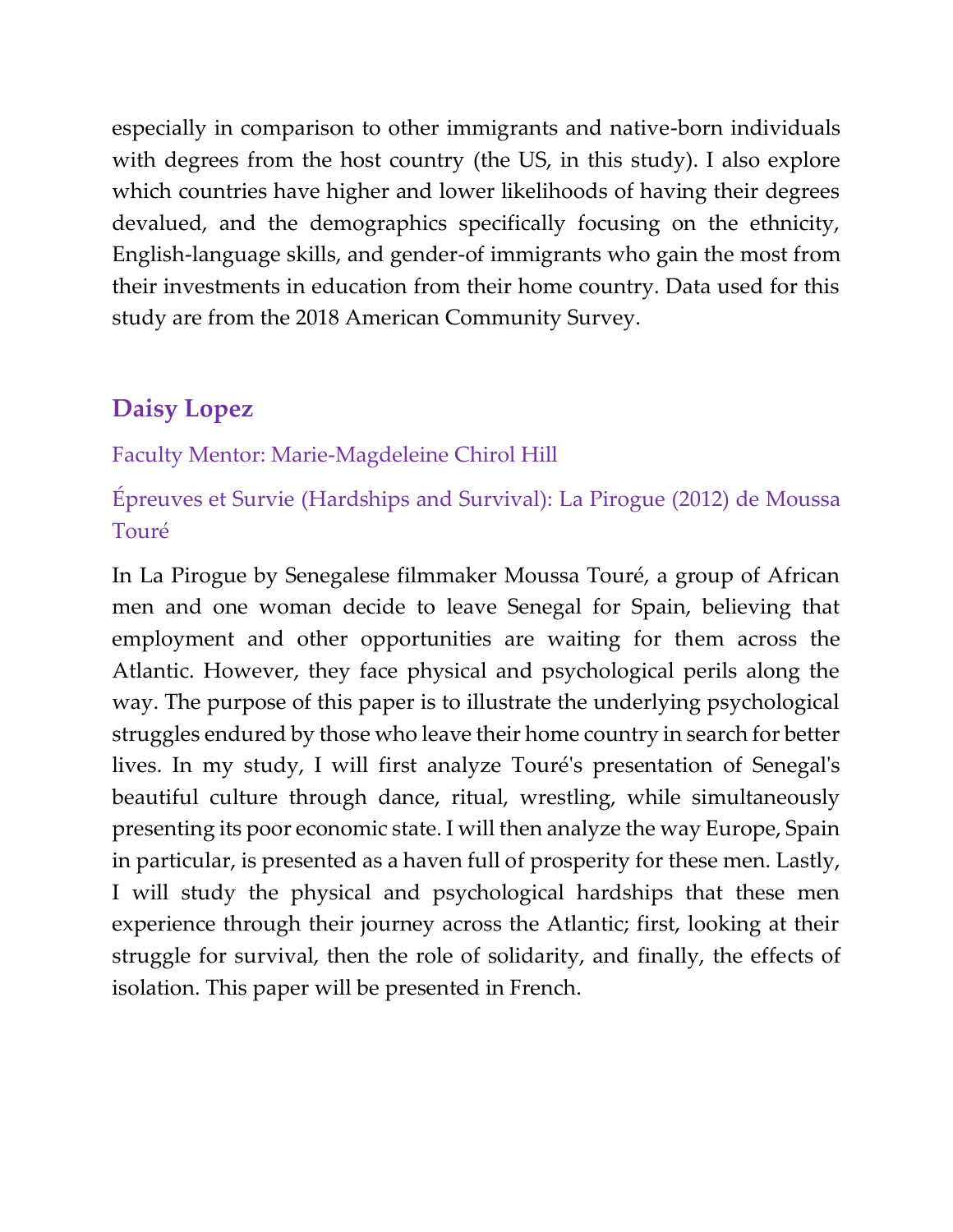# **Piper Lowinger**

#### Faculty Mentor: Michael McBride

### Implementing the Global Compact on Refugees in Tanzania and France

As of June 2019, there is an unprecedented forcibly displaced population of 70.8 million people worldwide. The Office of the United Nations High Commissioner for Refugees (UNHCR) defines a refugee as someone who "is unable or unwilling to return to their country of origin owing to a wellfounded fear of being persecuted for reasons of race, religion, nationality, membership of a particular social group, or political opinion." This paper offers a deeper understanding of the linkages between the current humanitarian assistance environments in Tanzania and France, two countries that represent both ends of the economically developed spectrum, and how their efforts to solve their refugee crises align with the non-binding Global Compact on Refugees (GCR). Adopted by the United Nations General Assembly in December of 2018, the GCR is structured around a proposed shared responsibility. It is designed to: "(i) ease pressures on host countries; (ii) enhance refugee self-reliance; (iii) expand access to thirdcountry solutions; and (iv) support conditions in countries of origin for return in safety and dignity." Country-specific data regarding the current refugee situations in both locations were collected through explanatory and historical research methods, including literary research and interviews with Tanzanian and French professionals in the community development and humanitarian assistance sectors. I hypothesize that my findings suggest that a country's degree of economic development will largely bias its ability to adhere to the GCR in successfully addressing and alleviating consumptive refugee situations. Though this may be valid in some contexts, what I found was more compelling for Tanzania and France to follow the guidelines and goodwill principles of the GCR, however, is the country's perspective regarding humanity and attitude toward refugee immigration. This paper encourages readers-professionals, intellectuals, and students alike to think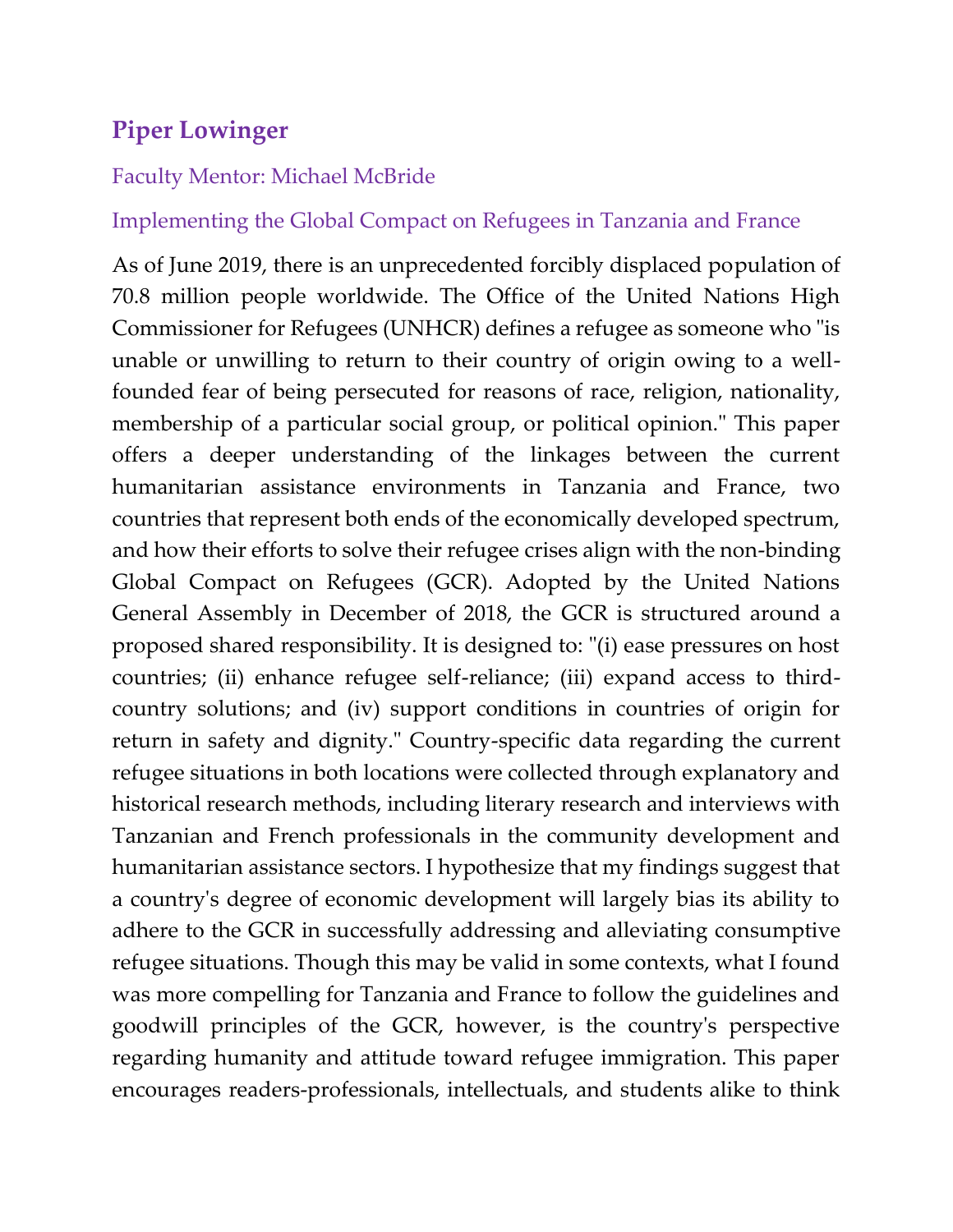critically about the ethical importance of addressing refugee situations and what criteria are necessary to ensure the sustainability of efficient refugee initiatives in various states of economic development. The global refugee crisis calls upon the international community to address the root causes of displacement, promote resilience and preparedness, and implement sustainable solutions.

## **Farrah Luu**

#### Faculty Mentor: Roger White

# U.S. Opioid Epidemic: Links Between the Labor Market and the Opioid Prescription Rate, 2015-2017

In 2016, the US Health and Human Services reported that opioid overdoses that resulted in death were at an all-time high. With the opioid epidemic getting worse, there is an expectation for it to affect US labor productivity. Once individuals become addicted to opioids and begin to abuse the substance, they become less productive members of society. This does not necessarily affect the unemployment rate directly, so the corresponding labor market effects are difficult to detect, especially when the current administration and media uses the record low unemployment rates to boast of a healthy US economy and labor market. Instead, the opioid epidemic may be one of the leading causes in which the US labor force participation rate has remained at a near 62.9 percent since 1977. To determine the extent to which the opioid epidemic is affecting the US labor market, we examine the negative relationship between the change in the labor force participation rate and the opioid prescription rate. Additionally, we examine how labor productivity is impacted by the opioid epidemic.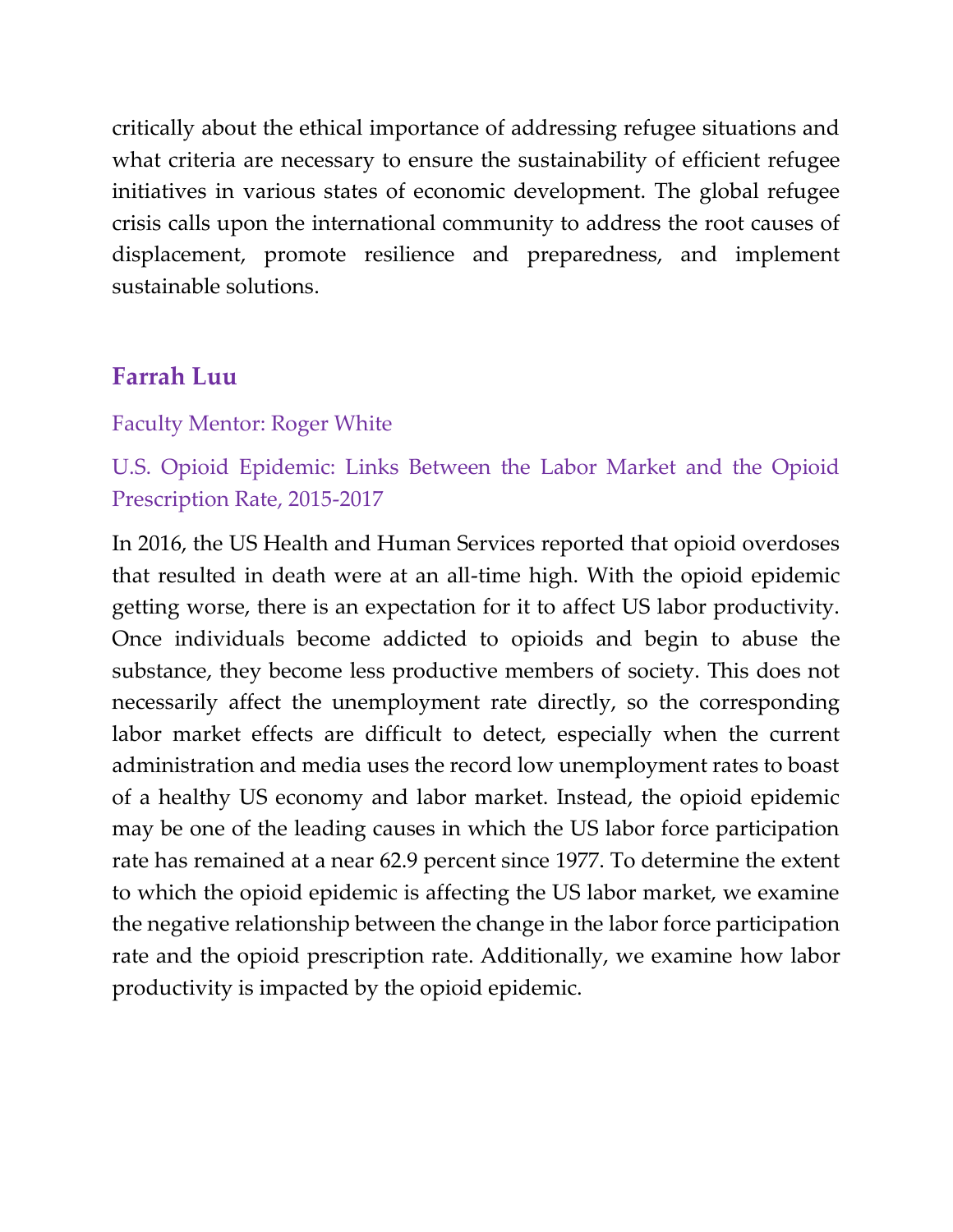# **Bryan Martinez**

### Faculty Mentor: Roger White

### Terrorism: Creating a Scared Economy

This paper studies the effects that terrorism has on an economy. By using data from 1990-2017, an analysis is conducted on the region of the Middle East and Northern Africa. The purpose is to find whether or not terrorist organizations and their activities are indirectly attacking the economy of a nation. After analyzing the data by using an economic model, it is found that terrorism has a negative effect on a nation's macroeconomic performance. It is also found that this effect that greatly increased in recent years with the drastic increase in terrorist activity.

# **Lauren Mercado**

### Faculty Mentor: Sara Angevine

## Black Voter Enthusiasm and the Impact on American Elections

In American political research, studies show the importance of African American voters in our general and primary elections. Within the last few years, the impact of Black America's role in elections has become a topic of many political scientist's research. Following Barack Obama's victory in the 2008 election, there appears to be a link between Black voter enthusiasm and the presidency (Kilson 2011, Philpot, Shaw, McGowen 2009). Thus, one may expect that a candidate must be favorable to the African American community to increase their chances of being successful in elections. However, scholars have not yet examined the impact of these voters spanning over multiple election years. In what ways did black voters' enthusiasm affect the outcomes of the 2000, 2008, and 2016 elections? I hypothesize that as Black voters favor a candidate more, their participation will increase, thus directly impacting the outcome of the election. This leads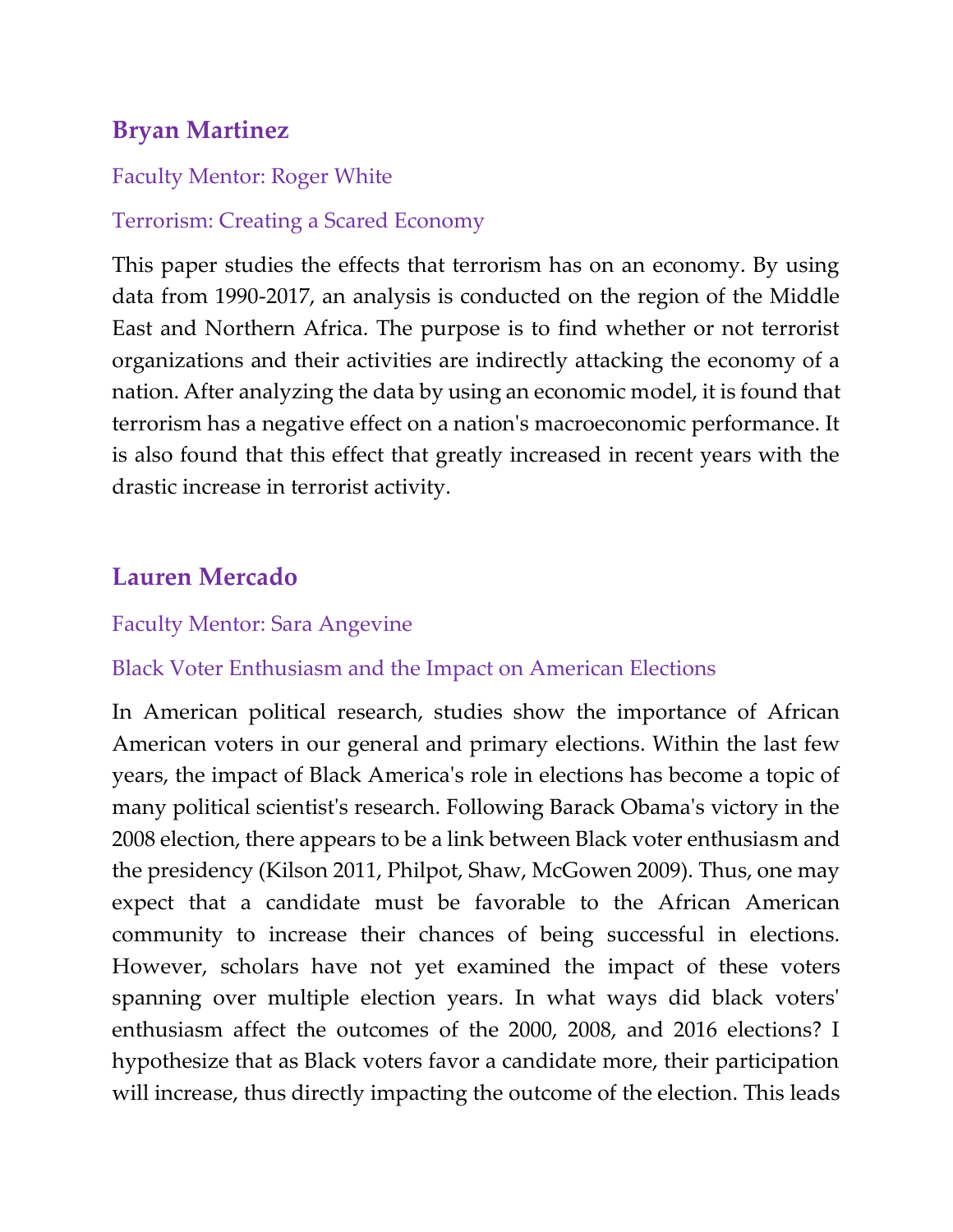to what I call the Black Voter Enthusiasm Theory. To test this theory, I compare Black voter participation and feelings towards candidates in the 2000, 2008, and 2016 primary and general elections. Using American National Election Studies (ANES) Time Series Studies, I compare Black voters against White and Hispanic voters and test for feelings of trust and love amongst them and candidates in the recent elections. I compare Black voter turnout in these elections to see if there is an increase in turnout when enthusiasm for a candidate is higher. I expect to find that Black voters will have the most impact in the 2008 general election due to the high amount of support for the first African American candidate. I will compare that data with data from 2000 and 2016 to analyze the importance of Black descriptive representation and voter turnout. These findings will help us better understand the impact of descriptive representation among African Americans as well as the impact these individuals have on the American Electorate. Historically, Black Americans have been one of the most marginalized and unrepresented groups in America. We need to understand the crucial role they play in American politics and elections to allow for a more democratic country. By better understanding these voting patterns, we can gain insight into campaigns and the importance of candidates appealing to Black voters across the nation.

# **Emily Montgomery**

## Faculty Mentor: Alvin Alejandrino

Comparative Analysis on the Effects of Human Interference on Biodiversity Between Tidepools at Cabrillo Beach and Abalone Cove Shoreline Park

Tidepools are of the most biologically important marine ecosystems. Each pool sits within a different rock formation, and therefore each has a different surface area, height, and depth. These dimensions provide distinctive ecosystems for a number of aquatic organisms, mostly algae and gastropods.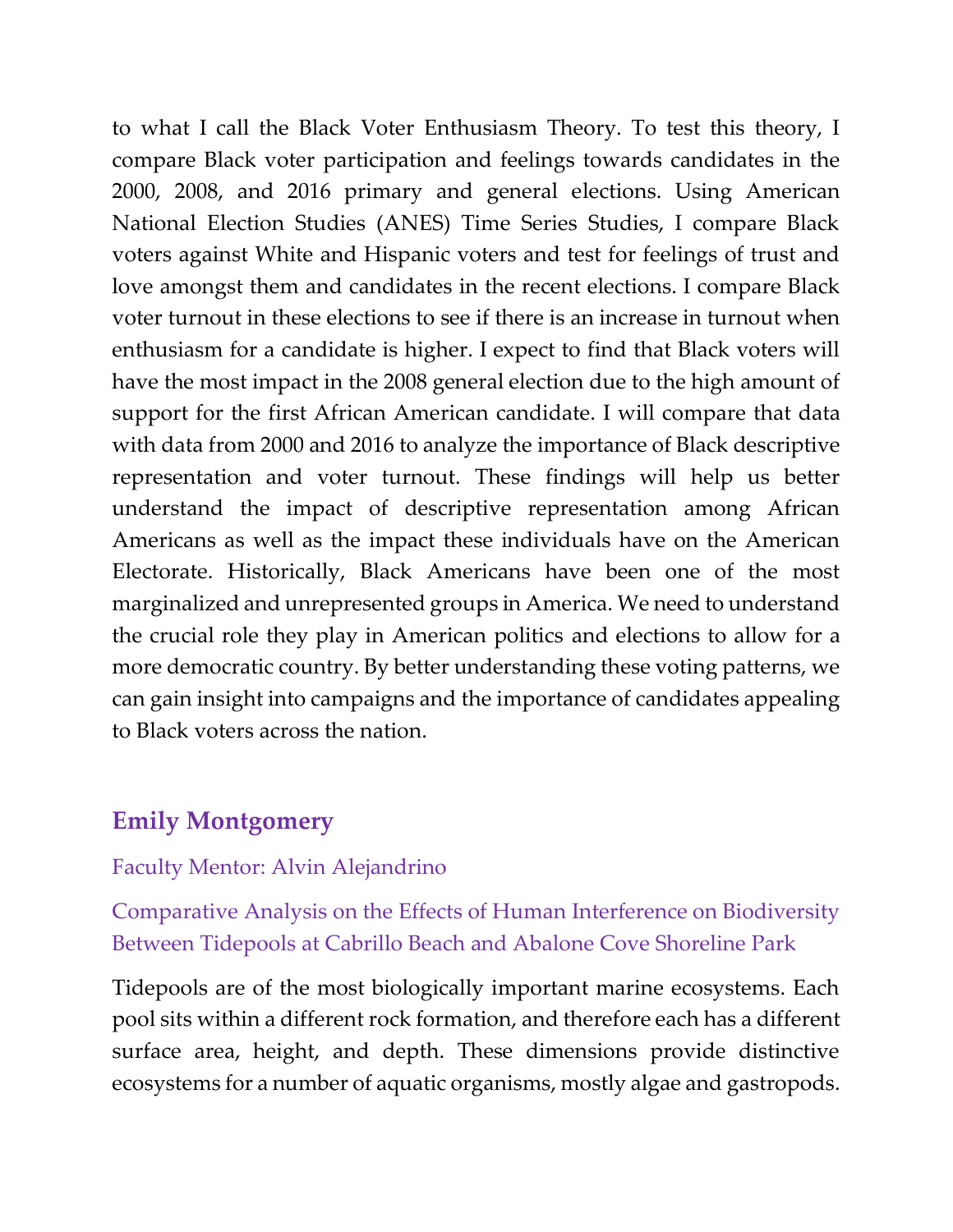Because they house a wide selection of sea creatures, they are a popular destination for many human sightseers. Detrimental effects can occur in these fragile tidepool ecosystems because of a number of human behaviors: touching the organisms within the tidepools; stepping into the tidepools; and disrupting the water flow into the tidepools. The purpose of this project is to study the effect of human activity on tidepool biodiversity. The two tidepool locations in question are Cabrillo Beach in San Pedro, CA, and Abalone Cove Shoreline Park in Rancho Palos Verdes, CA. Cabrillo Beach is more accessible to humans than Abalone Cove and is therefore hypothesized to show lower biodiversity than Abalone Cove. The expected outcome would be that Cabrillo Beach tidepools will show lower levels of biodiversity than the Abalone Cove tide pools due to the difference in human activity levels. To effectively perform this study, a 60 cm x 60 cm quadrat was used to sample organisms in the tidepools. All samples were taken when tides were lower, and organisms were counted using the visual quantitative method. Once data was collected, a t-test was used to determine if there was a significant difference between the levels of species diversity between Cabrillo Beach and Abalone Cove. The mean number of species at Cabrillo Beach was lower than the mean number of species at Abalone Cove, and the t-test concluded that this difference was significantly different. These findings provide evidence that use of natural ecosystems as a ground for recreational activities by humans leads to negative effects for the organisms living in and near the ecosystem. This study, and studies similar to it, can be used to guide the implementation of new regulations on the use of natural spaces by humans.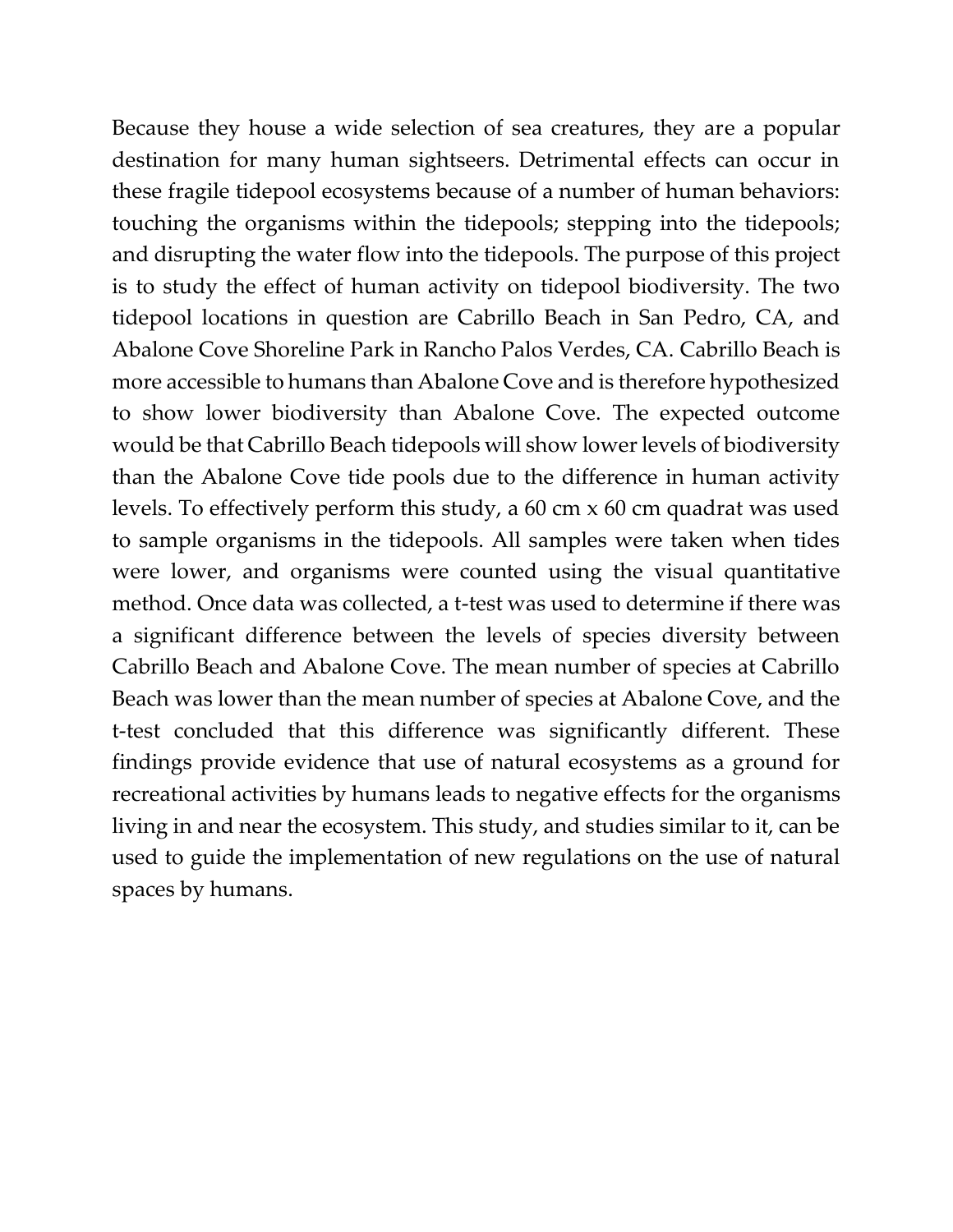# **Joshua Morales**

Co-authors: Kai Zinn and Shuwa Xu

Faculty Mentor: Kai Zinn

# Analyzing the Significance of DIP  $\alpha$  and Dpr 10 at Wiring the Nervous System

In developmental neurobiology, neurons must make correct synaptic connections with other neurons for the nervous system to develop properly. Many studies have shown that cell surface proteins are responsible for guiding neurons to their correct synaptic formation. The Zinn Lab at Caltech has previously identified two classes of interacting cell surface proteins, known as the defective proboscis extension response proteins (Dprs) and Dpr-interacting proteins (DIPs), that function in neuronal targeting and synaptic specificity in the visual system of the central nervous system (CNS) and neuromuscular system of Drosophila melanogaster. Here, we examine the roles of DIP/Dpr protein interactions in neuronal development. This is done by modifying the genome sequence of D. melanogaster using CRISPR/Cas9 technology which weakened the binding affinity DIP alpha. Through various screening tests by gel electrophoresis and sequencing, we can ensure that the guide RNA, its donor plasmid, and the RMCE donor plasmid were correctly made for the CRISPR/Cas 9 edits. Embryo fluorescence staining was also utilized to visualize where Dpr proteins were being expressed. Thus far, we have selected the EGFP UAS line because it gave the strongest visual signal. Future work includes conducting crosses with this UAS line along with other Dpr lines to see where these Dprs are being expressed. Overall, this work leads to a better understanding of neuronal synaptic specificity.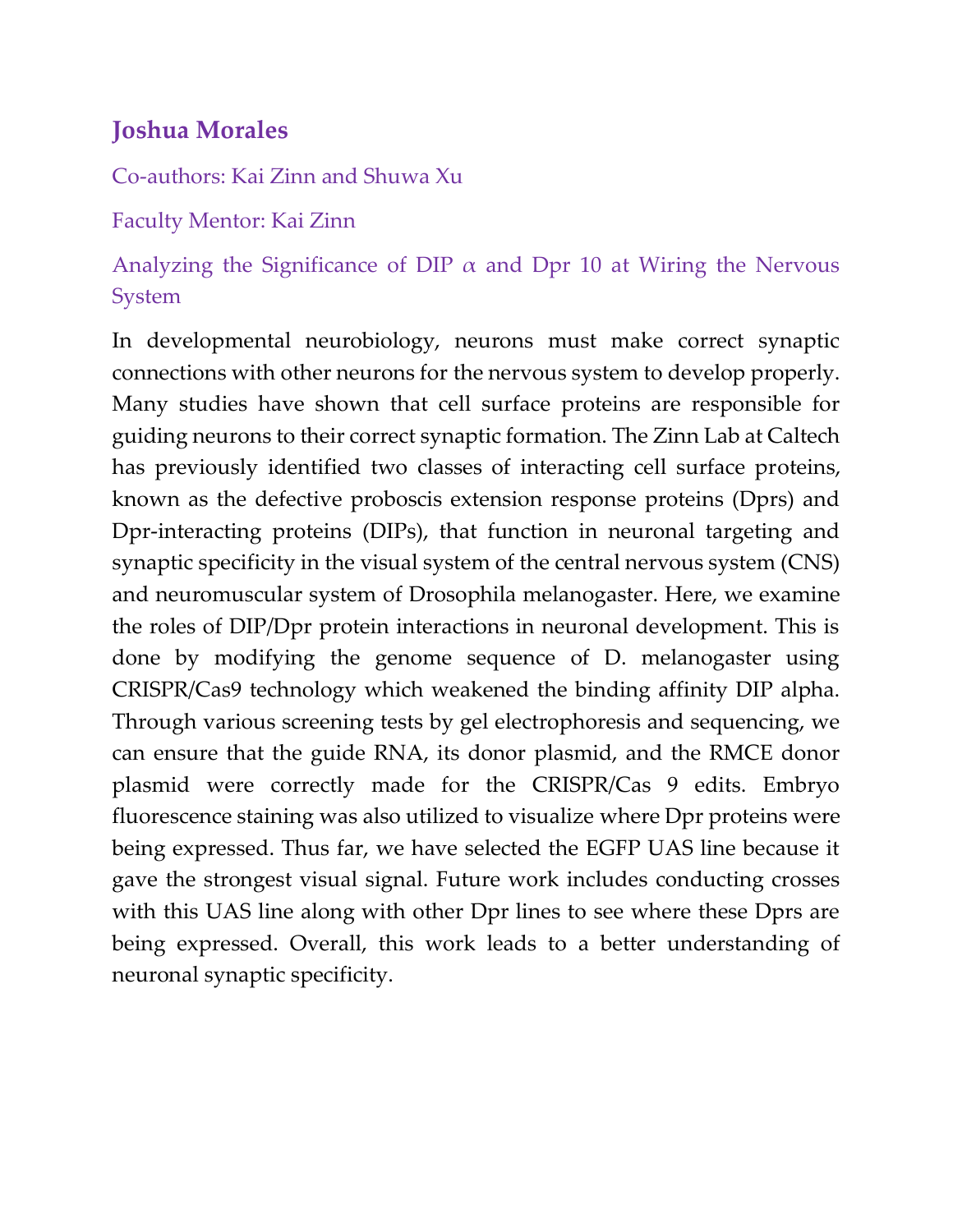# **Karen Neilson**

## Faculty Mentor: Nora Obregon

# Parental Influence on Children's Vocabulary and Syntax: A Review of the **Literature**

The purpose of this literature review is to examine how the language development of children less than five years of age are affected by verbal and non-verbal communication with their parents. Specifically, this paper reviews the literature on parents' influences on a child's (a) vocabulary development and (b) syntax development. Research has found that how parents' input in communication with their children can influence the children's language, as in syntax and vocabulary, to develop in terms of diversity, pace, and understanding. Parents' verbal and non-verbal communication with their children offers their children opportunities to develop language skills. These opportunities are viewed in earlier stages of language development. More specifically within language development, parents help children develop vocabulary and syntax. As children engage in verbal and non-verbal communication with their parents, these areas of language development are influenced based on the kind of communication; thus, parent input is critical towards their children's development. Through Vygotsky's theory of the zone of proximal development, parents aid in their children's scaffolding in language development. In terms of vocabulary, it has been found that children gain a more productive vocabulary when they are offered multiple labels for objects and that parents' diverse vocabulary correlates to children's diverse vocabulary. In addition, children's vocabulary is influenced by verbal and non-verbal communication, with non-verbal being a crucial part. When syntax is considered, the grammatical input parents put into their speech reflects the syntax and grammar that the children develop. How parents speak to their children will influence how quickly or wide their children's language skills will grow.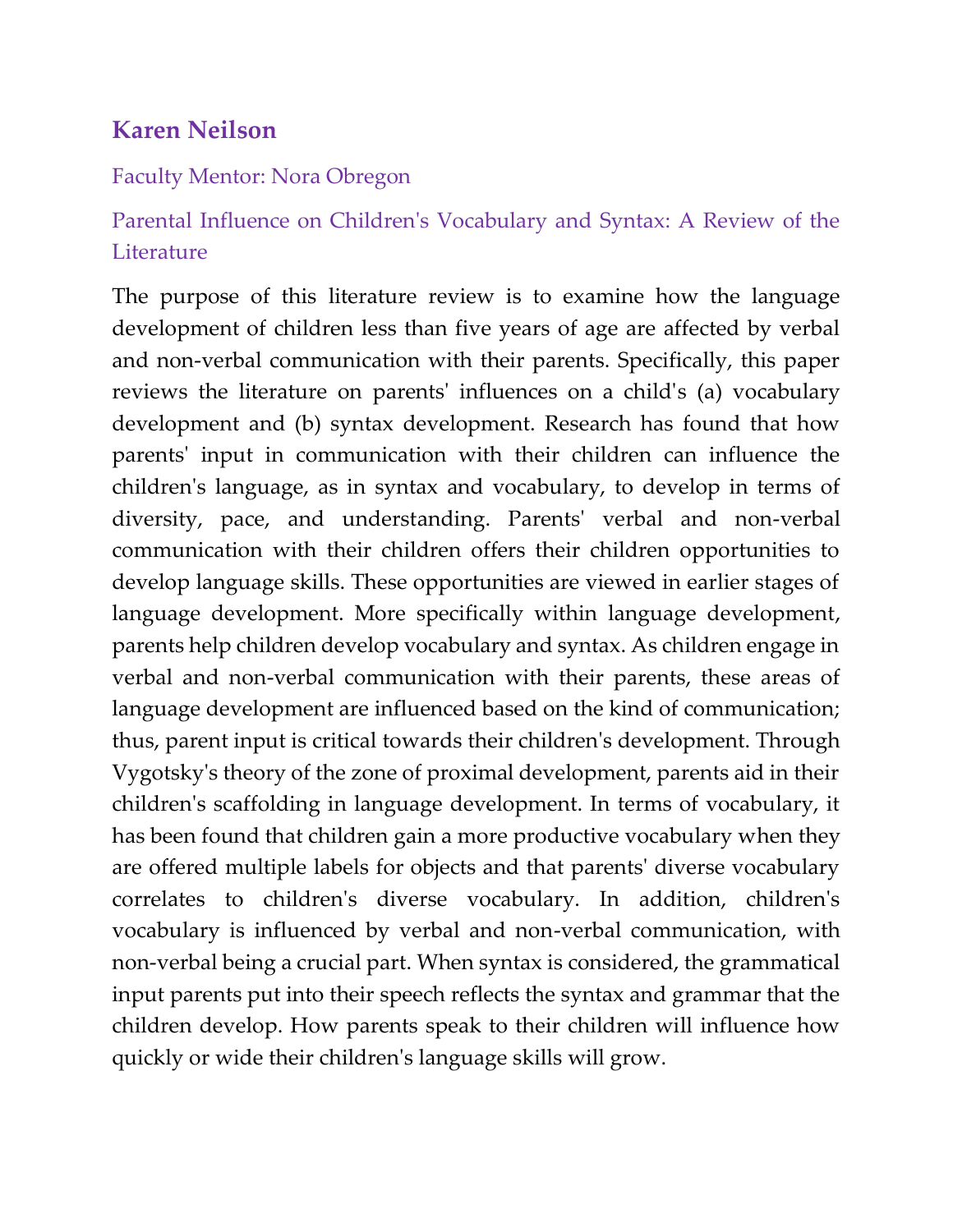# **Allie Novak**

#### Faculty Mentor: Anne Sebanc

# Learning Styles and their Effects on Academic Achievement in Elementary **Students**

This literature review examines how students' learning style influences their academic achievement in school. I discuss how learning styles, learning preferences, and students' motivation and attitudes affect how they will perform in their academics. Theories such as Dunn vs. Dunn learning model and Kolb Learning Style Inventory can demonstrate how learning styles are important to a student's academic achievement and allows for students to become aware of their own learning, which is a highly relevant topic in the field of child development. These studies were developed in the 21st century, including several relying on technology that can be used in the classroom to benefit students' learning process, as well as transferring their learning styles to determine what they can achieve in school. The age range analyzed in these studies include elementary grades from second to fifth to show growth from early childhood into adolescence, and how this too can affect the academics based on student's age. The studies focused on how elementary students learn individually and specific subjects and aspects of the classroom can help or hurt their academic progress as they enter adolescence. A main finding discovered in these studies are how every student's learning style is distinct and affects their academic achievement in numerous ways, such as developing various types of knowledge like social and personal knowledge which can be used in the classroom and student's experiences in real life. A lasting main finding that these research articles make is that learning theories such as the Dunn vs. Dunn learning model as well as Kolb's Learning Style Inventory can be used to measure student's learning styles as well as their learning preferences, motivations, and attitudes towards learning.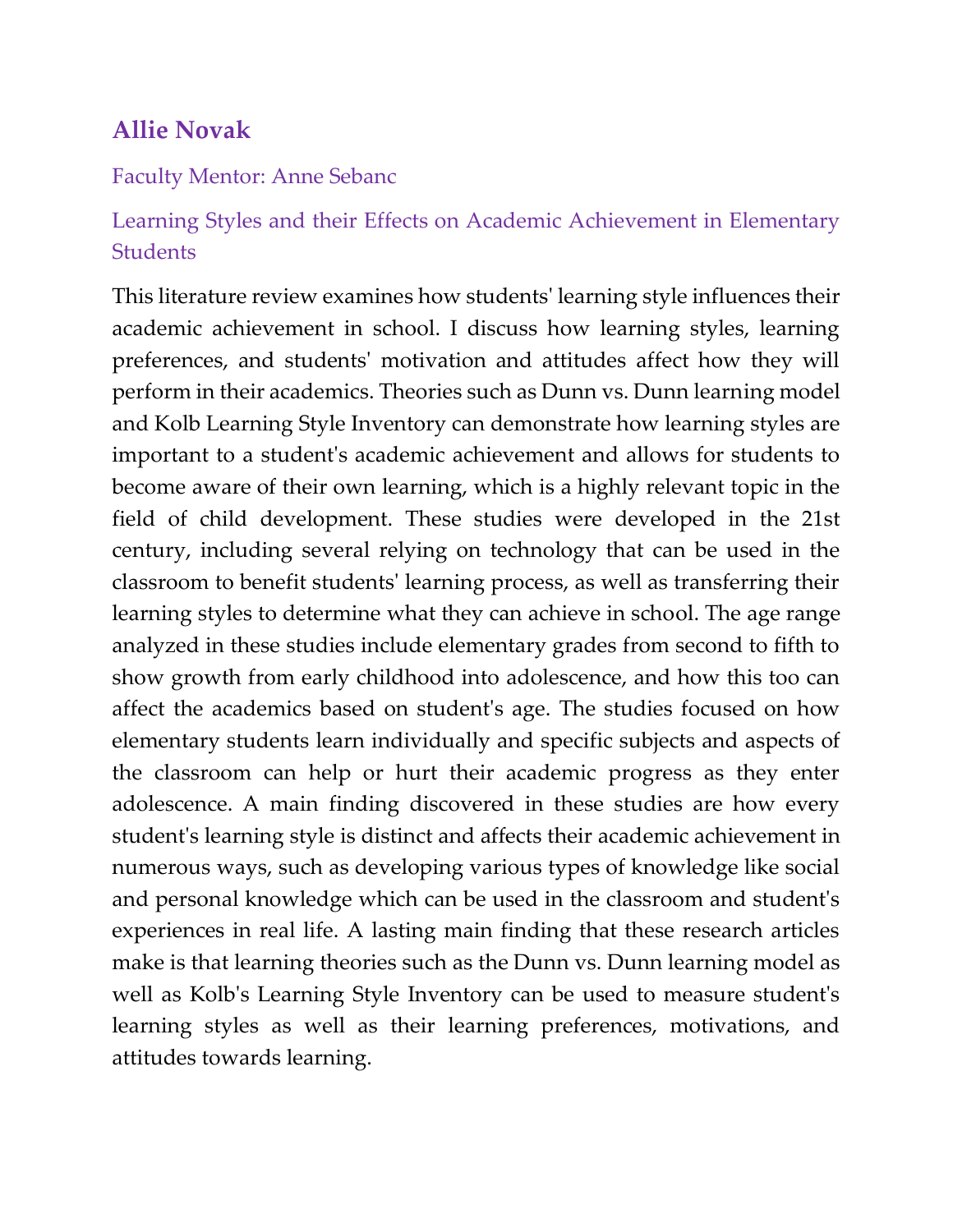# **Martin Olmos**

#### Faculty Mentor: Sylvia Vetrone

## Investigating the Effect of Cannabidiol (CBD) on Cancer Cells

Cannabis, although commonly associated with its use as a psychoactive drug, also has been shown to alleviate pain and disease symptoms. In particular, Cannabidiol (CBD), a constitute of Cannabis, has demonstrated numerous benefits such as acting as an anti-inflammatory, anticonvulsant, and antioxidant. Studies exploring the benefits of CBD on cancer have shown its ability to trigger the induction of ER stress and inhibition of AKT and mTOR signaling in breast cancer cells and the upregulation of Beclin 1 triggering apoptosis in melanoma. Taken together these studies suggest that CBD's cytotoxic and anti-proliferative properties may be suitable as a treatment for cancer, and our previous studies demonstrated that CBD exposure as low as 5 ug was effective in statistically decreasing viability in four cancer cell lines, two tumor-forming cell lines (LNCaP prostate cancer and MCF-7breast cancer), and two non-tumor forming cancers (Jurkat T-cell leukemia and CML myeloma). Therefore, this current study aimed to explored if lower exposures of CBD could also induce death, and also sought to determine the cellular pathway through which the cells were dying. Using viability and biochemical reporter assays, our findings show the CBD was successful in statistically reducing viability at even low concentrations (1 ug, 2 ug, 4 ug, and 6ug) when exposed to CBD for as little as 24 hours. Using a real-time apoptosis/necrosis assay, we also found that 5 ug of CBD exposure induced apoptosis in the MCF-7 cells, but mainly necrosis in the others, LNCaP, Jurkat, and CML cells. The results of these assays were also supported through RT-PCR analysis demonstrating an increase in gene expression of BAX, BCL-2, and BNIP3 and RIP3 respectively. Taken together, these findings lend to the increasing evidence of CBD as a potentially viable, alternative, and less harmful treatment option against both adherent and non-adherent cancers.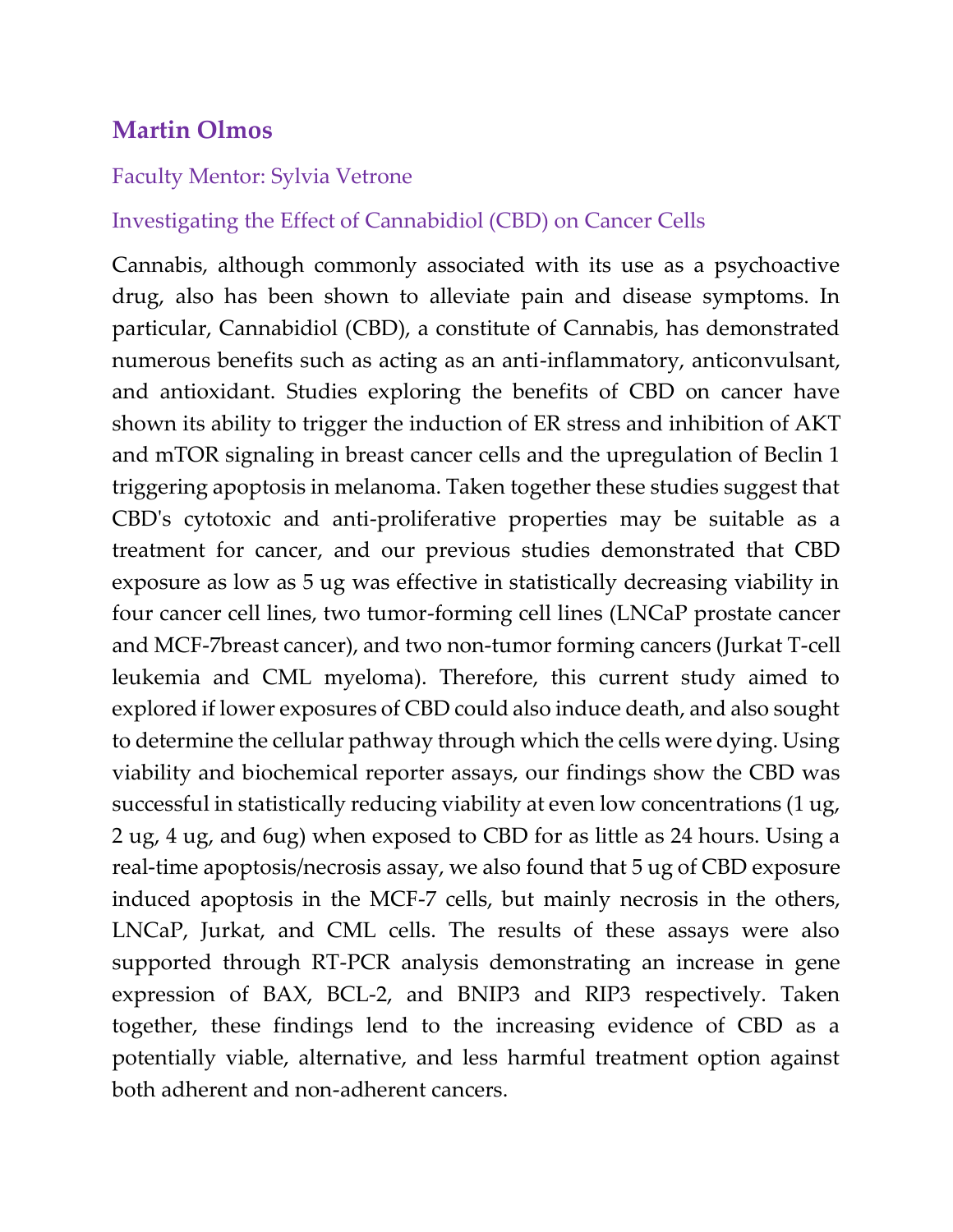## **Gabriel Perez**

#### Faculty Mentor: Michelle Chihara

# Blood-Red Picket Fence: Class Conflict and the Violence of Bourgeois Aesthetics in Saunders' Semplica Girls

Having swallowed every indigenous society within its reach and effectively achieving global hegemony, postcolonial capitalism has all but succeeded in commodifying life and reducing consciousness to an alienated gutter brimming with anxiety and starved ambition. This paper applies Pierre Bourdieu's theory of habitus and Lauren Berlant's theory of cruel optimism to explore the ways in which George Saunders' "The Semplica-Girl Diaries" lays bare neoliberalism's colonization of discourse and the structural violence at the heart of American empire. The terse, colloquial language and broken syntax employed in the narrator's first-person journal entries is characteristic of a neoliberal zeitgeist which (a) emphasizes radical selfoptimization at the expense of health and human connection, and (b) derives meaning along lines defined by market-based competition and social Darwinism. Beyond this, as living, breathing commodities, Saunders' Semplica Girls poignantly incarnate the West's exploitation of the Global South and commodification of indigenous female bodies-on which American comfort and luxury so heavily depends. The tragic irony embodied by the narrator's crisis of dignity and agency is his simultaneous failure (or refusal) to recognize the SGs as anything more than flesh-andblood lawn decorations. Further, the narrator's detachment from and dehumanization of the SGs reveals the ways and extent to which the narratives we internalize allow us to rationalize the absurd and normalize the inhumane. This speaks to the violent potential of discourse as a vehicle through which the contradictions and class antagonisms inherent in postcolonial capitalism are reconciled, reified, and reproduced. Ultimately, Saunders' Semplica Girls remind us of our own culpability and relationship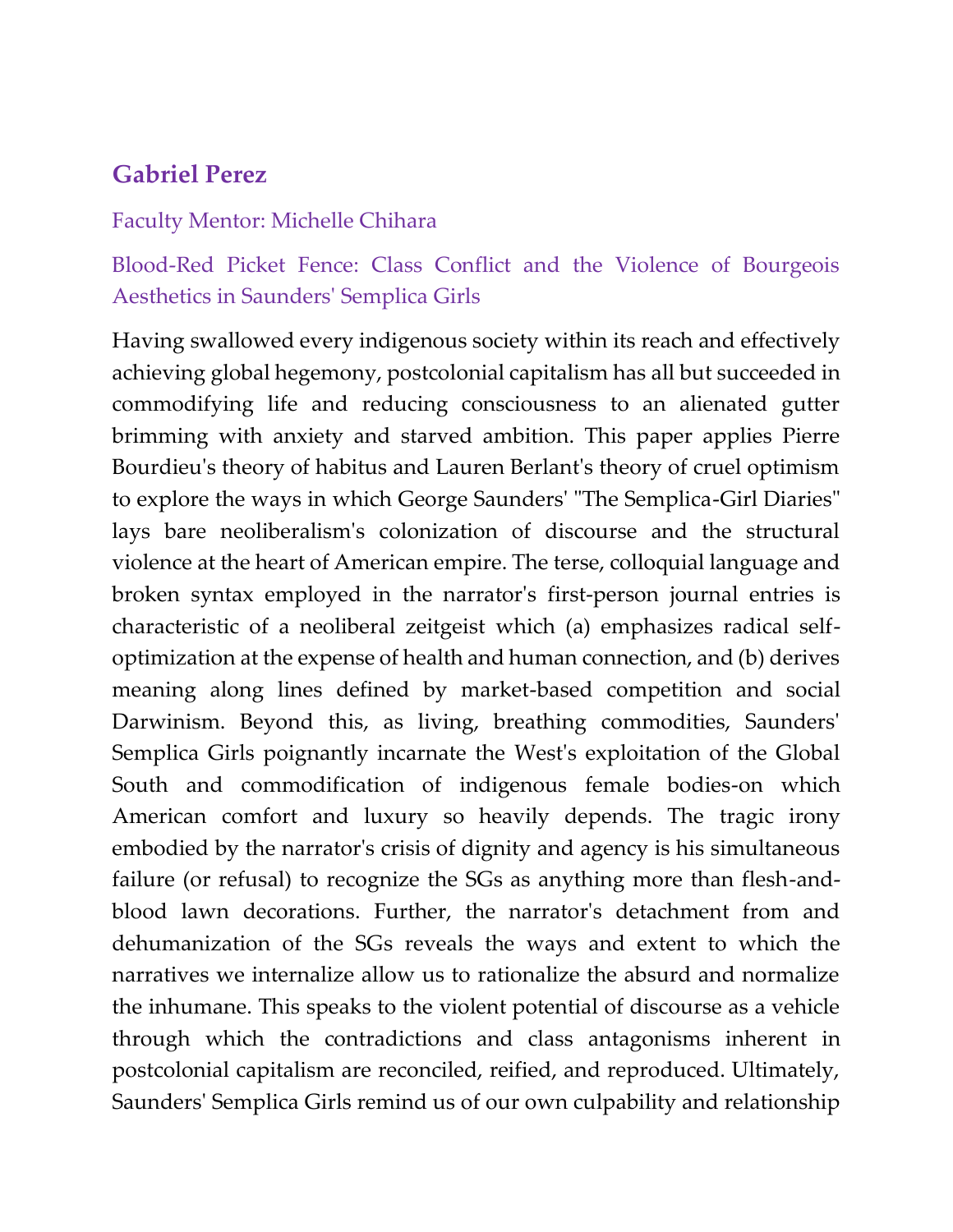to violence-violence we inflict on ourselves and on others in the destructive pursuit of an American pipe dream.

## **Gabriel Perez**

#### Faculty Mentor: Deborah Norden

#### Citizen Consumed: The Neoliberal Attrition of Agency in the United States

The third wave of democratization in modern history culminated in the collapse of the Soviet Union and consequent end of the Cold War in 1991, signaling to many observers the definitive failure of the communist project and a high point in capitalism's pursuit of geopolitical hegemony. As one New York Times contributor put it, "America's victory in the Cold War was a victory for a set of political and economic principles: democracy and the free market." These principles are "the waves of the future-a future for which America is both the gatekeeper and the model" (Friedman 1991). As the second decade of the twenty-first century comes to a close, Friedman's political forecast almost holds true-barring one notable departure: the absolute supremacy of the market and the subordination of democracy to the will of capital. In reality, the democratic linchpins of autonomy, equality, and solidarity seem to have taken a back seat to the market principles of efficiency, productivity, and competition. Engaged citizens have been reduced to atomized consumers, and liberty confined to the exploitative realm of private enterprise. Neoliberalism-the root and manifestation of these developments-dominates not only political policies and institutions, but social and cultural domains as well. Its pervasive influence has systematically consolidated the tyranny of capital and directly given rise to a crisis of human dignity, self-determination, radical imagination, and collective purpose. This paper interrogates the relationship between neoliberalism's ascendance and human agency as it exists in the United States. What better case to determine the quality of democracy than the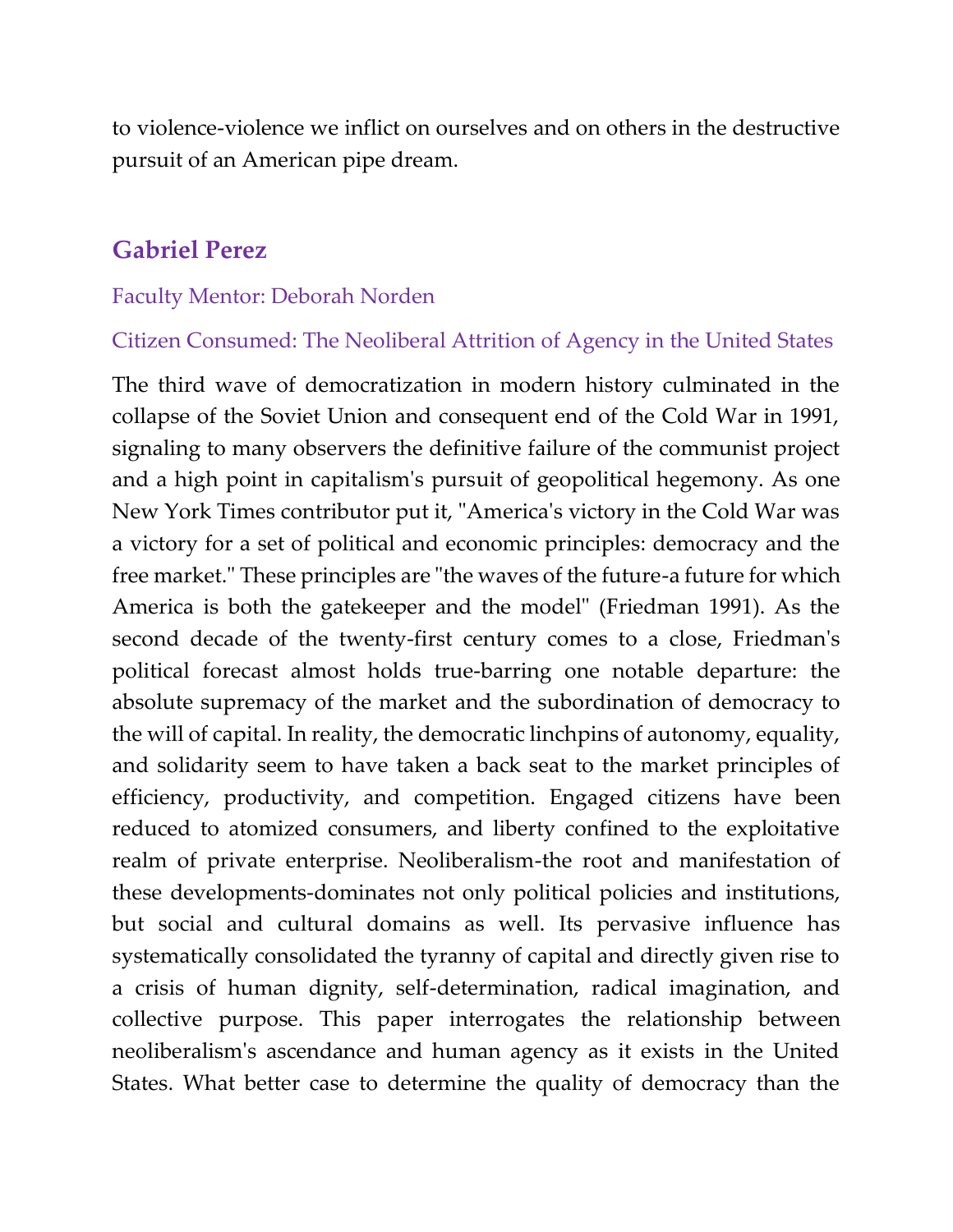"gatekeeper and model" of its glorious capitalist future? Presupposed by the central questions raised hereafter is the premise that human agency functions as an essential component of democracy. As such, this research uses degrees of structural inequality as well as the nature and intensity of civic engagement as a metric for agency. Our analysis suggests that neoliberalism's seizure of political and discursive processes, along with its violent reinvention of the individual and the social structures in which they operate, have suffocated the exercise of agency among the U.S. population. In so doing, neoliberalism has ushered U.S. democracy into a deeply precarious stage in its evolution.

# **Marianella Perez**

## Mentor: Deanna Merino-Contino

## Undocumented Student Financial Resources, 2020

My objective is to bring light to the lack of financial resources for firstgeneration and undocumented students and how they are deeply affected by the opacity of this topic. During the summer of 2019, I visited all private colleges in California to speak with their financial aid offices, giving them hypothetical scenarios and ask how their office would handle those situations. The hypothetical scenarios I collected from undocumented student stories I could find online and used their experiences to ensure I had the most thorough responses from the financial aid offices. At these private colleges, I would also speak to cultural centers to see what sorts of resources and support they provide to the undocumented community. I also talked with different lawyers that offered more background on new laws and policies in California that affect undocumented students' educations. I argue that numerous factors are presented as obvious in colleges. Some examples that are assumed from undocumented students is that they can all apply for loans, that their parents have good credit scores, that their parents can just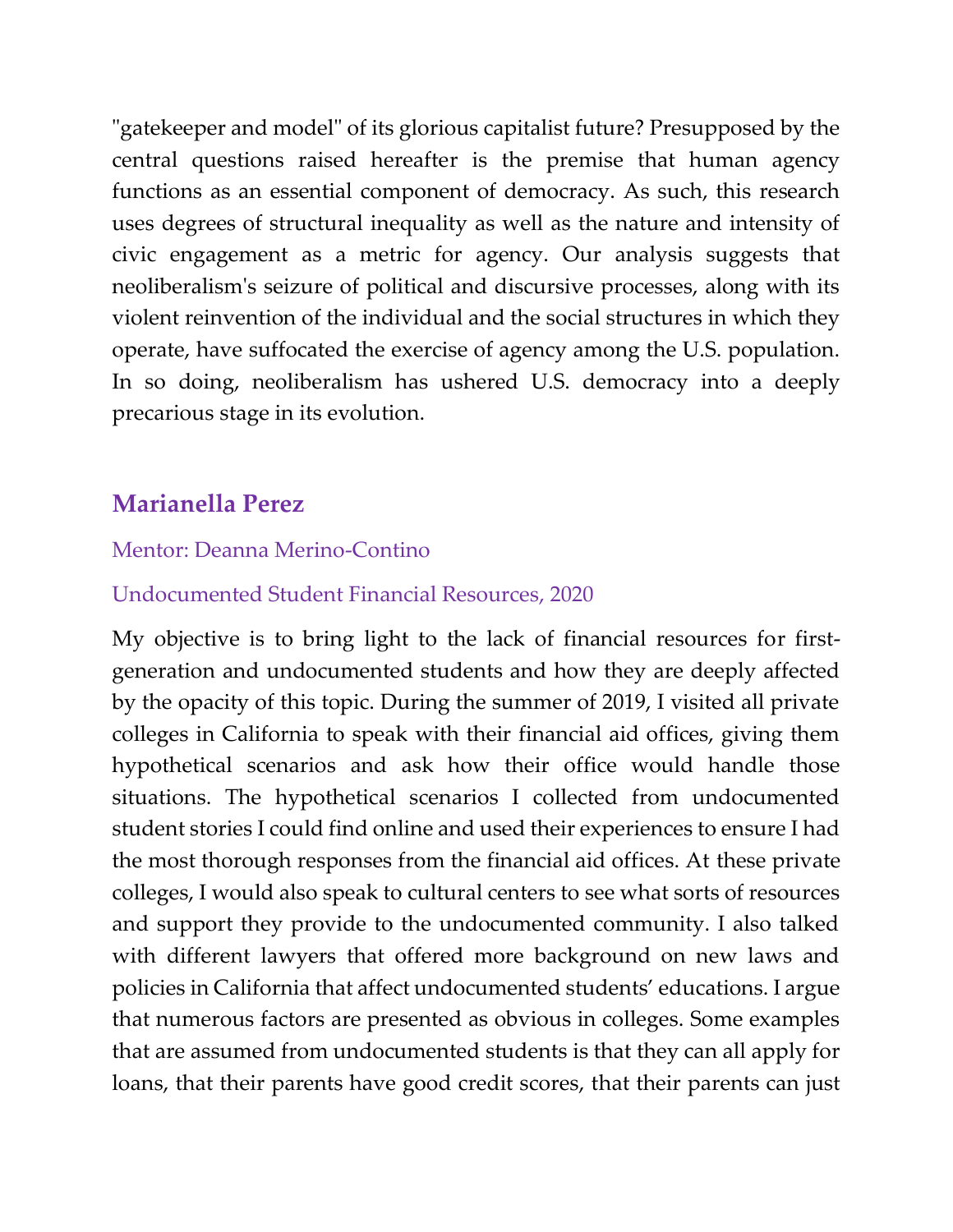pay off whatever debts are left, that any language barriers are minimal, and that schools are unaware of undocumented students' rights, just to name a few. These lawyers also informed me on undocumented students' rights and their experiences dealing with different cases. This information would allow me to not only become more knowledgeable on the topic but also to gain a legal perspective. I combined the collected data with online statistics to illustrate several relationships, including how many undocumented students drop out of private colleges due to lack of financial resources in comparison to public and community colleges. Again my focus is on California because it is one of the states with the highest percentage of undocumented students.

# **Misty Perez**

## Faculty Mentor: Lori Wallrath

Co-authors: Margaret R. Ketterer and Lori L. Wallrath

## Pharmacological Treatments of a Fruit Fly Model of Muscular Dystrophy

Emery-Dreifuss muscular dystrophy (EDMD) is a rare type of muscular dystrophy caused by mutations in the human LMNA gene. The LMNA gene encodes lamins, filamentous proteins that line the inside of the nuclear envelope. To understand the molecular basis of the disease, fruit fly models were made. These models have mutations in the fruit fly Lamin C gene that corresponds to disease-causing mutations in the human LMNA gene. The fruit flies develop muscular dystrophy and have reduced motility and viability. Prior studies showed that the fruit fly muscles expressing mutant Lamin C had destabilized microtubules and altered redox status. This project determines if paclitaxel, a drug that stabilizes microtubules, and pamoic acid, a compound that inhibits the malic enzyme that is predicted to promote redox homeostasis, suppress the muscle defects. Neither drug treatment increased larval motility relative to wildtype; however, pamoic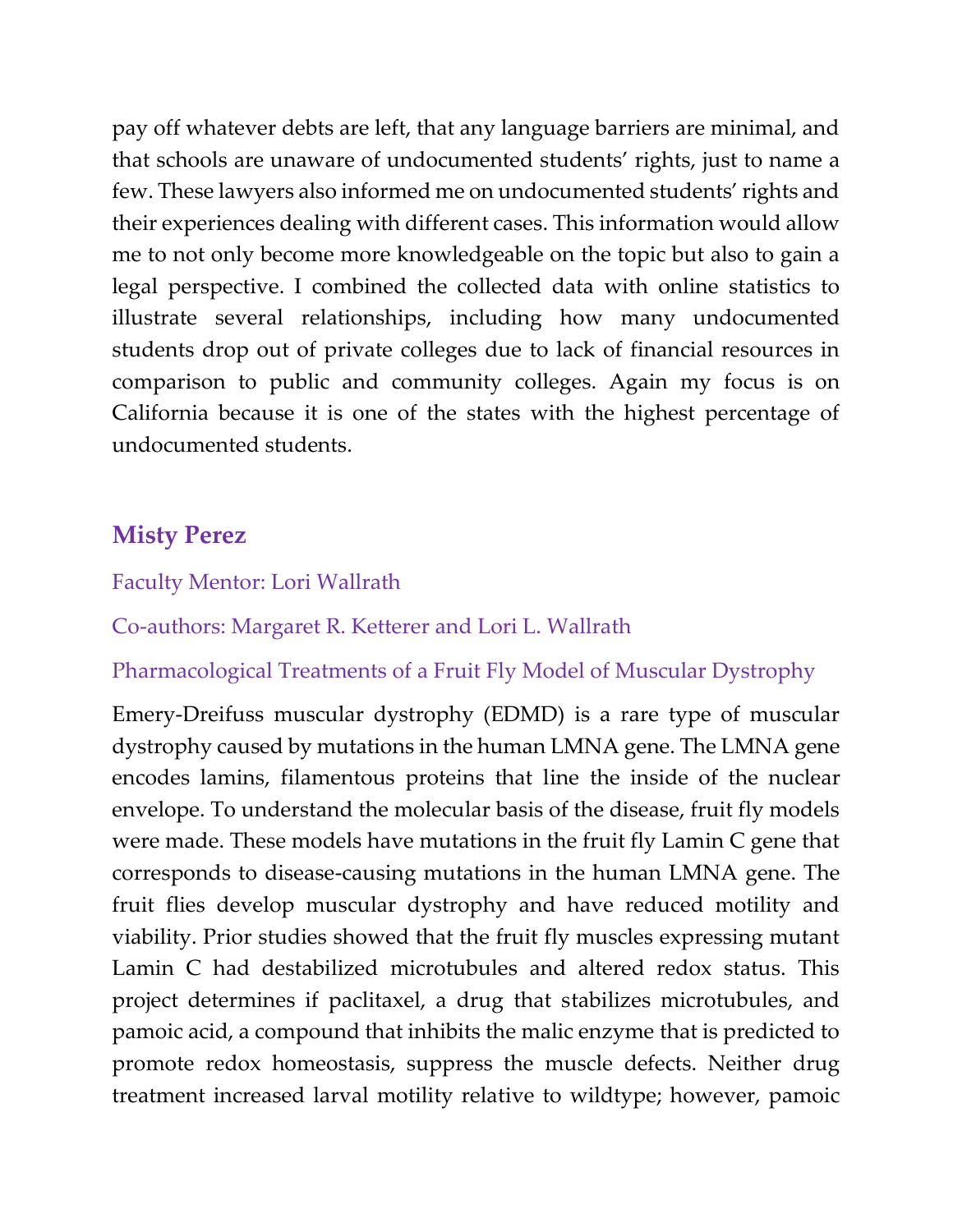acid was trending towards significance. Paclitaxel treatment was detrimental to adult viability for flies expressing wild-type Lamin C. Pamoic acid, which reduces NADPH production, suppressed the lethality caused by mutant Lamin C. Therefore, pamoic acid is a potential therapeutic agent for EDMD. The knowledge of effective pharmacological treatments could potentially provide new avenues for therapy.

# **Monique Perez**

### Faculty Mentor: Devin Iimoto

Co-authors: Emily B. Lewis, Jonathan Wenzel, Michelle Ammerman, Cheryl Samaniego, and Lihua Wang

Analysis of Beetroot Leaf and Stalk (Beta vulgaris) Extracts for Medicinal **Properties** 

Beetroot leaf and stalk (Beta vulgaris) are a common waste product, as beetroots are traditionally consumed around the world. Despite this, these common waste products may have high medicinal properties. To determine the medicinal properties of beetroot leaf and stalk extracts prepared using supercritical carbon dioxide and ethanol at temperatures between 45 ℃ and 80 ℃, we utilized High Performance Liquid Chromatography - Mass Spectroscopy (HPLC-MS), Total Phenolic Content (TPC) Assays, and Disk Diffusion Assays. TPC analysis, used to characterize antioxidant content, showed no consequential differences when the temperature was varied and no dramatic effect on antioxidant content upon filtering of the extracts. Furthermore, HPLC-MS analysis tentatively confirmed that two flavonoids vitexin-2''-o-rhamnoside and vitexin-2''-o-xyloside were present in the extracts. Lastly, antimicrobial activity was detected against the bacteria Bacillus cereus, as evidenced through the Disk Diffusion Assay. Utilizing these results, we can support the hypothesis that supercritical CO2 and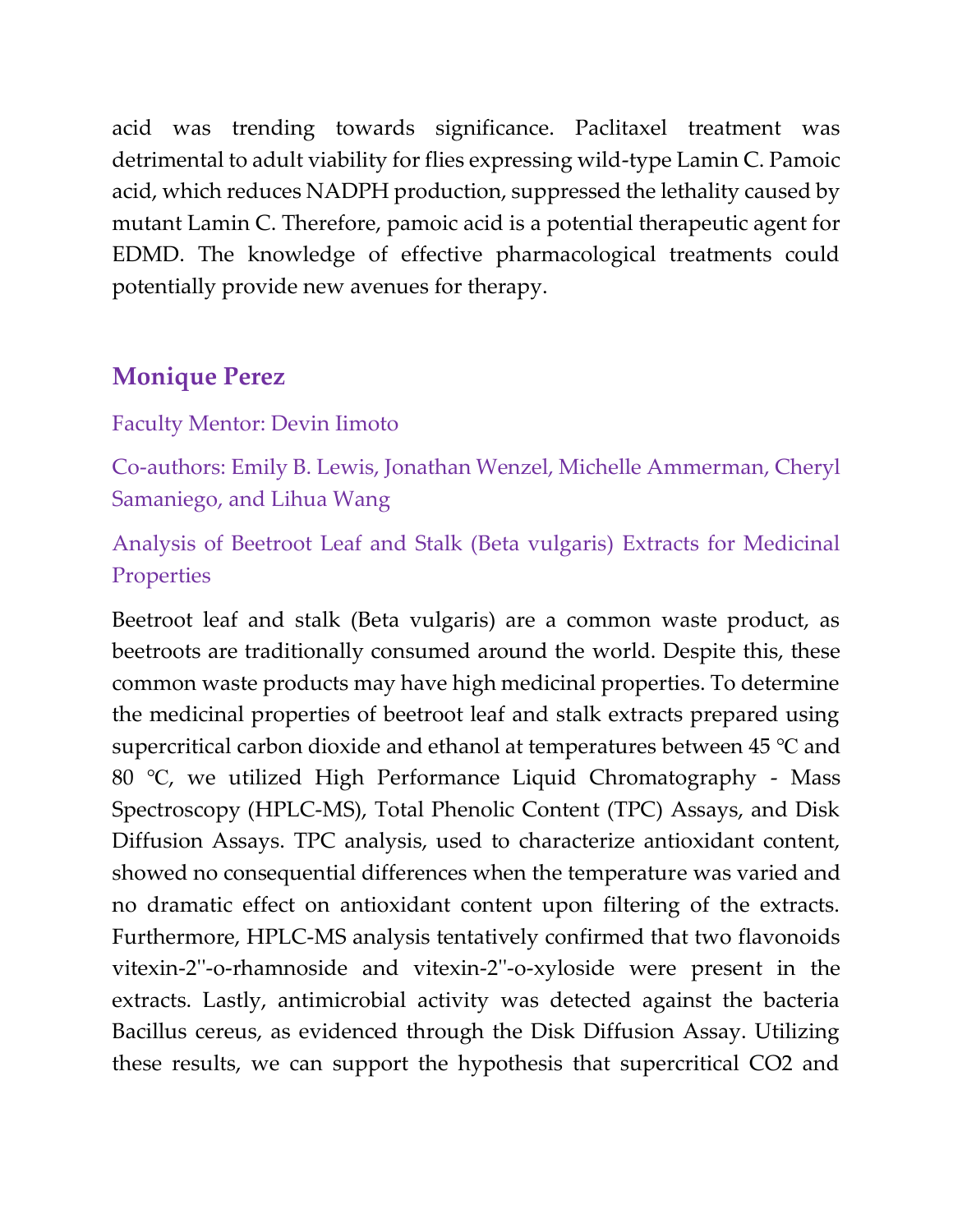ethanol can be used to extract medicinal compounds from beetroot leaves and stalks.

# **Kiara Pojoy**

#### Faculty Mentor: Roger White

### Do Higher Tax Rates Decrease Tax Revenue?

Taxation is a mandatory collection by the government to fund public expenditures. At any given level of economic activity, how much is collected depends on the level of the tax rate, and this affects our lives. The Laffer Curve shows a hypothetical relationship between tax rates and tax revenue, with an optimal tax rate being that which maximizes tax revenue. The curve suggests that as tax rates rise tax revenue increases; however, revenue will increase only until a peak is reached. Above a certain tax rate, it becomes counter-productive to further increase tax rates. This is because higher tax rates decrease the incentive to work since less money will be in the hand of workers. To examine the relationship between tax rates and tax revenue, I perform a non-linear regression analysis using annual data that span the period from 1960 through 2018 from the World Bank's World Development Indicators. Additionally, to consider variation in the Laffer Curve across levels of economic development, a series of models are estimated with countries categorized as low, middle, or high income. The examination provides empirical evidence that helps to explain the relationship between tax rates and tax revenue.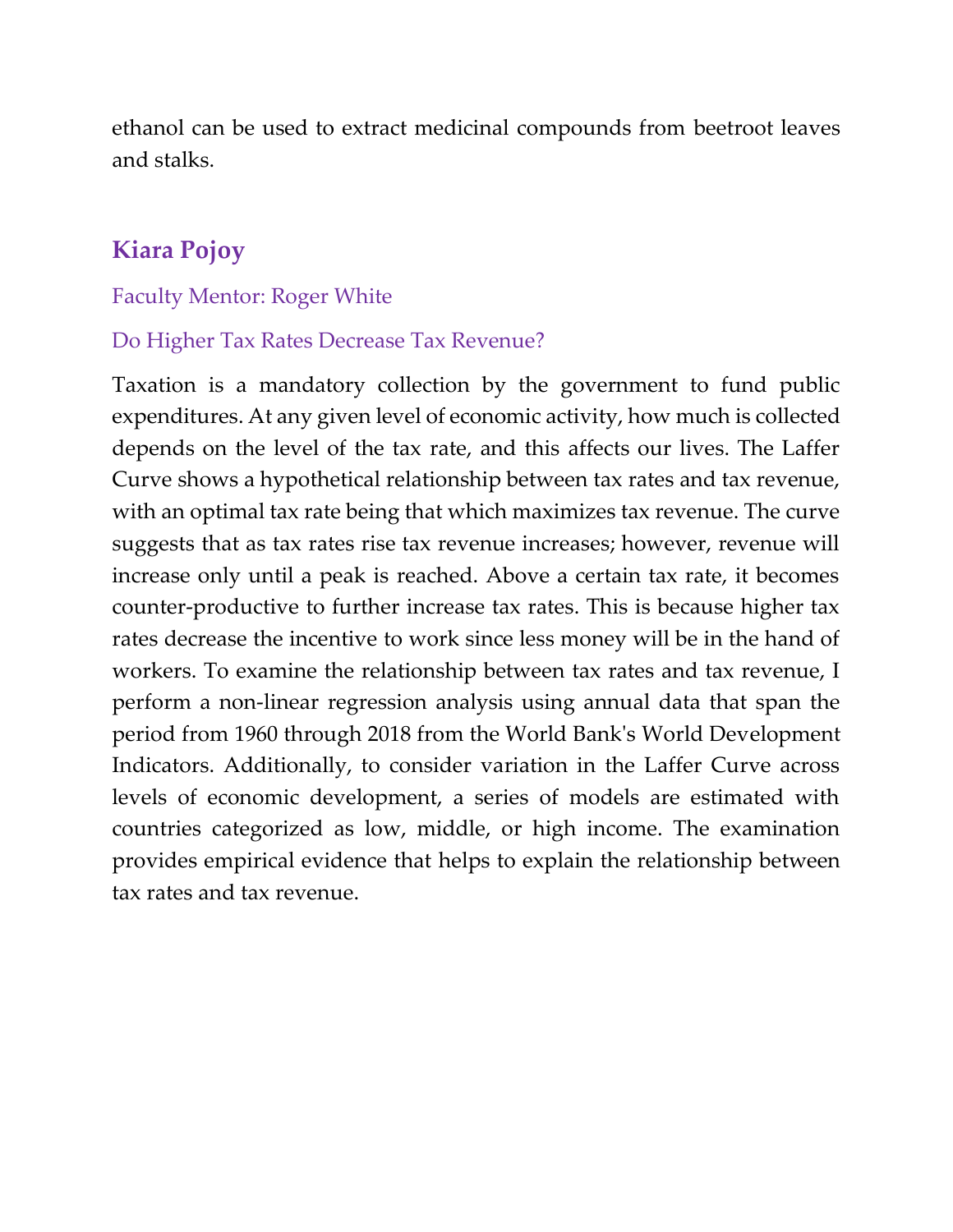# **Morgan Post**

### Faculty Mentor: Roger White

Wage Discrimination in the Workforce: An Examination of Same-Sex Couples

Since gay marriage has recently become legal in the United States, it is now possible to collect data on same-sex married couples. This paper analyzes whether members of same-sex married couples experience wage discrimination compared to members of straight married couples. After answering this question, the paper then addresses the questions of whether other characteristics known to cause discrimination will increase the effect of discrimination on individuals as well as whether discrimination is the same across all states or varies with differences in public opinion in each state. To accomplish this, a variant on the Mincer earnings equation will be estimated to identify potential wage discrimination experienced by members of same-sex married couples. The data are from the 2018 American Community Survey.

# **Christina Prestella**

### Faculty Mentor: Roger White

Analysis of Post-Communist-Transitional Economies and the Effects on Human Development

We employ plot point analysis to examine the relative contributions to economic transitions and the effects on human development. Each component of macro-economic transitions is examined as well as the examination of the Human Development index. Identification of the determinants of gross domestic product, industrial production, aggregate labor productivity, manufacturing labor productivity, aggregate employment, manufacturing employment, registered unemployment exit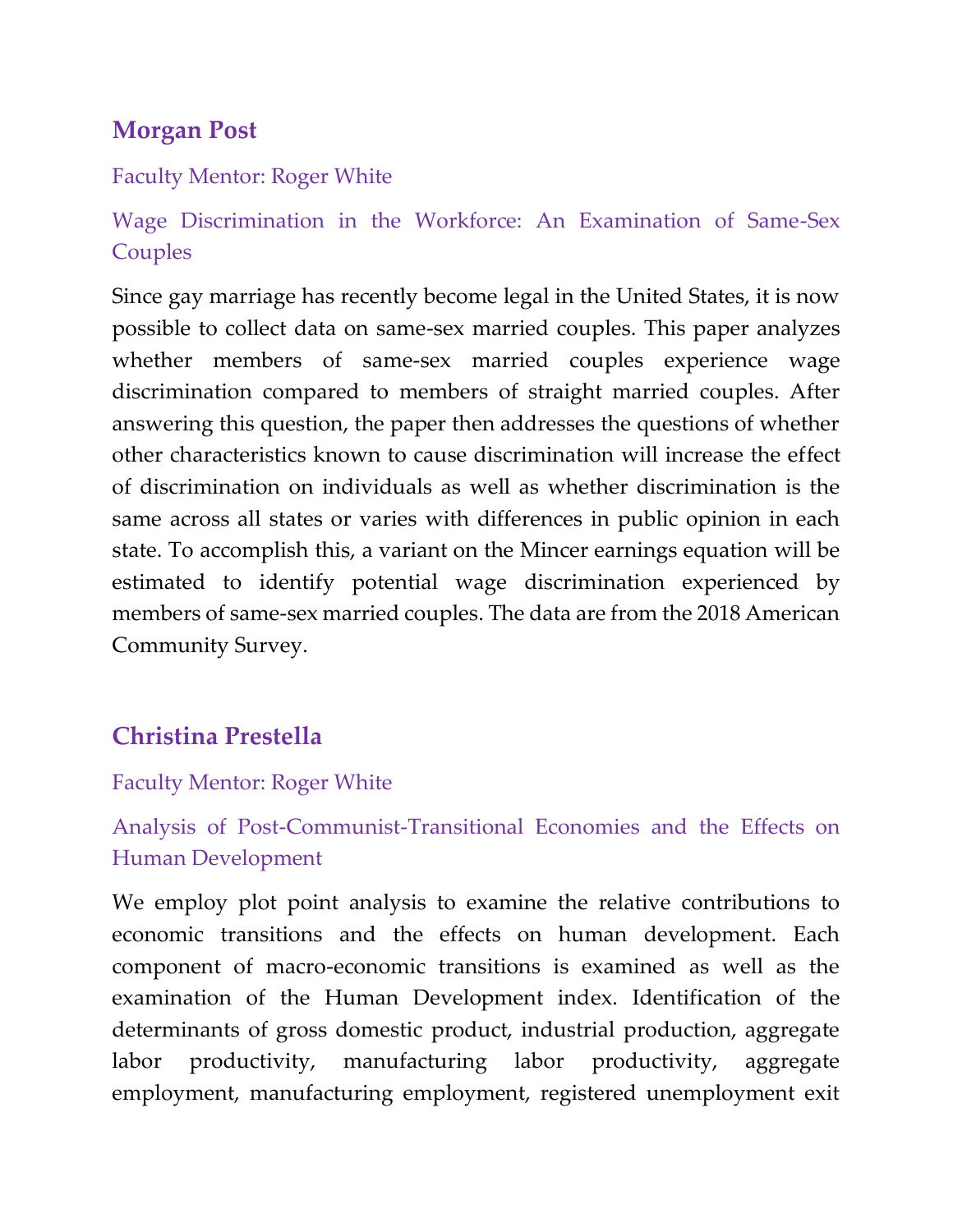rates from unemployment, investment and perceptions of the current situation are then plot pointed to identify the factors that most influence HDI values. Thus, our results identify the factors that underlie economic and social development as measured by the HDI and provide valuable insights on which factors should be most intensively addressed by policy makers to effectively improve the economy of countries post transitions. The analysis performed using data sourced from the United Nations, World Bank and the OECD. In total, our data represents 5 post-communist countries from 1990 through present day.

# **Tyler Putnam**

### Faculty Mentor: David Mbora

# Comparison of Arthropod Richness between Native and Non-native Plants in a California Urban Space

Natural habitats and their underlying ecological conditions play a large part in the distribution and abundance of organisms that are found therein. This study was conducted to better understand how arthropod and insect population family richness differs between native and non-native plants in an urban setting. The study was conducted on the Whittier College campus, located in an urban area with varying vegetation types. I expected that native plants would support a significantly higher arthropod richness than nonnative plants, given that previous studies have demonstrated similar results across geographical areas. Specifically, 20 pitfall traps distributed between 4 different plots, representing 2 native concentrations and 2 non-native concentrations of plants, were placed throughout the campus green space. After five days, the traps were collected, cleaned, and the specimens caught inside were analyzed under a microscope and compared against a hand guide and online databases to determine their classification down to the family level. Finally, a simple t-test was conducted to determine the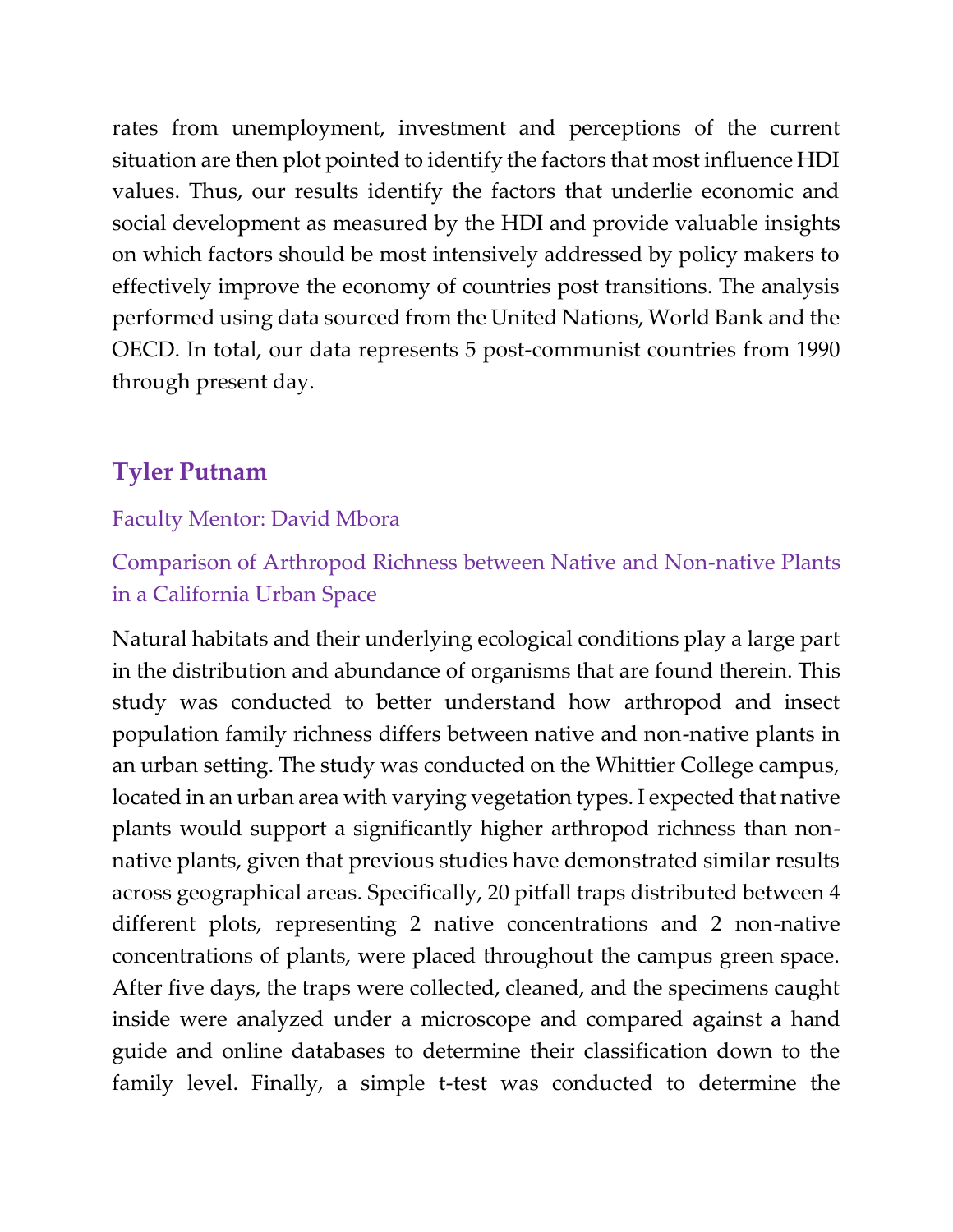difference in richness between the two population groups. My results showed that there was no significant difference in arthropod family richness between native and non-native plants, causing me to reject the hypothesis I set forth at the onset of the study. Further and more focused research, such as investigating the effects of specific species of host plants and the relative ecological benefits of the arthropods they support, could provide more information to urban planners, gardeners, and other conservationists on the most beneficial flora that could be planted in urban areas to support specific populations of insects and arthropods.

# **Zayne Repp**

### Faculty Mentor: Roger White

Who's Watching the Kids? Examining Early Childcare and Employment **Decisions** 

We consider the different types of early childcare and their correlation with the labor force status of parents in several different household compositions. Using the ordered logit regression technique, we examine the effect that utilizing a specific type of care will have on the likelihood that a parent will have a certain labor force status. We find that the utilization of any type of childcare in a single-parent household increases the likelihood that the parent will fall in a higher-ordered labor force category-i.e., more likely to be employed full-time. This effect is strongest with the use of nonrelative care and weakest with the use of center-based care. Considering two-parent households, we find the effect of utilizing childcare yields results that are consistent with the single parent equation-the use of care correlates with a higher likelihood of being more employed, but with an even higher magnitude. Further, we confirm prior findings that if the parent does not identify as male, they are more likely to be out of the labor force.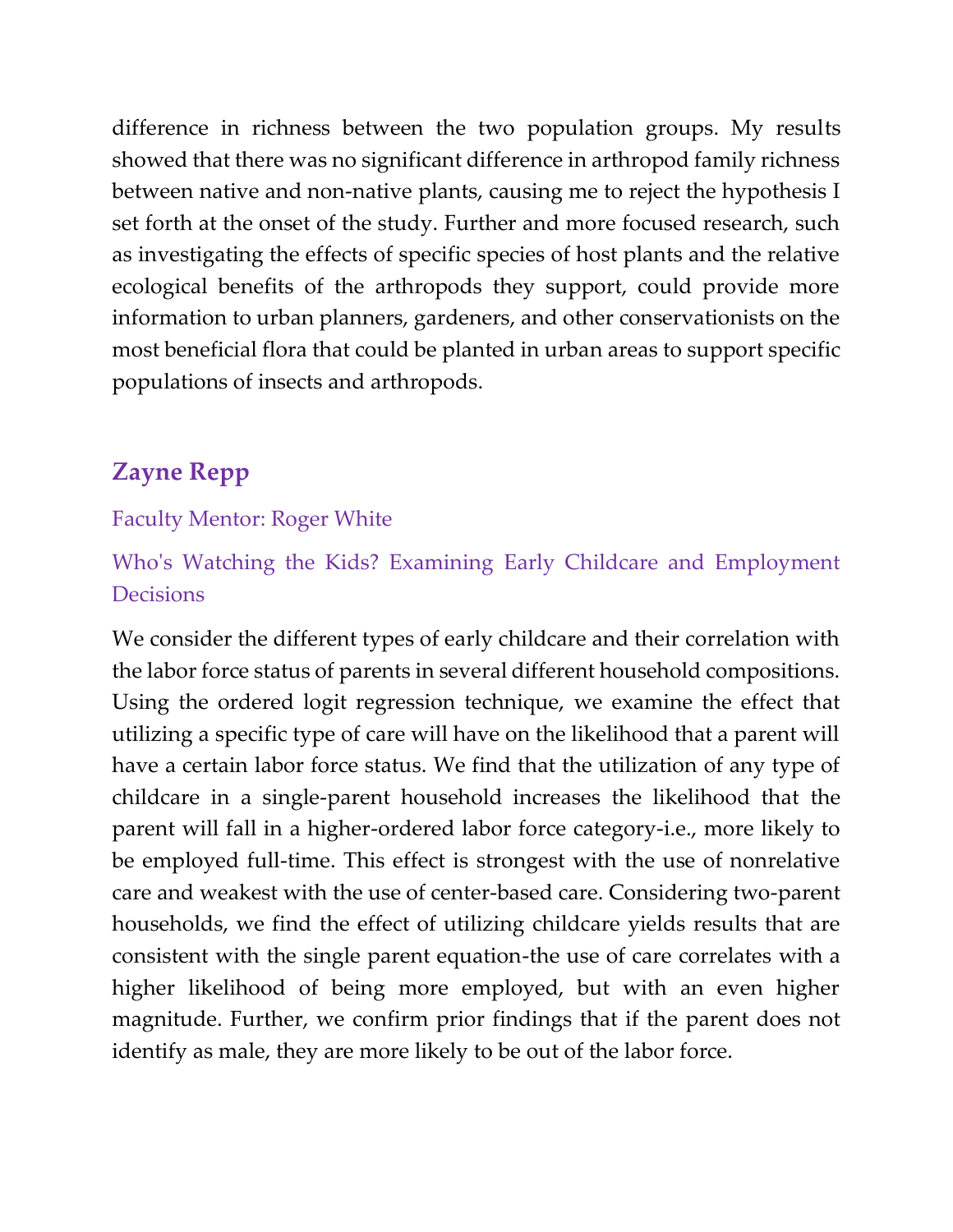# **Raquel Rivera**

#### Faculty Mentor: Chuck Hill

#### Co-author: Chuck Hill

#### Correlates of Discussing Sex with Parents among College Students

Correlates of discussing sex with parents were explored using data from a Multiple Identities Questionnaire at an ethnically diverse small liberal arts college in a suburb of Los Angeles. The questionnaire was completed for extra credit by students in Introductory Psychology. Data for these analyses were available from 1,969 women and 1,138 men over eighteen years. Being comfortable discussing sex with father and with mother was measured using responses ranging from 0=NOT AT ALL to 8=COMPLETELY. Both sons and daughters are more likely to discuss sex with both parents if the parents' parenting styles are warm, accepting, or are seen as role models. Both sons and daughters are less likely to discuss sex with mothers who are controlling or rejecting. If sons are not a part of a religious group, sons are less likely to discuss sex with their mother and father. If daughters are not a part of a religious group, daughters are less likely to discuss sex with their mothers. It is also shown that sons and daughters are more likely to discuss sex with their mothers if they pray. Asian sons are less likely to discuss sex with both parents while Asian daughters are less likely to discuss sex with their mother. In Asian culture, having premarital sex reflects poorly on parenting (Algae and Chen, 2019). In addition, the positive correlation between white daughters and fathers indicates that non-White daughters are less likely to discuss sex with fathers. Both sons and daughters who rate themselves as independent, assertive, competitive, or masculine are more likely to discuss sex with their mothers. Sons and daughters who consider themselves as outgoing, at ease around others, a leader, popular, or secure are more likely to discuss sex with both parents. Sons who are shy, lonely, insecure, or pessimistic are less likely to discuss sex with both parents while daughters with those traits are less likely to discuss sex with their mothers. In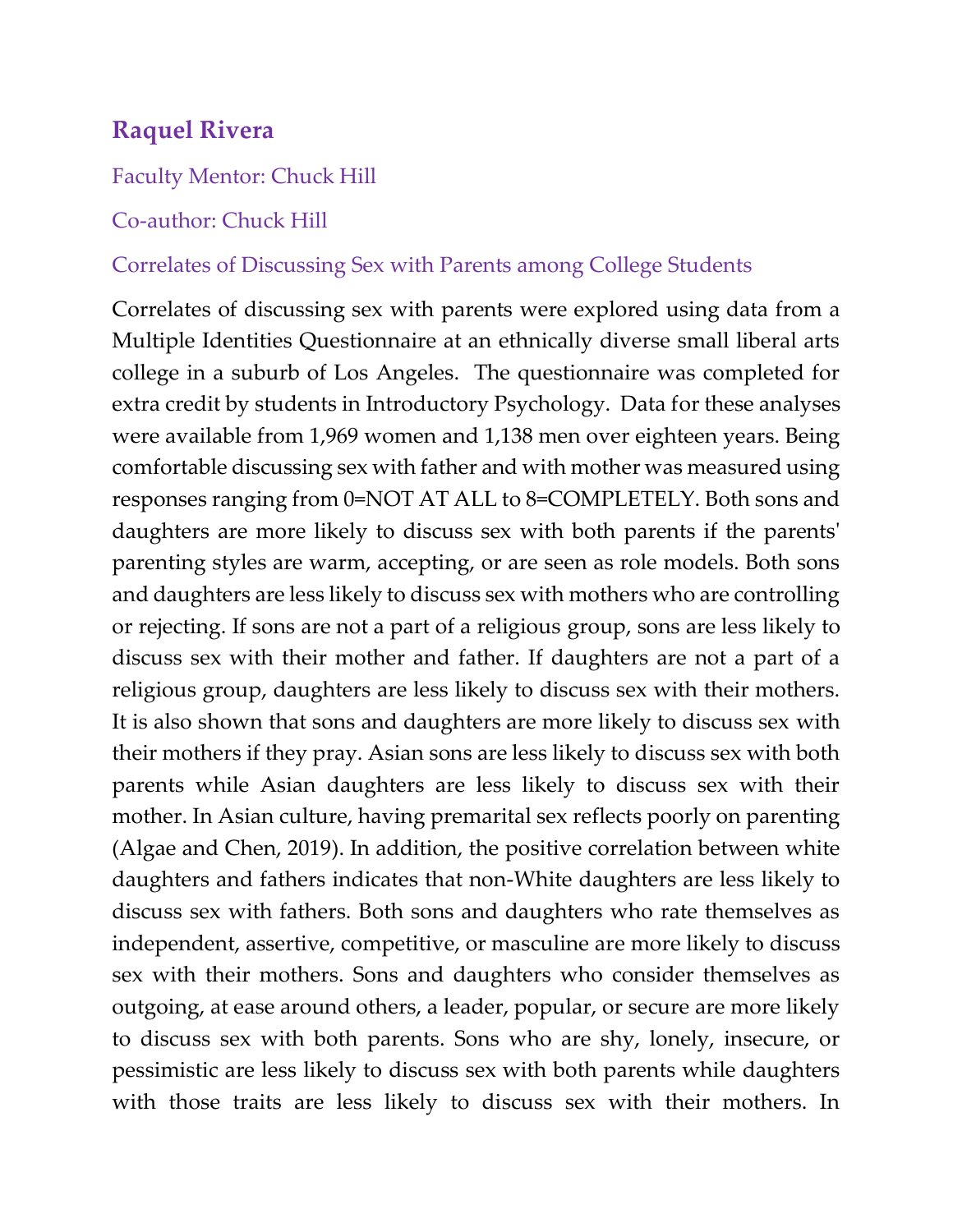conclusion, sons are more likely to discuss sex with both parents if the parenting style is positive, if they are close to their father, if they rate themselves with positive traits, or rate themselves traditional or romantic. Daughters are more likely to discuss sex with their mothers if their parenting style is positive, if the daughter prays, or if they rate themselves with positive traits.

# **Cynthia Rodela**

#### Faculty Mentor: Chuck Hill

#### Correlates of Feeling Competition Among Men and Women in College

Correlates of feeling competition, with same-gender and opposite-gender others, were explored using data from a Multiple Identities Questionnaire at an ethnically diverse small liberal arts college in a suburb of Los Angeles. The questionnaire was completed for extra-credit by students in Introductory Psychology. Data for these analyses were available from 1835 women and 838 men over eighteen years. Competition for sex and for leadership roles were measured using responses ranging from 0=NOT AT ALL to 8=COMPLETELY. Same-gender competition for sex and both samegender and opposite-gender competition for leadership roles were explored. Of greatest interest were correlations relating to parenting style, selfperceived traits, body satisfaction, and well-being. For example, both males and females who felt competition for sex, tended to have parents who were hostile and rejecting, felt lonely and insecure, and were more distrusting of others. The females who felt competition for sex had less satisfaction with their body, in particular, their weight and how sexy their body was. This was not true for the males. Females who felt more competition for sex tended to have lower self-esteem and be more depressed, while males who felt more competition for sex had more anxiety. Both males and females who felt same-gender and opposite-gender competition for leadership roles, tended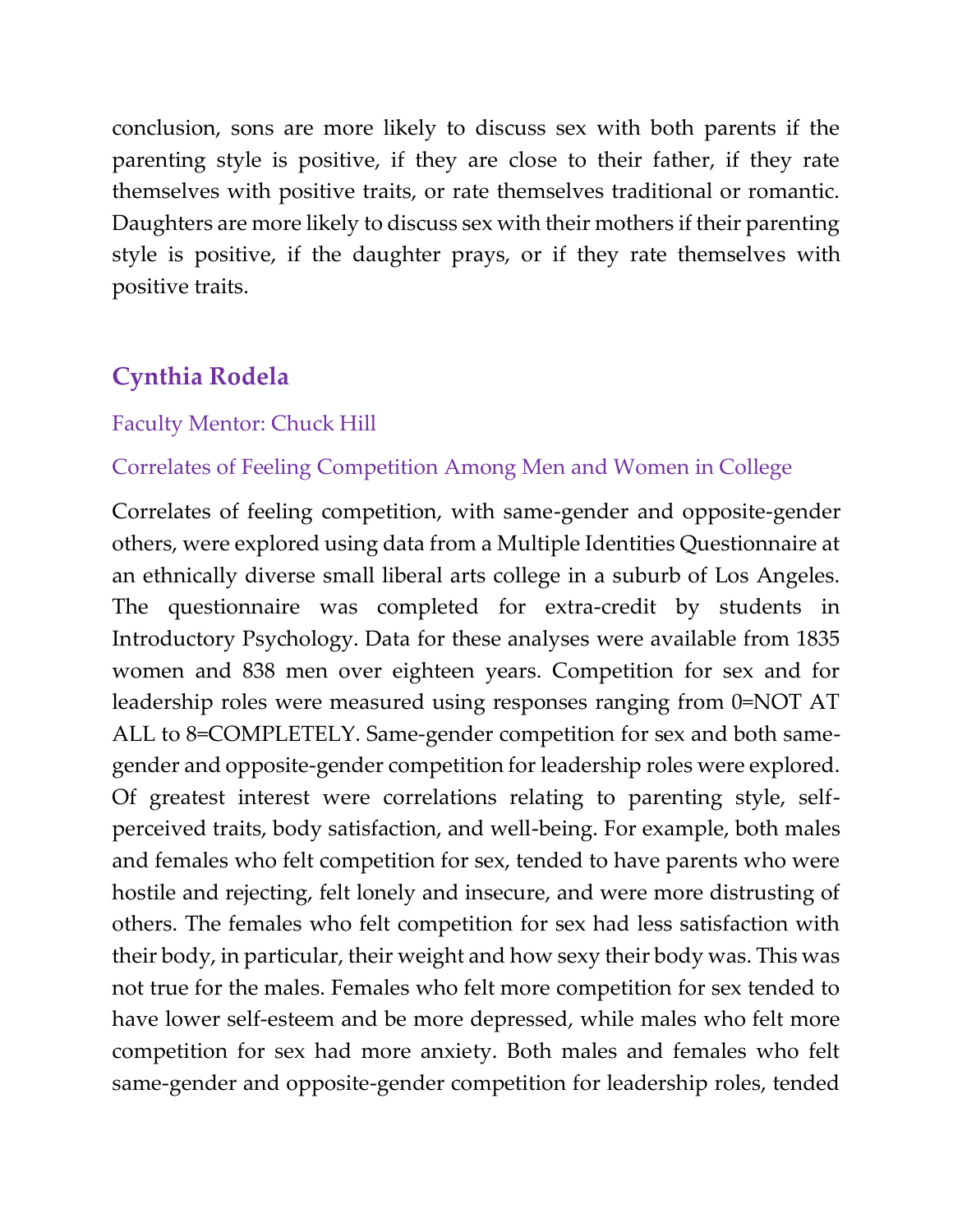to have parents who were controlling, considered themselves a leader, but felt insecure. Females who felt both same-gender and opposite-gender competition for leadership roles had less satisfaction with their body, in particular their weight and how sexy their body was. This was not true for the men. The only statistically significant correlation between competition for leadership roles and well-being, was that females who felt in competition with other females for leadership had more anxiety. In general, there were more statistically significant correlations for females than for males.

### **Ambaar Romero**

#### Faculty Mentor: Sara Angevine

#### Latino Underrepresentation

With media influencing how we see Hispanics and African Americans, it is hard for racial minorities to believe in politics and if it will ever represent them. Williams (1998) believed in using three themes; voice, trust, and memory in order for marginalized groups to feel represented and trust legislators to do their jobs. Due to the lack of representation of Latino/as in Congress, will their addition cement the transformative link between descriptive and substantive representation? Will this enhance Latino/as feelings of inclusion within the realm of American politics? To address these questions, I examine the 2016 ANES data set and look at different issues that can resonate with Latinos and Latinas. In addition, I consider how Latinos and Latinas feel towards Congress. I predict that Latinos and Latinas have similar views on many issues and believe that Latino/as are underrepresented within Congress. These findings will help us better understand the under representation of Latino/as and the urgency of descriptive and substantive for Latino voters. Throughout history, Latinos have been one of the most underrepresented marginalized groups within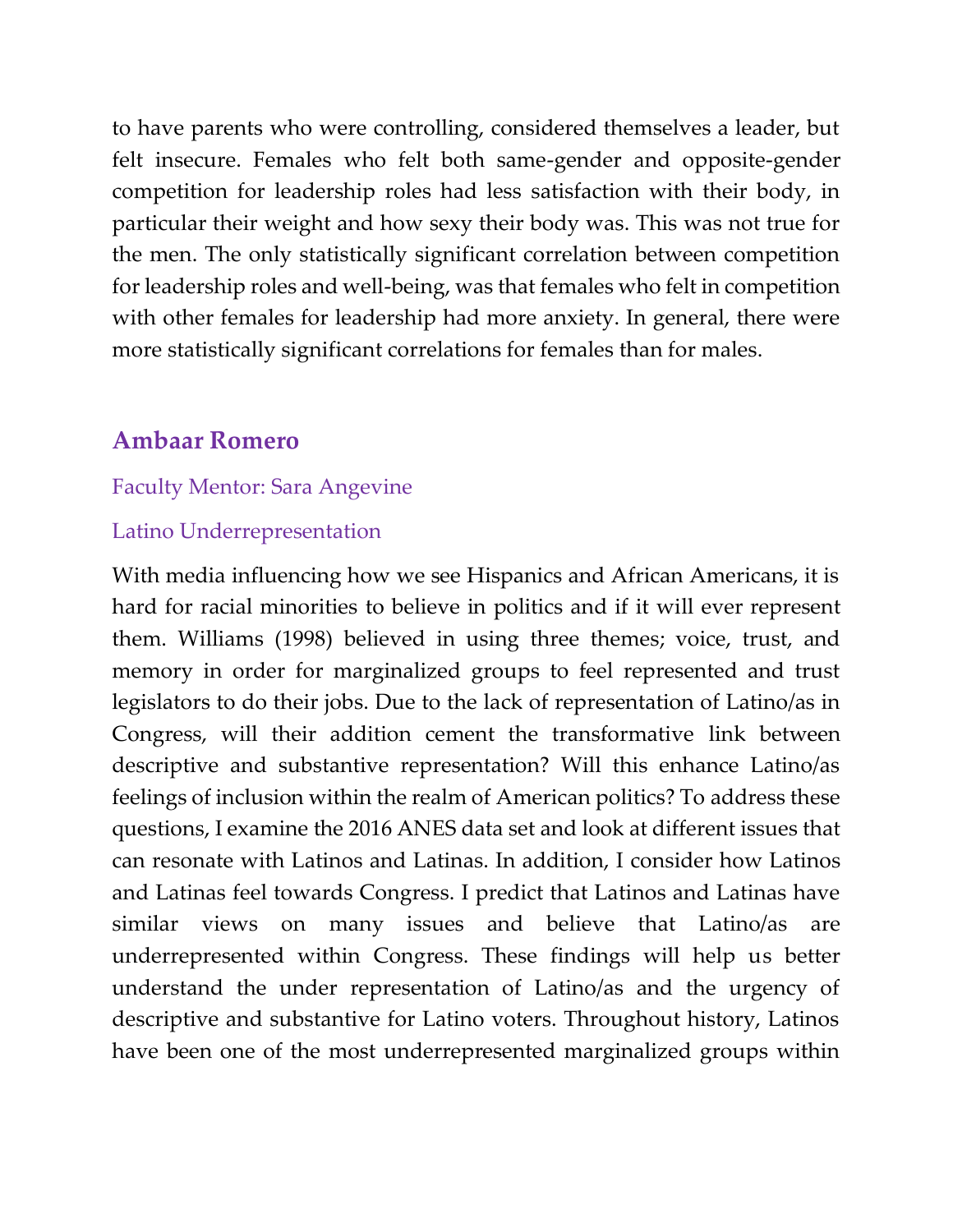politics and to have them engaged and included within politics, it can help foster the link between descriptive and substantive representation.

### **Karen Romero**

#### Faculty Mentor: Sara Angevine

## The World Around Us: How the Institutional Model of Representation Functions as a Symbol of Exclusion

The existing political science literature from Williams (2000) identifies that American political institutions such as Congress fail marginalized groups through the vehicle of fair representation under the normative model of liberal representation. Examining the larger structure, what are the visual and symbolic parallels to the institutionalized exclusion that manifests within the tangible interior of the U.S. Capitol? I hypothesize that within the Capitol building, key architecture, art, and statues will parallel the larger institutions' tendency to favor white masculinity which ultimately reflects the nation's historic exclusion of women and racial minorities. To examine this, I have combined a qualitative method of observation and content analysis to produce a series of focused coding that focus my examination on identifying if the majority of symbolic displays within the Capitol reflect the influx of white males within institutions. I compare the percentages found within the Capitol based on statues, names, and architecture and contrast them to the national average in terms of demographics. I find that overall, the notion of inequality manifests within the interior of the Capitol building based on the consistent influx of symbolism towards white males while women and people of color are represented in minuscule figures. These findings help illuminate the institutional facade of equality and highlight the substantive work that still needs to be done in terms of achieving fair representation for all members of the U.S. When measuring the amount of social progress that has been made within the country, critical observation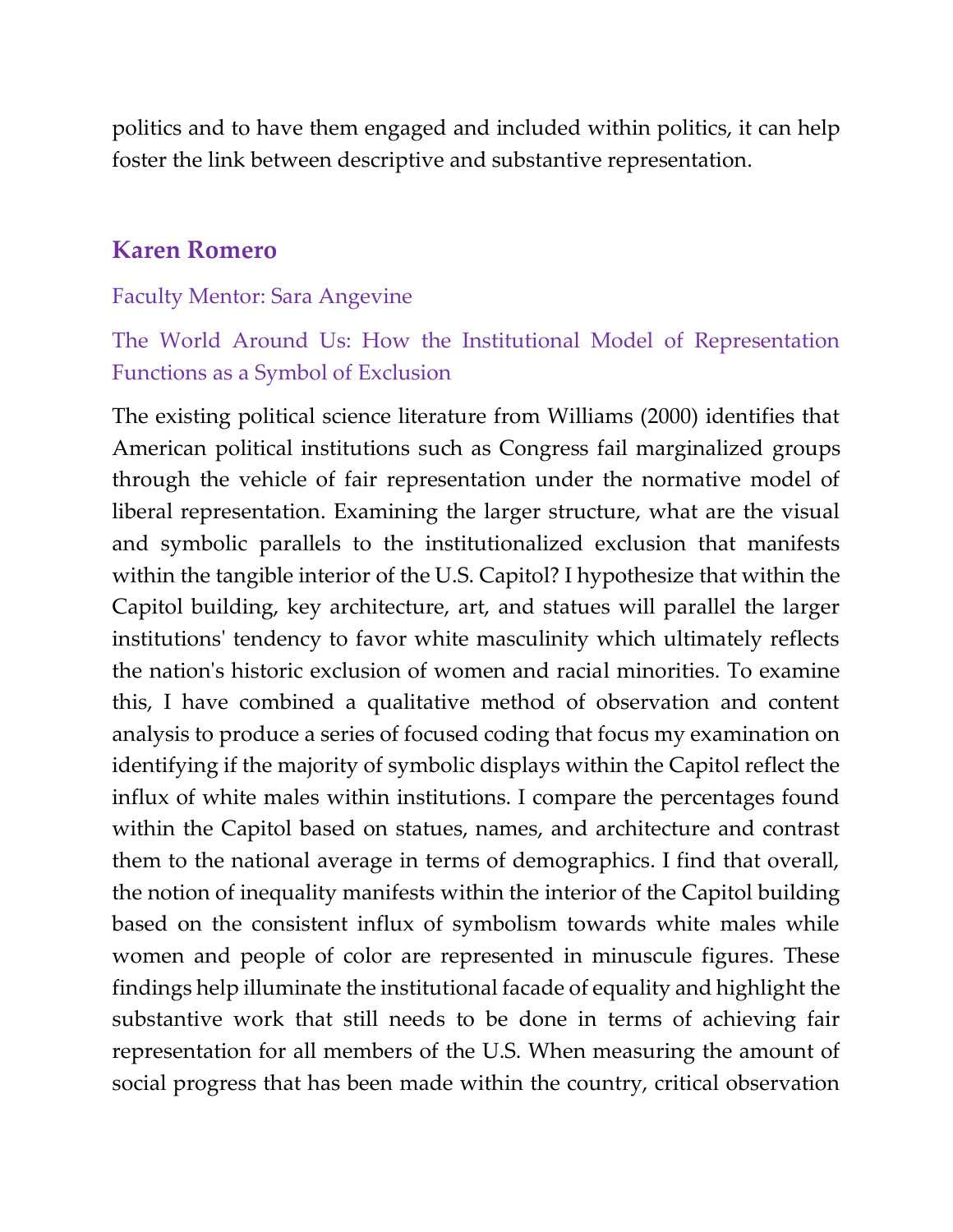allows us as researchers to uncover powerful visual text that contains deeper reflections regarding our society and framework as a country.

### **Forrest Rouleau**

#### Faculty Mentor: Roger White

Intergenerational Income Elasticity: Social Mobility Across the U.S.

Using data from the Panel Study of Income Dynamics, we identify how social mobility has varied across both location and birth cohort. In doing so, we find that the IGE of the US is 0.246 when we control for the gender and race of the child. Employing separate models for both males and females, we find that the IGE estimates to be significantly different. Considering geographic locale, we find that the West is the most socially mobile while the South is the least socially mobile. When accounting for inter-regional mobility, we find that inter-regional mobility is statistically significant when estimating IGE. Lastly, when analyzing the fluctuations of IGE over time, we find that IGE can range between 0.230 through 0.314 depending on the year the child is born.

## **Austin Saephan**

Faculty Mentors: Stephanie H. Yu and Anna S. Lau

Ethnic Discrimination and Internalizing Symptoms: The Mediating Role of Public Ethnic Self-Esteem

Asian Americans are at elevated risk of internalizing symptoms due to increased experiences of ethnic discrimination, yet the mechanisms of this relationship are unclear (Shrake & Ree, 2004; Neblett Jr. et al., 2012). The current study aimed to address this gap by examining the mediating roles of three constructs of ethnic self-esteem (ESE, i.e., public, private, and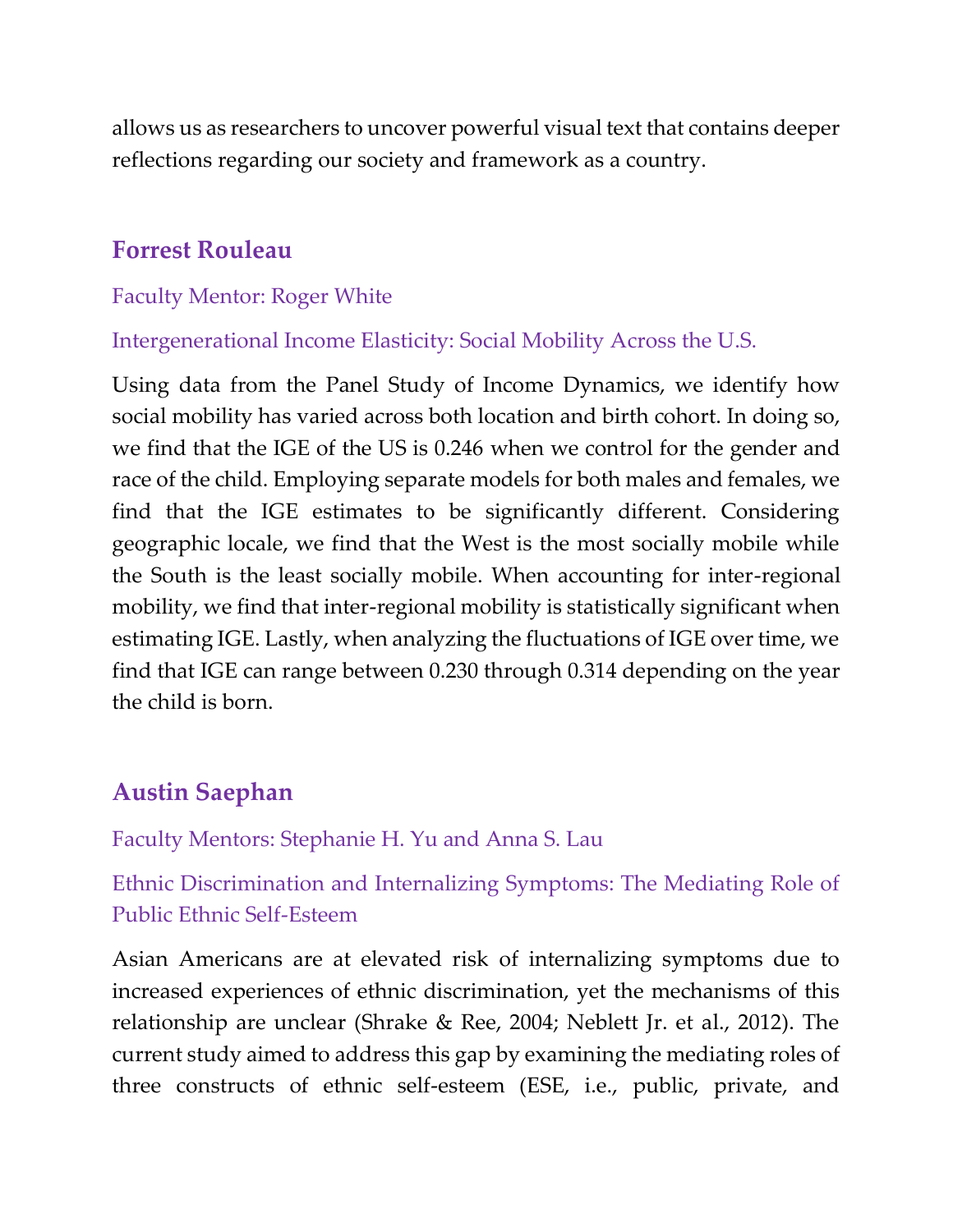importance of identity) on the relationship between ethnic discrimination and internalizing symptoms in a sample of 709 Vietnamese or Vietnamese American adolescents (M=15.53 years, 61.12% female). Private ESE is defined as one's self-esteem relative to their own perceptions of their ethnic group (Luhtanen & Cooper, 1992). Public ESE is defined as one's self-esteem relative to how they perceive outgroup evaluation of their ethnic group (Luhtanen & Cooper, 1992). Importance of Identity is defined as one's selfesteem relative to the importance of their ethnic group to their own identity (Luhtanen & Cooper, 1992). Across each of the models, gender was included as a covariate due to prior research suggesting that females are more likely to report internalizing symptoms than males (Midlarsky, 2003). Using mediational analysis, we found that ethnic discrimination significantly predicted internalizing symptoms ( $\beta$ =1.86, p<.001) and public ESE ( $\beta$ =-1.20, p=.001), while public ESE significantly predicted internalizing symptoms ( $\beta$ =-1.07, p<.05). Thus, there was a significant indirect effect such that public ESE mediated the relationship between ethnic discrimination and internalizing symptoms ( $β=0.13$ ,  $95%$  CI=0.01 to 0.30). Neither private ESE (β=-0.03, 95% CI=-0.13 to 0.03) nor importance of identity (β=0.05, 95% CI=- 0.03 to 0.17) was a significant mediator. Future directions include research on strategies for bolstering public ESE to prevent internalizing symptoms when ethnic discrimination is a concern.

# **Jocelyn Saldana**

Co-authors: Alyssa Garcia, Karissa Cisneros, Camille Clendenon, and Valerie Acevedo

Faculty Mentor: Ralph Isovitsch

Latent Fingerprinting – Ninhydrin and Luminol Comparison

The purpose of the experiment is to synthesize Ninhydrin and an analog of Ninhydrin, Luminol, and then test the latency of the synthesized chemicals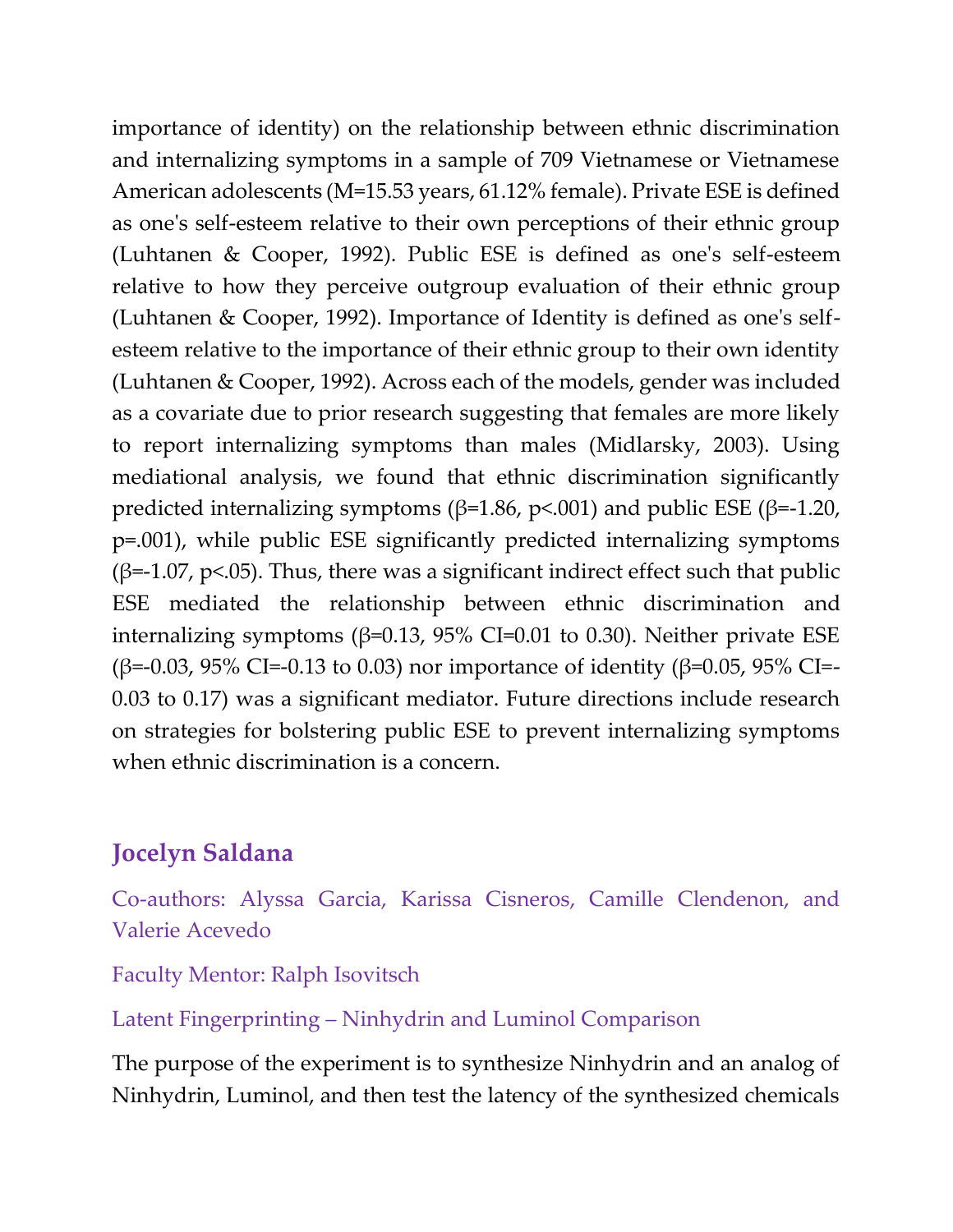to see which provides better luminescence of the fingerprints used. Ninhydrin is a chemical that reacts in blue or purple color, often described as a Ruheman's purple, when in contact with amino acids; thus, it has become a primary source for finding fingerprints due to the way it reacts with the amino acids in the fingerprint. Luminol is used in forensics to detect any traces of blood at crime scenes by reacting with hemoglobin and producing "light" through a process known as chemiluminescence. The research question that was asked for this experiment was: Would a chemical similar to Ninhydrin in function create a more visible latent fingerprint than the standard, synthesized Ninhydrin? In our approach to answering this question, we compared the structure and functional groups present in each compound through IR spectroscopy. Additionally, the development of latent fingerprints with each chemical would also allow for discussion to compare and contrast the practical application of each compound in a forensic setting.

## **Naya Sawah**

### Faculty Mentor: Marie-Magdeleine Chirol Hill

#### Tissage d'une Femme Tunisienne: Satin Rouge (2002) de Raja Amari

Satin Rouge (2002) by Raja Amari is a film that shows and critiques the role of a woman in Tunisian society. The two contrasting worlds of responsibility by day and frolicking by night are brought together in Lilia, a mother who stumbles into the life she never knew she wanted. In the film, the widow learns about the hidden world of belly dancing in cabarets and struggles to keep her desires of dancing and her responsibilities as a mother in balance. In this presentation, I show how the fabrics and styles of her outfits are a window into her changing identity. We see her go from a modestly dressed woman who hides behind the role given to her by society to a stunning seductress dressed in flashy colors, to finally a woman who figures out how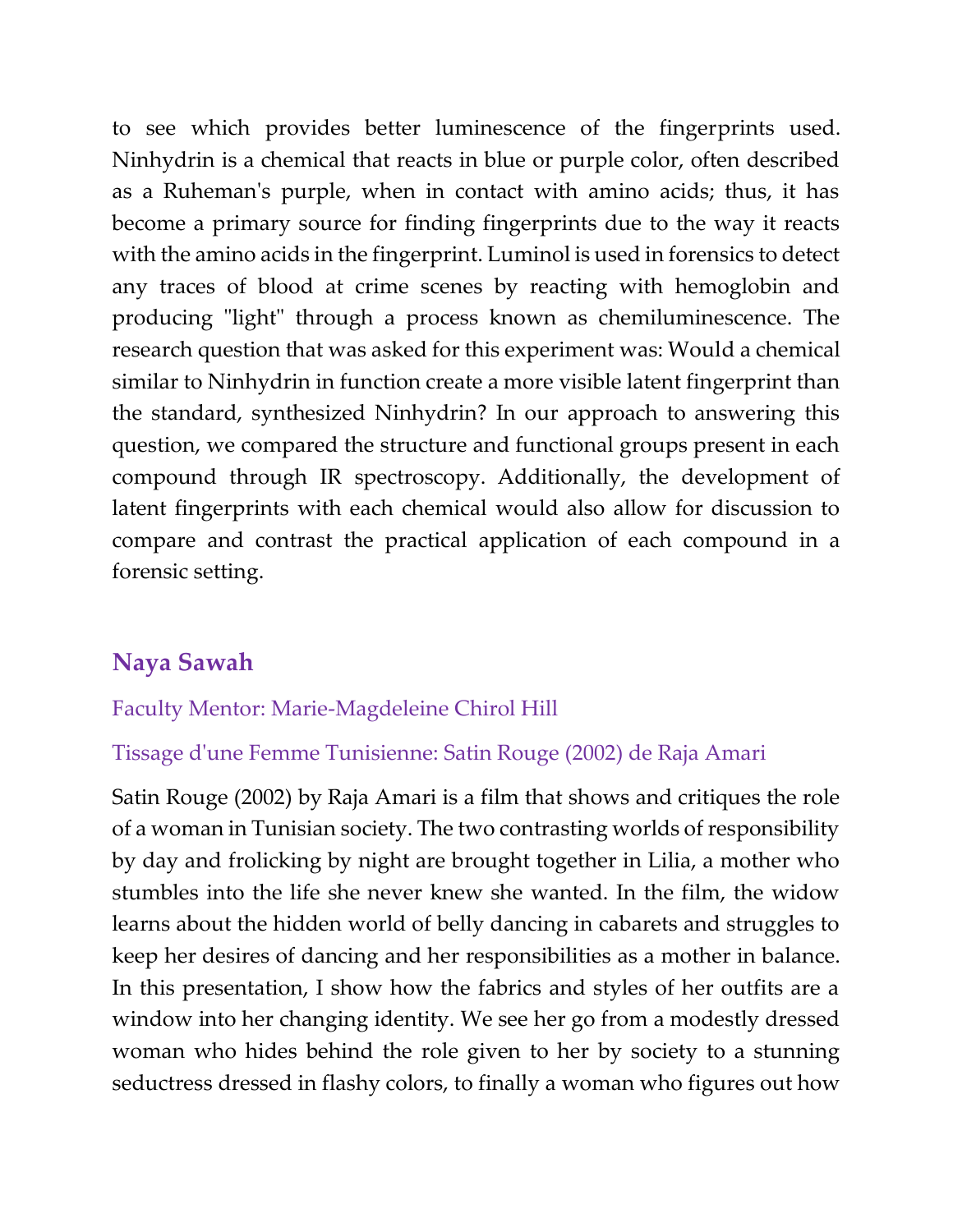to have the best of both worlds by updating her style and allowing herself to be the alluring woman she wants to be while still maintaining her image and dignity in Tunisian society. This presentation will be in French.

# **Garrett Silva**

Faculty Mentor: Paula Sheridan

Co-authors: Michelle Arreola, Briana Boteo, Maria Brown, Cierah Cordova, Mariah De La Cruz Pena, Luie Espitia, Devin Gaude, Tiffany Liew, Amanda Pavon, Niya Ranjattan, Tyler Syrett, Emily Villedrouin, Marissa Young, and Maria Angelica Zabin

Their Own Voices: High School Student Perceptions of Success after Graduation

Students in the SOWK310: Approaches to Social Research class partnered with LEARN, a non-profit organization, to gather information from high school students about their plans for success after high school using grounded research methods. This information, gathered from focus groups at three local high schools, will be used to create exercises for LEARN's Summer Palooza. Summer Palooza is a weekend retreat for high school students that provides academic and personal enrichment on a university campus. Exercises include communication and team building activities, and leadership training. LEARN staff provided the primary research question that shaped the focus group questions: What do students need to be successful after High School Graduation?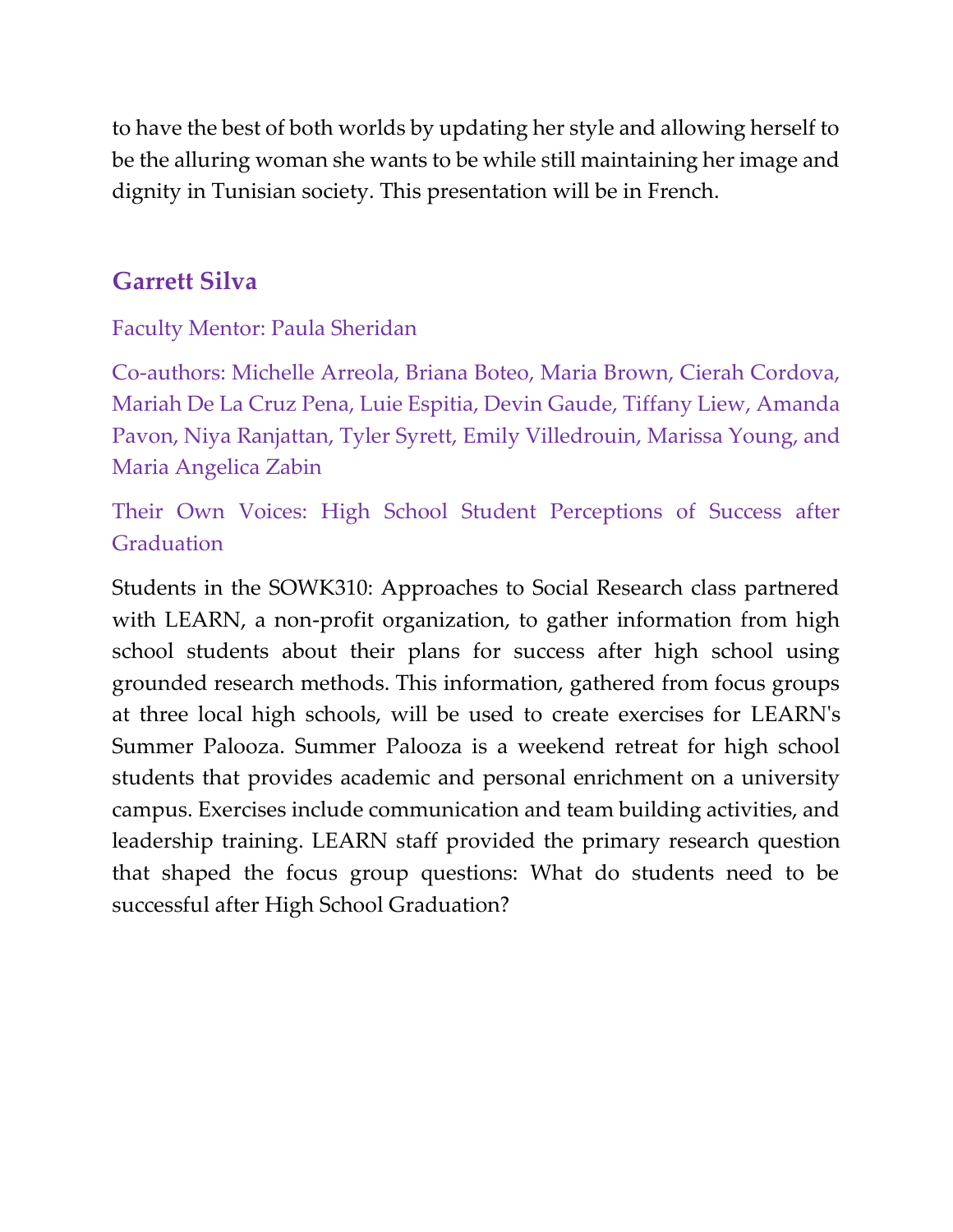# **Cameron Smith**

#### Faculty Mentor: Roger White

### The National Football League's Impact on Metropolis Areas

This study examines the NFL's impact on the income growth of Metropolis. This study includes a sample of 12 metropolis areas that gained or lost NFL teams during 1990-2017. The findings show that there is no evidence that NFL teams increase the income of growth of metropolis areas. However, the findings show that metropolis areas have less income when an NFL franchise is present. Findings suggest that cities should not look for NFL franchises to increase their growth of income. This paper also offers an analysis of the impact NFL franchises have on residential housing prices. Findings show that housing prices are higher when a metropolis area has an NFL team.

# **Cassady Smith**

### Faculty Mentor: Glenn Piner

## The Smallest Measurements in the History of Humanity: Gravitational Wave **Detectors**

Einstein theorized the existence of gravitational waves in his 1915 General Theory of Relativity. Ever since then, scientists have been trying to prove the theory through experiments. Although the waves are produced from some of the most massive and cataclysmic events in the universe like black hole and neutron star collisions (and even the Big Bang) - they are 1000 times smaller than the diameter of a proton by the time they reach us. This means scientists have the task of measuring something smaller than they've ever measured before. Giant laser interferometers have accomplished this task, and improvements to the instruments allow us to see the impossible. I aim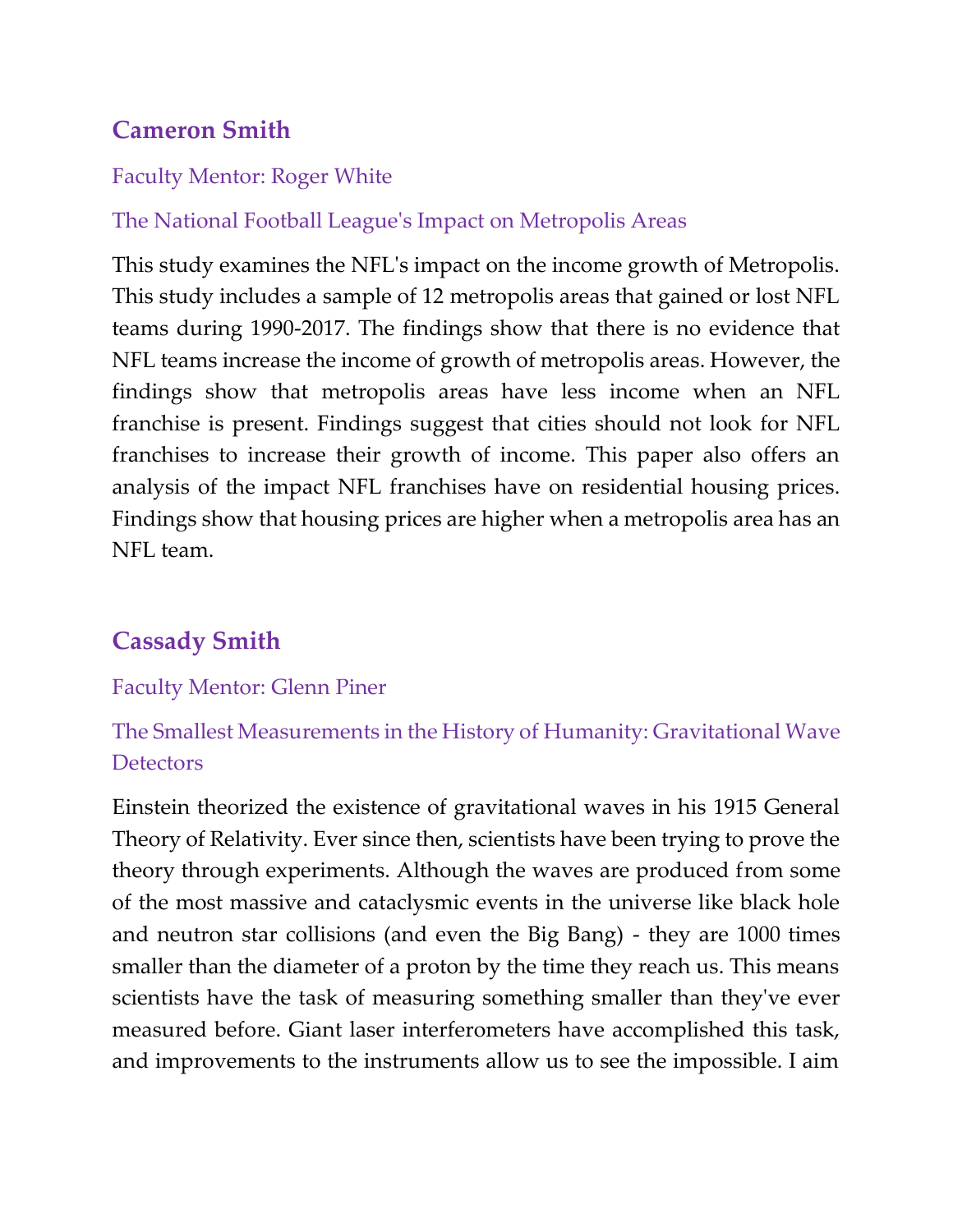to show the instrumental improvements made on past detectors, as well as hyper-sensitive detectors planned to be built.

### **Taylor Soto**

#### Faculty Mentor: Nora Obregon

# The Social and Emotional Effects in Siblings of Children with Autism during Adolescence

Siblings of children with autism have unique challenges. For some siblings, life with a brother or sister with autism can be very difficult, especially in forming a satisfying relationship. Some children see their sibling's autism as a positive aspect rather than a negative one. Research shows the majority of brothers and sisters of children with autism cope well with their experiences. However, this does not mean they do not experience challenges in learning how to handle their sibling who has autism. This literature review paper aims to investigate how having a sibling with autism spectrum disorder (ASD) affects sibling relationships. Specifically, focusing on the socialemotional effects that a child with ASD has on their typically developing siblings in adolescence. The effects are both positive and negative, such as lack of closeness, high levels of social competence, feeling of loneliness, prosocial behavior, and the feeling of embarrassment. In focusing on the social-emotional development of the typically developing child, I will look at sibling interactions and behaviors. I aspire to learn about the relationships that siblings form or resist due to the social deficits the child with autism may have. It is still relatively unclear why some studies reveal more positive findings, while others have discovered negative findings to having a sibling diagnosed with ASD. Therefore, the reason for writing this paper is due to the few studies that have examined the experiences of individuals with a sibling diagnosed with an autism spectrum disorder.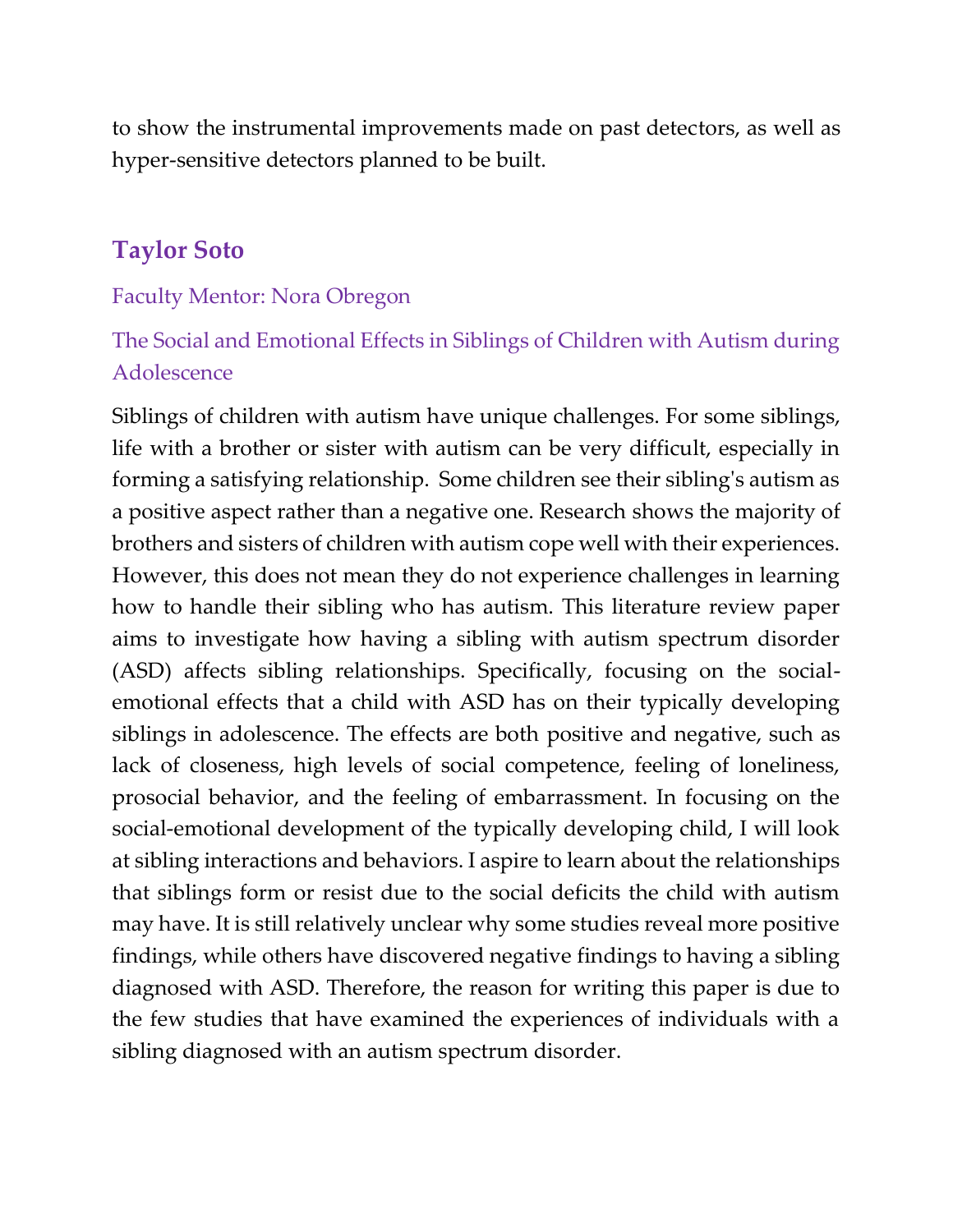# **Dylan Stolte**

### Faculty Mentor: Michelle Chihara

## The Biopolitical Division of Shazam! as both Film and Narrative

This essay is intended to analyze the film Shazam! under a biopolitical lens, a field of thought first developed by the French philosopher Michel Foucault. An inspection of the film for both its conflicting presentation of biopolitical imagery as well as its existence within a medium that perpetuates said ideology reveals an inherent dichotomy within American culture. The subtle permeation of biopolitical imagery and messages is both compounded and commented on by the film, which highlights the discrepancy in real life between the intent and results of such an agenda. Ultimately, the product of the contradictory representations of American biopolitical ideology in the film Shazam! is a reflection of American culture, one in which political imagery regarding health and human life underlies numerous aspects of daily life but still fails to achieve the ideal result behind their creation.

# **Priscilla Stout**

## Faculty Mentor: Rebecca Overmyer-Velázquez

# Fashion and Sustainability: Re-thinking Modern Societies Consumption **Habits**

Sustainable fashion is becoming more prevalent in the fashion retail industry as more consumers are starting to demand ethical and sustainable sourcing. Since the retail industry thrives on fast turnover rates of production of merchandise, I want to know how sustainable brands can be successful in the industry and if their practices are as sustainable as they claim to be, how viable is that option? I introduce the topic of hyper-consumerism to get an understanding of the way society functions as consumers of fashion. The significance of this topic is impactful due to our environment being at high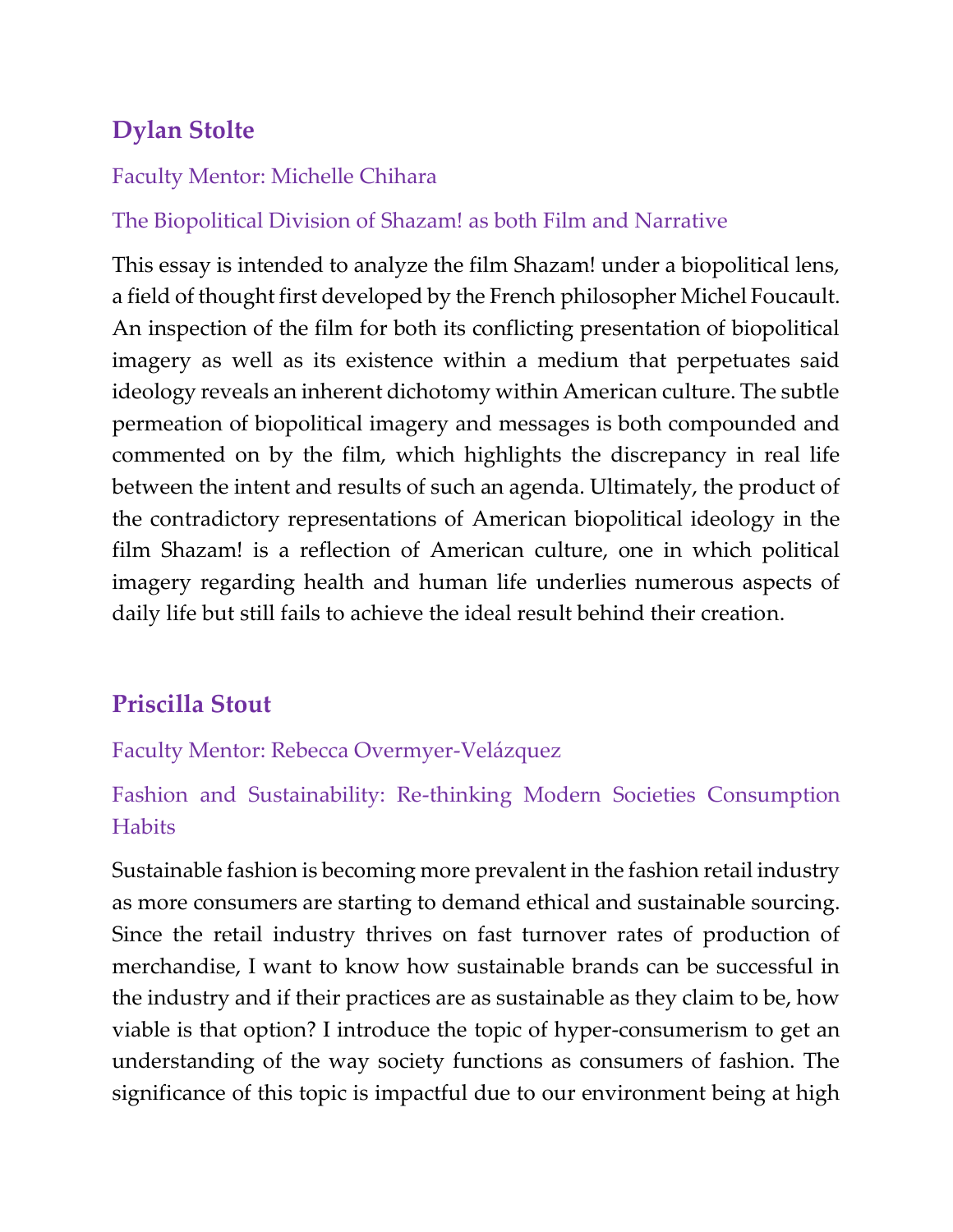risk from the large amounts of pollution that the fashion industry creates daily. To gather data, I took the approach of qualitative interviews with two participants to gain an insider's perspective on the fashion industry, specifically, the type of education they gained and what they know about the sustainable fashion industry. I interviewed one fashion designer and one company founder of a sustainable brand to gain insight on the real challenges they face and how they view the industry on whether or not sustainable brands are fully ethical or not. The results showed that it is very difficult for a fashion retail company to be fully sustainable in an industry that thrives on the exact opposite of what they implement due to costs being high and a market that is not fully aware of the benefits of a sustainable brand and the detrimental effects fast fashion brands have on our environment. There seemed to be a common understanding that starting a sustainable fashion brand is complicated and challenging due to higher prices for both company and consumer, and manufacturing partners who are not readily equipped to handle production in small batches, instead of large quantities that fast fashion retailers have set the foundation for so long. My goal was to attain information from people who have had exposure to the industry and their opinions and perspectives were consistent with preexisting literature in that sustainability are not always what it claims to be as far as being 100% ethical. Since these larger companies do not have to disclose how they source, and the fact that I have been denied interviews from large retailers, point to my conclusion that there is much more the public is not aware of on the topic of their unethical practices.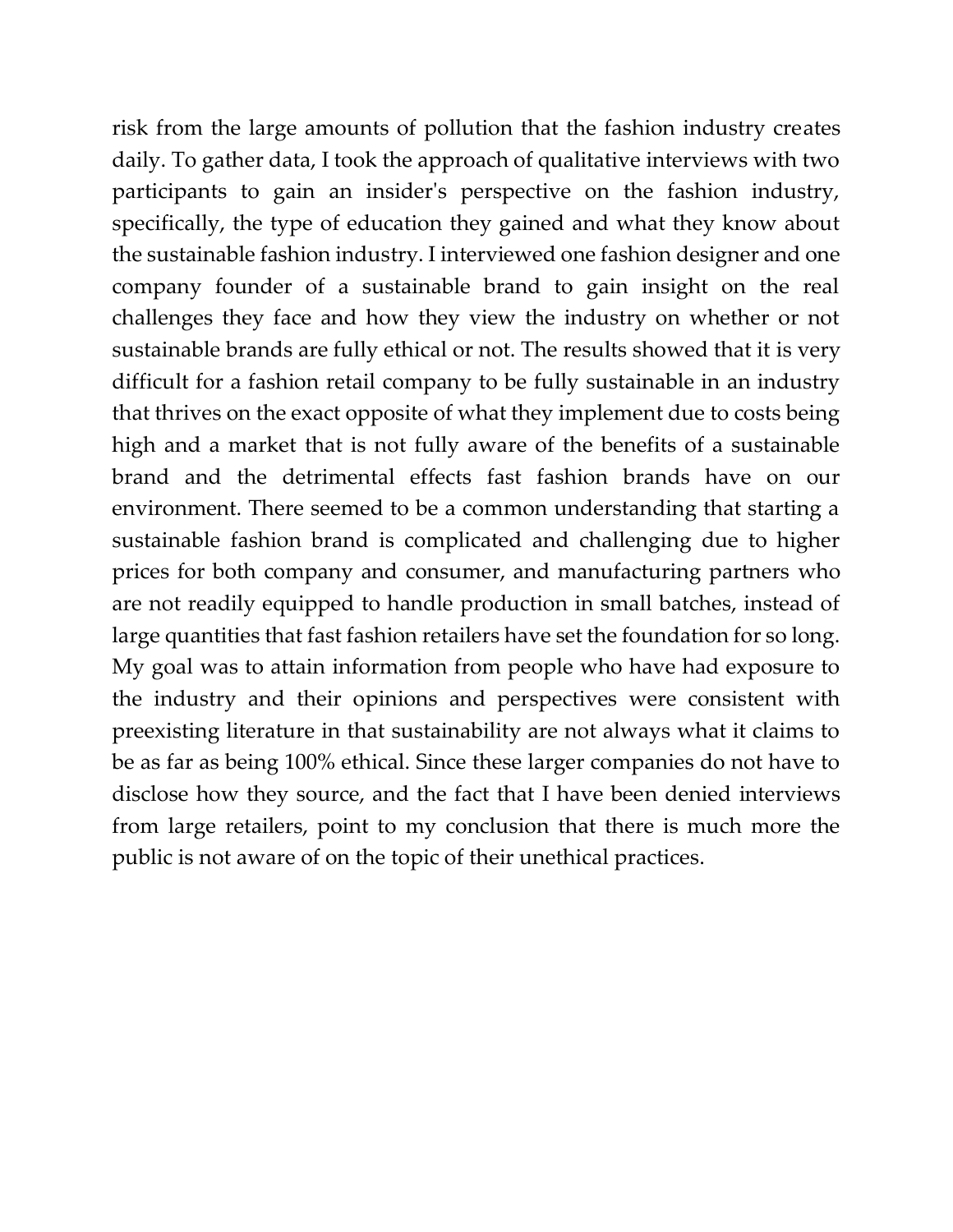## **Noelle Tamas**

#### Faculty Mentor: Cheryl Swift

# The Role of Soil Depth and Water Availability in Determining Species Composition

Coastal forests in Maine are typically composed of a mix of hardwood and conifer trees. Conifers tend to grow more slowly and have lower nutrient needs than hardwoods, which may limit them to shallower soils. This study examines the effect of soil depth on the distribution of species and species' water potential. I hypothesize that hardwoods and conifers are more abundant in deep and shallow soils, respectively. I also hypothesize that hardwoods and slower-growing conifers are more abundant in deep and shallow soils. The study site is located in coastal Maine along with a series of east-west granite ledges and troughs. For my work, I identified 10 transects and, along each of them, I counted the number of trees and took the diameter for each tree located within two meters of either side of the transects. Soil depths ranged from 0.5 cm to 24 cm. Soil depth was not a good predictor of species composition or stem diameter. Additionally, I measured pre-dawn (Ψpd) and midday (Ψmd) water potential at the end of summer to see if water availability might explain the distribution of hardwood and conifer individuals in soils of different depths. While most species, except white pine and paperbark birch, did have higher Ψpd in the deepest soils (mean Ψpd, ranged from -1.4 MPa to -1.8 MPa in the shallowest soils to -1.2 MPa to -0.9 MPa in the deepest soils), there was no clear pattern with soil depth. Midday Ψmd showed a similar pattern with no clear increase in Ψmd with soil depth; mean Ψmd in the shallowest soils ranged from -2.4 MPa to -2.6 MPa and Ψmd in the deepest soils ranged from -1.8 MPa to -2.4 MPa in the deepest soils). Finally, I tested the Carbon to Nitrogen ratio (C:N) within the soils in a smaller test group of samples. My results suggest that hardwoods are not a homogenous group and that factors other than soil depth and water availability control the distribution of species. My results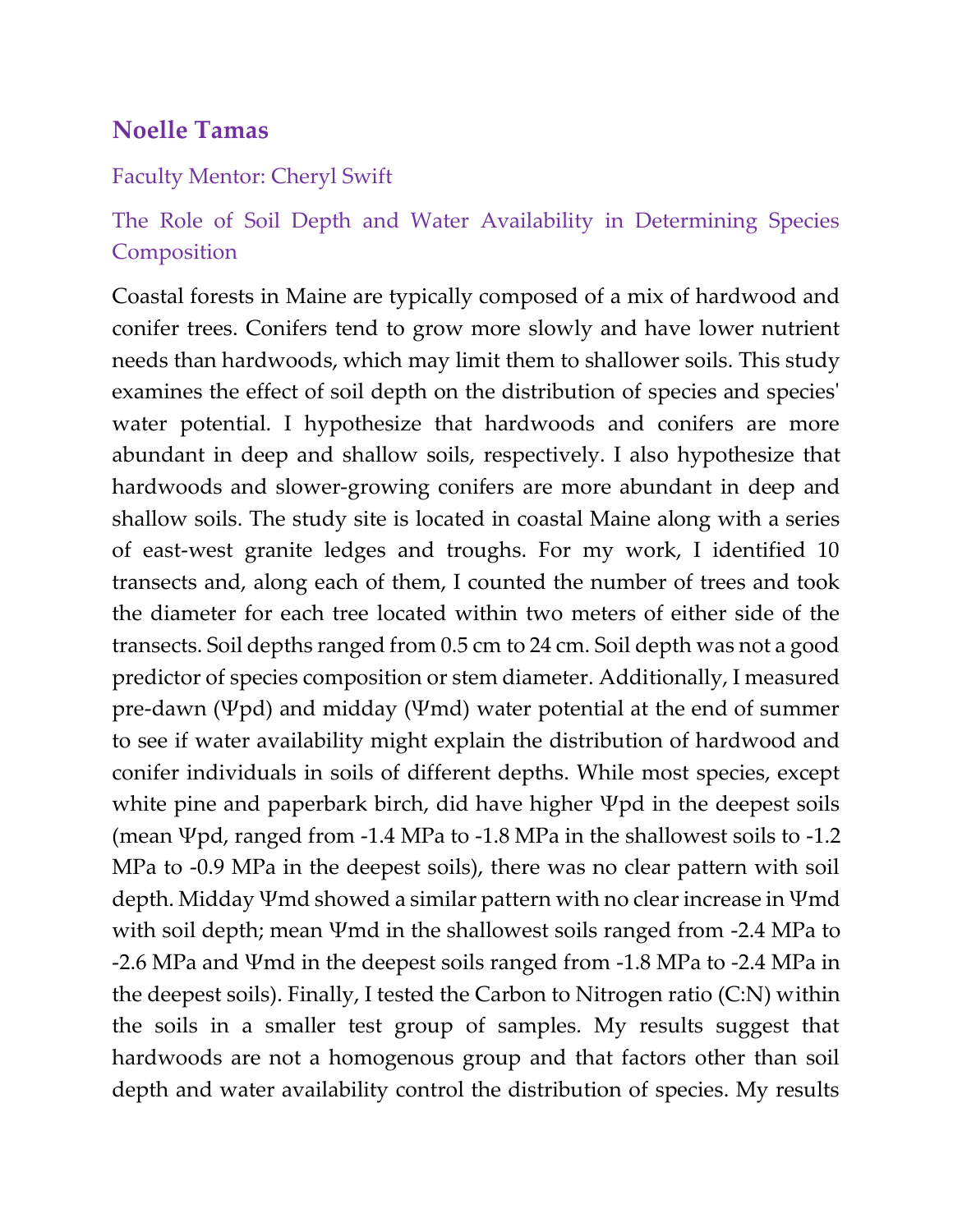also suggest that soil depth may not explain wind-driven mortality of conifers, and rooting depth may play a small role in ensuring the persistence of spruce and fir in these coastal forests.

# **Leslie Tanaka**

#### Faculty Mentor: Peter Peterson

Comparison of Satellite-observed NO2 Concentrations with Ground Observations in Whittier

Nitrogen dioxide (NO2) is an important anthropogenic air pollutant with varying health and environmental impacts. In the tropospheric layer of the atmosphere, NO2 poses adverse health complications and impacts ozone production when present in high concentrations. Due to the severity of these concerns, it is important to observe and monitor tropospheric NO2 concentrations and their spatial variability. This can be done with both ground and satellite-based measurements. Ground-based measurements can be done in a specific location using a Multi Axis Differential Optical Absorption Spectroscopy (MAX-DOAS) technique, which is highly sensitive to atmospheric constituents in the lower kilometers of the troposphere. Whereas, satellite-based measurements can be done remotely using instruments onboard satellites which can gather global atmospheric data based on their position at the time and their special resolution but are not as sensitive to surface pollutants. We present a comparison of measurements between ground-based and two different satellite-based NO2 observations in eastern Los Angeles with an emphasis on the Whittier, California area between July to August 2019. Using NO2 ground-based measurements taken by a MAX-DOAS and comparing them to the satellite-based NO2 columns obtained by the Ozone Monitoring Instrument (OMI) and the TROPOspheric Monitoring Instrument (TROPOMI) we analyze the effectiveness of satellite retrievals of the daily and weekly average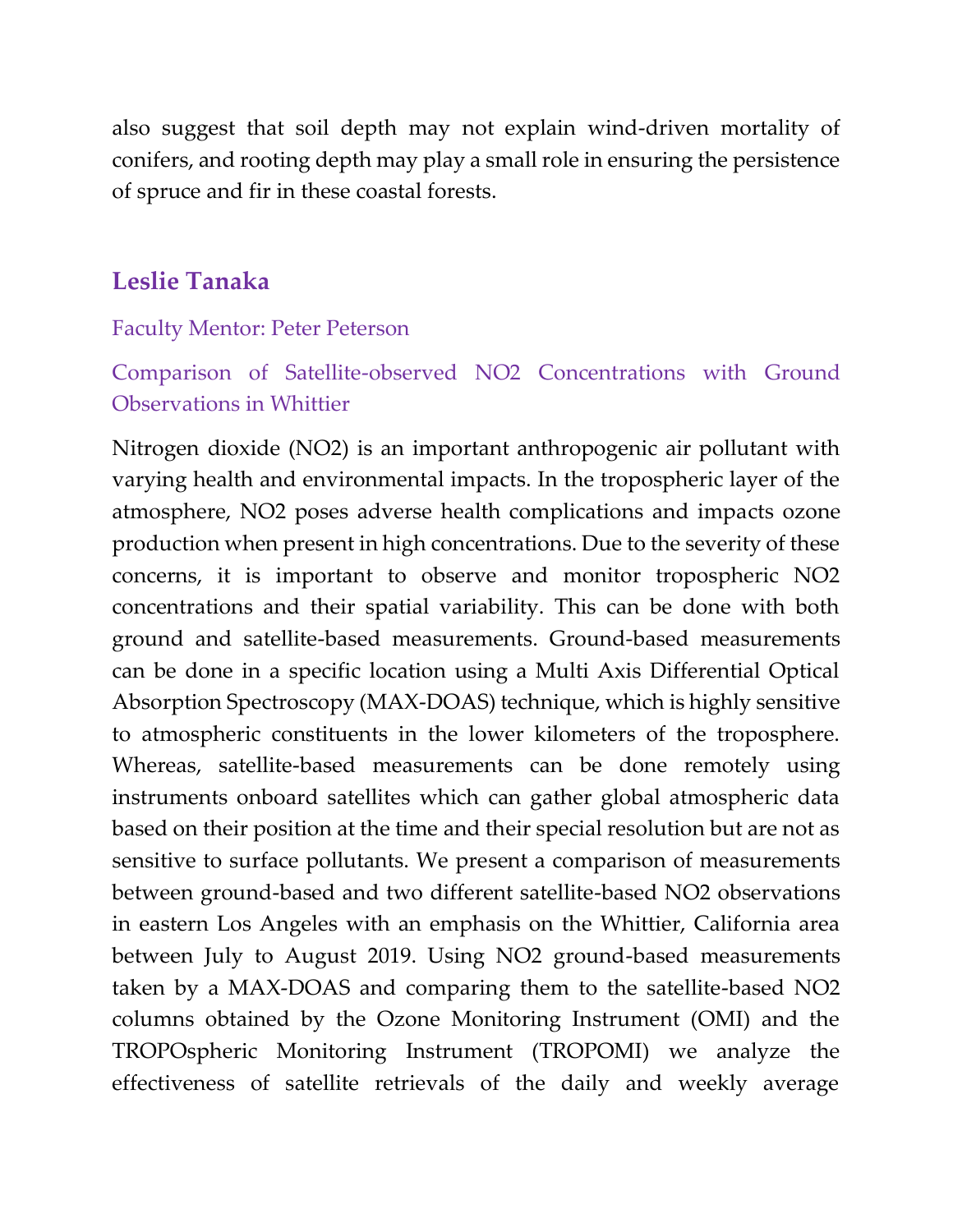concentrations measured by each satellite when compared to the groundbased measurements.

### **Amy Trinh**

#### Faculty Mentor: Kristin Smirnov

#### Brand Personality Perceptions

Instagram, the image-sharing social networking service, has become an effective marketing tool to better understand and connect with consumers. More and more brands utilize the platform to showcase their product's picture-worthy features. The purpose of this study is to gain a better understanding of consumer behavior centered around the visual impressions of a product to influence the success of small food establishment businesses. Through thorough research and the study of three small business food establishments as case studies, I have the unique opportunity to analyze the "impression management" curated by their brands. (Goffman 1959) The presentation of their brand personalities is showcased in their "Instagram worthy" product offerings, web presence, and branded environments. The main theoretical lens of this study focuses on the practice of impression management to strengthen brand personalities through the curation of content. Customers and businesses share images to showcase their values and "present a part of their identity" (Grewal et. al 2019). It was observed that the types of content shared by each business and their customer base highlighted different product features and each evoke one of the twelve brand personality archetypes. When using public Instagram and Yelp accounts to gather qualitative data of "spontaneous behavior in [a] natural surrounding", we were able to identify behavioral trends that emerged; specifically, those about how consumers choose to share about their experience with a brand. (McLeod 2015) Building off of previous naturalistic observation to effective business practices, we will be focusing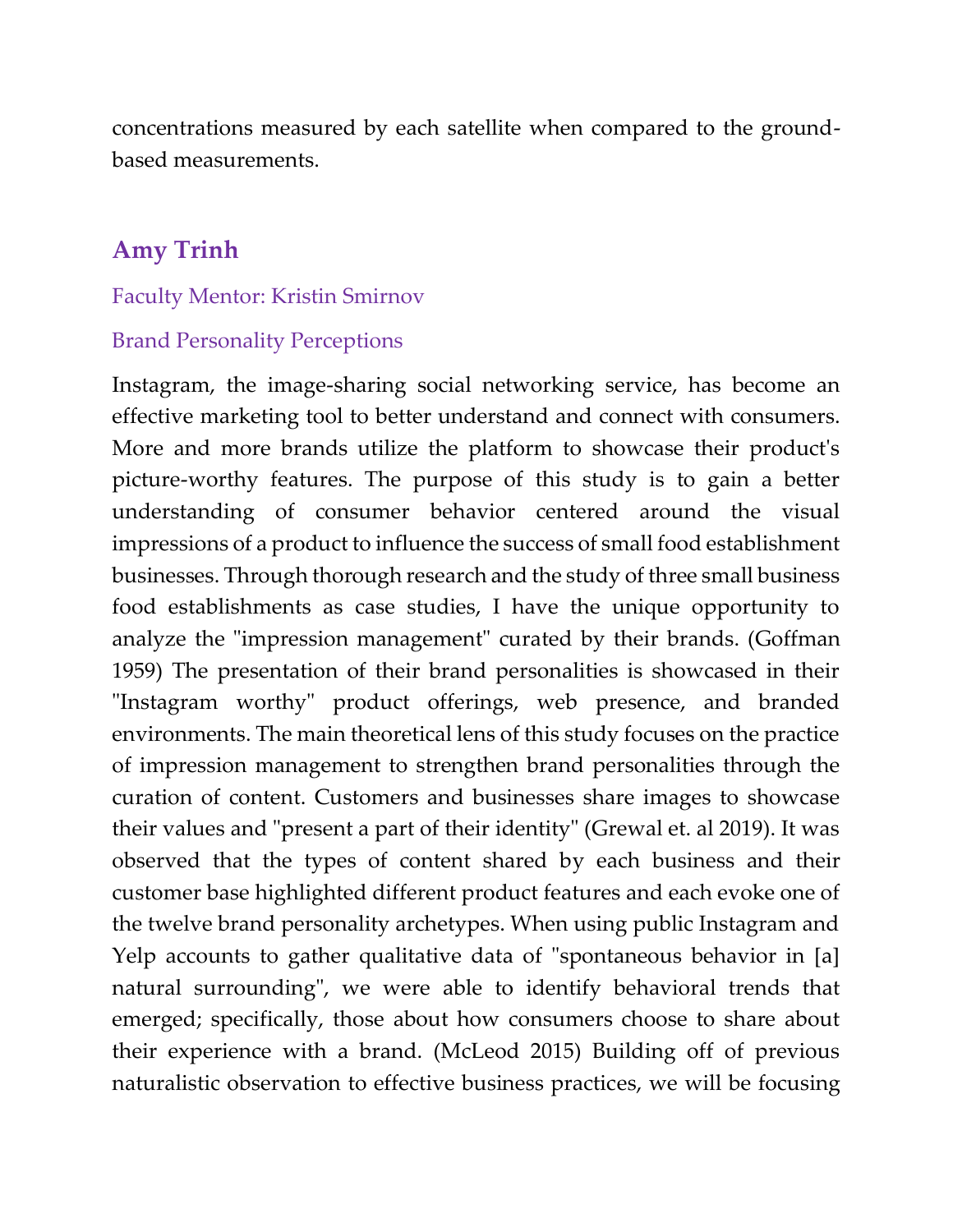on success of customer engagement using qualitative and quantitative research methods. With three case studies to guide the development of a successful brand archetype and engaging web presence, it has been foundational to informing business decisions for own cafe business. Research gained has led to brainstorming "Instagram worthy" product offerings, the renovation our interior space, and the design of an effective brand system. The development of our small business has allowed me to apply course material to make informed decisions throughout this experiential learning process.

# **Patrick Tsu**

### Faculty Mentor: Roger White

### Cost Overruns in DoD Contracts

The DoD's budget has consistently been increasing. Contract overspending has been portrayed as problematic, and many prior researchers have worked to identify the root cause of these contract overruns. This research uses a cost model based on the existing, related literature and two ordinary least squares regression models to examine which attributes of DoD contracts have the most impact on cost overruns. We analyze 269,042 Department of Defense contracts from USA Spending's contract data set. The variables used are the duration of the contract, contract competitiveness, cost burden splits, as well as contract types. The findings show that more expensive contracts, cost-plus contracts, longer contracts, and competitive contracts all lead to cost overruns.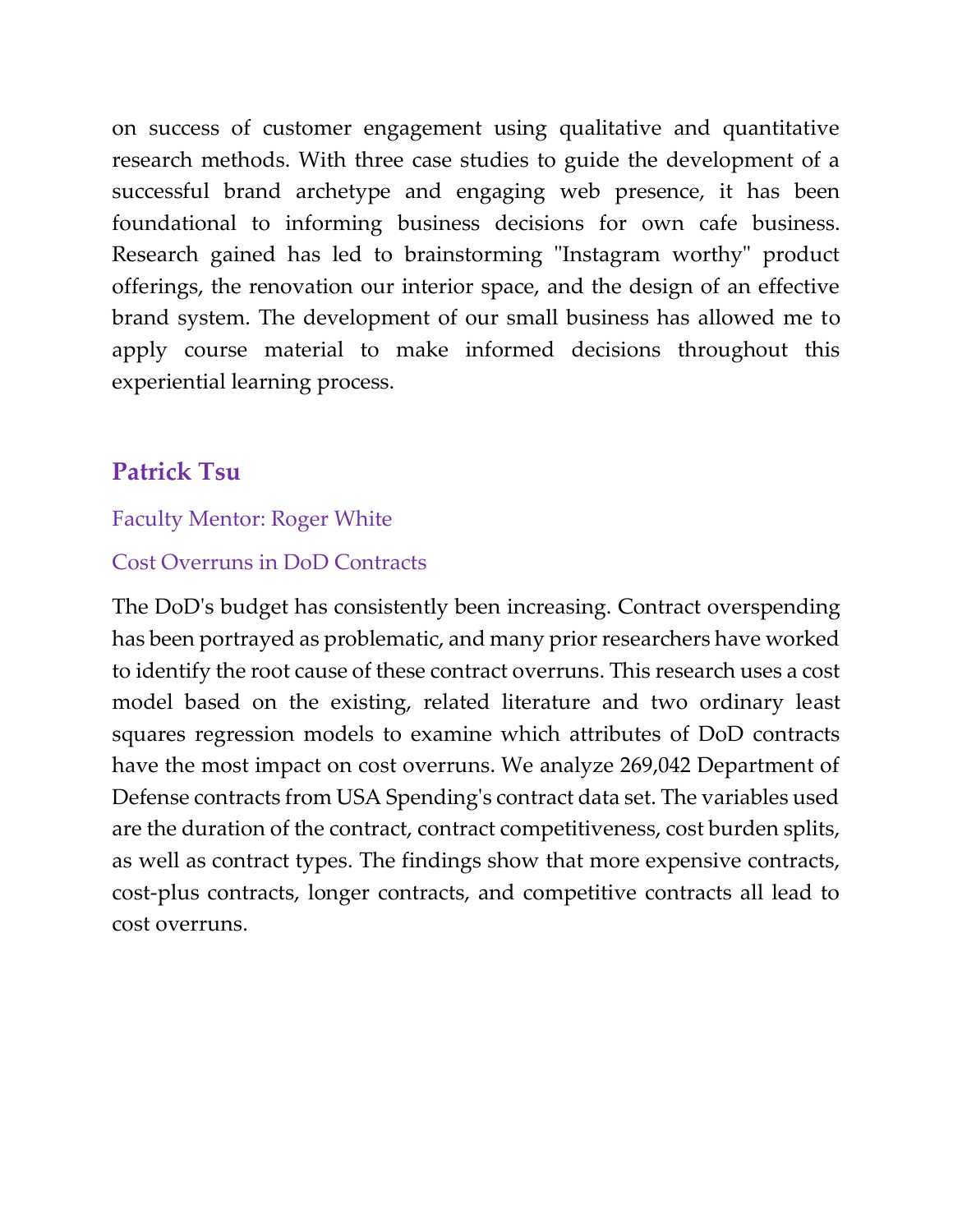# **Patrick Tsu**

#### Faculty Mentor: Roger White

#### Student Veterans: Integration, Perceptions, and Misconceptions

Veterans face challenges in their transition from active duty to become fulltime students. Among these challenges are misconceptions, judgment, and negative beliefs from their non-veteran student counterparts. As the student veteran population continues to grow, these same challenges will become more prevalent and it may be worthwhile to provide resources for student veterans. From previous studies done on student veterans, I have found that many student veterans face common issues such as struggling to fit in with the student body, loss of self-identity, as well as the lack of a support system. My findings show that veterans who feel included are more likely to put in more effort towards their academics as well as their extracurricular activities both on and off-campus. Additionally, the leadership and teamwork skills that veterans bring to the campus can enhance student experiences on campus. This research along with survey data gathered from Whittier College students supports these findings on the benefits of student veteran inclusion. Recommendations are made for Whittier College concerning how they can assist in integrating student veterans and enable them to succeed.

## **Peter Valbuena**

#### Faculty Mentor: Alvin Alejandrino

Human Interference on Sea Anemones: Comparing Northern and Southern California Intertidal Areas

As humans come into tidal areas they tend to step on the rocks causing them to move and crush intertidal creatures, resulting in a lower species abundance in higher traffic areas. In this experiment, we observe how to direct human traffic/interference affects the abundance of sea anemone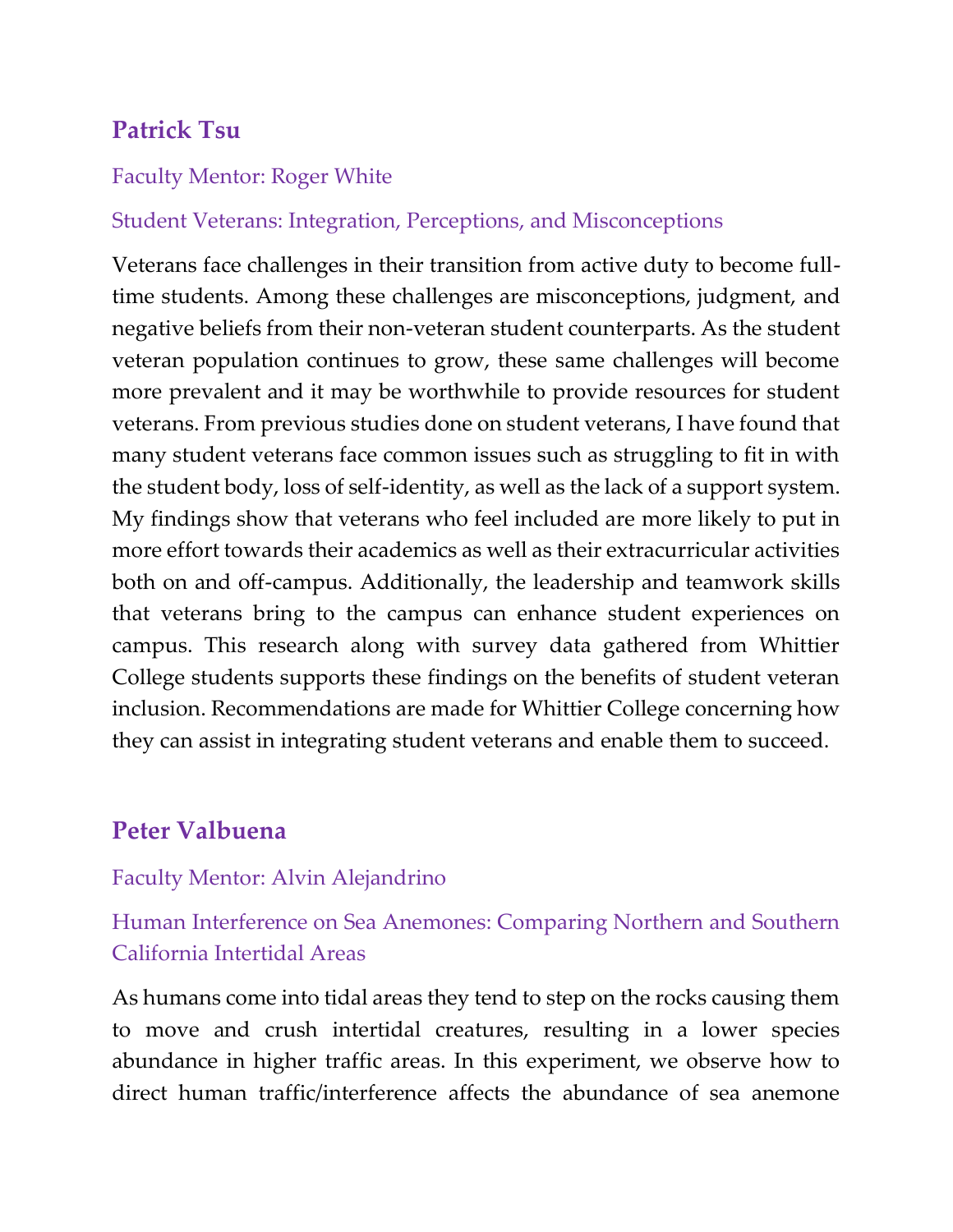populations in two different tide pool locations. By seeing how species abundance is affected by direct human interference, we can implement better rules in tidal areas to prevent the loss of species. For both experiments, a transect marker was used to measure the distance between the plots while quadrats were used to isolate equally sized plots. A count of the total amount of sea anemones was collected per area of foot traffic. In Cabrillo beach, a total of 1 plot per area of foot traffic was used while 2 plots were used per area of foot traffic was used in Fitzgerald reserve. A one-way ANOVA and posthoc Tukey HSD test was run to determine any significance between low, medium, and high traffic datasets. In the Cabrillo site, it was found that there was no significance between any of the plots. While in the Fitzgerald site, it was found that there was a significance in the abundance between high foot traffic areas and both medium and low foot traffic areas. The reason for this result in both Cabrillo and Fitzgerald's reserve could be due to the insufficient distance between each plot. This would not have allowed enough distance to have a significant difference in the amount of foot traffic between each plot. For the Cabrillo site, the lack of significant results is due to the lack of data collected as there were only 9 total data points in total. In my research, a possible reason for the discrepancy would be the fact that Fitzgerald reserve was a protected reserve such as Cabrillo. However, they were more rigid in their rules on how we conducted ourselves in the tide pool. So, I was unable to touch and move anything from the tide pools. This resulted in difficulties in getting a proper count of the number of anemones in medium and low-foot traffic plots. For future research, I suggest that we investigate specific types of sea anemones and see how each species reacts to direct interference.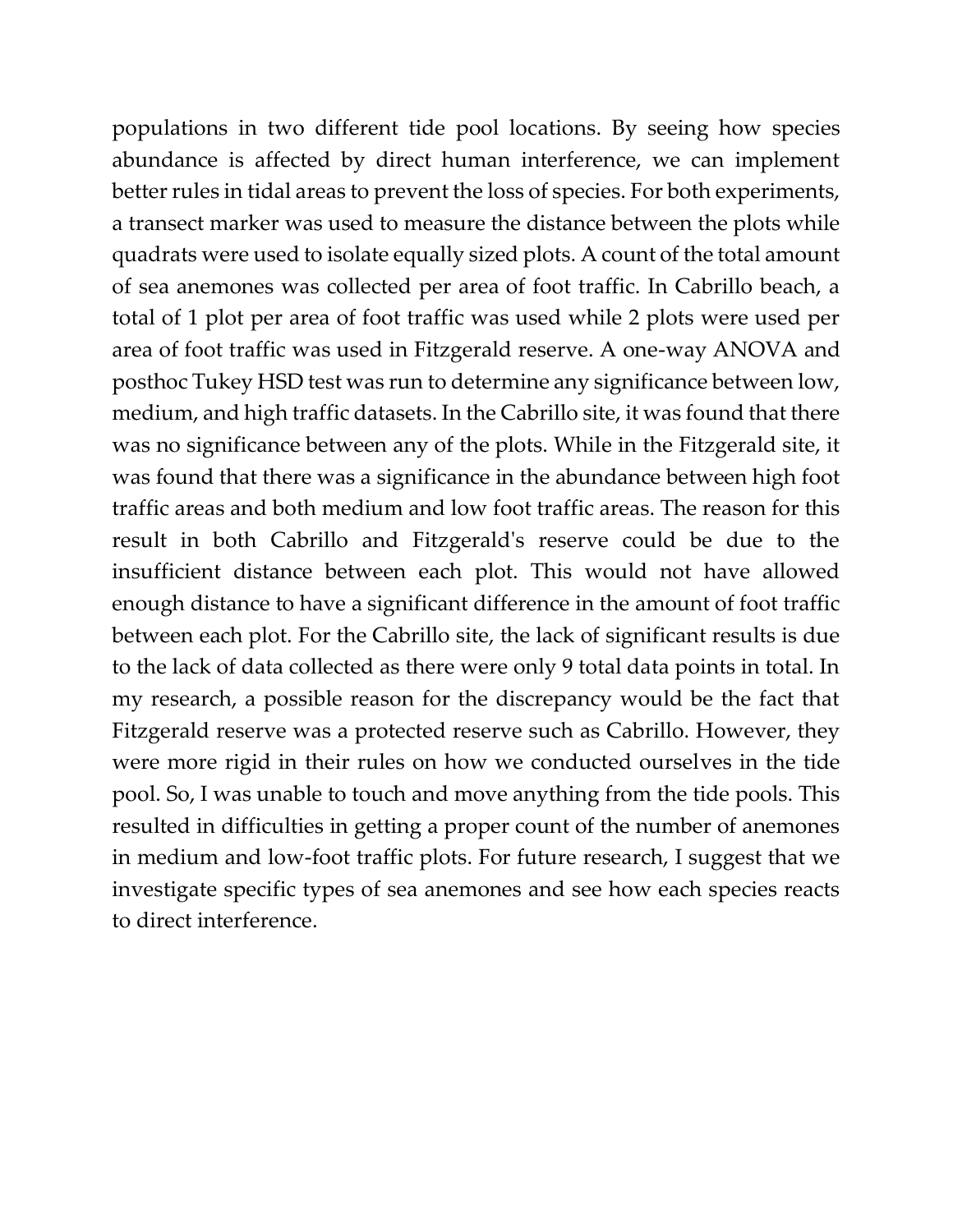# **Alexis Vargas**

#### Faculty Mentor: Nora Obregon

# Music and Physical Movement's Impact in the Preoperational Stage of Young Children

This literature review assesses whether music and physical activity can impact the preoperational stage in young children as well as other cognitive and literacy skills. These cognitive skills consist of sustained attention, processing speed, and memory. The demographic of this paper ranges from 2-7 years old as it aligns with Jean Piaget's preoperational stage. Piaget's preoperational stage is one of four stages of cognitive development that focuses on language development in children ages 2-7 years old. This study is important because implementing either music or physical activity with school aged children can improve school readiness and academic performance as well as allow teachers to teach to children's multiple intelligences. Trends show that music helps to provide more cognitive functioning. As far as their speech and language skill development, children showed a consistency of academic success when involved with music. A trend that stood out in physical activity was that it too helped impact children's preoperational stage. Though there was one study whose results showed opposite, the review overall shows that music and physical activity do play a positive role.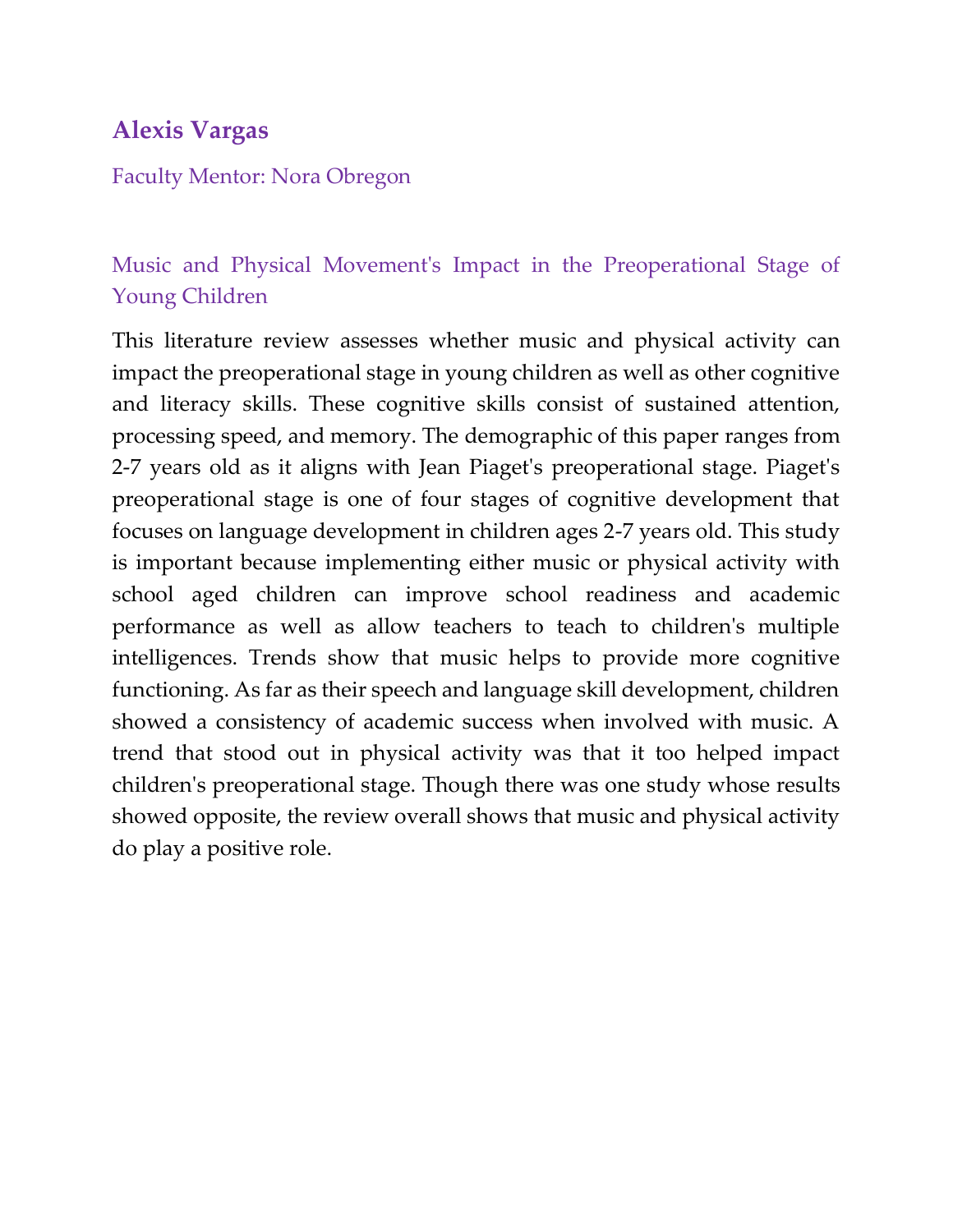# **Nicole Vigueria**

### Faculty Mentor: Rebecca Overmyer-Velázquez

### What Does Our Gender Got to do with It? Focusing on Female Musicians

This study proposes a better understanding of what female musicians encounter while experiencing gendered inequality in the male-dominated space(s) throughout the music community. We know that inequality has been present since women first entered the music industry, but it is difficult to find the answer as to why this inequality persists if music spaces and communities are supposed to be welcoming to everybody. We ask "Does gender inequality affect female musicians positively or negatively?" When we think of inequality, we tend to think of this as a negative connotation, but for some, it may be empowering and help them with their careers. Some discoveries have been made with the help of interviews and participant observational methods. Seven questions were asked during each of seven interviews, with additional questions asked to help build the conversation. The interviews were done in person, over the phone, by email, and via FaceTime. Observational Field notes were conducted at music venues on Sunset Boulevard in West Hollywood, CA to help with analyzing what truly goes on at a performance when women are present in music spaces. The stories being shared are stories of real female musicians who are highly involved in the industry. This research is more of storytelling and a conversation because the researcher herself has either experienced situations such as the subjects involved or has seen it firsthand. As someone who also did participatory research, it never occurred to me at first that I would be able to include myself, but constantly being involved with the music scene, it was important to include myself and my experience as well. The research study goes deeper in telling the reason(s) as to why female musicians have similar backgrounds throughout their music careers and starting to answer the question of where and why inequality begins.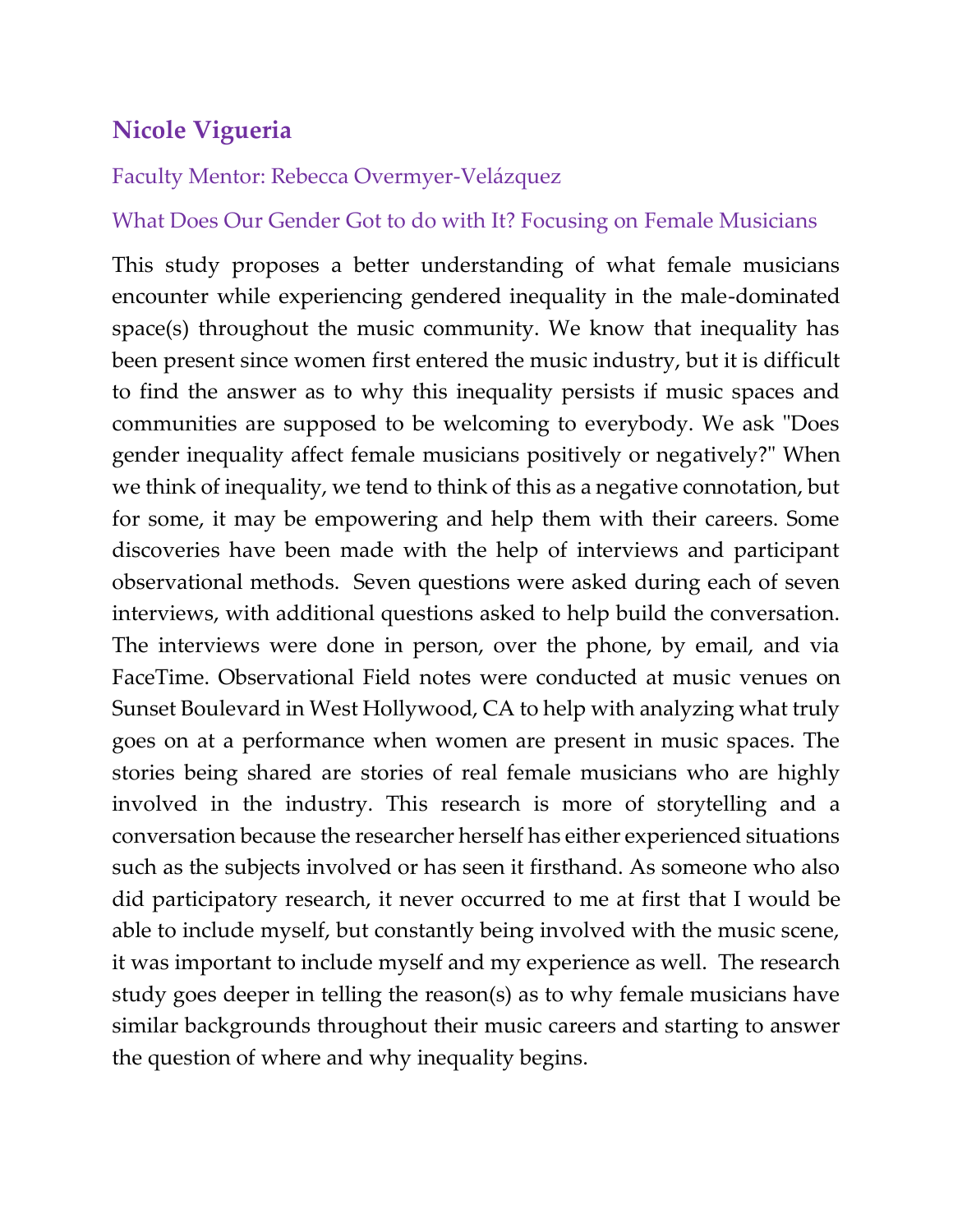# **Rachel Villareal**

### Faculty Mentor: Cheryl Swift

### Co-author: Cheryl Swift

### California Fires, the Start that Can Help Determine the End

Global warming is an increasing epidemic affecting the Earth and its population. The increasing temperatures of global warming can be a significant factor in causing fires. California fires have been more prevalent most likely due to human causes. Fires can greatly affect the vegetation as well as animal habitats for an environment. Fire ignition date, location, and acres burned will be recorded using the 2017' Calfire database to determine which types of vegetation and habitats are affected by the fire. A correlation between the month that the fire started and how many acres that it burned before being extinguished may help to find the main factors that cause a fire. This information can then be used for further investigations that can determine the options for prescribing or preventing fires. This study gathers data using the Calfire database to evaluate California's major factors in fire ignition.

# **Robert Villegas**

### Faculty Mentor: Nora Obregon

### The Factors of Body Image in Adolescents

Humans often look to others to model their own life. Social comparison theory tells us that individuals determine their own social and personal worth based on how they compare to their peers. One of these comparisons is focused on the concepts of weight, body shape, and size. The idea that women should be extremely thin and men should be muscular and lean has been engraved into society and has led people to feel that they need to fit these stereotypes. It has been observed that adolescents, people from the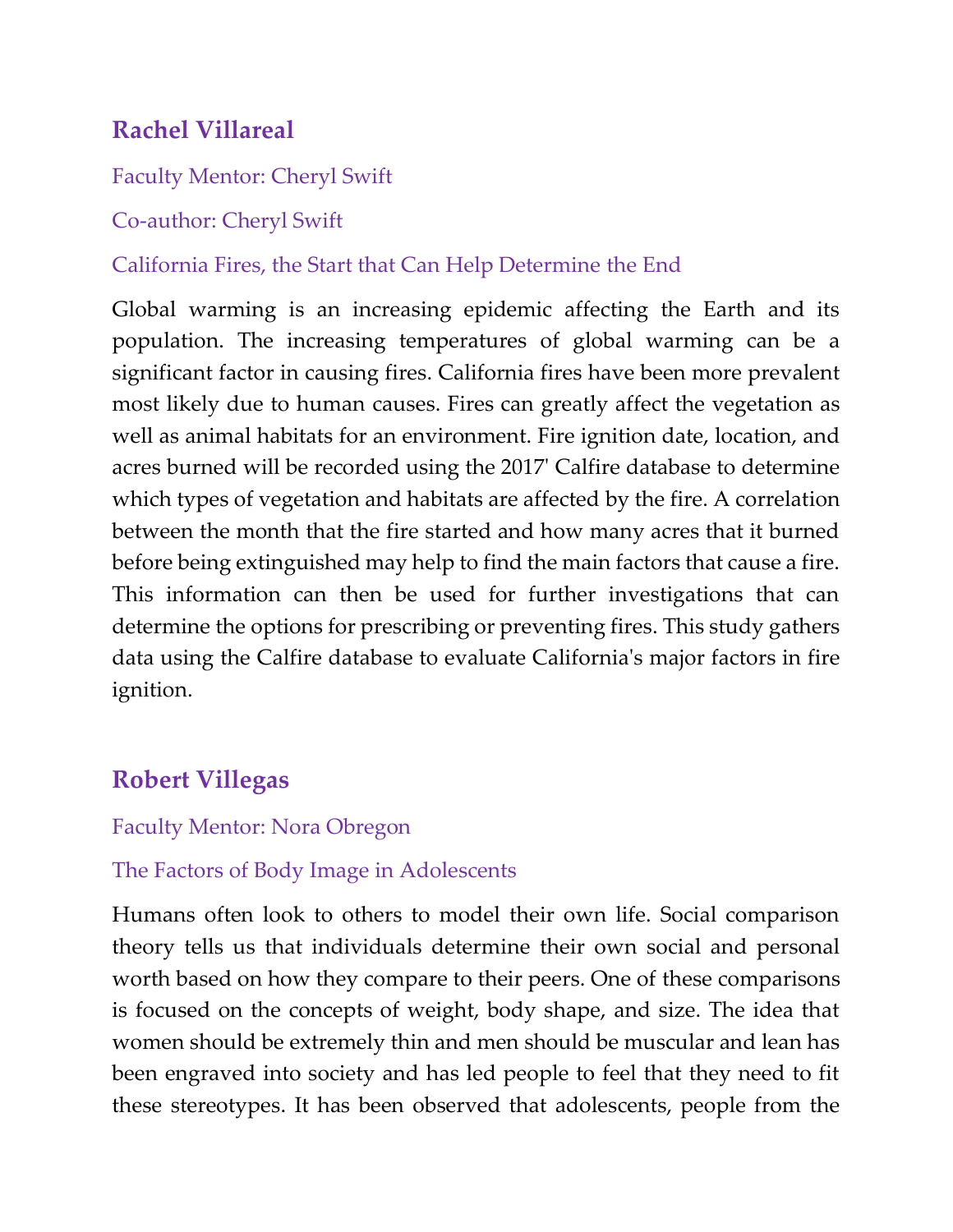ages ten to nineteen, often have an especially high sensitivity to these concepts. Recent studies show that approximately 50% of thirteen-year-old girls in America were reportedly unhappy with their bodies, an astounding 80% of teenage girls had a fear of becoming overweight, and around 25% of American boys were concerned about how muscular and lean they were. With an always-increasing number of adolescents following trends on social media, the notion of body preoccupation and body dysmorphia are becoming more prevalent in our society than ever before. These concerns are an issue because a low perception of body image can lead to eating disorders, the pursuit of fad diets, and emotional issues such as depression and anxiety, which can all have everlasting effects on adolescent's lives later on. This literature review aims to discuss the known factors that can affect body image including gender, culture, peer influence, and media influence, as well as how adolescents react to these factors.

# **Kylee Watnick**

### Faculty Mentor: Erica Fradinger

### A Life in Moments

To utilize the complete repertoire of knowledge gained through the pursuit of a Human Development major, this realistic fiction novel was written to follow a single character through their life from conception to death. Throughout the book, each discipline under the umbrella of Human Development is represented through major theories, including Biology, Chemistry, Sociology, Psychology, Child Development, Anthropology, and even Physics. It is built on the major theories of each discipline, creating a more interdisciplinary understanding of each. "Evicted" by Matthew Desmond is the major inspiration for this novel, though other sources of inspiration may be found in "Simon vs. the Homo Sapiens Agenda" by Becky Arbertelli and "Real Boy" by Shaleece Haas. The importance of this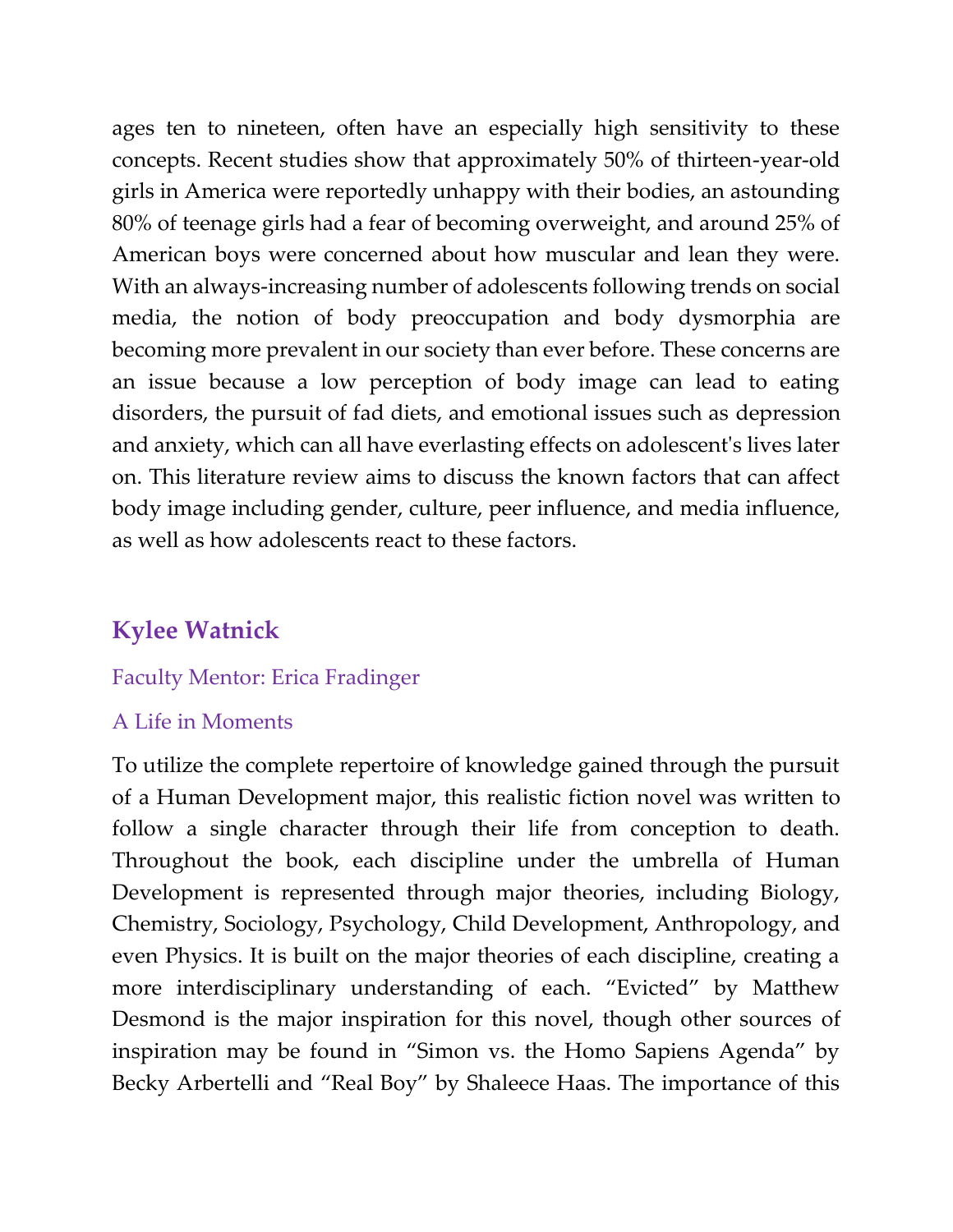novel is its unique perspective on the development of an LGBTQIA+ character in a positive manner, which diverges greatly from the media norm, which expects LGBTQIA+ people to be born from abuse and to suffer abuse throughout their lives.

## **Madison Wells**

#### Faculty Mentor: Jason Carbine

#### Islam and India

India has the second-largest population in the world and is one of the world's most religiously diverse countries. Major religions in India include Hinduism, Islam, Buddhism, Jainism, Sikhism, and Christianity. This paper focuses on one dimension of this diversity (and potential tension) concerning Islam in India, where Muslims represent 14.2% of India's population according to the Ministry of Home Affairs, Government of India 2011 Census. In particular, this paper explores how Muslims are portrayed in India through politics, news outlets, and social media. I analyze the discourses and symbolism relative to Muslims/Islam by the Bharatiya Janata Party (BJP) and the Indian National Congress (INC), the two leading parties currently holding the majority of seats in India's government. My research involves news outlets such as newspapers, magazines, social media posts, and political speeches. I code the keywords and phrases depicting Muslims to develop solid evidence on the portrayal and treatment of Muslims in India. After analyzing the prevailing political beliefs, recent events surrounding legislation such as updates to the Citizenship Amendment Act, and the results of coding of keywords, I conclude that Muslims in India are not being treated with the same respect and tolerance as those who follow other religions. If correct, my argument suggests major hurdles for democracy in India going forward.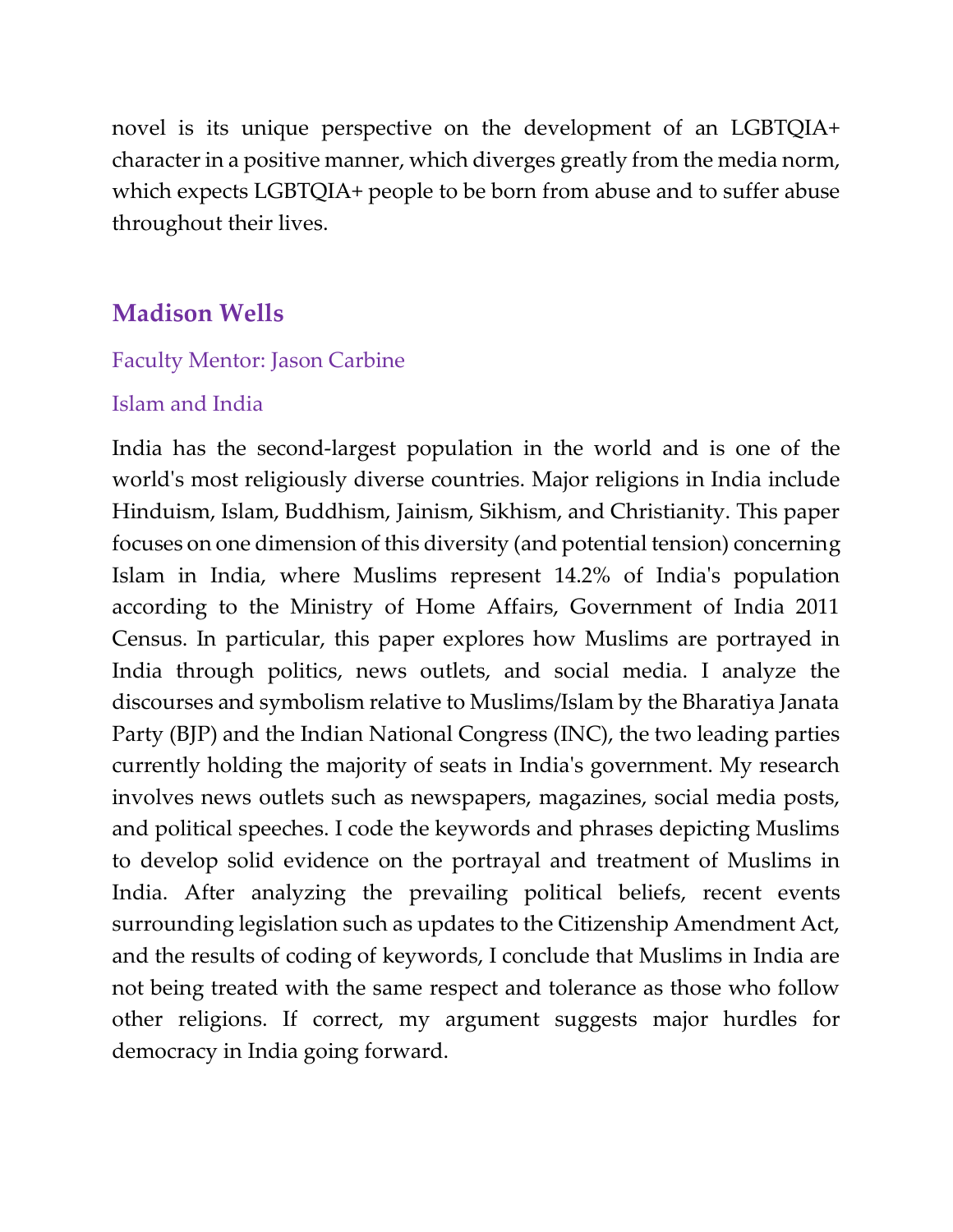# **Stephanie Whang**

#### Faculty Mentor: Laura McEnaney

### Tracing Asian American Participation in the Civil Rights Movement

The civil rights movement saw the development of various social movements, the Black Power and Chicano movements being a few of the most well-known. While these groups had their radical groups in the Black Panthers and the Brown Berets, the existence of Asian American radical groups has been afforded less research and time. Due to the overlapping ideologies of radical ethnic groups, Asian American radical groups and activists are often assumed to be inactive or absent. It is important to analyze the Asian American movement as inherently multiethnic and encompassing the aims of other ethnic groups. Radical groups have not been isolationist in their goals and aims, and this narrative of outreach is notable, for in the overlap between ideologies. This project traces Asian American participation in the civil rights movement to explore the existence of an Asian American variant of a radical political organization. This research also has a chronological focus on the 1960s and 1970s with a geographic focus in Southern California and the San Francisco area. These decades and locations have been catalyst areas of community activism and political struggle for not only the Asian American community but for various ethnic groups.

# **Taylor Whitney**

### Faculty Mentor: Nora Obregon

The Effects of Art on Elementary School Age Children's Social Emotional Development

Children in their elementary school years, starting from kindergarten through sixth grade, are learning every day from the environment that they are immersed in, and through their social interactions, according to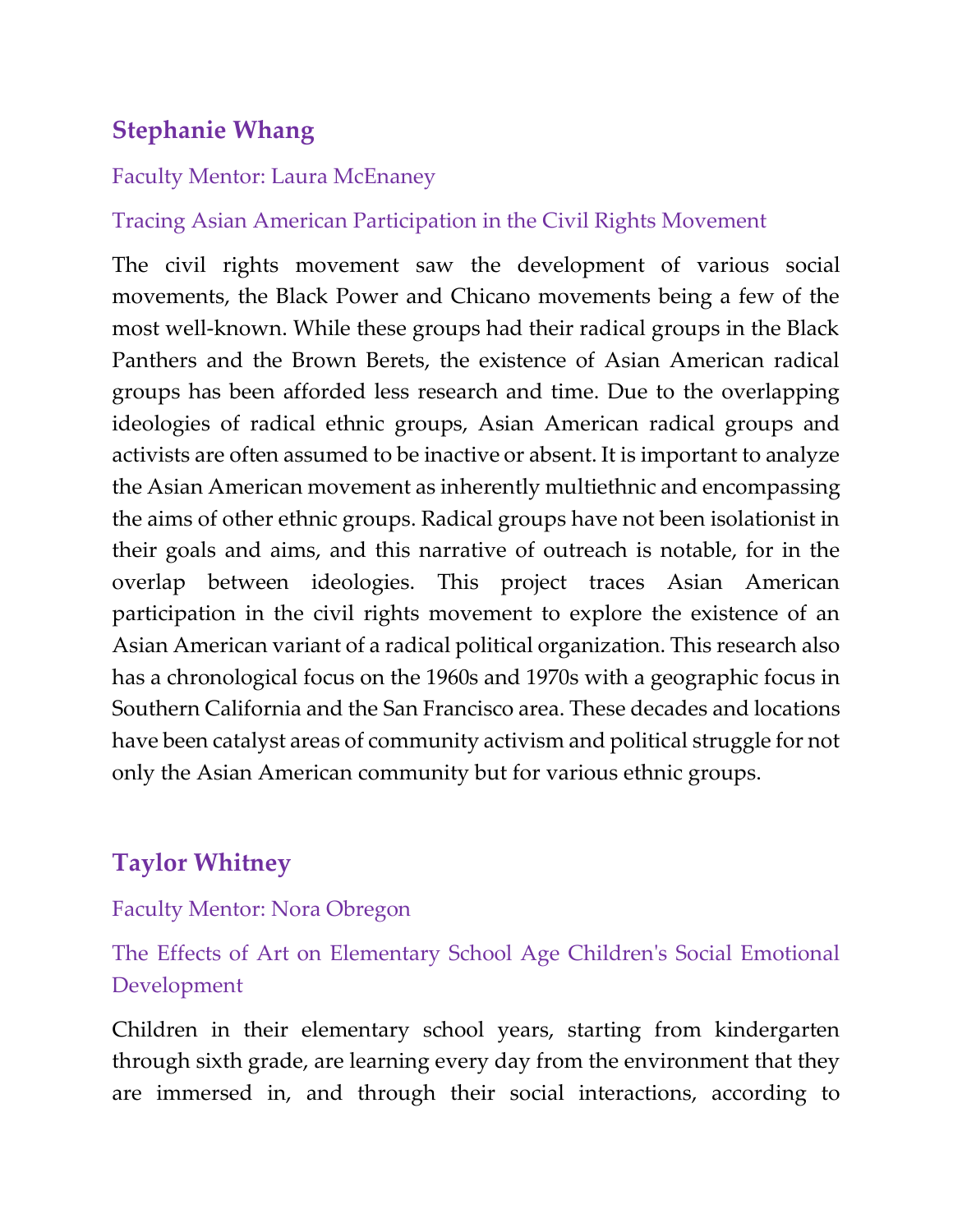Vygotsky's social learning theory. In these years from being five to twelve years old, they are experiencing complex emotions and meaningful interactions with peers along with personal relationships. Child development professionals such as teachers, psychologists, psychiatrists, and even parents can benefit from the information regarding how art can benefit elementary school children's overall social-emotional development. If a child is struggling to feel confident in regulating their emotions and communicating their ideas to their peers effectively, they can help themselves by engaging in art. Specifically, the literature covered reviewed common trends of art programs that implemented drawing, painting, acting, music, and more. These programs and initiatives focused on helping a child's self-esteem, confidence, regulation of emotions, self-efficacy, communication skills, cooperation, collaboration, along with more emotions or social skills. Main findings indicated that some studies did not find a connection with art helping the social emotional development of the child, while other studies did find some benefits for their wellbeing for social emotional development. During a child's elementary years, art can be beneficial towards their social emotional development and aid with enhancing social skills along with positively improving emotions.

## **Mariah Wilson**

### Faculty Mentor: Kristin Smirnov

### Wells Fargo: An Analysis of Leadership's Effect on Business

Wells Fargo's stock is currently decreasing in value, which means there is an issue somewhere within the company. This is an issue because Wells Fargo is a bank not only in the United States but also in the Asia Pacific region, in Canada, Latin America, Europe, the Middle East, and Africa, and India, and the Philippines. This project analyzes the management and marketing policies of Wells Fargo. Within this analysis, financial elements are included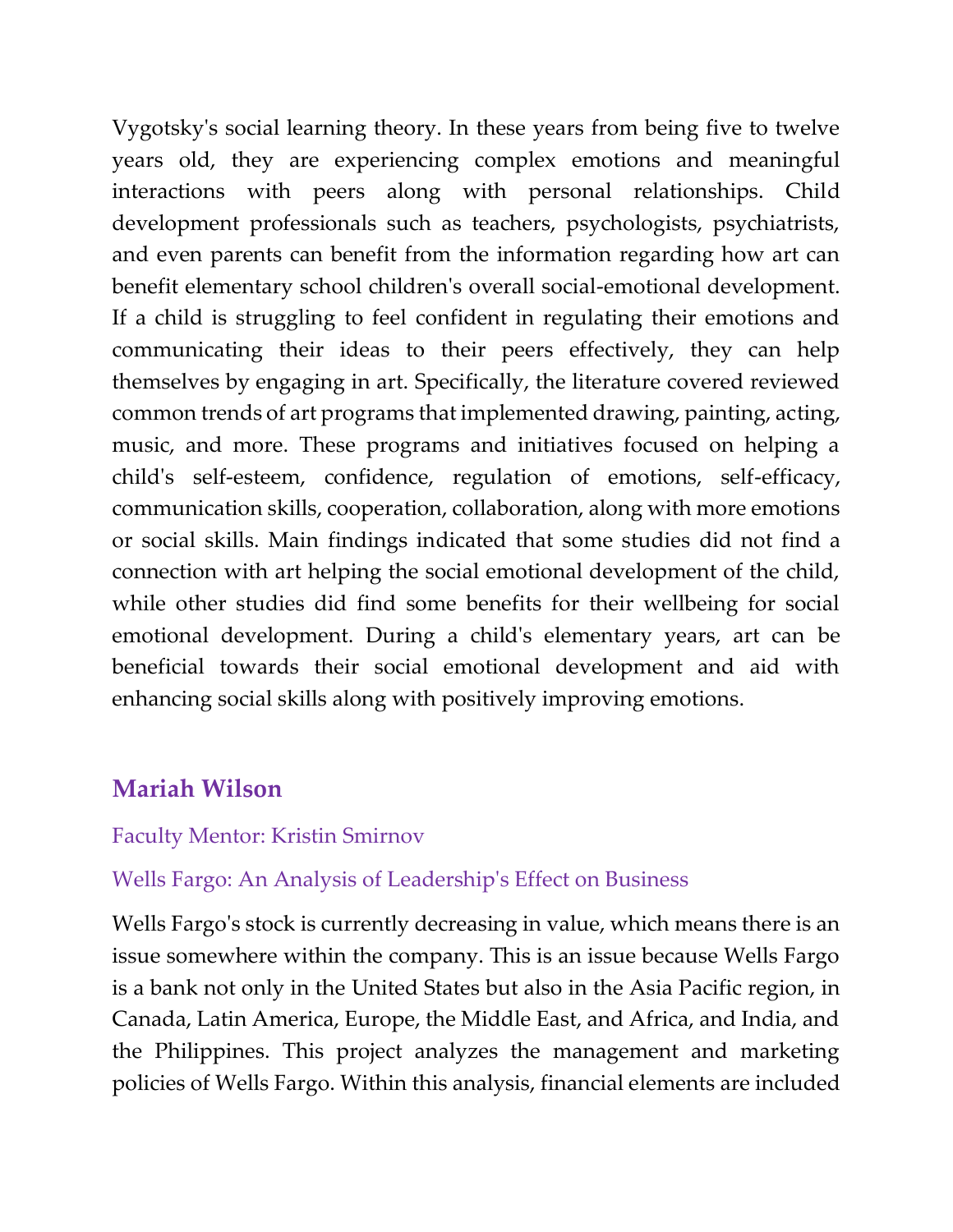to enhance the understanding of the leadership issues and their effect on business. This analysis of how their management is affecting their sales and stock – through case studies, the direct company website information, and educational articles – reveals the issues within the company. Further, it will teach even those who do not know business terminology why leadership is important for business success.

## **Dan'Nyce Worthy-Mays**

#### Faculty Mentor: Joanna Hash-Converse

### The Likelihood and Impact of Mood Disorders in Queer Identifying Individuals

Recently, there has been an increase in the exposure of queer identities within the mainstream. However, this makes the community more susceptible to bigotry and trauma. The current review synthesized articles of the past ten years relative to the likelihood of queer identifying individuals developing a mood disorder and the impact of said disorders on the behaviors of those within the community. Participants in much of the literature were predominately White, cis men and women that identified as either lesbian, gay, or bisexual. Each study was correlational and based off of self-report measures, and it was found that minority stressors such as shame, internalized heterosexism, microaggressions, and binegativity contributed to poor mental health outcomes in queer identified individuals, with the bisexual community appearing to have the most disparities. Also, the diagnosis of such mood disorders correlates with poor coping mechanisms such as substance abuse and the development of disordered eating, with gay and bisexual men reporting a greater amount of substance abuse in comparison to women. Future researchers should consider examining variances in participants' identities instead of grouping queer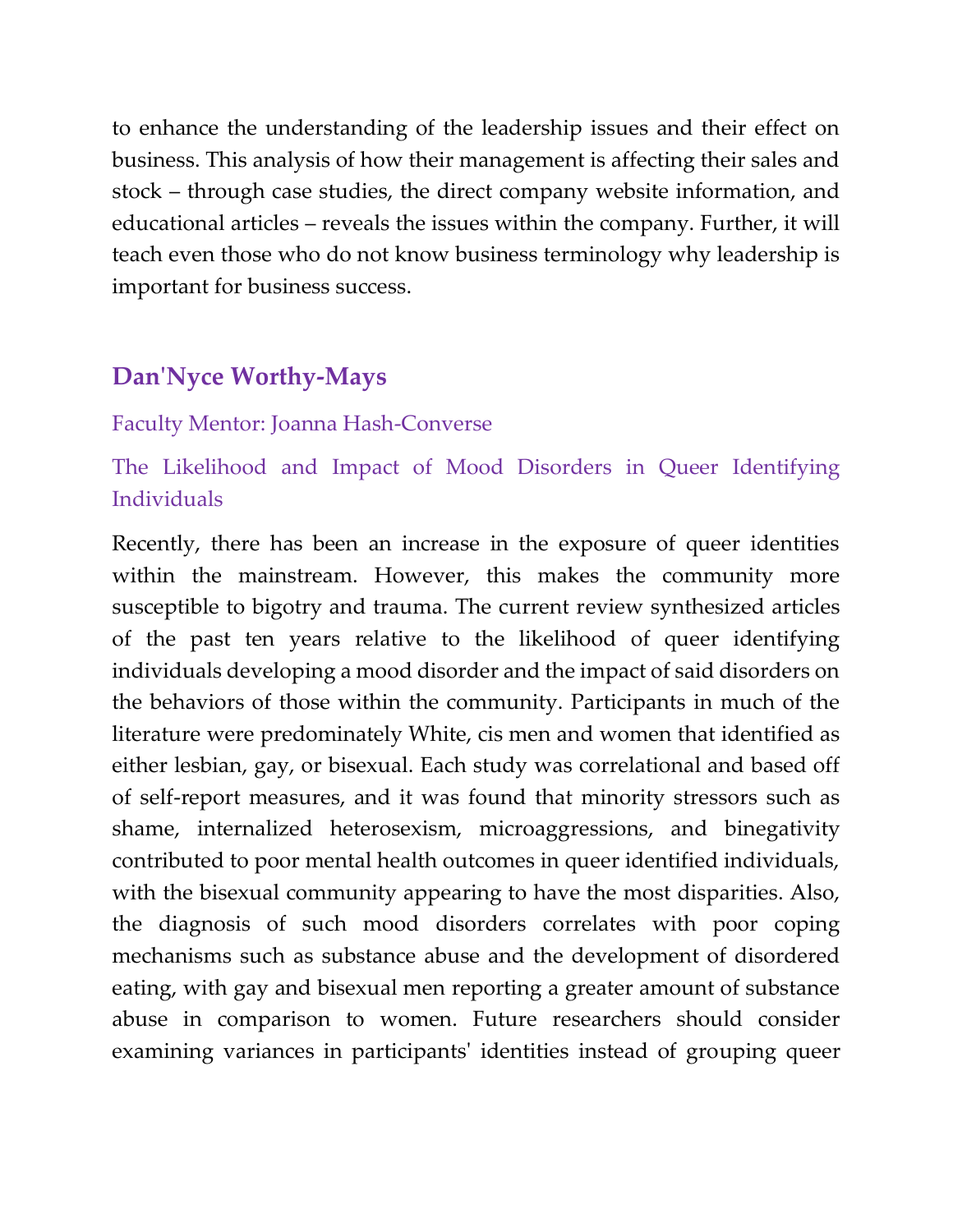experiences together since, the experience for a bisexual White man may contrast greatly from that of a bisexual Latina woman.

## **Juliana Wright**

#### Faculty Mentor: Sara Angevine

#### State-to-State Abortion Restriction

In American politics, the subject of abortion is constantly debated and remains highly controversial. Although it has been more than 40 years since the 1973 Supreme Court granted women the legal right to an abortion in the case of Roe v. Wade, state legislators still attempt to diminish women's reproductive and health rights. Specifically, in 2019, nine U.S. states passed laws to ban abortion, and more states are considering similar legislation (Gordon, Hurt 2019). How is the anti-choice movement able to change state laws to restrict abortion? How did Georgia and eight other states pass such restrictive policies, yet states like Florida did not? Is it because of the specific funding received from interest groups? Or does it have more to do with the gender, party identification, and religion of the individuals pushing for the passing? To find out why these specific states passed this restriction, I research who exactly was passing and pushing for the policy change stateto-state, what they have in common, and what groups are funding them. These findings afford a better understanding of what motivates the push for restrictions on a woman's reproductive rights, like abortion. Banning abortion is an immediate challenge to the precedent set by Roe v. Wade and strips women of the right to make decisions directly regarding their bodies.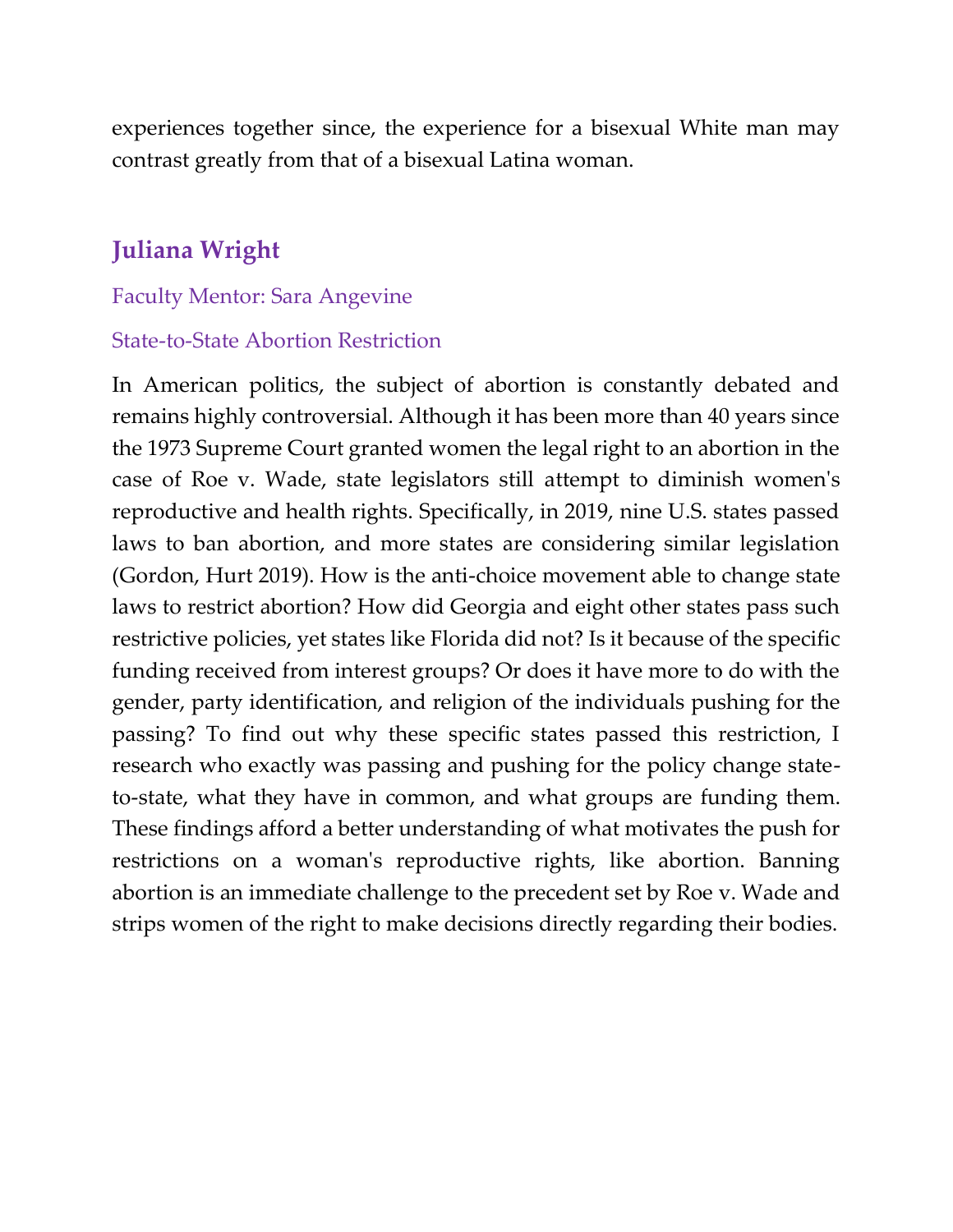# **Hans Zdolsek**

#### Faculty Mentor: Roger White

US and UK Government Bond Yield Effect on the USD/GBP Exchange Rate

Using the OLS regression technique, a series of models are estimated to test the Asset Market Approach to exchange rate determination. Examining daily exchange rates and a variety of government bond yields during the period from 2006 through 2020, this paper studies the effect of the differential of US and UK bonds on the exchange rate between the US and the GBP. Furthermore, we extend our established model to control for economic announcements released by the U.S. Federal Reserve that are categorized using a method employed in a previous study that considered the effects of European Central Bank economic announcements on the USD/Euro exchange rate. This extension permits examination of whether economic announcements made by central banks assist in explaining the short-run variability of exchange rates. The expectation is that the model will confirm the Asset Market Approach as a valid predictor of exchange rates; thus, confirming that exchange rate fluctuations are affected by changes in fixed asset yields. Furthermore, we expect that Federal Reserve economic announcements will significantly impact exchange rates and, thus, increase the proportion of variation in exchange rates that is explained by our model.

# **Rong Zhang**

### Faculty Mentor: Roger White

Do Education, Race, and Gender Affect Unemployment Incidence? Evidence from the 2018 American Community Survey

The U.S. unemployment rate has fallen to a 50-year low and the number of unemployed people has significantly decreased. While the unemployment rate has declined, companies have expanded payrolls and now produce